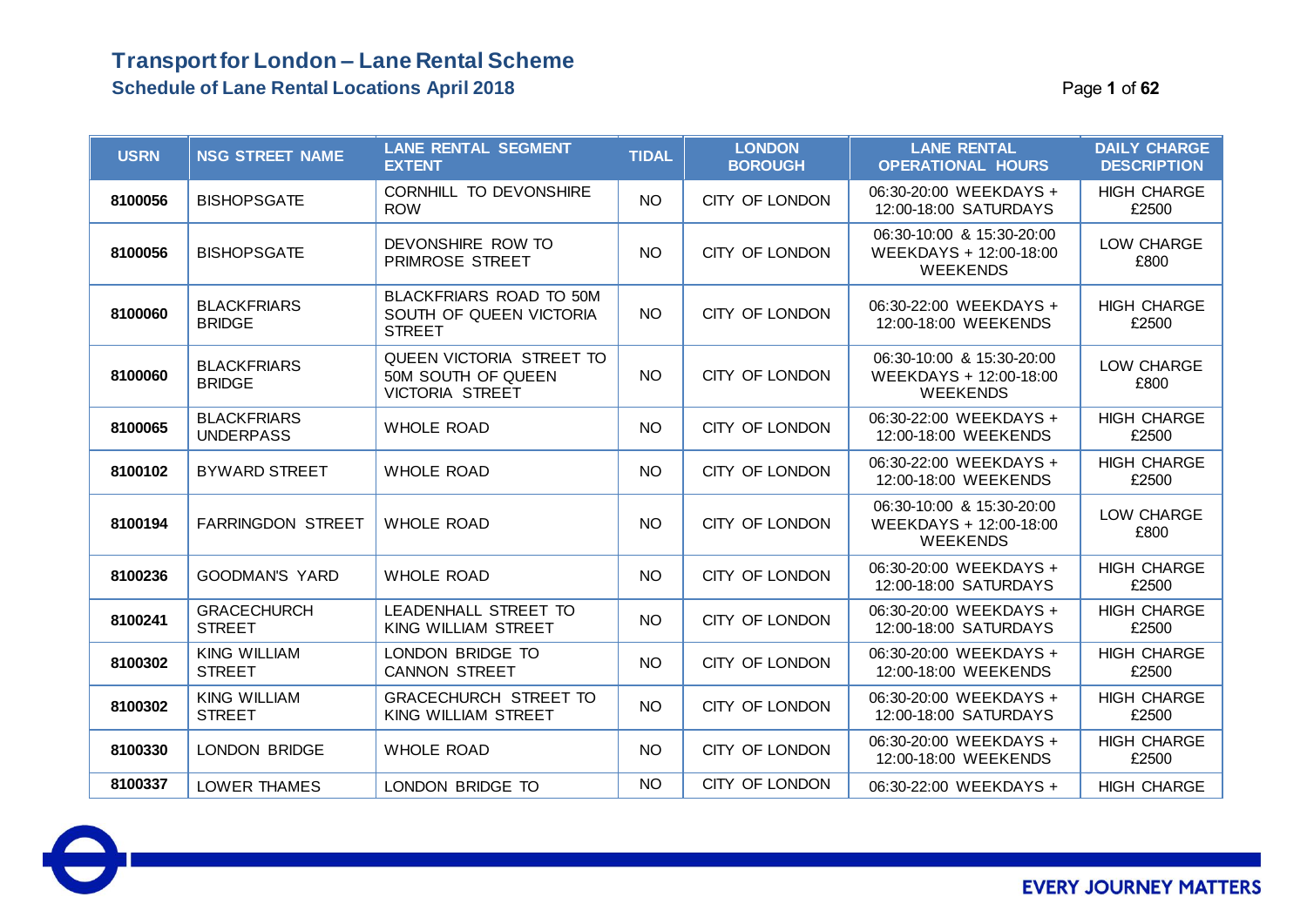| <b>USRN</b> | <b>NSG STREET NAME</b>                                | <b>LANE RENTAL SEGMENT</b><br><b>EXTENT</b>        | <b>TIDAL</b> | <b>LONDON</b><br><b>BOROUGH</b> | <b>LANE RENTAL</b><br><b>OPERATIONAL HOURS</b>                         | <b>DAILY CHARGE</b><br><b>DESCRIPTION</b> |
|-------------|-------------------------------------------------------|----------------------------------------------------|--------------|---------------------------------|------------------------------------------------------------------------|-------------------------------------------|
|             | <b>STREET</b>                                         | <b>BYWARD STREET</b>                               |              |                                 | 12:00-18:00 WEEKENDS                                                   | £2500                                     |
| 8100343     | <b>MANSELL STREET</b>                                 | <b>BRAHAM STREET TO</b><br>WHITECHAPEL HIGH STREET | <b>NO</b>    | CITY OF LONDON                  | 06:30-20:00 WEEKDAYS +<br>12:00-18:00 SATURDAYS                        | <b>HIGH CHARGE</b><br>£2500               |
| 8100343     | <b>MANSELL STREET</b>                                 | ROYAL MINT STREET TO<br>PRESCOT STREET             | <b>NO</b>    | CITY OF LONDON                  | 06:30-20:00 WEEKDAYS +<br>12:00-18:00 SATURDAYS                        | <b>HIGH CHARGE</b><br>£2500               |
| 8100343     | <b>MANSELL STREET</b>                                 | PRESCOT STREET TO<br><b>BRAHAM STREET</b>          | <b>NO</b>    | CITY OF LONDON                  | 06:30-10:00 & 16:00-20:00<br>WEEKDAYS + 12:00-18:00<br><b>WEEKENDS</b> | LOW CHARGE<br>£800                        |
| 8100358     | <b>MINORIES</b>                                       | TOWER HILL TO GOODMANS<br><b>YARD</b>              | <b>NO</b>    | CITY OF LONDON                  | 06:30-20:00 WEEKDAYS +<br>12:00-18:00 SATURDAYS                        | <b>HIGH CHARGE</b><br>£2500               |
| 8100372     | NEW BRIDGE STREET                                     | <b>WHOLE ROAD</b>                                  | <b>NO</b>    | CITY OF LONDON                  | 06:30-10:00 & 15:30-20:00<br>WEEKDAYS + 12:00-18:00<br><b>WEEKENDS</b> | LOW CHARGE<br>£800                        |
| 8100390     | NORTON FOLGATE                                        | <b>WHOLE ROAD</b>                                  | <b>NO</b>    | CITY OF LONDON                  | 06:30-10:00 & 15:30-20:00<br>WEEKDAYS + 12:00-18:00<br><b>WEEKENDS</b> | LOW CHARGE<br>£800                        |
| 8100442     | <b>QUEEN VICTORIA</b><br><b>STREET</b>                | NEW BRIDGE STREET TO<br><b>BLACKFRIARS BRIDGE</b>  | <b>NO</b>    | CITY OF LONDON                  | 06:30-10:00 & 15:30-20:00<br>WEEKDAYS + 12:00-18:00<br><b>WEEKENDS</b> | LOW CHARGE<br>£800                        |
| 8100473     | <b>SHORTER STREET</b>                                 | <b>WHOLE ROAD</b>                                  | <b>NO</b>    | CITY OF LONDON                  | 06:30-20:00 WEEKDAYS +<br>12:00-18:00 SATURDAYS                        | <b>HIGH CHARGE</b><br>£2500               |
| 8100545     | <b>UPPER THAMES</b><br><b>STREET</b>                  | <b>WHOLE ROAD</b>                                  | <b>NO</b>    | CITY OF LONDON                  | 06:30-22:00 WEEKDAYS +<br>12:00-18:00 WEEKENDS                         | <b>HIGH CHARGE</b><br>£2500               |
| 8100547     | <b>VICTORIA</b><br><b>EMBANKMENT</b>                  | <b>WHOLE ROAD</b>                                  | <b>NO</b>    | CITY OF LONDON                  | 06:30-22:00 WEEKDAYS +<br>12:00-18:00 WEEKENDS                         | <b>HIGH CHARGE</b><br>£2500               |
| 8100549     | <b>VICTORIA</b><br><b>EMBANKMENT SLIP</b><br>ROAD (S) | <b>WHOLE ROAD</b>                                  | <b>NO</b>    | CITY OF LONDON                  | 06:30-10:00 & 15:30-20:00<br>WEEKDAYS + 12:00-18:00<br><b>WEEKENDS</b> | LOW CHARGE<br>£800                        |
| 8100638     | LUDGATE CIRCUS                                        | <b>WHOLE ROAD</b>                                  | <b>NO</b>    | CITY OF LONDON                  | 06:30-10:00 & 15:30-20:00<br>WEEKDAYS + 12:00-18:00                    | LOW CHARGE                                |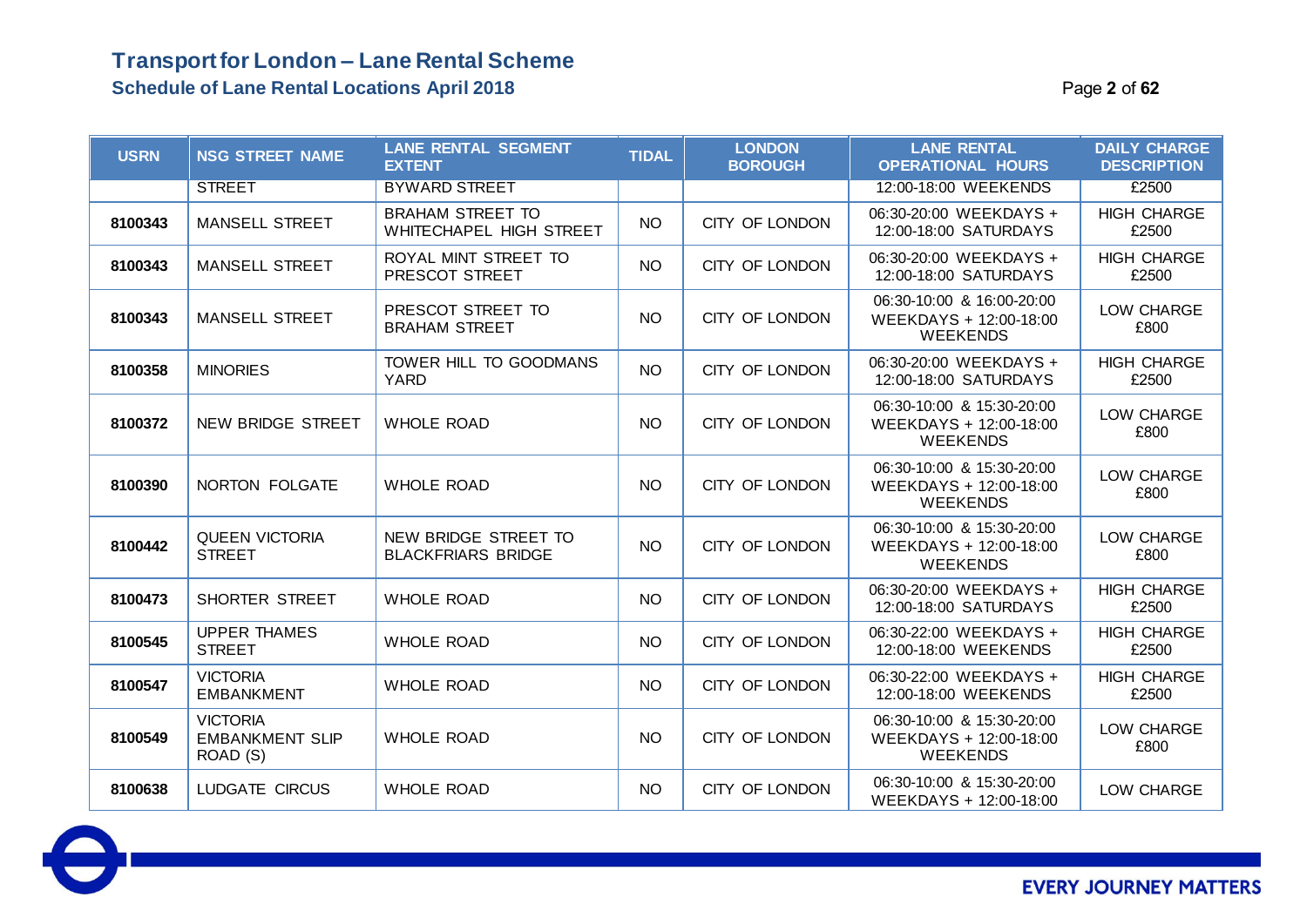### **Transport for London – Lane Rental Scheme Schedule of Lane Rental Locations April 2018** Page **3** of **62**

| <b>USRN</b> | <b>NSG STREET NAME</b>             | <b>LANE RENTAL SEGMENT</b><br><b>EXTENT</b>                                   | <b>TIDAL</b>    | <b>LONDON</b><br><b>BOROUGH</b> | <b>LANE RENTAL</b><br><b>OPERATIONAL HOURS</b>                         | <b>DAILY CHARGE</b><br><b>DESCRIPTION</b> |
|-------------|------------------------------------|-------------------------------------------------------------------------------|-----------------|---------------------------------|------------------------------------------------------------------------|-------------------------------------------|
|             |                                    |                                                                               |                 |                                 | <b>WEEKENDS</b>                                                        | £800                                      |
| 8100647     | <b>TOWER HILL</b>                  | <b>WHOLE ROAD</b>                                                             | <b>NO</b>       | CITY OF LONDON                  | 06:30-20:00 WEEKDAYS +<br>12:00-18:00 SATURDAYS                        | <b>HIGH CHARGE</b><br>£2500               |
| 8400012     | <b>BELGRAVE ROAD</b>               | BUCKINGHAM PALACE RD TO<br><b>HUGH ST</b>                                     | <b>NO</b>       | CITY OF<br><b>WESTMINSTER</b>   | 06:30-20:00 WEEKDAYS +<br>12:00-18:00 WEEKENDS                         | <b>HIGH CHARGE</b><br>£2500               |
| 8400099     | <b>GROSVENOR PLACE</b>             | LOWER GROSVENOR PLACE<br>TO HALKIN STREET                                     | <b>NO</b>       | CITY OF<br><b>WESTMINSTER</b>   | 06:30-20:00 WEEKDAYS +<br>12:00-18:00 WEEKENDS                         | <b>HIGH CHARGE</b><br>£2500               |
| 8400099     | <b>GROSVENOR PLACE</b>             | HYDE PARK CORNER TO<br><b>HALKIN STREET</b>                                   | NO <sub>1</sub> | CITY OF<br><b>WESTMINSTER</b>   | 06:30-10:00 & 15:30-20:00<br>WEEKDAYS + 12:00-18:00<br><b>WEEKENDS</b> | LOW CHARGE<br>£800                        |
| 8400100     | <b>GROSVENOR ROAD</b>              | <b>WHOLE ROAD</b>                                                             | <b>NO</b>       | CITY OF<br><b>WESTMINSTER</b>   | 06:30-10:00 & 15:30-20:00<br>WEEKDAYS + 12:00-18:00<br><b>WEEKENDS</b> | LOW CHARGE<br>£800                        |
| 8400103     | <b>GROSVENOR</b><br><b>GARDENS</b> | <b>BUCKINGHAM PALACE ROAD</b><br>TO LOWER GROSVENOR<br>PLACE TO HOBART STREET | <b>NO</b>       | CITY OF<br><b>WESTMINSTER</b>   | 06:30-20:00 WEEKDAYS +<br>12:00-18:00 WEEKENDS                         | <b>HIGH CHARGE</b><br>£2500               |
| 8400179     | LOWER GROSVENOR<br><b>PLACE</b>    | <b>WHOLE ROAD</b>                                                             | <b>NO</b>       | CITY OF<br><b>WESTMINSTER</b>   | 06:30-20:00 WEEKDAYS +<br>12:00-18:00 WEEKENDS                         | <b>HIGH CHARGE</b><br>£2500               |
| 8400200     | VAUXHALL BRIDGE                    | <b>WHOLE ROAD</b>                                                             | <b>NO</b>       | CITY OF<br><b>WESTMINSTER</b>   | 06:30-10:00 & 15:30-19:00<br>WEEKDAYS + 12:00-18:00<br><b>WEEKENDS</b> | LOW CHARGE<br>£800                        |
| 8400221     | <b>TYBURN WAY</b>                  | <b>WHOLE ROAD</b>                                                             | <b>NO</b>       | CITY OF<br><b>WESTMINSTER</b>   | 06:30-20:00 WEEKDAYS +<br>12:00-18:00 WEEKENDS                         | <b>HIGH CHARGE</b><br>£2500               |
| 8400269     | <b>VICTORIA STREET</b>             | <b>GROSVENOR GARDENS TO</b><br><b>BRESSENDEN PLACE</b>                        | <b>NO</b>       | CITY OF<br><b>WESTMINSTER</b>   | 06:30-20:00 WEEKDAYS +<br>12:00-18:00 WEEKENDS                         | <b>HIGH CHARGE</b><br>£2500               |
| 8400284     | <b>WILTON ROAD</b>                 | VICTORIA ST TO BRIDGE<br><b>PLACE</b>                                         | <b>NO</b>       | CITY OF<br><b>WESTMINSTER</b>   | 06:30-20:00 WEEKDAYS +<br>12:00-18:00 WEEKENDS                         | <b>HIGH CHARGE</b><br>£2500               |
| 8400379     | <b>CUMBERLAND GATE</b>             | <b>WHOLE ROAD</b>                                                             | <b>NO</b>       | CITY OF<br><b>WESTMINSTER</b>   | 06:30-20:00 WEEKDAYS +<br>12:00-18:00 WEEKENDS                         | <b>HIGH CHARGE</b><br>£2500               |

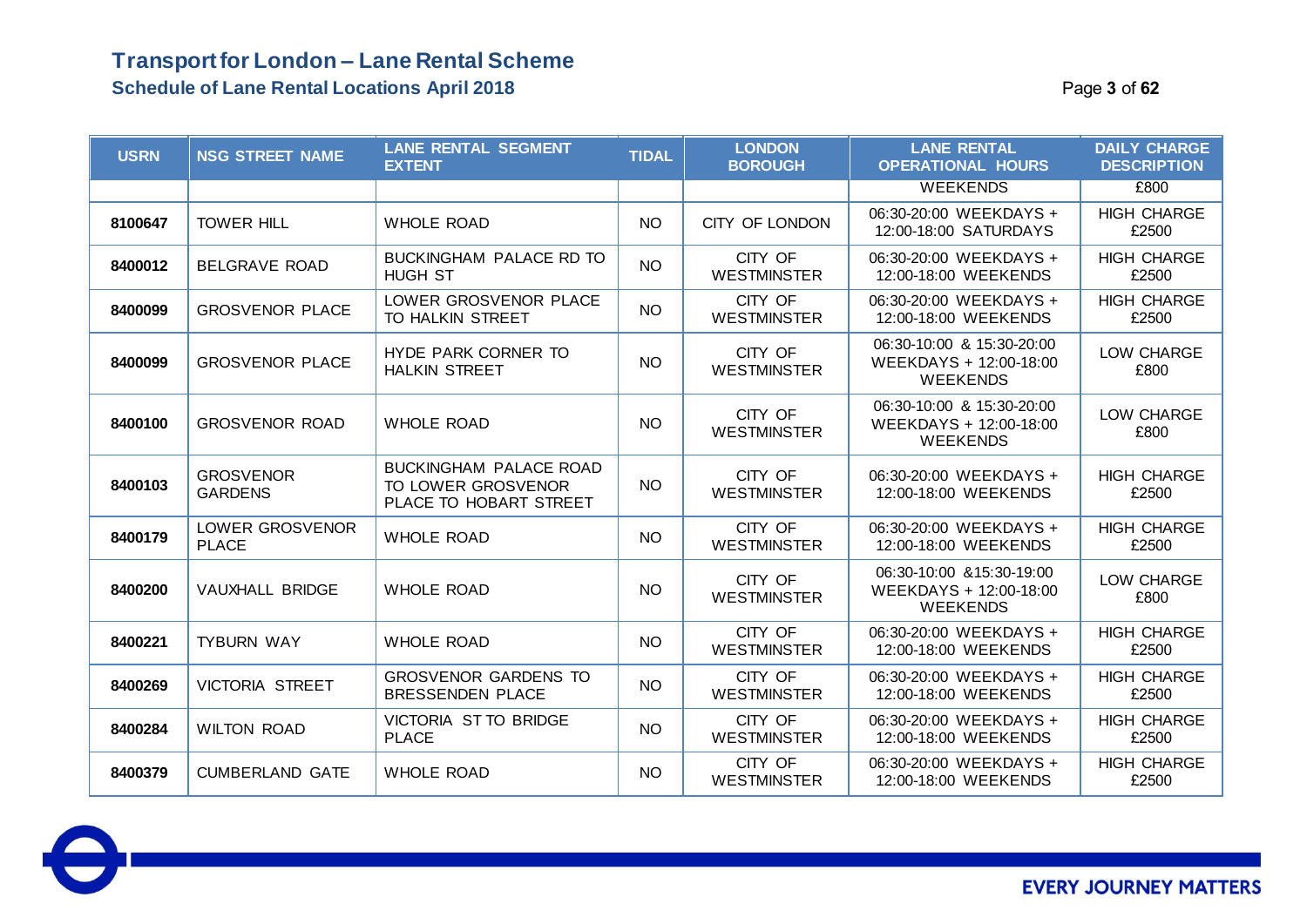### **Transport for London – Lane Rental Scheme Schedule of Lane Rental Locations April 2018 Page 4** of 62

| <b>USRN</b> | <b>NSG STREET NAME</b>                    | <b>LANE RENTAL SEGMENT</b><br><b>EXTENT</b>        | <b>TIDAL</b>    | <b>LONDON</b><br><b>BOROUGH</b> | <b>LANE RENTAL</b><br><b>OPERATIONAL HOURS</b>                         | <b>DAILY CHARGE</b><br><b>DESCRIPTION</b> |
|-------------|-------------------------------------------|----------------------------------------------------|-----------------|---------------------------------|------------------------------------------------------------------------|-------------------------------------------|
| 8400396     | <b>DUKE OF</b><br><b>WELLINGTON PLACE</b> | <b>WHOLE ROAD</b>                                  | <b>NO</b>       | CITY OF<br><b>WESTMINSTER</b>   | 06:30-10:00 & 15:30-20:00<br>WEEKDAYS + 12:00-18:00<br><b>WEEKENDS</b> | LOW CHARGE<br>£800                        |
| 8400514     | <b>MAIDA VALE</b>                         | ST JOHNS WOOD ROAD TO<br><b>ABERDEEN PLACE</b>     | <b>NO</b>       | CITY OF<br><b>WESTMINSTER</b>   | 06:30-10:00 & 15:30-19:00<br>WEEKDAYS + 12:00-18:00<br><b>WEEKENDS</b> | LOW CHARGE<br>£800                        |
| 8400565     | <b>MARBLE ARCH</b>                        | <b>WHOLE ROAD</b>                                  | <b>NO</b>       | CITY OF<br><b>WESTMINSTER</b>   | 06:30-20:00 WEEKDAYS +<br>12:00-18:00 WEEKENDS                         | <b>HIGH CHARGE</b><br>£2500               |
| 8400585     | <b>PARK LANE</b>                          | MARBLE ARCH TO SOUTH<br><b>CARRIAGE DRIVE</b>      | <b>NO</b>       | CITY OF<br><b>WESTMINSTER</b>   | 06:30-20:00 WEEKDAYS +<br>12:00-18:00 WEEKENDS                         | <b>HIGH CHARGE</b><br>£2500               |
| 8400585     | <b>PARK LANE</b>                          | PICCADILLY TO SOUTH<br><b>CARRIAGE DRIVE</b>       | <b>NO</b>       | CITY OF<br><b>WESTMINSTER</b>   | 06:30-10:00 & 15:30-20:00<br>WEEKDAYS + 12:00-18:00<br><b>WEEKENDS</b> | LOW CHARGE<br>£800                        |
| 8400588     | <b>PARK ROAD</b>                          | <b>WHOLE ROAD</b>                                  | <b>NO</b>       | CITY OF<br><b>WESTMINSTER</b>   | 06:30-10:00 & 15:30-19:00<br>WEEKDAYS + 12:00-18:00<br><b>WEEKENDS</b> | LOW CHARGE<br>£800                        |
| 8400613     | ST JOHN'S WOOD<br><b>ROAD</b>             | <b>WHOLE ROAD</b>                                  | <b>NO</b>       | CITY OF<br><b>WESTMINSTER</b>   | 06:30-10:00 & 15:30-19:00<br>WEEKDAYS + 12:00-18:00<br><b>WEEKENDS</b> | LOW CHARGE<br>£800                        |
| 8400628     | <b>BAYSWATER ROAD</b>                     | <b>CUMBERLAND GATE TO</b><br><b>EDGWARE ROAD</b>   | <b>NO</b>       | CITY OF<br><b>WESTMINSTER</b>   | 06:30-20:00 WEEKDAYS +<br>12:00-18:00 WEEKENDS                         | <b>HIGH CHARGE</b><br>£2500               |
| 8400664     | <b>WESTWAY</b>                            | PADDINGTON GREEN TO<br><b>HARROW ROAD</b>          | <b>NO</b>       | CITY OF<br><b>WESTMINSTER</b>   | 06:30-22:00 WEEKDAYS +<br>12:00-18:00 WEEKENDS                         | <b>HIGH CHARGE</b><br>£2500               |
| 8400664     | <b>WESTWAY</b>                            | <b>GREAT WESTERN ROAD TO</b><br><b>HARROW ROAD</b> | <b>NO</b>       | CITY OF<br><b>WESTMINSTER</b>   | 06:30-10:00 & 16:00-20:00<br>WEEKDAYS + 12:00-18:00<br><b>WEEKENDS</b> | LOW CHARGE<br>£800                        |
| 8400725     | <b>BROMPTON ROAD</b>                      | KNIGHTSBRIDGE TO<br><b>EGERTON GARDENS</b>         | <b>NO</b>       | CITY OF<br><b>WESTMINSTER</b>   | 06:30-10:00 & 15:30-20:00<br>WEEKDAYS + 12:00-18:00<br><b>WEEKENDS</b> | LOW CHARGE<br>£800                        |
| 8400750     | <b>WESTMINSTER</b>                        | YORK ROAD TO THE                                   | NO <sub>1</sub> | CITY OF                         | 06:30-22:00 WEEKDAYS +                                                 | <b>HIGH CHARGE</b>                        |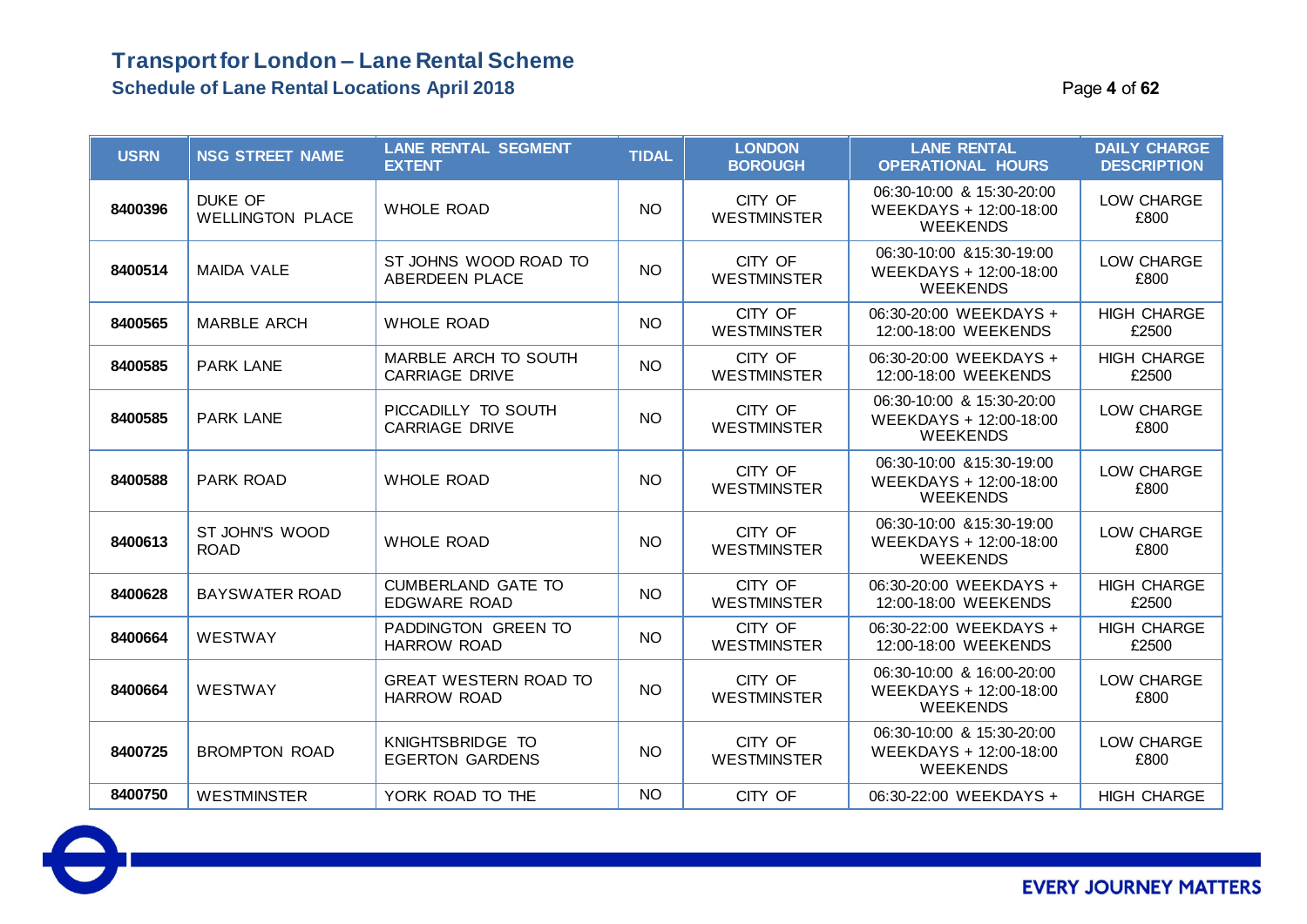#### **Transport for London – Lane Rental Scheme Schedule of Lane Rental Locations April 2018 Page 1 013 12018** Page 1 013

| <b>USRN</b> | <b>NSG STREET NAME</b>               | <b>LANE RENTAL SEGMENT</b><br><b>EXTENT</b>                        | <b>TIDAL</b> | <b>LONDON</b><br><b>BOROUGH</b> | <b>LANE RENTAL</b><br><b>OPERATIONAL HOURS</b>                         | <b>DAILY CHARGE</b><br><b>DESCRIPTION</b> |
|-------------|--------------------------------------|--------------------------------------------------------------------|--------------|---------------------------------|------------------------------------------------------------------------|-------------------------------------------|
|             | <b>BRIDGE ROAD</b>                   | <b>QUEEN'S WALK</b>                                                |              | <b>WESTMINSTER</b>              | 12:00-18:00 WEEKENDS                                                   | £2500                                     |
| 8400757     | <b>BRIDGE PLACE</b>                  | <b>WHOLE ROAD</b>                                                  | <b>NO</b>    | CITY OF<br><b>WESTMINSTER</b>   | 06:30-20:00 WEEKDAYS +<br>12:00-18:00 WEEKENDS                         | <b>HIGH CHARGE</b><br>£2500               |
| 8400860     | <b>OLD MARYLEBONE</b><br><b>ROAD</b> | EDGWARE ROAD TO<br>HARCOURT STREET                                 | <b>NO</b>    | CITY OF<br><b>WESTMINSTER</b>   | 06:30-20:00 WEEKDAYS +<br>12:00-18:00 WEEKENDS                         | <b>HIGH CHARGE</b><br>£2500               |
| 8400860     | <b>OLD MARYLEBONE</b><br><b>ROAD</b> | MARYLEBONE ROAD TO<br><b>HARCOURT STREET</b>                       | <b>NO</b>    | CITY OF<br><b>WESTMINSTER</b>   | 06:30-22:00 WEEKDAYS +<br>12:00-18:00 WEEKENDS                         | <b>HIGH CHARGE</b><br>£2500               |
| 8400915     | <b>BUCKINGHAM</b><br>PALACE ROAD     | LOWER GROSVENOR PLACE<br>TO ECCLESTON BRIDGE                       | NO           | CITY OF<br><b>WESTMINSTER</b>   | 06:30-20:00 WEEKDAYS +<br>12:00-18:00 WEEKENDS                         | <b>HIGH CHARGE</b><br>£2500               |
| 8400919     | EDGWARE ROAD                         | BAYSWATER ROAD TO<br><b>MARYLEBONE FLYOVER</b>                     | <b>NO</b>    | CITY OF<br><b>WESTMINSTER</b>   | 06:30-20:00 WEEKDAYS +<br>12:00-18:00 WEEKENDS                         | <b>HIGH CHARGE</b><br>£2500               |
| 8400919     | <b>EDGWARE ROAD</b>                  | MARYLEBONE FLYOVER TO<br>ABERDEEN PLACE                            | <b>NO</b>    | CITY OF<br><b>WESTMINSTER</b>   | 06:30-10:00 & 15:30-19:00<br>WEEKDAYS + 12:00-18:00<br><b>WEEKENDS</b> | LOW CHARGE<br>£800                        |
| 8400987     | <b>KNIGHTSBRIDGE</b>                 | 70M WEST OF HYDE PARK<br><b>CORNER TO SEVILLE</b><br><b>STREET</b> | <b>NO</b>    | CITY OF<br><b>WESTMINSTER</b>   | 06:30-20:00 WEEKDAYS +<br>12:00-18:00 WEEKENDS                         | <b>HIGH CHARGE</b><br>£2500               |
| 8400987     | <b>KNIGHTSBRIDGE</b>                 | 70M WEST OF HYDE PARK<br>CORNER TO HYDE PARK<br><b>CORNER</b>      | <b>NO</b>    | CITY OF<br><b>WESTMINSTER</b>   | 06:30-10:00 & 15:30-20:00<br>WEEKDAYS + 12:00-18:00<br><b>WEEKENDS</b> | LOW CHARGE<br>£800                        |
| 8400987     | <b>KNIGHTSBRIDGE</b>                 | BROMPTON ROAD TO<br><b>SEVILLE STREET</b>                          | <b>NO</b>    | CITY OF<br><b>WESTMINSTER</b>   | 06:30-10:00 & 15:30-20:00<br>WEEKDAYS + 12:00-18:00<br><b>WEEKENDS</b> | LOW CHARGE<br>£800                        |
| 8400999     | <b>VICTORIA</b><br><b>EMBANKMENT</b> | <b>WHOLE ROAD</b>                                                  | <b>NO</b>    | CITY OF<br><b>WESTMINSTER</b>   | 06:30-22:00 WEEKDAYS +<br>12:00-18:00 WEEKENDS                         | <b>HIGH CHARGE</b><br>£2500               |
| 8401066     | MARYLEBONE ROAD                      | <b>WHOLE ROAD</b>                                                  | <b>NO</b>    | CITY OF<br><b>WESTMINSTER</b>   | 06:30-22:00 WEEKDAYS +<br>12:00-18:00 WEEKENDS                         | <b>HIGH CHARGE</b><br>£2500               |
| 8401083     | <b>BROOK GATE</b>                    | <b>WHOLE ROAD</b>                                                  | <b>NO</b>    | CITY OF<br><b>WESTMINSTER</b>   | 06:30-20:00 WEEKDAYS +<br>12:00-18:00 WEEKENDS                         | <b>HIGH CHARGE</b><br>£2500               |

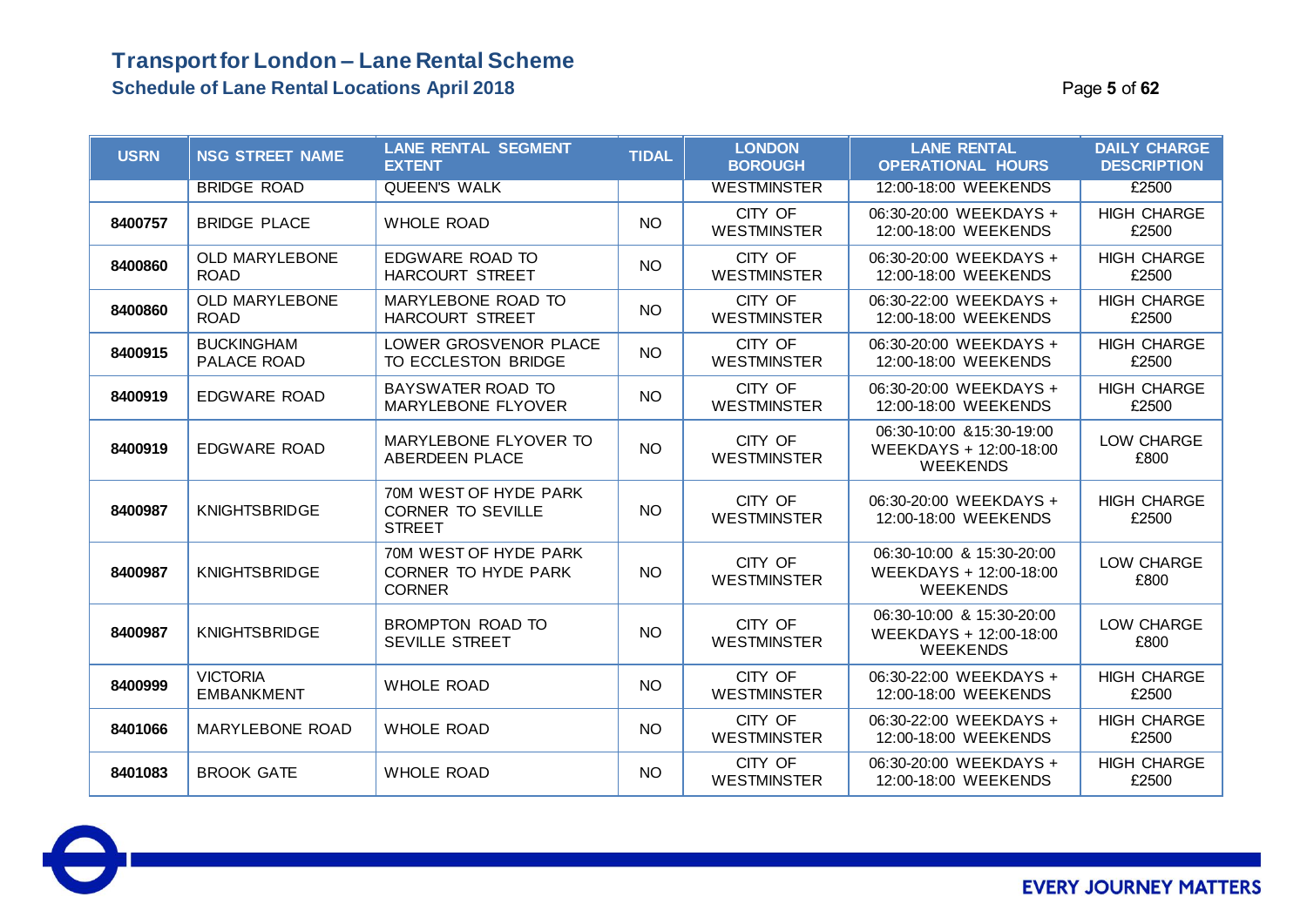| <b>USRN</b> | <b>NSG STREET NAME</b>               | <b>LANE RENTAL SEGMENT</b><br><b>EXTENT</b>                                           | <b>TIDAL</b> | <b>LONDON</b><br><b>BOROUGH</b>       | <b>LANE RENTAL</b><br><b>OPERATIONAL HOURS</b>                         | <b>DAILY CHARGE</b><br><b>DESCRIPTION</b> |
|-------------|--------------------------------------|---------------------------------------------------------------------------------------|--------------|---------------------------------------|------------------------------------------------------------------------|-------------------------------------------|
| 8401123     | <b>BAKER STREET</b>                  | MARYLEBONE ROAD TO<br><b>MELCOMBE STREET</b>                                          | NO.          | CITY OF<br><b>WESTMINSTER</b>         | 06:30-22:00 WEEKDAYS +<br>12:00-18:00 WEEKENDS                         | <b>HIGH CHARGE</b><br>£2500               |
| 8401123     | <b>BAKER STREET</b>                  | ALLSOP PLACE TO<br>MELCOMBE STREET                                                    | <b>NO</b>    | CITY OF<br><b>WESTMINSTER</b>         | 06:30-10:00 & 15:30-19:00<br>WEEKDAYS + 12:00-18:00<br><b>WEEKENDS</b> | LOW CHARGE<br>£800                        |
| 8401131     | <b>BRESSENDEN PLACE</b>              | <b>WHOLE ROAD</b>                                                                     | <b>NO</b>    | CITY OF<br><b>WESTMINSTER</b>         | 06:30-20:00 WEEKDAYS +<br>12:00-18:00 WEEKENDS                         | <b>HIGH CHARGE</b><br>£2500               |
| 8401243     | VAUXHALL BRIDGE<br><b>ROAD</b>       | VICTORIA STREET TO 20M<br>NORTH OF GILLINGHAM<br><b>STREET</b>                        | <b>NO</b>    | CITY OF<br><b>WESTMINSTER</b>         | 06:30-20:00 WEEKDAYS +<br>12:00-18:00 WEEKENDS                         | <b>HIGH CHARGE</b><br>£2500               |
| 8401354     | <b>GLOUCESTER PLACE</b>              | MELCOMBE STREET TO<br>MARLYLEBONE RD                                                  | <b>NO</b>    | CITY OF<br><b>WESTMINSTER</b>         | 06:30-22:00 WEEKDAYS +<br>12:00-18:00 WEEKENDS                         | <b>HIGH CHARGE</b><br>£2500               |
| 8401354     | <b>GLOUCESTER PLACE</b>              | MELCOMBE STREET TO<br><b>PARK RD</b>                                                  | <b>NO</b>    | CITY OF<br><b>WESTMINSTER</b>         | 06:30-10:00 & 15:30-19:00<br>WEEKDAYS + 12:00-18:00<br><b>WEEKENDS</b> | LOW CHARGE<br>£800                        |
| 8401457     | NEATHOUSE PLACE                      | <b>WHOLE ROAD</b>                                                                     | <b>NO</b>    | CITY OF<br><b>WESTMINSTER</b>         | 06:30-20:00 WEEKDAYS +<br>12:00-18:00 WEEKENDS                         | <b>HIGH CHARGE</b><br>£2500               |
| 8401690     | <b>ECCLESTON BRIDGE</b>              | <b>WHOLE ROAD</b>                                                                     | <b>NO</b>    | CITY OF<br><b>WESTMINSTER</b>         | 06:30-20:00 WEEKDAYS +<br>12:00-18:00 WEEKENDS                         | <b>HIGH CHARGE</b><br>£2500               |
| 8401728     | <b>EUSTON ROAD</b>                   | <b>WHOLE ROAD</b>                                                                     | <b>NO</b>    | CITY OF<br><b>WESTMINSTER</b>         | 06:30-22:00 WEEKDAYS +<br>12:00-18:00 WEEKENDS                         | <b>HIGH CHARGE</b><br>£2500               |
| 8401864     | <b>HYDE PARK CORNER</b>              | PICCADILLY TO SOUTH<br><b>CARRIAGE DRIVE</b>                                          | <b>NO</b>    | CITY OF<br><b>WESTMINSTER</b>         | 06:30-10:00 & 15:30-20:00<br>WEEKDAYS + 12:00-18:00<br><b>WEEKENDS</b> | LOW CHARGE<br>£800                        |
| 8401886     | <b>MARYLEBONE</b><br><b>FLYOVER</b>  | <b>WHOLE ROAD</b>                                                                     | <b>NO</b>    | CITY OF<br><b>WESTMINSTER</b>         | 06:30-22:00 WEEKDAYS +<br>12:00-18:00 WEEKENDS                         | <b>HIGH CHARGE</b><br>£2500               |
| 19900112    | <b>EASTERN AVENUE</b><br><b>WEST</b> | ACCESS ROAD TO N.31<br>EASTERN AVENUE WEST TO<br>100M EAST OF WHALEBONE<br>LANE NORTH | <b>NO</b>    | <b>BARKING AND</b><br><b>DAGENHAM</b> | 06:30-20:00 WEEKDAYS +<br>12:00-18:00 SATURDAYS                        | <b>HIGH CHARGE</b><br>£2500               |

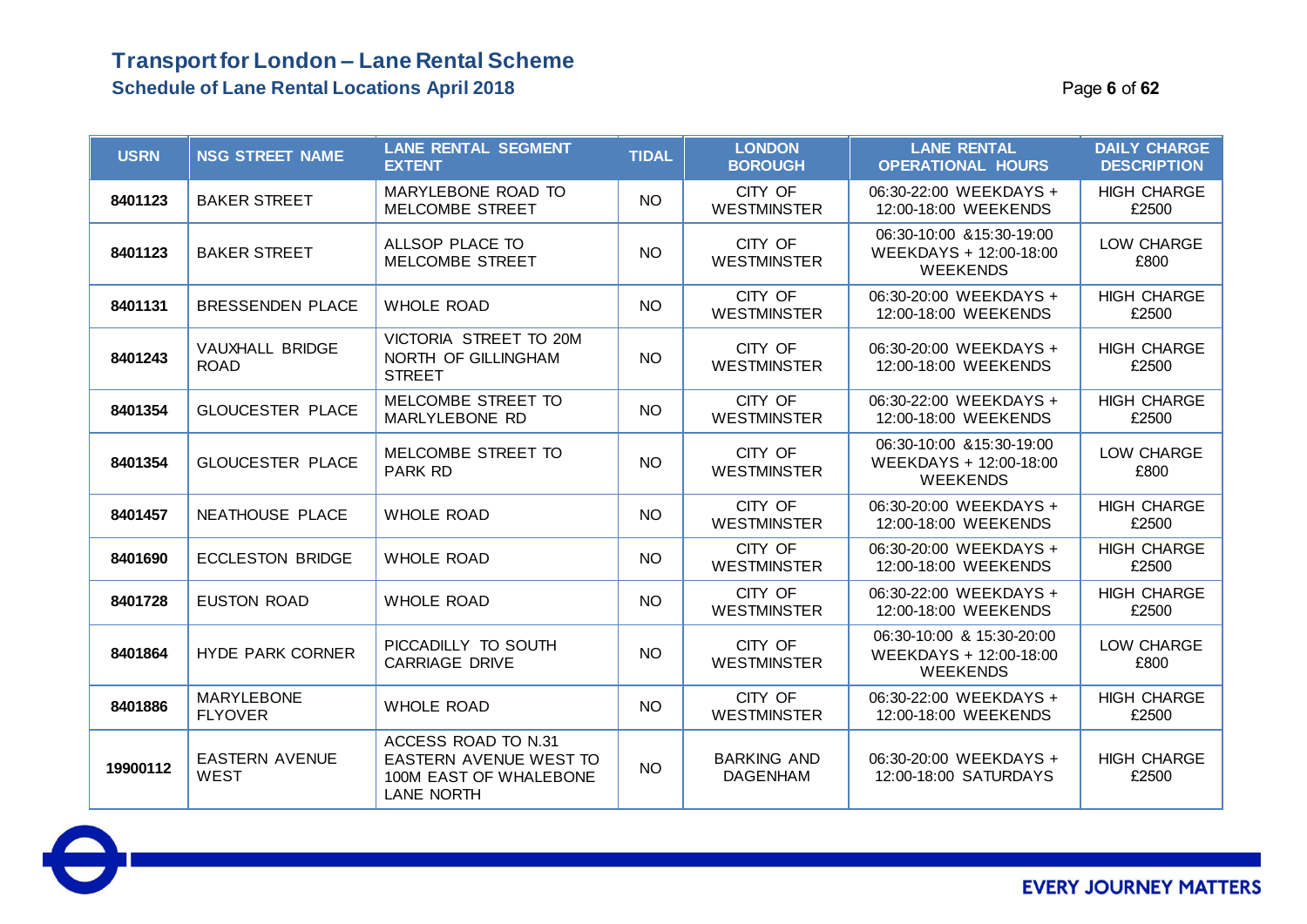### **Transport for London – Lane Rental Scheme Schedule of Lane Rental Locations April 2018 Page 7** of 62

| <b>USRN</b> | <b>NSG STREET NAME</b>                                                                                | <b>LANE RENTAL SEGMENT</b><br><b>EXTENT</b>                                                          | <b>TIDAL</b>    | <b>LONDON</b><br><b>BOROUGH</b>       | <b>LANE RENTAL</b><br><b>OPERATIONAL HOURS</b>                                                            | <b>DAILY CHARGE</b><br><b>DESCRIPTION</b> |
|-------------|-------------------------------------------------------------------------------------------------------|------------------------------------------------------------------------------------------------------|-----------------|---------------------------------------|-----------------------------------------------------------------------------------------------------------|-------------------------------------------|
| 19900112    | <b>EASTERN AVENUE</b><br><b>WEST</b>                                                                  | 75M EAST OF J/W<br>WHALEBONE LANE NORTH<br>TO BOROUGH BOUNDARY                                       | <b>NO</b>       | <b>BARKING AND</b><br><b>DAGENHAM</b> | 06:30-10:00 & 16:00-20:00<br>WEEKDAYS + 12:00-18:00<br><b>SATURDAYS</b>                                   | LOW CHARGE<br>£800                        |
| 19900112    | <b>EASTERN AVENUE</b><br><b>WEST</b>                                                                  | BOROUGH BOUNDARY TO<br>ACCESS ROAD TO N.31<br><b>EASTERN AVE WEST</b>                                | <b>NO</b>       | <b>BARKING AND</b><br><b>DAGENHAM</b> | 06:30-10:00 & 16:00-20:00<br>WEEKDAYS + 12:00-18:00<br><b>SATURDAYS</b>                                   | LOW CHARGE<br>£800                        |
| 19900389    | <b>WHALEBONE LANE</b><br><b>NORTH</b>                                                                 | EASTERN AVENUE WEST<br>WESTBOUND SLIP ROADS TO<br><b>EASTERN AVENUE WEST</b><br>EASTBOUND SLIP ROADS | NO <sub>1</sub> | <b>BARKING AND</b><br><b>DAGENHAM</b> | 06:30-20:00 WEEKDAYS +<br>12:00-18:00 SATURDAYS                                                           | <b>HIGH CHARGE</b><br>£2500               |
| 20001065    | NORTHWAY CIRCUS                                                                                       | <b>WHOLE ROAD</b>                                                                                    | <b>YES</b>      | <b>BARNET</b>                         | 06:30-10:00 & 15:30-20:00<br>WEEKDAYS + 12:00-18:00<br><b>WEEKENDS (SOUTHBOUND</b><br>AM + NORTHBOUND PM) | LOW CHARGE<br>£800                        |
| 20001832    | PINKHAM WAY SLIP<br>FROM NORTH<br><b>CIRCULAR EAST</b><br><b>BOUND TO COLNEY</b><br><b>HATCH LANE</b> | <b>WHOLE ROAD</b>                                                                                    | <b>NO</b>       | <b>BARNET</b>                         | 06:30-10:00 & 15:30-20:00<br>WEEKDAYS + 12:00-18:00<br><b>WEEKENDS</b>                                    | LOW CHARGE<br>£800                        |
| 20002320    | <b>BARNET BY-PASS</b>                                                                                 | <b>WHOLE ROAD</b>                                                                                    | <b>NO</b>       | <b>BARNET</b>                         | 06:30-10:00 & 16:00-20:00<br>WEEKDAYS + 12:00-18:00<br><b>SATURDAYS</b>                                   | LOW CHARGE<br>£800                        |
| 20002480    | <b>BARNET WAY</b>                                                                                     | MARSH LANE TO O/S N.72<br><b>ELSTREE PARK</b>                                                        | <b>YES</b>      | <b>BARNET</b>                         | 06:30-10:00 & 16:00-20:00<br><b>WEEKDAYS (SOUTHBOUND</b><br>AM + NORTHBOUND PM)                           | LOW CHARGE<br>£800                        |
| 20002480    | <b>BARNET WAY</b>                                                                                     | NORTHWAY TO MARSH LANE                                                                               | <b>YES</b>      | <b>BARNET</b>                         | 06:30-10:00 & 15:30-20:00<br>WEEKDAYS + 12:00-18:00<br><b>WEEKENDS (SOUTHBOUND</b><br>AM + NORTHBOUND PM) | LOW CHARGE<br>£800                        |
| 20002480    | <b>BARNET WAY</b>                                                                                     | STIRLING CORNER TO O/S<br>N.72 ELSTREE PARK                                                          | <b>NO</b>       | <b>BARNET</b>                         | 06:30-10:00 & 16:00-20:00<br>WEEKDAYS + 12:00-18:00                                                       | LOW CHARGE<br>£800                        |

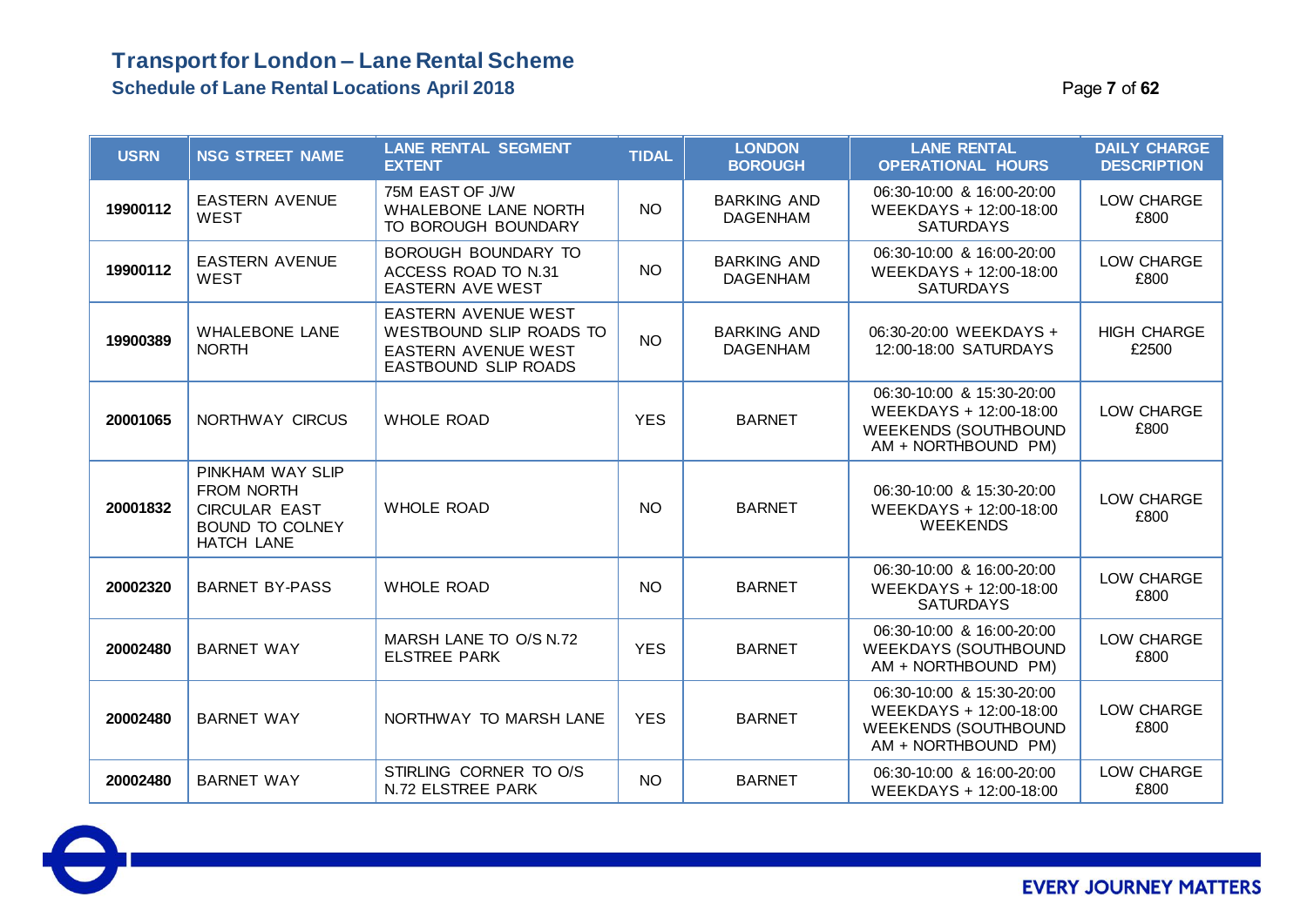| <b>USRN</b> | <b>NSG STREET NAME</b>                                                                                    | <b>LANE RENTAL SEGMENT</b><br><b>EXTENT</b>                        | <b>TIDAL</b> | <b>LONDON</b><br><b>BOROUGH</b> | <b>LANE RENTAL</b><br><b>OPERATIONAL HOURS</b>                         | <b>DAILY CHARGE</b><br><b>DESCRIPTION</b> |
|-------------|-----------------------------------------------------------------------------------------------------------|--------------------------------------------------------------------|--------------|---------------------------------|------------------------------------------------------------------------|-------------------------------------------|
|             |                                                                                                           |                                                                    |              |                                 | <b>SATURDAYS</b>                                                       |                                           |
| 20004035    | <b>BOBBY MOORE WAY</b>                                                                                    | <b>WHOLE ROAD</b>                                                  | <b>NO</b>    | <b>BARNET</b>                   | 06:30-10:00 & 15:30-20:00<br>WEEKDAYS + 12:00-18:00<br><b>WEEKENDS</b> | LOW CHARGE<br>£800                        |
| 20004503    | <b>BRENT CROSS</b><br><b>ROUNDABOUT</b>                                                                   | <b>WHOLE ROAD</b>                                                  | <b>NO</b>    | <b>BARNET</b>                   | 06:30-20:00 WEEKDAYS +<br>12:00-18:00 WEEKENDS                         | <b>HIGH CHARGE</b><br>£2500               |
| 20004504    | <b>BRENT CROSS</b><br><b>ROUNDABOUT</b><br>EASTBOUND SLIP TO<br>NORTH CIRCULAR                            | <b>WHOLE ROAD</b>                                                  | <b>NO</b>    | <b>BARNET</b>                   | 06:30-20:00 WEEKDAYS +<br>12:00-18:00 WEEKENDS                         | <b>HIGH CHARGE</b><br>£2500               |
| 20004505    | <b>BRENT CROSS</b><br>ROUNDABOUT WEST<br><b>BOUND SLIP FROM</b><br>NORTH CIRCULAR                         | <b>WHOLE ROAD</b>                                                  | <b>NO</b>    | <b>BARNET</b>                   | 06:30-20:00 WEEKDAYS +<br>12:00-18:00 WEEKENDS                         | <b>HIGH CHARGE</b><br>£2500               |
| 20004506    | <b>BRENT CROSS</b><br>ROUNDABOUT WEST<br><b>BOUND SLIP FROM</b><br>ROUNDABOUT TO<br>NORTH CIRCULAR        | <b>WHOLE ROAD</b>                                                  | <b>NO</b>    | <b>BARNET</b>                   | 06:30-20:00 WEEKDAYS +<br>12:00-18:00 WEEKENDS                         | <b>HIGH CHARGE</b><br>£2500               |
| 20004507    | <b>BRENT CROSS</b><br>ROUNDABOUT EAST<br><b>BOUND SLIP FROM</b><br>NORTH CIRCULAR TO<br><b>ROUNDABOUT</b> | <b>WHOLE ROAD</b>                                                  | <b>NO</b>    | <b>BARNET</b>                   | 06:30-20:00 WEEKDAYS +<br>12:00-18:00 WEEKENDS                         | <b>HIGH CHARGE</b><br>£2500               |
| 20004740    | <b>BRENTMEAD PLACE</b>                                                                                    | 1 BRENTMEAD PLACE TO<br><b>BRENT CROSS</b><br>ROUNDABOUT SLIP ROAD | <b>NO</b>    | <b>BARNET</b>                   | 06:30-20:00 WEEKDAYS +<br>12:00-18:00 WEEKENDS                         | <b>HIGH CHARGE</b><br>£2500               |
| 20004740    | <b>BRENTMEAD PLACE</b>                                                                                    | <b>GOLDER'S GREEN ROAD TO</b><br><b>1 BRENTMEAD PLACE</b>          | <b>NO</b>    | <b>BARNET</b>                   | 06:30-10:00 & 15:30-20:00<br>WEEKDAYS + 12:00-18:00<br><b>WEEKENDS</b> | LOW CHARGE<br>£800                        |
| 20007520    | <b>CENTRAL CIRCUS</b>                                                                                     | <b>WHOLE ROAD</b>                                                  | <b>YES</b>   | <b>BARNET</b>                   | 06:30-10:00 & 16:00-20:00                                              | LOW CHARGE                                |

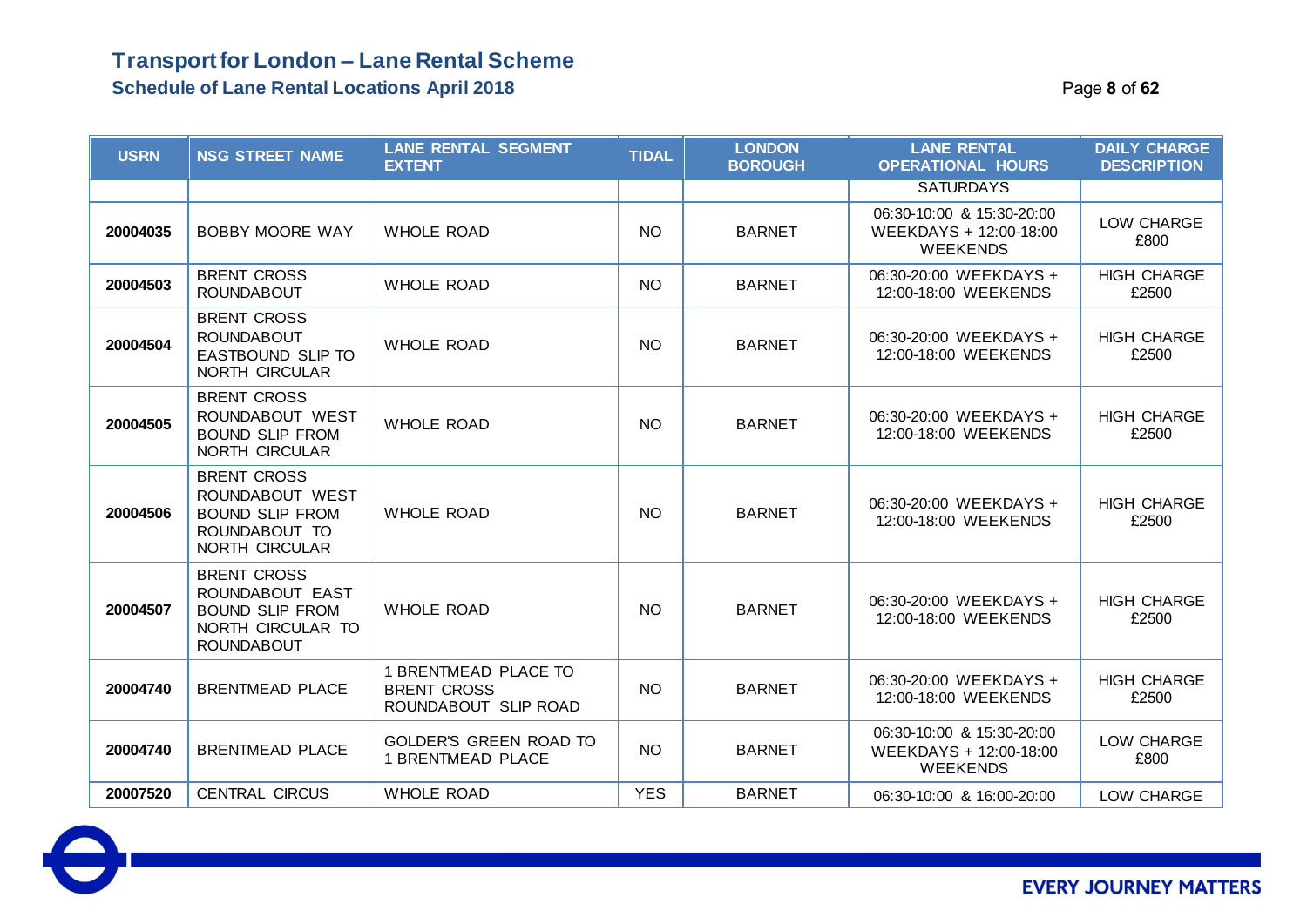### **Schedule of Lane Rental Locations April 2018** Page **9** of **62**

| <b>USRN</b> | <b>NSG STREET NAME</b>                                                                                                       | <b>LANE RENTAL SEGMENT</b><br><b>EXTENT</b>                          | <b>TIDAL</b> | <b>LONDON</b><br><b>BOROUGH</b> | <b>LANE RENTAL</b><br><b>OPERATIONAL HOURS</b>                                                                | <b>DAILY CHARGE</b><br><b>DESCRIPTION</b> |
|-------------|------------------------------------------------------------------------------------------------------------------------------|----------------------------------------------------------------------|--------------|---------------------------------|---------------------------------------------------------------------------------------------------------------|-------------------------------------------|
|             |                                                                                                                              |                                                                      |              |                                 | WEEKDAYS + 12:00-18:00<br><b>SATURDAYS</b><br>(SOUTHBOUND AM +<br>NORTHBOUND PM)                              | £800                                      |
| 20009908    | COLINDEEP LANE ON<br>SLIP TO WATFORD<br>WAY SOUTH BOUND                                                                      | FROM THE POINT UNDER<br>WATFORD WAY TO THE J/W<br><b>WATFORD WAY</b> | <b>YES</b>   | <b>BARNET</b>                   | 06:30-10:00 & 16:00-20:00<br>WEEKDAYS + 12:00-18:00<br><b>SATURDAYS</b><br>(SOUTHBOUND AM +<br>NORTHBOUND PM) | LOW CHARGE<br>£800                        |
| 20013761    | <b>EDGWARE ROAD SLIP</b><br><b>FROM STAPLES</b><br><b>CORNER</b><br>ROUNDABOUT SOUTH<br><b>BOUND TO GERON</b><br><b>WAY</b>  | <b>WHOLE ROAD</b>                                                    | <b>NO</b>    | <b>BARNET</b>                   | 06:30-20:00 WEEKDAYS +<br>12:00-18:00 WEEKENDS                                                                | <b>HIGH CHARGE</b><br>£2500               |
| 20013763    | <b>EDGWARE ROAD SLIP</b><br><b>FROM STAPLES</b><br><b>CORNER</b><br>ROUNDABOUT TO<br><b>FLYOVER DIVISION</b><br><b>POINT</b> | <b>WHOLE ROAD</b>                                                    | <b>NO</b>    | <b>BARNET</b>                   | 06:30-20:00 WEEKDAYS +<br>12:00-18:00 WEEKENDS                                                                | <b>HIGH CHARGE</b><br>£2500               |
| 20013765    | <b>EDGWARE ROAD</b><br><b>FLYOVER</b>                                                                                        | <b>WHOLE ROAD</b>                                                    | <b>NO</b>    | <b>BARNET</b>                   | 06:30-20:00 WEEKDAYS +<br>12:00-18:00 WEEKENDS                                                                | <b>HIGH CHARGE</b><br>£2500               |
| 20013780    | EDGWARE WAY                                                                                                                  | SPUR ROAD ROUNDABOUT<br>TO BROADFIELDS AVENUE                        | <b>NO</b>    | <b>BARNET</b>                   | 06:30-20:00 WEEKDAYS +<br>12:00-18:00 WEEKENDS                                                                | <b>HIGH CHARGE</b><br>£2500               |
| 20013780    | EDGWARE WAY                                                                                                                  | NORTHWAY CIRCUS TO<br><b>BROADFIELDS AVENUE</b>                      | <b>YES</b>   | <b>BARNET</b>                   | 06:30-10:00 & 15:30-20:00<br>WEEKDAYS + 12:00-18:00<br><b>WEEKENDS (SOUTHBOUND</b><br>AM + NORTHBOUND PM)     | LOW CHARGE<br>£800                        |
| 20015820    | <b>FINCHLEY ROAD</b>                                                                                                         | BURGESS HILL TO LYNDALE<br><b>AVENUE</b>                             | <b>YES</b>   | <b>BARNET</b>                   | 06:30-10:00 & 16:00-20:00<br><b>WEEKDAYS (SOUTHBOUND</b><br>AM + NORTHBOUND PM)                               | LOW CHARGE<br>£800                        |

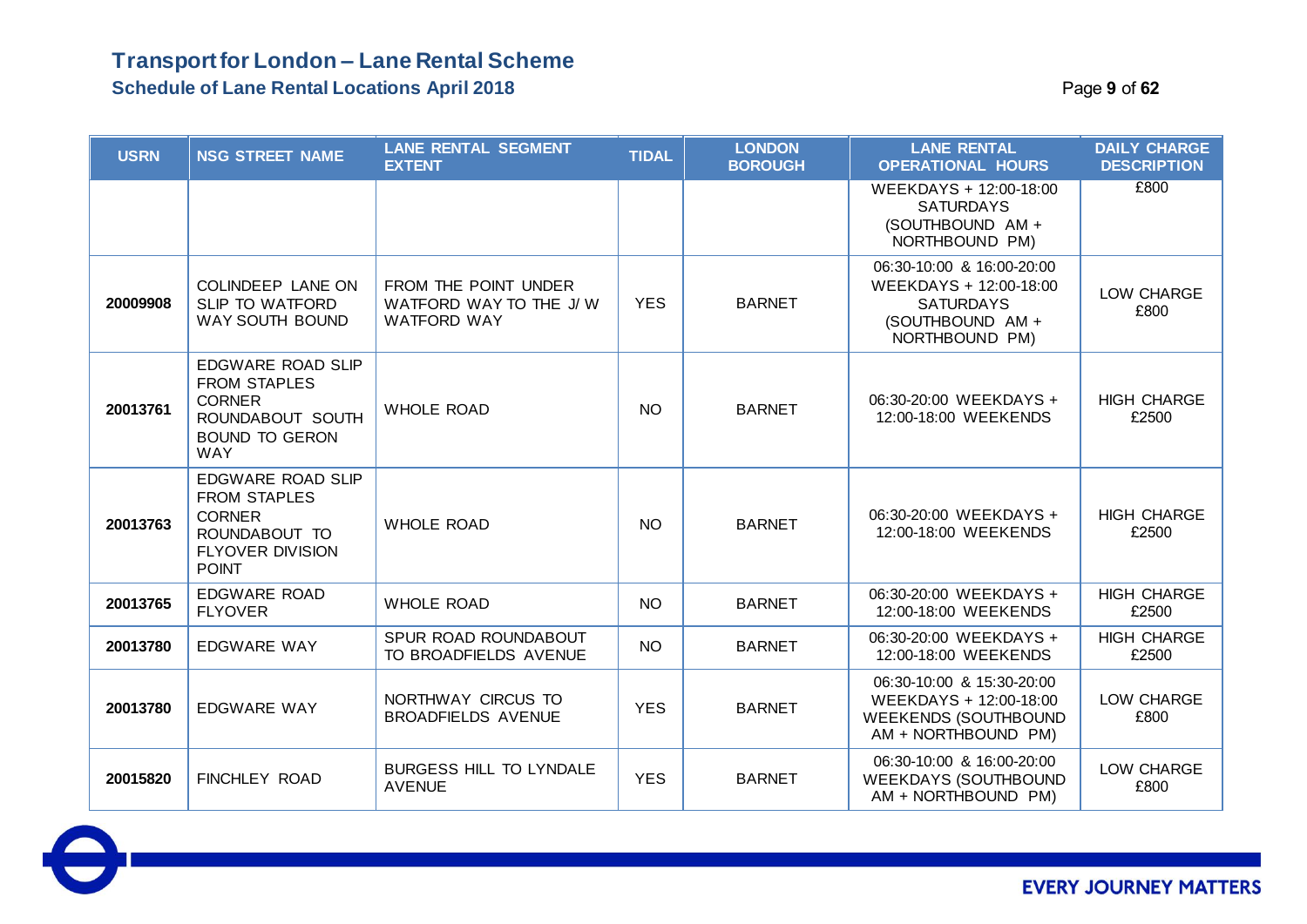**Schedule of Lane Rental Locations April 2018** Page **10** of **62**

 $\bullet$ 

| <b>USRN</b> | <b>NSG STREET NAME</b> | <b>LANE RENTAL SEGMENT</b><br><b>EXTENT</b>                                                                      | <b>TIDAL</b> | <b>LONDON</b><br><b>BOROUGH</b> | <b>LANE RENTAL</b><br><b>OPERATIONAL HOURS</b>                                                                | <b>DAILY CHARGE</b><br><b>DESCRIPTION</b> |
|-------------|------------------------|------------------------------------------------------------------------------------------------------------------|--------------|---------------------------------|---------------------------------------------------------------------------------------------------------------|-------------------------------------------|
| 20016030    | <b>FIVEWAYS CORNER</b> | <b>WHOLE ROAD</b>                                                                                                | <b>YES</b>   | <b>BARNET</b>                   | 06:30-10:00 & 16:00-20:00<br>WEEKDAYS + 12:00-18:00<br><b>SATURDAYS</b><br>(SOUTHBOUND AM +<br>NORTHBOUND PM) | LOW CHARGE<br>£800                        |
| 20019080    | <b>GREAT NORTH WAY</b> | GARRICK DRIVE TO O/S N.281<br>100M FROM HOLDERS HILL<br><b>ROAD</b>                                              | <b>NO</b>    | <b>BARNET</b>                   | 06:30-20:00 WEEKDAYS +<br>12:00-18:00 SATURDAYS                                                               | <b>HIGH CHARGE</b><br>£2500               |
| 20019080    | <b>GREAT NORTH WAY</b> | BOYNE AVENUE TO NORTH<br><b>CIRCULAR ROAD</b>                                                                    | <b>YES</b>   | <b>BARNET</b>                   | 06:30-10:00 & 16:00-20:00<br>WEEKDAYS + 12:00-18:00<br><b>SATURDAYS</b><br>(SOUTHBOUND AM +<br>NORTHBOUND PM) | LOW CHARGE<br>£800                        |
| 20019080    | <b>GREAT NORTH WAY</b> | <b>GARRICK DRIVE TO</b><br><b>WATFORD WAY</b>                                                                    | <b>YES</b>   | <b>BARNET</b>                   | 06:30-10:00 & 16:00-20:00<br>WEEKDAYS + 12:00-18:00<br><b>SATURDAYS</b><br>(SOUTHBOUND AM +<br>NORTHBOUND PM) | LOW CHARGE<br>£800                        |
| 20019080    | <b>GREAT NORTH WAY</b> | TENTERDEN DRIVE TO O/S<br>N.281 100M FROM HOLDERS<br><b>HILL ROAD</b>                                            | <b>YES</b>   | <b>BARNET</b>                   | 06:30-10:00 & 16:00-20:00<br>WEEKDAYS + 12:00-18:00<br><b>SATURDAYS</b><br>(SOUTHBOUND AM +<br>NORTHBOUND PM) | LOW CHARGE<br>£800                        |
| 20019080    | <b>GREAT NORTH WAY</b> | TENTERDEN DRIVE TO<br><b>BOYNE AVENUE</b>                                                                        | <b>NO</b>    | <b>BARNET</b>                   | 06:30-20:00 WEEKDAYS +<br>12:00-18:00 SATURDAYS                                                               | <b>HIGH CHARGE</b><br>£2500               |
| 20021860    | <b>HENDON WAY</b>      | 160M NORTH WEST OF<br><b>BRENT CROSS</b><br>ROUNDABOUT TO 150M<br>SOUTH EAST OF BRENT<br><b>CROSS ROUNDABOUT</b> | <b>NO</b>    | <b>BARNET</b>                   | 06:30-20:00 WEEKDAYS +<br>12:00-18:00 WEEKENDS                                                                | <b>HIGH CHARGE</b><br>£2500               |
| 20021860    | <b>HENDON WAY</b>      | 150M SOUTH EAST OF BRENT<br>CROSS ROUNDABOUT TO                                                                  | <b>YES</b>   | <b>BARNET</b>                   | 06:30-10:00 & 16:00-20:00<br><b>WEEKDAYS (SOUTHBOUND</b>                                                      | LOW CHARGE                                |

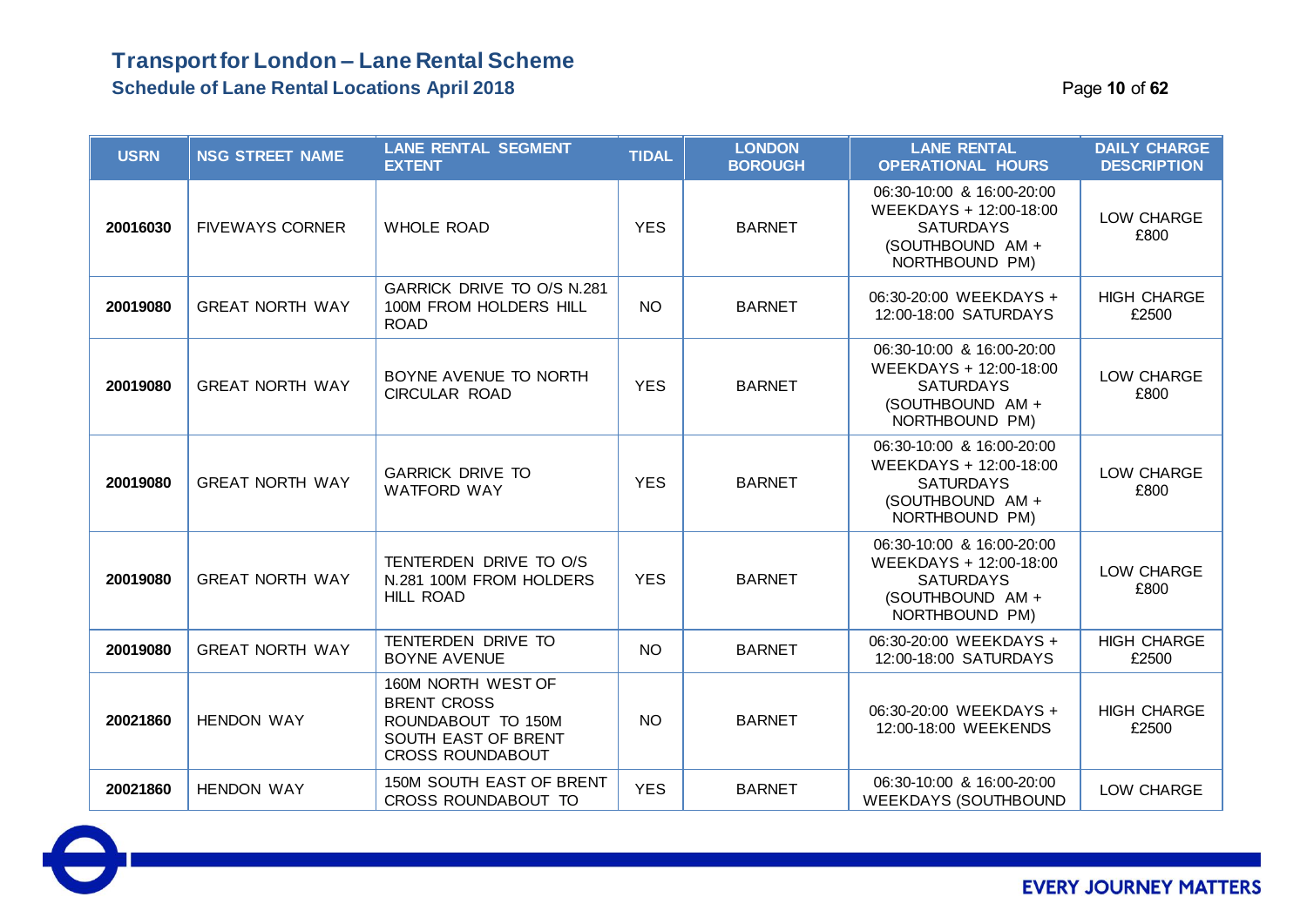#### **Schedule of Lane Rental Locations April 2018** Page **11** of **62**

| <b>Schedule of Lane Rental Locations April 2018</b> |  |
|-----------------------------------------------------|--|
|-----------------------------------------------------|--|

| <b>USRN</b> | <b>NSG STREET NAME</b>                                                                                                            | <b>LANE RENTAL SEGMENT</b><br><b>EXTENT</b>                              | <b>TIDAL</b> | <b>LONDON</b><br><b>BOROUGH</b> | <b>LANE RENTAL</b><br><b>OPERATIONAL HOURS</b>                                                                | <b>DAILY CHARGE</b><br><b>DESCRIPTION</b> |
|-------------|-----------------------------------------------------------------------------------------------------------------------------------|--------------------------------------------------------------------------|--------------|---------------------------------|---------------------------------------------------------------------------------------------------------------|-------------------------------------------|
|             |                                                                                                                                   | <b>FINCHLEY ROAD</b>                                                     |              |                                 | AM + NORTHBOUND PM)                                                                                           | £800                                      |
| 20021860    | <b>HENDON WAY</b>                                                                                                                 | CENTRAL CIRCUS TO 160M<br>NORTH WEST OF BRENT<br><b>CROSS ROUNDABOUT</b> | <b>YES</b>   | <b>BARNET</b>                   | 06:30-10:00 & 16:00-20:00<br>WEEKDAYS + 12:00-18:00<br><b>SATURDAYS</b><br>(SOUTHBOUND AM +<br>NORTHBOUND PM) | LOW CHARGE<br>£800                        |
| 20021861    | <b>HENDON WAY SLIP</b><br>FROM HENDON WAY<br>SOUTH BOUND TO<br><b>BRENT CROSS</b><br><b>ROUNDABOUT</b>                            | <b>WHOLE ROAD</b>                                                        | <b>NO</b>    | <b>BARNET</b>                   | 06:30-20:00 WEEKDAYS +<br>12:00-18:00 WEEKENDS                                                                | <b>HIGH CHARGE</b><br>£2500               |
| 20021865    | <b>HENDON WAY SLIP</b><br><b>FROM BRENT CROSS</b><br>ROUNDABOUT NORTH<br><b>BOUND TO HENDON</b><br><b>WAY</b>                     | <b>WHOLE ROAD</b>                                                        | NO.          | <b>BARNET</b>                   | 06:30-20:00 WEEKDAYS +<br>12:00-18:00 WEEKENDS                                                                | <b>HIGH CHARGE</b><br>£2500               |
| 20029630    | <b>MILL HILL CIRCUS</b>                                                                                                           | <b>WHOLE ROAD</b>                                                        | <b>NO</b>    | <b>BARNET</b>                   | 06:30-20:00 WEEKDAYS +<br>12:00-18:00 WEEKENDS                                                                | <b>HIGH CHARGE</b><br>£2500               |
| 20030681    | NORTH CIRCULAR<br>ROUNDABOUT M1<br>JUNCTION 1                                                                                     | <b>WHOLE ROAD</b>                                                        | <b>NO</b>    | <b>BARNET</b>                   | 06:30-20:00 WEEKDAYS +<br>12:00-18:00 WEEKENDS                                                                | <b>HIGH CHARGE</b><br>£2500               |
| 20031490    | NORTH CIRCULAR<br>ROAD SLIP STAPLES<br><b>CORNER NEAR</b><br><b>ADRIAN AVENUE</b>                                                 | <b>WHOLE ROAD</b>                                                        | <b>NO</b>    | <b>BARNET</b>                   | 06:30-20:00 WEEKDAYS +<br>12:00-18:00 WEEKENDS                                                                | <b>HIGH CHARGE</b><br>£2500               |
| 20031500    | <b>NORTH CIRCULAR</b><br><b>ROAD FLYOVER</b><br><b>ABOVE STAPLES</b><br><b>CORNER</b><br>ROUNDABOUT TO<br><b>TEMPELHOF AVENUE</b> | <b>WHOLE ROAD</b>                                                        | <b>NO</b>    | <b>BARNET</b>                   | 06:30-20:00 WEEKDAYS +<br>12:00-18:00 WEEKENDS                                                                | <b>HIGH CHARGE</b><br>£2500               |

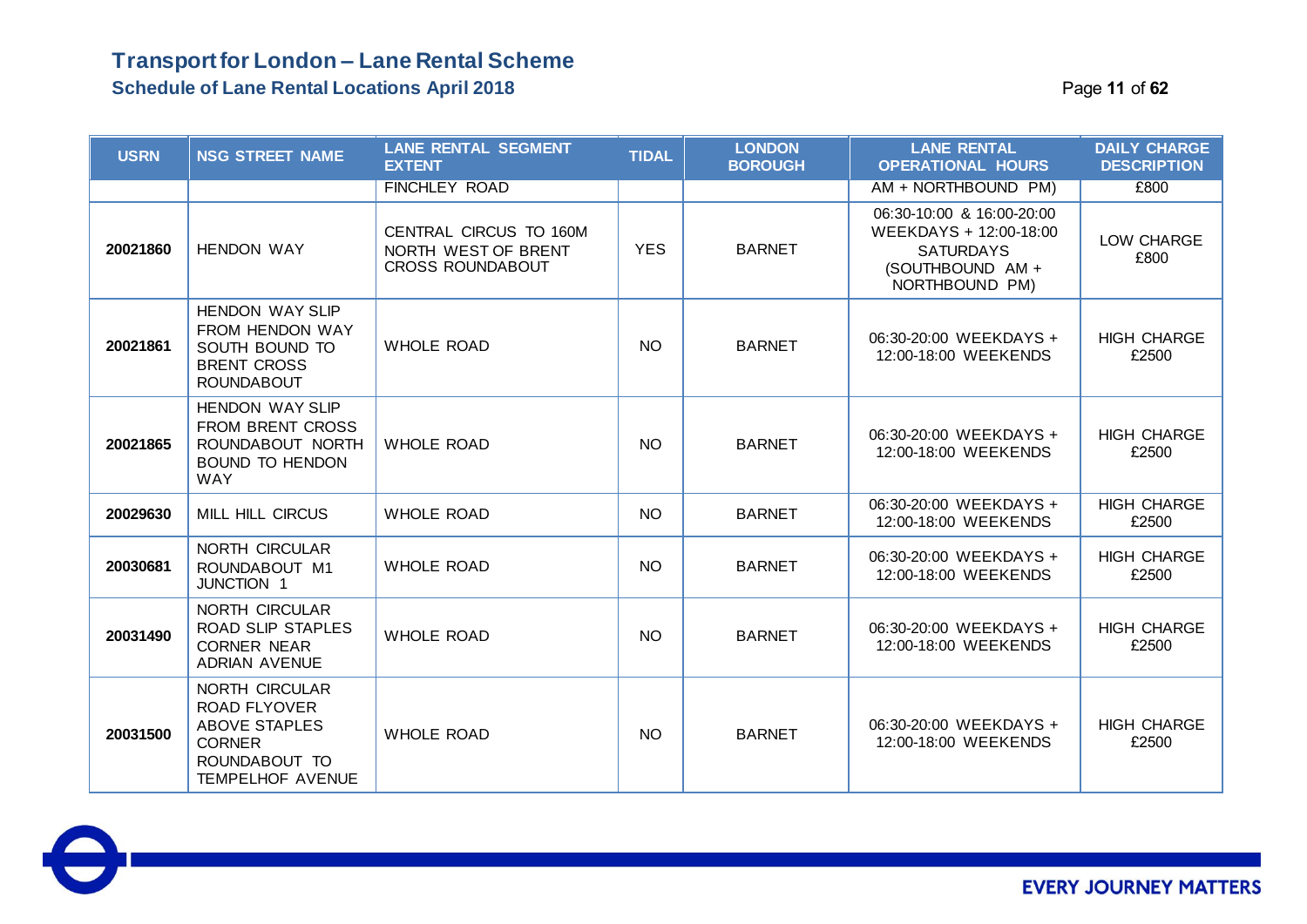### **Transport for London – Lane Rental Scheme Schedule of Lane Rental Locations April 2018** Page **12** of **62**

| <b>USRN</b> | <b>NSG STREET NAME</b>                                                                                                         | <b>LANE RENTAL SEGMENT</b><br><b>EXTENT</b> | <b>TIDAL</b> | <b>LONDON</b><br><b>BOROUGH</b> | <b>LANE RENTAL</b><br><b>OPERATIONAL HOURS</b>                         | <b>DAILY CHARGE</b><br><b>DESCRIPTION</b> |
|-------------|--------------------------------------------------------------------------------------------------------------------------------|---------------------------------------------|--------------|---------------------------------|------------------------------------------------------------------------|-------------------------------------------|
| 20031501    | NORTH CIRCULAR<br><b>ROAD</b>                                                                                                  | HENDON WAY TO M1<br><b>JUNCTION 1</b>       | <b>NO</b>    | <b>BARNET</b>                   | 06:30-20:00 WEEKDAYS +<br>12:00-18:00 WEEKENDS                         | <b>HIGH CHARGE</b><br>£2500               |
| 20031502    | NORTH CIRCULAR<br><b>ROAD</b>                                                                                                  | BRENT STREET TO FINCHLEY<br><b>ROAD</b>     | <b>NO</b>    | <b>BARNET</b>                   | 06:30-10:00 & 15:30-20:00<br>WEEKDAYS + 12:00-18:00<br><b>WEEKENDS</b> | LOW CHARGE<br>£800                        |
| 20031503    | <b>NORTH CIRCULAR</b><br><b>ROAD</b>                                                                                           | FINCHLEY ROAD to HIGH<br><b>ROAD</b>        | <b>NO</b>    | <b>BARNET</b>                   | 06:30-10:00 & 15:30-20:00<br>WEEKDAYS + 12:00-18:00<br><b>WEEKENDS</b> | LOW CHARGE<br>£800                        |
| 20031504    | NORTH CIRCULAR<br><b>ROAD</b>                                                                                                  | HIGH ROAD TO COLNEY<br><b>HATCH LANE</b>    | <b>NO</b>    | <b>BARNET</b>                   | 06:30-10:00 & 15:30-20:00<br>WEEKDAYS + 12:00-18:00<br><b>WEEKENDS</b> | LOW CHARGE<br>£800                        |
| 20031505    | <b>NORTH CIRCULAR</b><br>ROAD SLIP FROM<br>NORTH CIRCULAR<br><b>EAST BOUND TO</b><br>NORTH FINCHLEY<br><b>HIGH ROAD</b>        | <b>WHOLE ROAD</b>                           | <b>NO</b>    | <b>BARNET</b>                   | 06:30-10:00 & 15:30-20:00<br>WEEKDAYS + 12:00-18:00<br><b>WEEKENDS</b> | LOW CHARGE<br>£800                        |
| 20031506    | <b>NORTH CIRCULAR</b><br><b>ROAD SLIP FROM</b><br>NORTH FINCHLEY<br>HIGH ROAD TO EAST<br><b>BOUND NORTH</b><br><b>CIRCULAR</b> | <b>WHOLE ROAD</b>                           | <b>NO</b>    | <b>BARNET</b>                   | 06:30-10:00 & 15:30-20:00<br>WEEKDAYS + 12:00-18:00<br><b>WEEKENDS</b> | LOW CHARGE<br>£800                        |
| 20031507    | NORTH CIRCULAR<br><b>ROAD SLIP NORTH</b><br><b>CIRCULAR WEST</b><br><b>BOUND TO EAST</b><br>FINCHLEY HIGH ROAD                 | <b>WHOLE ROAD</b>                           | <b>NO</b>    | <b>BARNET</b>                   | 06:30-10:00 & 15:30-20:00<br>WEEKDAYS + 12:00-18:00<br><b>WEEKENDS</b> | LOW CHARGE<br>£800                        |
| 20031508    | 'NORTH CIRCULAR<br>ROAD SLIP FROM<br><b>EAST FINCHLEY HIGH</b><br>ROAD TO WEST                                                 | <b>WHOLE ROAD</b>                           | <b>NO</b>    | <b>BARNET</b>                   | 06:30-10:00 & 15:30-20:00<br>WEEKDAYS + 12:00-18:00<br><b>WEEKENDS</b> | LOW CHARGE<br>£800                        |

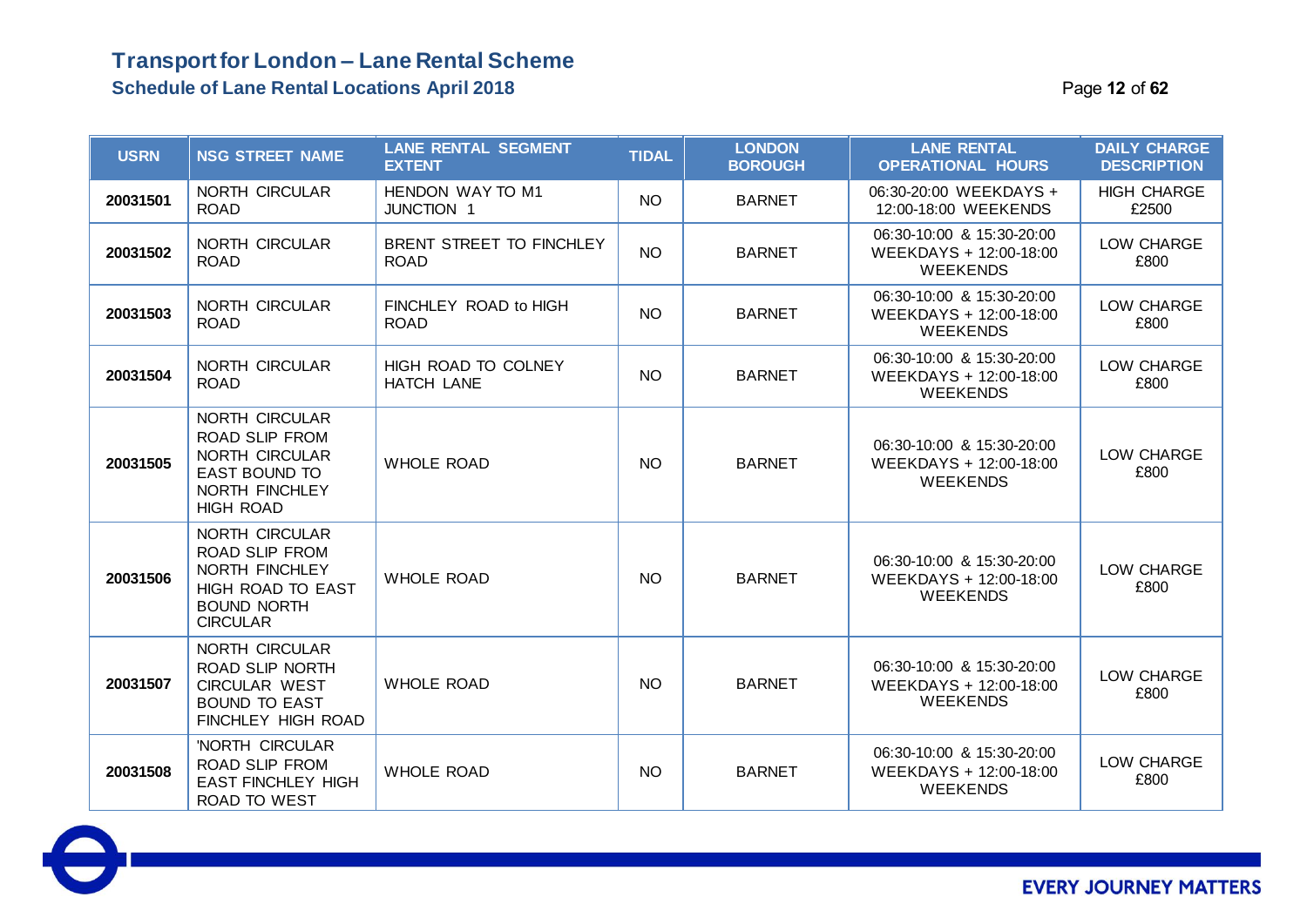**Schedule of Lane Rental Locations April 2018 Page 13 of 62 Page 13 of 62** 

| <b>USRN</b> | <b>NSG STREET NAME</b>                                                                                       | <b>LANE RENTAL SEGMENT</b><br><b>EXTENT</b>                      | <b>TIDAL</b> | <b>LONDON</b><br><b>BOROUGH</b> | <b>LANE RENTAL</b><br><b>OPERATIONAL HOURS</b>                          | <b>DAILY CHARGE</b><br><b>DESCRIPTION</b> |
|-------------|--------------------------------------------------------------------------------------------------------------|------------------------------------------------------------------|--------------|---------------------------------|-------------------------------------------------------------------------|-------------------------------------------|
|             | <b>BOUND NORTH</b><br><b>CIRCULAR</b>                                                                        |                                                                  |              |                                 |                                                                         |                                           |
| 20033065    | ORION ROAD                                                                                                   | COLNEY HATCH LANE TO<br>FOOTPATH LEADING TO<br><b>FOOTBRIDGE</b> | <b>NO</b>    | <b>BARNET</b>                   | 06:30-10:00 & 15:30-20:00<br>WEEKDAYS + 12:00-18:00<br><b>WEEKENDS</b>  | LOW CHARGE<br>£800                        |
| 20034380    | PINKHAM WAY                                                                                                  | 100M WEST OF STATION<br>ROAD TO COLNEY HATCH<br><b>LANE</b>      | <b>NO</b>    | <b>BARNET</b>                   | 06:30-10:00 & 15:30-20:00<br>WEEKDAYS + 12:00-18:00<br><b>WEEKENDS</b>  | LOW CHARGE<br>£800                        |
| 20034382    | PINKHAM WAY SLIP<br><b>FROM NORTH</b><br><b>CIRCULAR EAST</b><br><b>BOUND TO COLNEY</b><br>HATCH LANE        | <b>WHOLE ROAD</b>                                                | <b>NO</b>    | <b>BARNET</b>                   | 06:30-10:00 & 15:30-20:00<br>WEEKDAYS + 12:00-18:00<br><b>WEEKENDS</b>  | LOW CHARGE<br>£800                        |
| 20034384    | PINKHAM WAY ON<br><b>SLIP FROM ATLAS</b><br><b>ROAD TO NORTH</b><br><b>CIRCULAR</b><br><b>EASTBOUND</b>      | <b>WHOLE ROAD</b>                                                | <b>NO</b>    | <b>BARNET</b>                   | 06:30-10:00 & 15:30-20:00<br>WEEKDAYS + 12:00-18:00<br><b>WEEKENDS</b>  | LOW CHARGE<br>£800                        |
| 20034386    | PINKHAM WAY SLIP<br><b>FROM NORTH</b><br><b>CIRCULAR WEST</b><br><b>BOUND TO COLNEY</b><br><b>HATCH LANE</b> | <b>WHOLE ROAD</b>                                                | <b>NO</b>    | <b>BARNET</b>                   | 06:30-10:00 & 15:30-20:00<br>WEEKDAYS + 12:00-18:00<br><b>WEEKENDS</b>  | LOW CHARGE<br>£800                        |
| 20037381    | ROWLEY LANE OFF<br>SLIP FROM SOUTH<br><b>BOUND BARNET BY</b><br>PASS TO ROWLEY<br>LANE                       | <b>WHOLE ROAD</b>                                                | <b>NO</b>    | <b>BARNET</b>                   | 06:30-10:00 & 16:00-20:00<br>WEEKDAYS + 12:00-18:00<br><b>SATURDAYS</b> | LOW CHARGE<br>£800                        |
| 20037382    | ROWLEY LANE ON<br>SLIP TO SOUTH<br><b>BOUND BARNET BY</b><br><b>PASS</b>                                     | <b>WHOLE ROAD</b>                                                | <b>NO</b>    | <b>BARNET</b>                   | 06:30-10:00 & 16:00-20:00<br>WEEKDAYS + 12:00-18:00<br><b>SATURDAYS</b> | LOW CHARGE<br>£800                        |

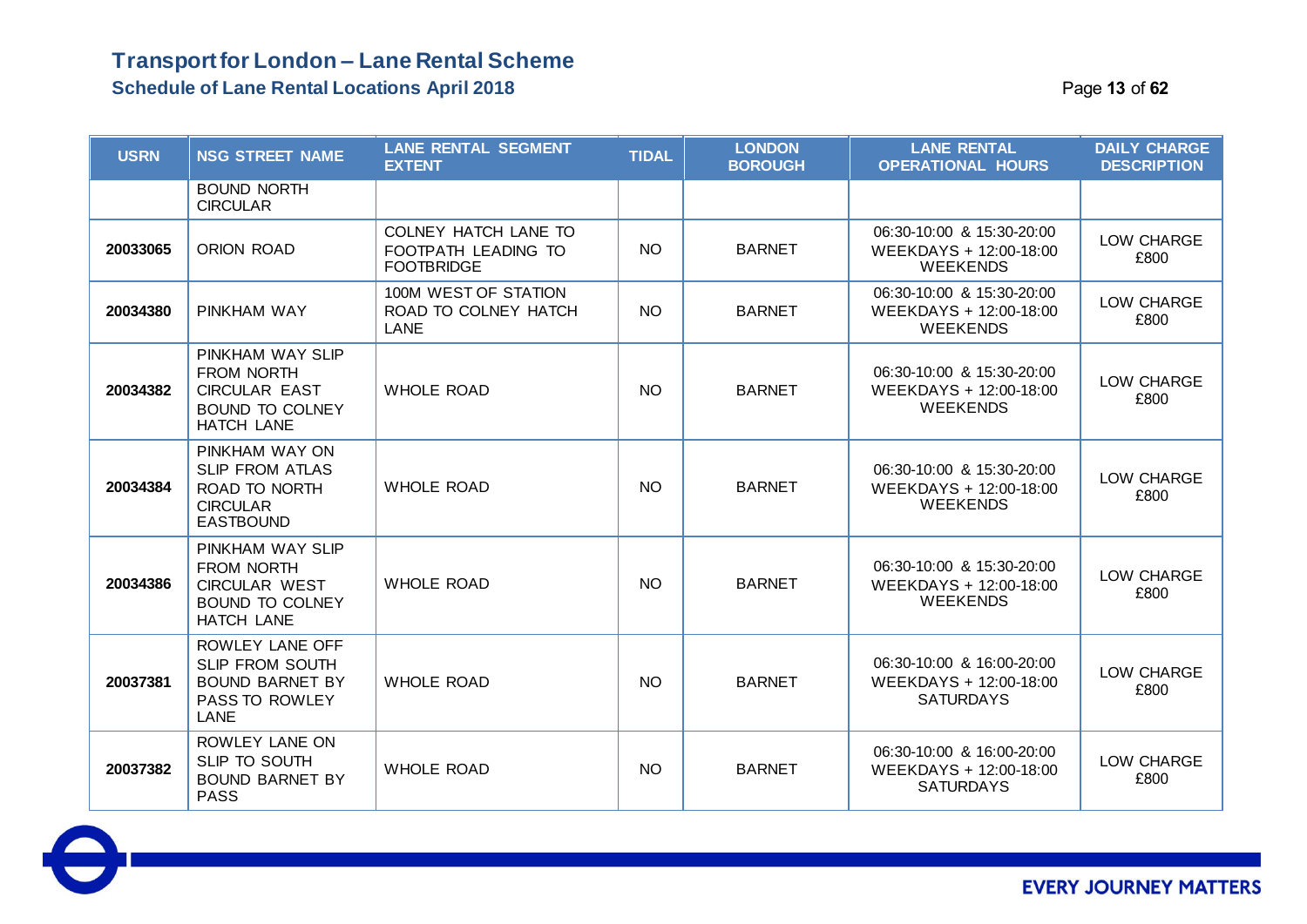#### **Schedule of Lane Rental Locations April 2018** Page **14** of **62**

| <b>USRN</b> | <b>NSG STREET NAME</b>                                                                   | <b>LANE RENTAL SEGMENT</b><br><b>EXTENT</b>              | <b>TIDAL</b> | <b>LONDON</b><br><b>BOROUGH</b> | <b>LANE RENTAL</b><br><b>OPERATIONAL HOURS</b>                                                                | <b>DAILY CHARGE</b><br><b>DESCRIPTION</b> |
|-------------|------------------------------------------------------------------------------------------|----------------------------------------------------------|--------------|---------------------------------|---------------------------------------------------------------------------------------------------------------|-------------------------------------------|
| 20037383    | ROWLEY LANE A1<br>NORTH BOUND OFF<br>SLIP <sub>3</sub>                                   | <b>WHOLE ROAD</b>                                        | <b>NO</b>    | <b>BARNET</b>                   | 06:30-10:00 & 16:00-20:00<br>WEEKDAYS + 12:00-18:00<br><b>SATURDAYS</b>                                       | LOW CHARGE<br>£800                        |
| 20037384    | ROWLEY LANE A1<br>NORTH BOUND ON<br>SLIP <sub>4</sub>                                    | <b>WHOLE ROAD</b>                                        | <b>NO</b>    | <b>BARNET</b>                   | 06:30-10:00 & 16:00-20:00<br>WEEKDAYS + 12:00-18:00<br><b>SATURDAYS</b>                                       | LOW CHARGE<br>£800                        |
| 20040730    | <b>STAPLES CORNER</b><br><b>ROUNDABOUT</b>                                               | <b>WHOLE ROAD</b>                                        | <b>NO</b>    | <b>BARNET</b>                   | 06:30-20:00 WEEKDAYS +<br>12:00-18:00 WEEKENDS                                                                | <b>HIGH CHARGE</b><br>£2500               |
| 20041040    | STIRLING CORNER                                                                          | <b>WHOLE ROAD</b>                                        | <b>NO</b>    | <b>BARNET</b>                   | 06:30-10:00 & 16:00-20:00<br>WEEKDAYS + 12:00-18:00<br><b>SATURDAYS</b>                                       | LOW CHARGE<br>£800                        |
| 20044760    | <b>WATFORD WAY</b>                                                                       | DAWS LANE TO 75M EAST OF<br>NORTHWAY CIRCUS              | <b>NO</b>    | <b>BARNET</b>                   | 06:30-20:00 WEEKDAYS +<br>12:00-18:00 WEEKENDS                                                                | <b>HIGH CHARGE</b><br>£2500               |
| 20044760    | <b>WATFORD WAY</b>                                                                       | DAWS LANE TO FIVEWAYS<br><b>CORNER</b>                   | <b>YES</b>   | <b>BARNET</b>                   | 06:30-10:00 & 16:00-20:00<br>WEEKDAYS + 12:00-18:00<br><b>SATURDAYS</b><br>(SOUTHBOUND AM +<br>NORTHBOUND PM) | LOW CHARGE<br>£800                        |
| 20044760    | <b>WATFORD WAY</b>                                                                       | NORTHWAY CIRCUS TO 75M<br><b>EAST OF NORTHWAY CIRCUS</b> | <b>YES</b>   | <b>BARNET</b>                   | 06:30-10:00 & 15:30-20:00<br>WEEKDAYS + 12:00-18:00<br><b>WEEKENDS (SOUTHBOUND</b><br>AM + NORTHBOUND PM)     | LOW CHARGE<br>£800                        |
| 20044780    | <b>WATFORD WAY</b>                                                                       | CENTRAL CIRCUS TO<br><b>FIVEWAYS CORNER</b>              | <b>YES</b>   | <b>BARNET</b>                   | 06:30-10:00 & 16:00-20:00<br>WEEKDAYS + 12:00-18:00<br><b>SATURDAYS</b><br>(SOUTHBOUND AM +<br>NORTHBOUND PM) | LOW CHARGE<br>£800                        |
| 20045422    | <b>WEST HENDON</b><br><b>BROADWAY SLIP 2</b><br><b>BRENT PARK ROAD</b><br>SOUTH BOUND TO | <b>WHOLE ROAD</b>                                        | <b>NO</b>    | <b>BARNET</b>                   | 06:30-20:00 WEEKDAYS +<br>12:00-18:00 WEEKENDS                                                                | <b>HIGH CHARGE</b><br>£2500               |

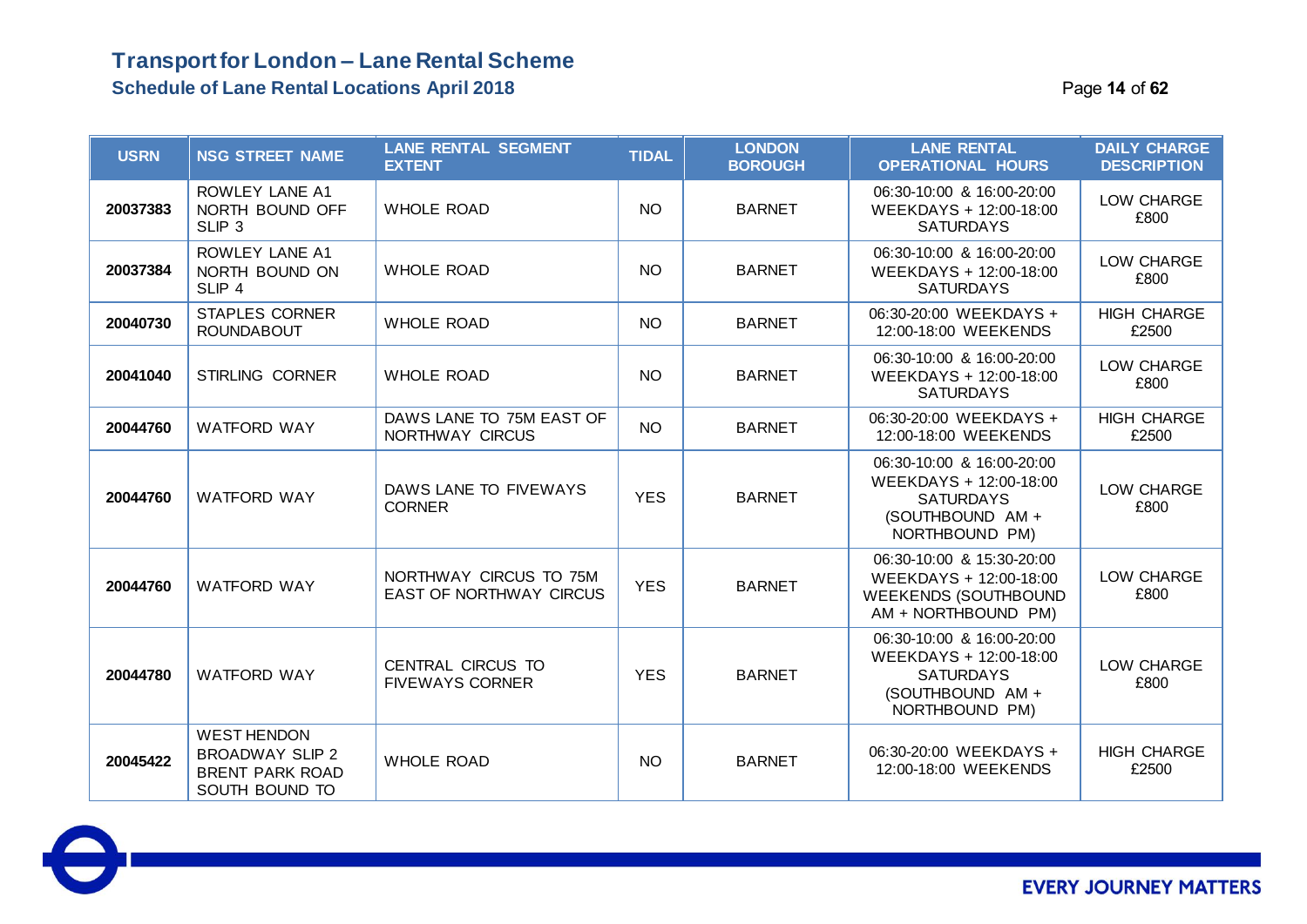#### **Schedule of Lane Rental Locations April 2018** Page **15** of **62**

| <b>USRN</b> | <b>NSG STREET NAME</b>                                                                                                        | <b>LANE RENTAL SEGMENT</b><br><b>EXTENT</b>        | <b>TIDAL</b> | <b>LONDON</b><br><b>BOROUGH</b> | <b>LANE RENTAL</b><br><b>OPERATIONAL HOURS</b>                                                    | <b>DAILY CHARGE</b><br><b>DESCRIPTION</b> |
|-------------|-------------------------------------------------------------------------------------------------------------------------------|----------------------------------------------------|--------------|---------------------------------|---------------------------------------------------------------------------------------------------|-------------------------------------------|
|             | <b>STAPLES CORNER</b><br><b>ROUNDABOUT</b>                                                                                    |                                                    |              |                                 |                                                                                                   |                                           |
| 20045423    | <b>WEST HENDON</b><br><b>BROADWAY SLIP 3</b><br><b>STAPLES CORNER</b><br>ROUNDABOUT NORTH<br><b>BOUND TO</b><br>PRIESTLEY WAY | <b>WHOLE ROAD</b>                                  | <b>NO</b>    | <b>BARNET</b>                   | 06:30-20:00 WEEKDAYS +<br>12:00-18:00 WEEKENDS                                                    | <b>HIGH CHARGE</b><br>£2500               |
| 20100002    | SIDCUP BY PASS                                                                                                                | CHISELHURST ROAD TO OPP<br>N.565 FOOTS CRAY ROAD   | <b>YES</b>   | <b>BEXLEY</b>                   | 06:30-10:00 & 16:00-20:00<br>WEEKDAYS + 12:00-18:00<br>SATURDAYS (WESTBOUND<br>AM + EASTBOUND PM) | LOW CHARGE<br>£800                        |
| 20100475    | <b>EAST ROCHESTER</b><br><b>WAY</b>                                                                                           | SOUTHWOLD ROAD TO 150M<br>EAST OF WANSUNT TO TO A2 | <b>NO</b>    | <b>BEXLEY</b>                   | 06:30-20:00 WEEKDAYS +<br>12:00-18:00 WEEKENDS                                                    | <b>HIGH CHARGE</b><br>£2500               |
| 20100475    | <b>EAST ROCHESTER</b><br><b>WAY</b>                                                                                           | DANSON UNDERPASS TO<br>SOUTHWOLD ROAD              | <b>YES</b>   | <b>BEXLEY</b>                   | 06:30-10:00 & 16:00-20:00<br>WEEKDAYS + 12:00-18:00<br>SATURDAYS (WESTBOUND<br>AM + EASTBOUND PM) | LOW CHARGE<br>£800                        |
| 20100791    | <b>KESTLAKE ROAD</b>                                                                                                          | <b>WHOLE ROAD</b>                                  | <b>YES</b>   | <b>BEXLEY</b>                   | 06:30-10:00 & 16:00-20:00<br>WEEKDAYS + 12:00-18:00<br>SATURDAYS (WESTBOUND<br>AM + EASTBOUND PM) | LOW CHARGE<br>£800                        |
| 20101843    | <b>EAST ROCHESTER</b><br><b>WAY</b>                                                                                           | DANSON UNDERPASS TO<br>SOUTHWOLD ROAD              | <b>YES</b>   | <b>BEXLEY</b>                   | 06:30-10:00 & 16:00-20:00<br>WEEKDAYS + 12:00-18:00<br>SATURDAYS (WESTBOUND<br>AM + EASTBOUND PM) | LOW CHARGE<br>£800                        |
| 20101873    | SIDCUP ROAD                                                                                                                   | <b>WHOLE ROAD</b>                                  | <b>NO</b>    | <b>BEXLEY</b>                   | 06:30-10:00 & 16:00-20:00<br>WEEKDAYS + 12:00-18:00<br><b>SATURDAYS</b>                           | LOW CHARGE<br>£800                        |
| 20200225    | <b>EDGWARE ROAD</b>                                                                                                           | PRIESTLY WAY TO OXGATE<br>LANE                     | <b>NO</b>    | <b>BRENT</b>                    | 06:30-20:00 WEEKDAYS +<br>12:00-18:00 WEEKENDS                                                    | <b>HIGH CHARGE</b><br>£2500               |

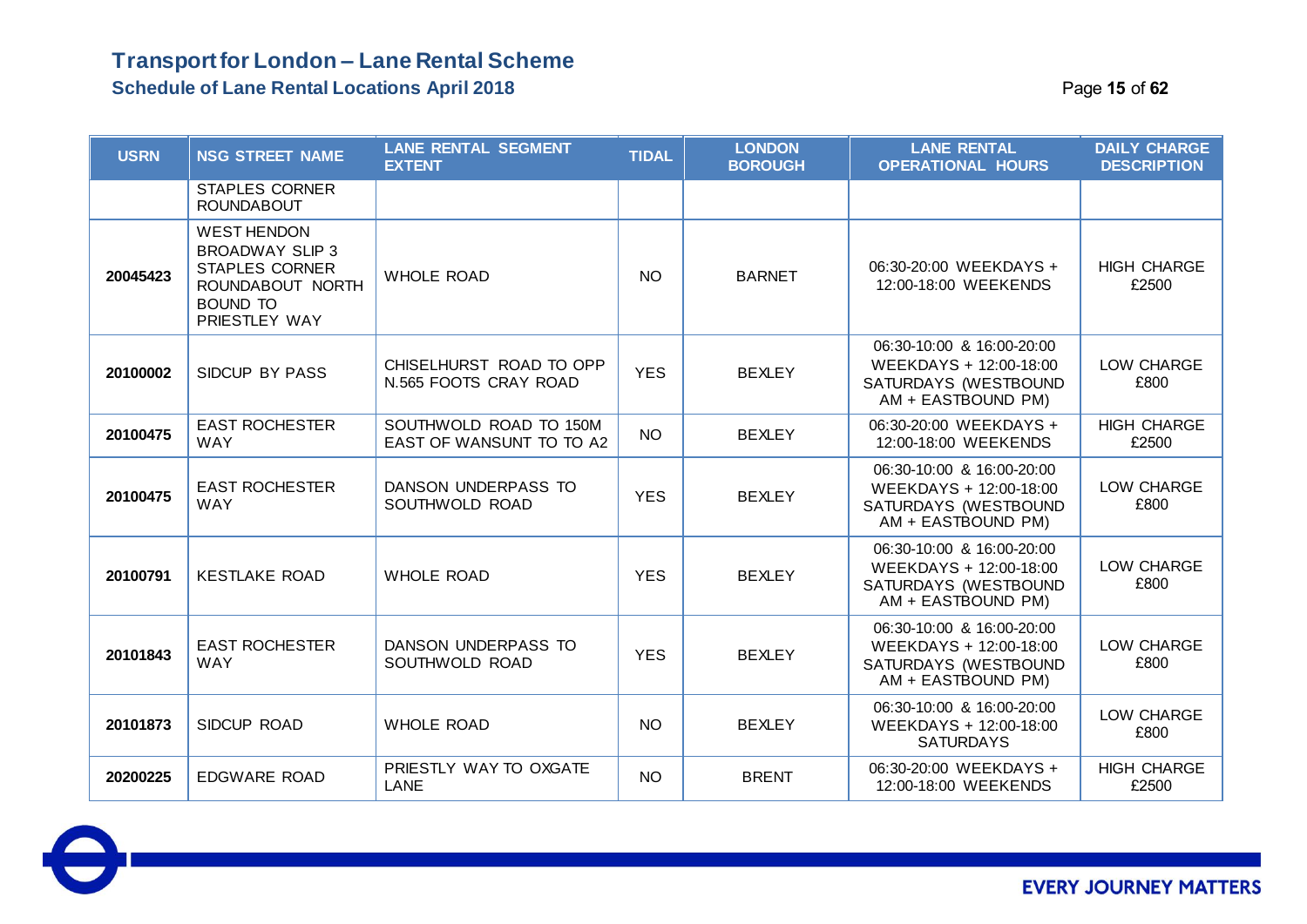### **Transport for London – Lane Rental Scheme Schedule of Lane Rental Locations April 2018 Page 16** of **62 Page 16** of **62**

| <b>USRN</b> | <b>NSG STREET NAME</b>               | <b>LANE RENTAL SEGMENT</b><br><b>EXTENT</b>                                                  | <b>TIDAL</b> | <b>LONDON</b><br><b>BOROUGH</b> | <b>LANE RENTAL</b><br><b>OPERATIONAL HOURS</b>                                  | <b>DAILY CHARGE</b><br><b>DESCRIPTION</b> |
|-------------|--------------------------------------|----------------------------------------------------------------------------------------------|--------------|---------------------------------|---------------------------------------------------------------------------------|-------------------------------------------|
| 20200296    | NORTH CIRCULAR<br><b>ROAD</b>        | EDGEWARE ROAD TO 50M<br><b>WEST OF APSLEY WAY</b>                                            | <b>NO</b>    | <b>BRENT</b>                    | 06:30-20:00 WEEKDAYS +<br>12:00-18:00 WEEKENDS                                  | <b>HIGH CHARGE</b><br>£2500               |
| 20200296    | <b>NORTH CIRCULAR</b><br><b>ROAD</b> | 50M WEST OF APSELY WAY<br>TO CHARTLEY AVENUE                                                 | <b>NO</b>    | <b>BRENT</b>                    | 06:30-10:00 & 15:30-20:00<br>WEEKDAYS + 12:00-18:00<br><b>WEEKENDS</b>          | LOW CHARGE<br>£800                        |
| 20201638    | <b>NORTH CIRCULAR</b><br><b>ROAD</b> | DOG LANE TO CHARTLEY<br><b>AVENUE</b>                                                        | <b>NO</b>    | <b>BRENT</b>                    | 06:30-20:00 WEEKDAYS +<br>12:00-18:00 WEEKENDS                                  | <b>HIGH CHARGE</b><br>£2500               |
| 20201638    | NORTH CIRCULAR<br><b>ROAD</b>        | DOG LANE TO 140M EAST OF<br>ABBEYDALE ROAD                                                   | <b>NO</b>    | <b>BRENT</b>                    | 06:30-10:00 & 15:30-20:00<br>WEEKDAYS + 12:00-18:00<br><b>WEEKENDS</b>          | LOW CHARGE<br>£800                        |
| 20300069    | <b>FARNBOROUGH</b><br><b>COMMON</b>  | NORTHWEST JUNCTION<br>WITH CROFTON ROAD TO<br>SOUTHEAST JUNCTION WITH<br><b>CROYDON ROAD</b> | <b>NO</b>    | <b>BROMLEY</b>                  | 06:30-20:00 WEEKDAYS +<br>12:00-18:00 SATURDAYS                                 | <b>HIGH CHARGE</b><br>£2500               |
| 20303595    | <b>CROYDON ROAD</b>                  | JUNCTION WITH<br>FARNBOROUGH COMMON BY<br>THE FANTAIL                                        | <b>NO</b>    | <b>BROMLEY</b>                  | 06:30-20:00 WEEKDAYS +<br>12:00-18:00 SATURDAYS                                 | <b>HIGH CHARGE</b><br>£2500               |
| 20400045    | <b>FINCHLEY ROAD</b>                 | BOUNDARY ROAD TO<br>LYNDALE AVENUE                                                           | <b>YES</b>   | <b>CAMDEN</b>                   | 06:30-10:00 & 16:00-20:00<br><b>WEEKDAYS (SOUTHBOUND</b><br>AM + NORTHBOUND PM) | LOW CHARGE<br>£800                        |
| 20400422    | <b>COLLEGE CRESCENT</b>              | 23 TO 29 NORTHWAYS<br>PARADE TO FINCHLEY ROAD                                                | <b>YES</b>   | <b>CAMDEN</b>                   | 06:30-10:00 & 16:00-20:00<br><b>WEEKDAYS (SOUTHBOUND</b><br>AM + NORTHBOUND PM) | LOW CHARGE<br>£800                        |
| 20400577    | ADELAIDE ROAD                        | AVENUE ROAD TO FINCHLEY<br><b>ROAD</b>                                                       | <b>YES</b>   | <b>CAMDEN</b>                   | 06:30-10:00 & 16:00-20:00<br><b>WEEKDAYS (SOUTHBOUND</b><br>AM + NORTHBOUND PM) | LOW CHARGE<br>£800                        |
| 20400780    | HAMPSTEAD ROAD                       | <b>WHOLE ROAD</b>                                                                            | <b>NO</b>    | <b>CAMDEN</b>                   | 06:30-22:00 WEEKDAYS +<br>12:00-18:00 WEEKENDS                                  | <b>HIGH CHARGE</b><br>£2500               |
| 20400814    | PENTONVILLE ROAD                     | YORK WAY TO KING'S CROSS<br><b>ROAD</b>                                                      | <b>NO</b>    | <b>CAMDEN</b>                   | 06:30-20:00 WEEKDAYS +<br>12:00-18:00 WEEKENDS                                  | <b>HIGH CHARGE</b><br>£2500               |

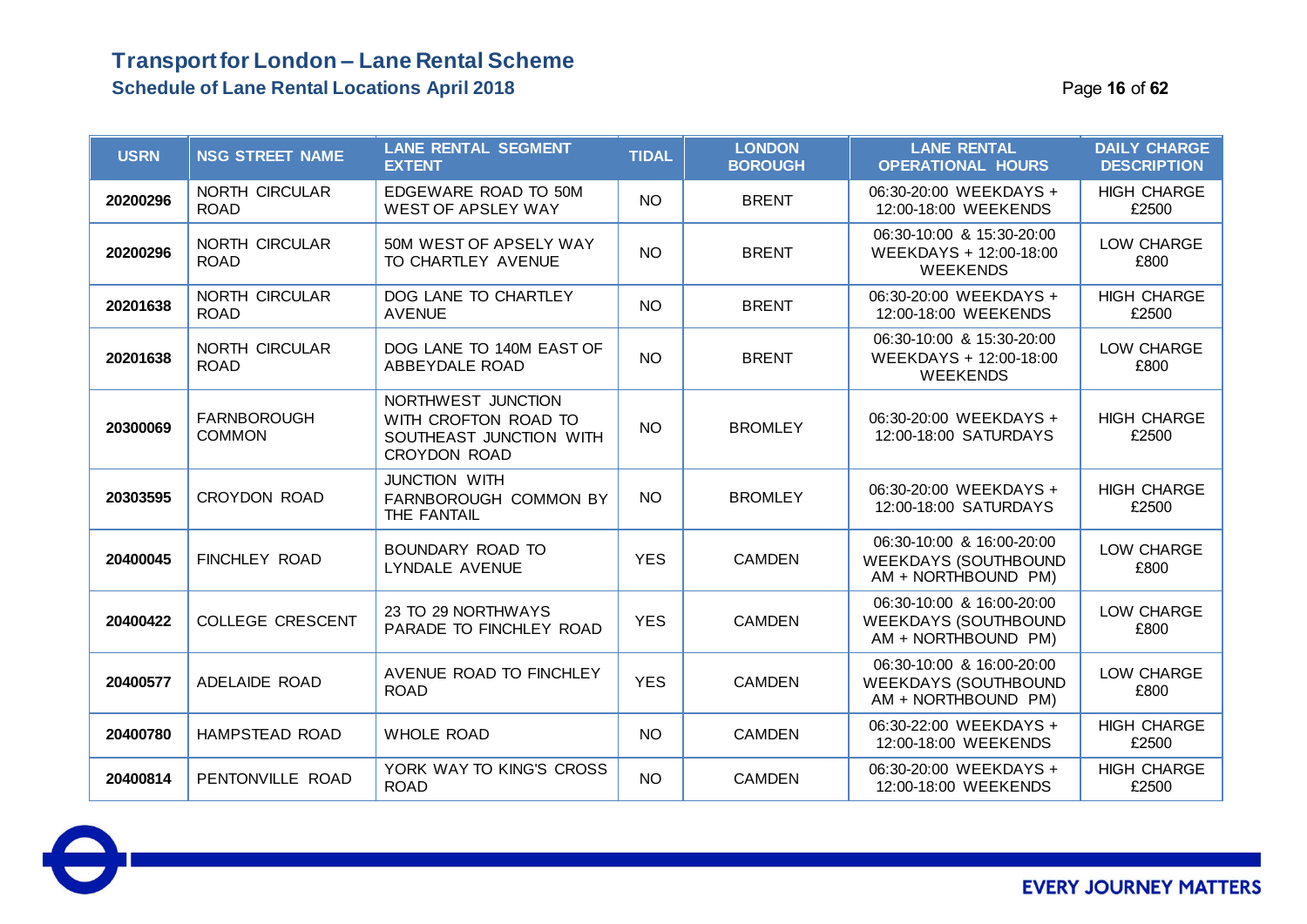### **Transport for London – Lane Rental Scheme Schedule of Lane Rental Locations April 2018** Page **17** of **62**

| <b>USRN</b> | <b>NSG STREET NAME</b>               | <b>LANE RENTAL SEGMENT</b><br><b>EXTENT</b> | <b>TIDAL</b> | <b>LONDON</b><br><b>BOROUGH</b> | <b>LANE RENTAL</b><br><b>OPERATIONAL HOURS</b>                                  | <b>DAILY CHARGE</b><br><b>DESCRIPTION</b> |
|-------------|--------------------------------------|---------------------------------------------|--------------|---------------------------------|---------------------------------------------------------------------------------|-------------------------------------------|
| 20400815    | KING'S CROSS ROAD                    | <b>WHOLE ROAD</b>                           | <b>NO</b>    | <b>CAMDEN</b>                   | 06:30-20:00 WEEKDAYS +<br>12:00-18:00 WEEKENDS                                  | <b>HIGH CHARGE</b><br>£2500               |
| 20400889    | <b>EUSTON ROAD</b>                   | <b>WHOLE ROAD</b>                           | <b>NO</b>    | <b>CAMDEN</b>                   | 06:30-20:00 WEEKDAYS +<br>12:00-18:00 WEEKENDS                                  | <b>HIGH CHARGE</b><br>£2500               |
| 20400895    | <b>GRAY'S INN ROAD</b>               | ACTON STREET TO<br>PENTONVILLE ROAD         | <b>NO</b>    | <b>CAMDEN</b>                   | 06:30-20:00 WEEKDAYS +<br>12:00-18:00 WEEKENDS                                  | <b>HIGH CHARGE</b><br>£2500               |
| 20400897    | <b>KING'S CROSS</b><br><b>BRIDGE</b> | <b>WHOLE ROAD</b>                           | <b>NO</b>    | <b>CAMDEN</b>                   | 06:30-20:00 WEEKDAYS +<br>12:00-18:00 WEEKENDS                                  | <b>HIGH CHARGE</b><br>£2500               |
| 20401456    | <b>EUSTON UNDERPASS</b>              | <b>WHOLE ROAD</b>                           | <b>NO</b>    | <b>CAMDEN</b>                   | 06:30-22:00 WEEKDAYS +<br>12:00-18:00 WEEKENDS                                  | <b>HIGH CHARGE</b><br>£2500               |
| 20499002    | <b>AVENUE ROAD</b>                   | FINCHLEY ROAD TO<br>ADELAIDE ROAD           | <b>YES</b>   | <b>CAMDEN</b>                   | 06:30-10:00 & 16:00-20:00<br><b>WEEKDAYS (SOUTHBOUND</b><br>AM + NORTHBOUND PM) | LOW CHARGE<br>£800                        |
| 20499161    | MARYLEBONE ROAD                      | <b>WHOLE ROAD</b>                           | <b>NO</b>    | <b>CAMDEN</b>                   | 06:30-22:00 WEEKDAYS +<br>12:00-18:00 WEEKENDS                                  | <b>HIGH CHARGE</b><br>£2500               |
| 20500187    | <b>BRIGHTON ROAD</b>                 | PURLEY ROAD TO OLD<br>LODGE LANE            | <b>NO</b>    | <b>CROYDON</b>                  | 06:30-10:00 & 16:00-20:00<br>WEEKDAYS + 12:00-18:00<br><b>SATURDAYS</b>         | LOW CHARGE<br>£800                        |
| 20500607    | ADDISCOMBE ROAD                      | CHEPSTOW ROAD TO<br>NORTHAMPTON ROAD        | <b>NO</b>    | <b>CROYDON</b>                  | 06:30-10:00 & 16:00-20:00<br>WEEKDAYS + 12:00-18:00<br><b>SATURDAYS</b>         | LOW CHARGE<br>£800                        |
| 20500655    | <b>BARCLAY ROAD</b>                  | PARK LANE TO FAIRFIELD<br><b>ROAD</b>       | <b>NO</b>    | <b>CROYDON</b>                  | 06:30-20:00 WEEKDAYS +<br>12:00-18:00 SATURDAYS                                 | <b>HIGH CHARGE</b><br>£2500               |
| 20500778    | <b>CHEPSTOW ROAD</b>                 | <b>WHOLE ROAD</b>                           | <b>NO</b>    | <b>CROYDON</b>                  | 06:30-10:00 & 16:00-20:00<br>WEEKDAYS + 12:00-18:00<br><b>SATURDAYS</b>         | LOW CHARGE<br>£800                        |
| 20500927    | <b>FAIRFIELD ROAD</b>                | <b>BARCLAY ROAD TO</b><br>ADDISCOMBE GROVE  | <b>NO</b>    | <b>CROYDON</b>                  | 06:30-20:00 WEEKDAYS +<br>12:00-18:00 SATURDAYS                                 | <b>HIGH CHARGE</b><br>£2500               |
| 20500927    | <b>FAIRFIELD ROAD</b>                | ADDISCOMBE GROVE TO                         | <b>NO</b>    | <b>CROYDON</b>                  | 06:30-10:00 & 16:00-20:00                                                       | LOW CHARGE                                |

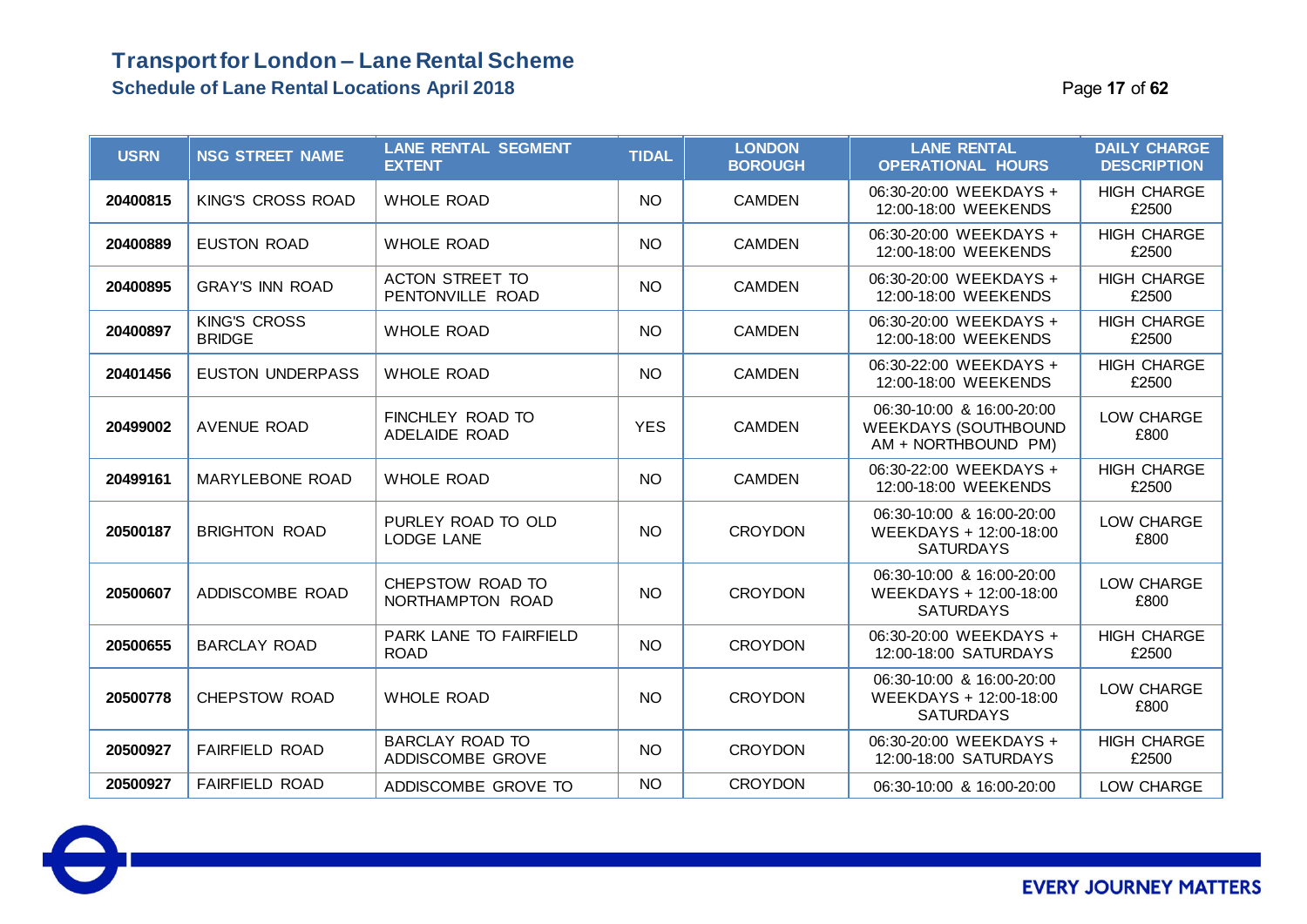### **Transport for London – Lane Rental Scheme Schedule of Lane Rental Locations April 2018** Page **18** of **62**

| <b>USRN</b> | <b>NSG STREET NAME</b>        | <b>LANE RENTAL SEGMENT</b><br><b>EXTENT</b>   | <b>TIDAL</b> | <b>LONDON</b><br><b>BOROUGH</b> | <b>LANE RENTAL</b><br><b>OPERATIONAL HOURS</b>                          | <b>DAILY CHARGE</b><br><b>DESCRIPTION</b> |
|-------------|-------------------------------|-----------------------------------------------|--------------|---------------------------------|-------------------------------------------------------------------------|-------------------------------------------|
|             |                               | <b>PARK HILL ROAD</b>                         |              |                                 | WEEKDAYS + 12:00-18:00<br><b>SATURDAYS</b>                              | £800                                      |
| 20501479    | THE CROYDON<br><b>FLYOVER</b> | HIGH STREET TO PARK LANE                      | <b>NO</b>    | <b>CROYDON</b>                  | 06:30-20:00 WEEKDAYS +<br>12:00-18:00 SATURDAYS                         | <b>HIGH CHARGE</b><br>£2500               |
| 20502095    | <b>GODSTONE ROAD</b>          | PURLEY ROAD TO<br>SYLVERDALE ROAD             | <b>NO</b>    | <b>CROYDON</b>                  | 06:30-10:00 & 16:00-20:00<br>WEEKDAYS + 12:00-18:00<br><b>SATURDAYS</b> | LOW CHARGE<br>£800                        |
| 20502257    | <b>PARK LANE</b>              | BARCLAY ROAD TO THE<br><b>CROYDON FLYOVER</b> | <b>NO</b>    | <b>CROYDON</b>                  | 06:30-20:00 WEEKDAYS +<br>12:00-18:00 SATURDAYS                         | <b>HIGH CHARGE</b><br>£2500               |
| 20502281    | <b>PURLEY ROAD</b>            | <b>WHOLE ROAD</b>                             | <b>NO</b>    | <b>CROYDON</b>                  | 06:30-10:00 & 16:00-20:00<br>WEEKDAYS + 12:00-18:00<br><b>SATURDAYS</b> | LOW CHARGE<br>£800                        |
| 20502312    | RUSSELL HILL ROAD             | FOXLEY LANE TO BRIGHTON<br><b>ROAD</b>        | <b>NO</b>    | <b>CROYDON</b>                  | 06:30-10:00 & 16:00-20:00<br>WEEKDAYS + 12:00-18:00<br><b>SATURDAYS</b> | LOW CHARGE<br>£800                        |
| 20502345    | <b>STAFFORD ROAD</b>          | PURLEY WAY TO FERNLEIGH<br><b>CLOSE</b>       | <b>NO</b>    | <b>CROYDON</b>                  | 06:30-20:00 WEEKDAYS +<br>12:00-18:00 SATURDAYS                         | <b>HIGH CHARGE</b><br>£2500               |
| 20502592    | <b>FOXLEY LANE</b>            | POINT OPP NO 10 FOXLEY<br>LANE TO PURLEY WAY  | <b>NO</b>    | <b>CROYDON</b>                  | 06:30-10:00 & 16:00-20:00<br>WEEKDAYS + 12:00-18:00<br><b>SATURDAYS</b> | LOW CHARGE<br>£800                        |
| 20502609    | <b>PURLEY WAY</b>             | PROPELLER CRESCENT TO<br><b>CROYDON ROAD</b>  | <b>NO</b>    | <b>CROYDON</b>                  | 06:30-20:00 WEEKDAYS +<br>12:00-18:00 SATURDAYS                         | <b>HIGH CHARGE</b><br>£2500               |
| 20502629    | <b>PARK HILL ROAD</b>         | PARK HILL ROAD<br><b>ROUNDABOUT</b>           | <b>NO</b>    | <b>CROYDON</b>                  | 06:30-10:00 & 16:00-20:00<br>WEEKDAYS + 12:00-18:00<br><b>SATURDAYS</b> | LOW CHARGE<br>£800                        |
| 20502654    | <b>BANSTEAD ROAD</b>          | <b>WHOLE ROAD</b>                             | <b>NO</b>    | <b>CROYDON</b>                  | 06:30-10:00 & 16:00-20:00<br>WEEKDAYS + 12:00-18:00<br><b>SATURDAYS</b> | LOW CHARGE<br>£800                        |
| 20503078    | PURLEY WAY                    | PAMPISFORD ROAD TO<br>COLDHARBOUR LANE        | <b>NO</b>    | <b>CROYDON</b>                  | 06:30-10:00 & 16:00-20:00<br>WEEKDAYS + 12:00-18:00                     | LOW CHARGE<br>£800                        |

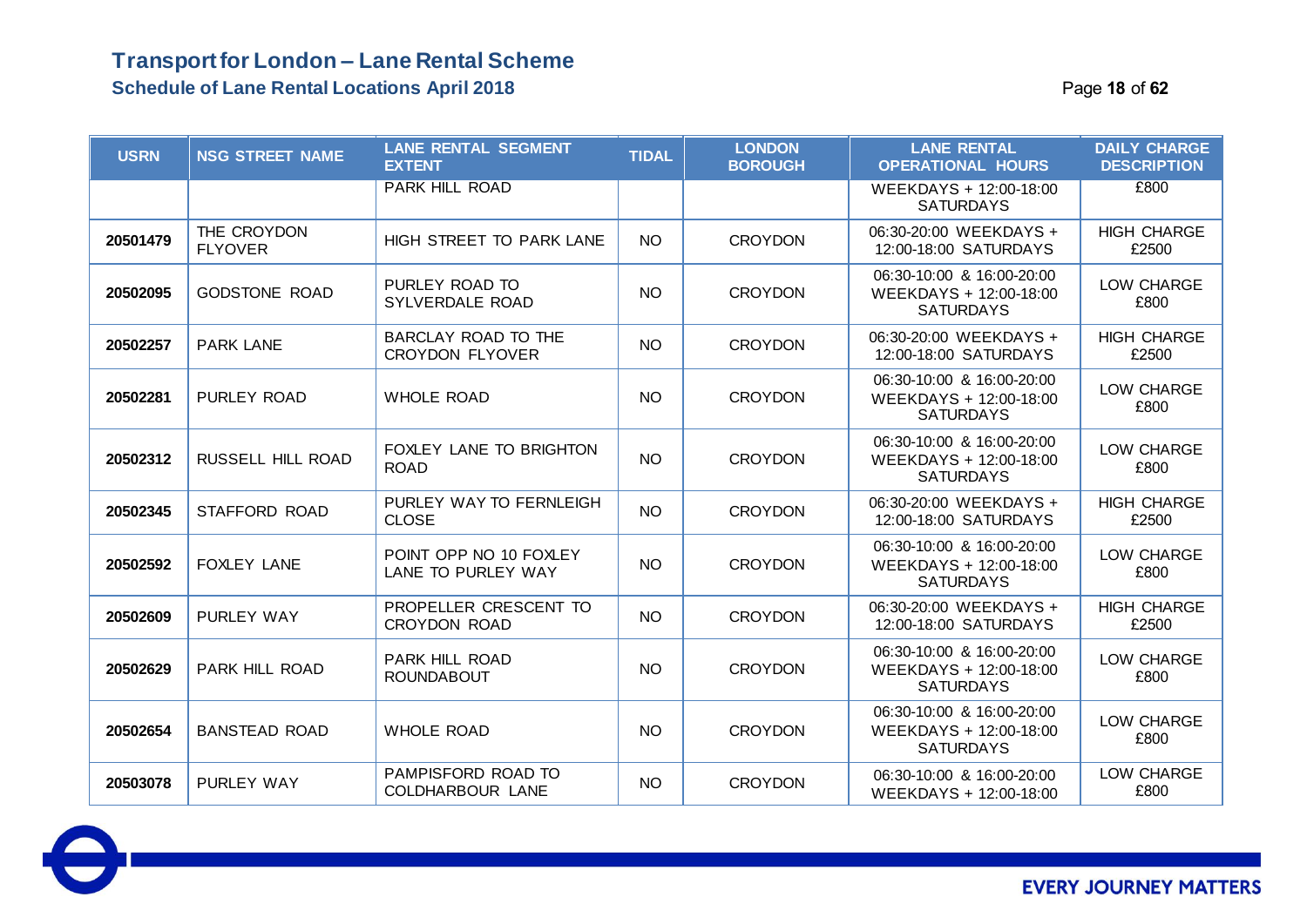### **Transport for London – Lane Rental Scheme Schedule of Lane Rental Locations April 2018 Page 19 of 62 Page 19 of 62**

| <b>USRN</b> | <b>NSG STREET NAME</b>               | <b>LANE RENTAL SEGMENT</b><br><b>EXTENT</b>                                                        | <b>TIDAL</b> | <b>LONDON</b><br><b>BOROUGH</b> | <b>LANE RENTAL</b><br><b>OPERATIONAL HOURS</b>                         | <b>DAILY CHARGE</b><br><b>DESCRIPTION</b> |
|-------------|--------------------------------------|----------------------------------------------------------------------------------------------------|--------------|---------------------------------|------------------------------------------------------------------------|-------------------------------------------|
|             |                                      |                                                                                                    |              |                                 | <b>SATURDAYS</b>                                                       |                                           |
| 20600386    | CHURCH ROAD                          | CHURCH AVENUE TO<br><b>BISHOPS DRIVE</b>                                                           | <b>NO</b>    | <b>EALING</b>                   | 06:30-20:00 WEEKDAYS +<br>12:00-18:00 WEEKENDS                         | <b>HIGH CHARGE</b><br>£2500               |
| 20600386    | CHURCH ROAD                          | <b>BISHOPS DRIVE TO WHITE</b><br>HART ROUNDABOUT                                                   | <b>NO</b>    | <b>EALING</b>                   | 06:30-10:00 & 15:30-20:00<br>WEEKDAYS + 12:00-18:00<br><b>WEEKENDS</b> | LOW CHARGE<br>£800                        |
| 20600791    | <b>GUNNERSBURY</b><br><b>AVENUE</b>  | LEOPOLD ROAD TO<br>UXBRIDGE ROAD                                                                   | <b>NO</b>    | <b>EALING</b>                   | 06:30-22:00 WEEKDAYS +<br>12:00-18:00 WEEKENDS                         | <b>HIGH CHARGE</b><br>£2500               |
| 20600791    | <b>GUNNERSBURY</b><br><b>AVENUE</b>  | LEOPOLD ROAD TO<br><b>GUNNERSBURY LANE</b>                                                         | <b>NO</b>    | <b>EALING</b>                   | 06:30-10:00 & 16:00-20:00<br>WEEKDAYS + 12:00-18:00<br><b>WEEKENDS</b> | LOW CHARGE<br>£800                        |
| 20601259    | <b>NORTH CIRCULAR</b><br><b>ROAD</b> | HANGER LANE GYRATORY<br>TO 140M EAST OF<br>ABBEYDALE ROAD                                          | NO           | <b>EALING</b>                   | 06:30-10:00 & 15:30-20:00<br>WEEKDAYS + 12:00-18:00<br><b>WEEKENDS</b> | LOW CHARGE<br>£800                        |
| 20601742    | THE PARKWAY                          | WHITE HART ROUNDABOUT<br>TO WAYFARER ROAD                                                          | <b>NO</b>    | <b>EALING</b>                   | 06:30-10:00 & 15:30-20:00<br>WEEKDAYS + 12:00-18:00<br><b>WEEKENDS</b> | LOW CHARGE<br>£800                        |
| 20602048    | <b>HANGER LANE</b>                   | UXBRIDGE ROAD TO NORTH<br><b>CIRCULAR ROAD</b>                                                     | <b>NO</b>    | <b>EALING</b>                   | 06:30-22:00 WEEKDAYS +<br>12:00-18:00 WEEKENDS                         | <b>HIGH CHARGE</b><br>£2500               |
| 20602098    | <b>RUISLIP ROAD</b>                  | WEST END ROAD TO SE EXT<br>OF TRAFFIC ISL O TO S<br><b>COLMAN HSE EXCLUDING</b><br>WHITE HART RDBT | <b>NO</b>    | <b>EALING</b>                   | 06:30-10:00 & 15:30-20:00<br>WEEKDAYS + 12:00-18:00<br><b>WEEKENDS</b> | LOW CHARGE<br>£800                        |
| 20602102    | <b>WESTERN AVENUE</b>                | 420M EAST OF HANGER LANE<br>GYRATORY TO OLD OAK<br><b>ROAD</b>                                     | NO           | <b>EALING</b>                   | 06:30-22:00 WEEKDAYS +<br>12:00-18:00 WEEKENDS                         | <b>HIGH CHARGE</b><br>£2500               |
| 20602103    | <b>WESTERN AVENUE</b>                | LYNWOOD ROAD TO 420M<br><b>EAST OF HANGER LANE</b><br><b>GYRATORY</b>                              | NO           | <b>EALING</b>                   | 06:30-22:00 WEEKDAYS +<br>12:00-18:00 WEEKENDS                         | <b>HIGH CHARGE</b><br>£2500               |
| 20602104    | <b>WESTERN AVENUE</b>                | 500M EAST OF TARGET                                                                                | <b>NO</b>    | <b>EALING</b>                   | 06:30-10:00 & 15:30-20:00                                              | LOW CHARGE                                |

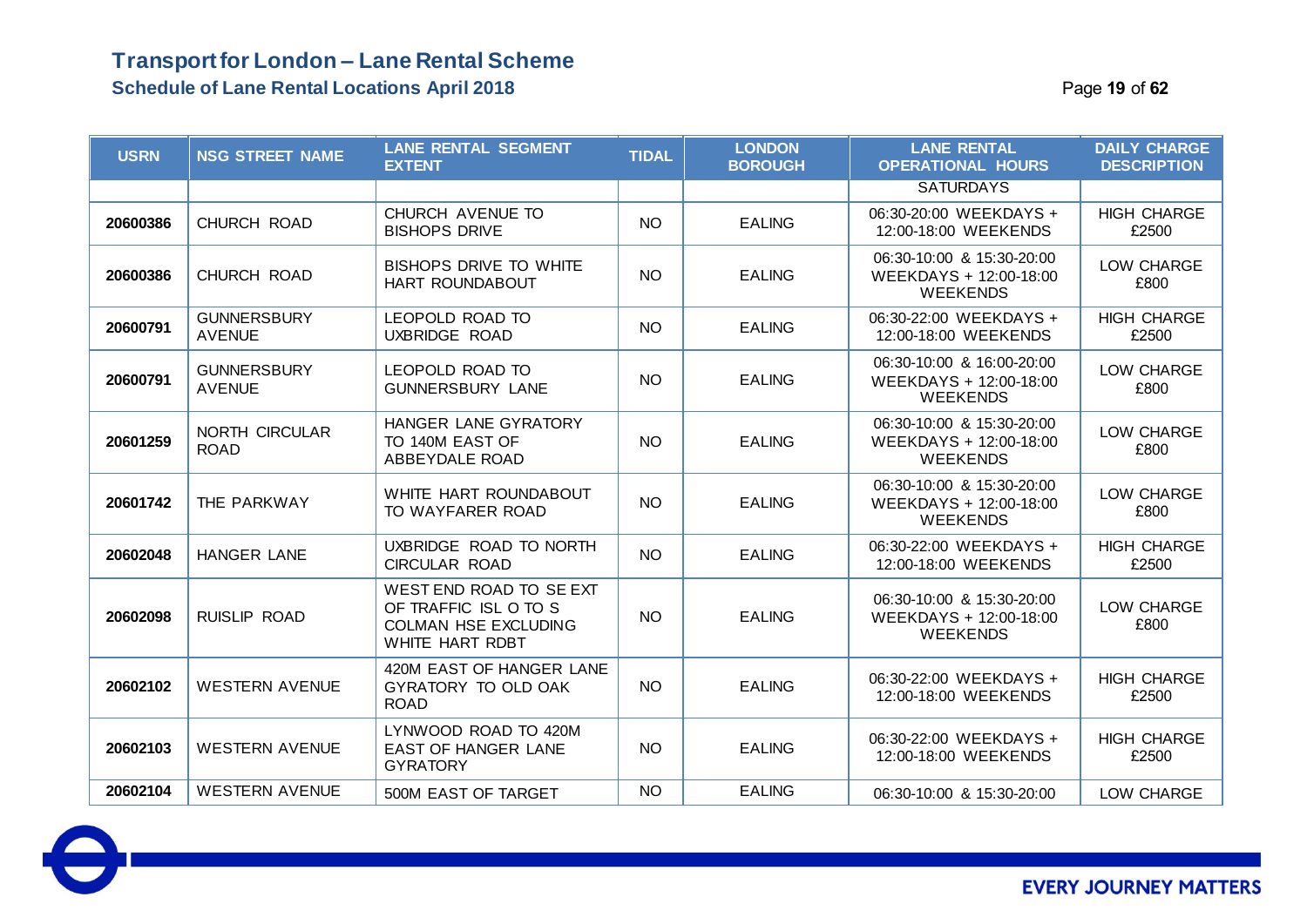#### **Schedule of Lane Rental Locations April 2018** Page **20** of **62**

 $\color{blue}\Theta$ 

| <b>USRN</b> | <b>NSG STREET NAME</b>                  | <b>LANE RENTAL SEGMENT</b><br><b>EXTENT</b>                                                                        | <b>TIDAL</b>    | <b>LONDON</b><br><b>BOROUGH</b> | <b>LANE RENTAL</b><br><b>OPERATIONAL HOURS</b>                         | <b>DAILY CHARGE</b><br><b>DESCRIPTION</b> |
|-------------|-----------------------------------------|--------------------------------------------------------------------------------------------------------------------|-----------------|---------------------------------|------------------------------------------------------------------------|-------------------------------------------|
|             |                                         | ROUNDABOUT TO MEDWAY<br><b>PARADE</b>                                                                              |                 |                                 | WEEKDAYS + 12:00-18:00<br><b>WEEKENDS</b>                              | £800                                      |
| 20602105    | <b>WESTERN AVENUE</b>                   | 500M WEST OF TARGET<br>ROUNDABOUT TO 500M EAST<br>OF TARGET                                                        | <b>NO</b>       | <b>EALING</b>                   | 06:30-20:00 WEEKDAYS +<br>12:00-18:00 WEEKENDS                         | <b>HIGH CHARGE</b><br>£2500               |
| 20602105    | <b>WESTERN AVENUE</b>                   | 500M EAST OF POLISH WAR<br>MEMORIALTO 500M WEST OF<br><b>TARGET ROUNDABOUT</b>                                     | <b>NO</b>       | <b>EALING</b>                   | 06:30-10:00 & 15:30-20:00<br>WEEKDAYS + 12:00-18:00<br><b>WEEKENDS</b> | LOW CHARGE<br>£800                        |
| 20602634    | <b>WHITE HART</b><br><b>ROUNDABOUT</b>  | <b>WHOLE ROAD</b>                                                                                                  | <b>NO</b>       | <b>EALING</b>                   | 06:30-10:00 & 15:30-20:00<br>WEEKDAYS + 12:00-18:00<br><b>WEEKENDS</b> | LOW CHARGE<br>£800                        |
| 20602931    | <b>WESTERN AVENUE</b>                   | MEDWAY PARADE TO<br>LYNWOOD ROAD                                                                                   | <b>NO</b>       | <b>EALING</b>                   | 06:30-22:00 WEEKDAYS +<br>12:00-18:00 WEEKENDS                         | <b>HIGH CHARGE</b><br>£2500               |
| 20602954    | <b>HANGER LANE</b><br><b>ROUNDABOUT</b> | <b>WHOLE ROAD</b>                                                                                                  | <b>NO</b>       | <b>EALING</b>                   | 06:30-22:00 WEEKDAYS +<br>12:00-18:00 WEEKENDS                         | <b>HIGH CHARGE</b><br>£2500               |
| 20700114    | <b>GREAT CAMBRIDGE</b><br><b>ROAD</b>   | <b>BURY STREET TO HARROW</b><br><b>DRIVE</b>                                                                       | <b>NO</b>       | <b>ENFIELD</b>                  | 06:30-20:00 WEEKDAYS +<br>12:00-18:00 SATURDAYS                        | <b>HIGH CHARGE</b><br>£2500               |
| 20700114    | <b>GREAT CAMBRIDGE</b><br><b>ROAD</b>   | 100M SOUTH OF CHURCH<br>STREET TO 100M NORTH OF<br><b>GREAT CAMBRIDGE</b><br>JUNCTION O/S N.1<br>MORECAMBE TERRACE | <b>NO</b>       | <b>ENFIELD</b>                  | 06:30-10:00 & 15:30-20:00<br>WEEKDAYS + 12:00-18:00<br><b>WEEKENDS</b> | LOW CHARGE<br>£800                        |
| 20700114    | <b>GREAT CAMBRIDGE</b><br><b>ROAD</b>   | HERMITAGE LANE TO<br><b>HARINGEY BOROUGH</b><br><b>BOUNDARY</b>                                                    | NO <sub>1</sub> | <b>ENFIELD</b>                  | 06:30-10:00 & 15:30-20:00<br>WEEKDAYS + 12:00-18:00<br><b>WEEKENDS</b> | LOW CHARGE<br>£800                        |
| 20700114    | <b>GREAT CAMBRIDGE</b><br><b>ROAD</b>   | 100M NORTH OF CHURCH<br>STREET JUNCTION TO 100M<br>SOUTH OF CHURCH STREET<br><b>JUNCTION</b>                       | <b>NO</b>       | <b>ENFIELD</b>                  | 06:30-20:00 WEEKDAYS +<br>12:00-18:00 SATURDAYS                        | <b>HIGH CHARGE</b><br>£2500               |
| 20700114    | <b>GREAT CAMBRIDGE</b>                  | HERMITAGE LANE TO 100M                                                                                             | <b>NO</b>       | <b>ENFIELD</b>                  | 06:30-20:00 WEEKDAYS +                                                 | <b>HIGH CHARGE</b>                        |

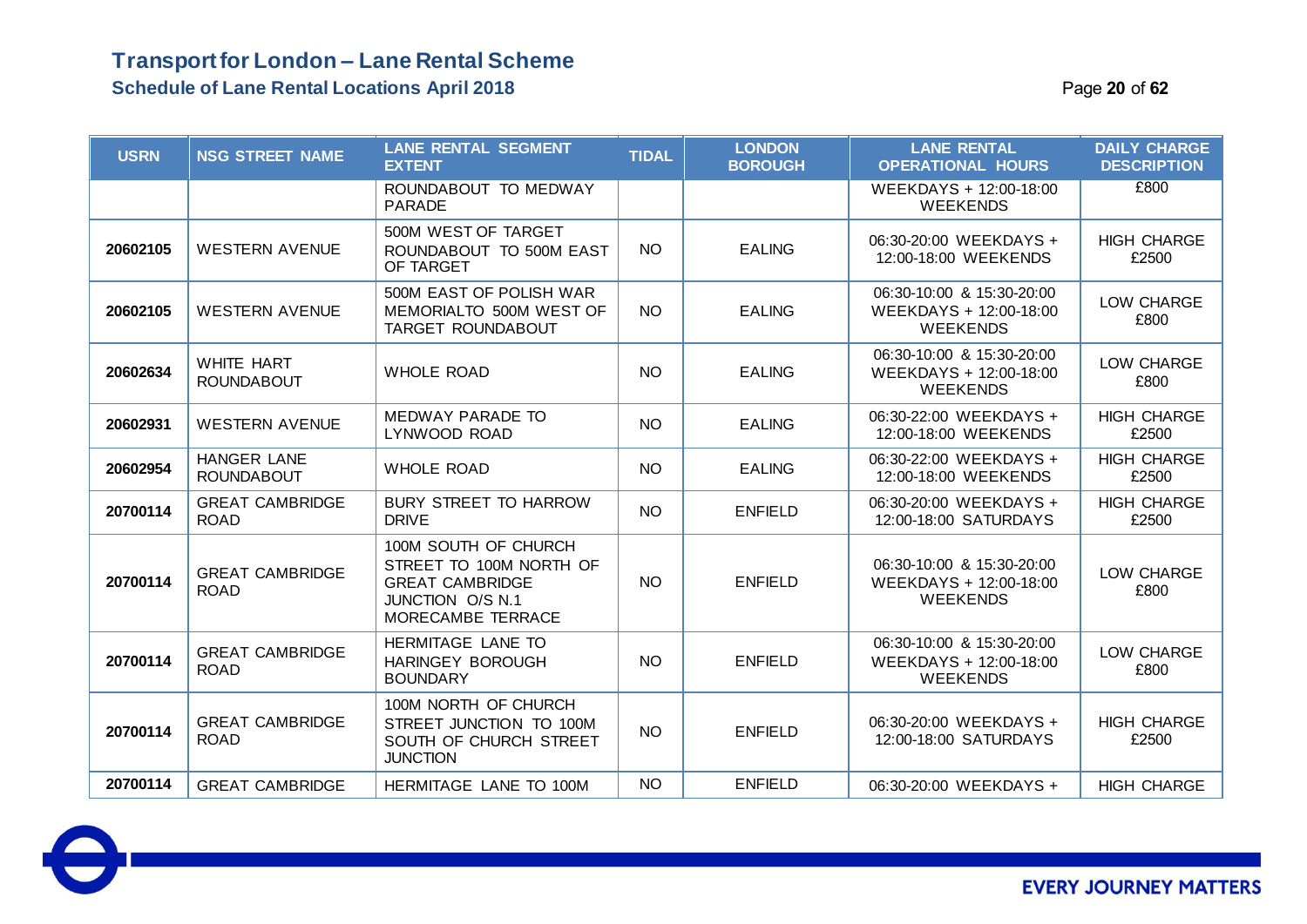### **Transport for London – Lane Rental Scheme Schedule of Lane Rental Locations April 2018** Page **21** of **62**

| <b>USRN</b> | <b>NSG STREET NAME</b> | <b>LANE RENTAL SEGMENT</b><br><b>EXTENT</b>                                                   | <b>TIDAL</b> | <b>LONDON</b><br><b>BOROUGH</b> | <b>LANE RENTAL</b><br><b>OPERATIONAL HOURS</b>                         | <b>DAILY CHARGE</b><br><b>DESCRIPTION</b> |
|-------------|------------------------|-----------------------------------------------------------------------------------------------|--------------|---------------------------------|------------------------------------------------------------------------|-------------------------------------------|
|             | <b>ROAD</b>            | NORTH OF GREAT<br><b>CAMBRIDGE JUNCTION</b><br><b>OUTSIDE N.1 MORECAMBE</b><br><b>TERRACE</b> |              |                                 | 12:00-18:00 SATURDAYS                                                  | £2500                                     |
| 20705054    | STERLING WAY           | <b>GREAT CAMBRIDGE ROAD</b><br>ROUNDABOUT TO<br>EASTBOUND SLIP ROAD ON<br><b>STERLING WAY</b> | <b>NO</b>    | <b>ENFIELD</b>                  | 06:30-20:00 WEEKDAYS +<br>12:00-18:00 SATURDAYS                        | <b>HIGH CHARGE</b><br>£2500               |
| 20705054    | <b>STERLING WAY</b>    | FORE STREET TO GREAT<br><b>CAMBRIDGE ROAD</b><br>ROUNDABOUT EASTBOUND<br><b>SLIP ROAD</b>     | NO.          | <b>ENFIELD</b>                  | 06:30-10:00 & 15:30-20:00<br>WEEKDAYS + 12:00-18:00<br><b>WEEKENDS</b> | LOW CHARGE<br>£800                        |
| 20705055    | <b>TELFORD ROAD</b>    | STATION ROAD TO LOWER<br>MAIDSTONE ROAD                                                       | <b>NO</b>    | <b>ENFIELD</b>                  | 06:30-20:00 WEEKDAYS +<br>12:00-18:00 SATURDAYS                        | <b>HIGH CHARGE</b><br>£2500               |
| 20705055    | <b>TELFORD ROAD</b>    | MILTON GROVE TO LOWER<br>MAIDSTONE ROAD                                                       | <b>NO</b>    | <b>ENFIELD</b>                  | 06:30-10:00 & 15:30-20:00<br>WEEKDAYS + 12:00-18:00<br><b>WEEKENDS</b> | LOW CHARGE<br>£800                        |
| 20705055    | <b>TELFORD ROAD</b>    | MILTON GROVE TO BOWES<br><b>ROAD</b>                                                          | <b>NO</b>    | <b>ENFIELD</b>                  | 06:30-20:00 WEEKDAYS +<br>12:00-18:00 SATURDAYS                        | <b>HIGH CHARGE</b><br>£2500               |
| 20705110    | <b>ANGEL ROAD</b>      | <b>WHOLE ROAD</b>                                                                             | NO.          | <b>ENFIELD</b>                  | 06:30-10:00 & 15:30-20:00<br>WEEKDAYS + 12:00-18:00<br><b>WEEKENDS</b> | LOW CHARGE<br>£800                        |
| 20705170    | PINKHAM WAY            | STATION ROAD TO 100M<br><b>WEST OF STATION ROAD</b>                                           | NO           | <b>ENFIELD</b>                  | 06:30-20:00 WEEKDAYS +<br>12:00-18:00 SATURDAYS                        | <b>HIGH CHARGE</b><br>£2500               |
| 20705170    | PINKHAM WAY            | RAILWAY LINE TO 100M<br><b>WEST OF STATION ROAD</b>                                           | <b>NO</b>    | <b>ENFIELD</b>                  | 06:30-10:00 & 15:30-20:00<br>WEEKDAYS + 12:00-18:00<br><b>WEEKENDS</b> | LOW CHARGE<br>£800                        |
| 20705181    | <b>BOWES ROAD</b>      | OLLERTON ROAD TO WILMER<br><b>WAY</b>                                                         | <b>NO</b>    | <b>ENFIELD</b>                  | 06:30-20:00 WEEKDAYS +<br>12:00-18:00 SATURDAYS                        | <b>HIGH CHARGE</b><br>£2500               |
| 20705181    | <b>BOWES ROAD</b>      | OLLERTON ROAD TO GREEN<br><b>LANES</b>                                                        | <b>NO</b>    | <b>ENFIELD</b>                  | 06:30-10:00 & 15:30-20:00<br>WEEKDAYS + 12:00-18:00                    | LOW CHARGE<br>£800                        |

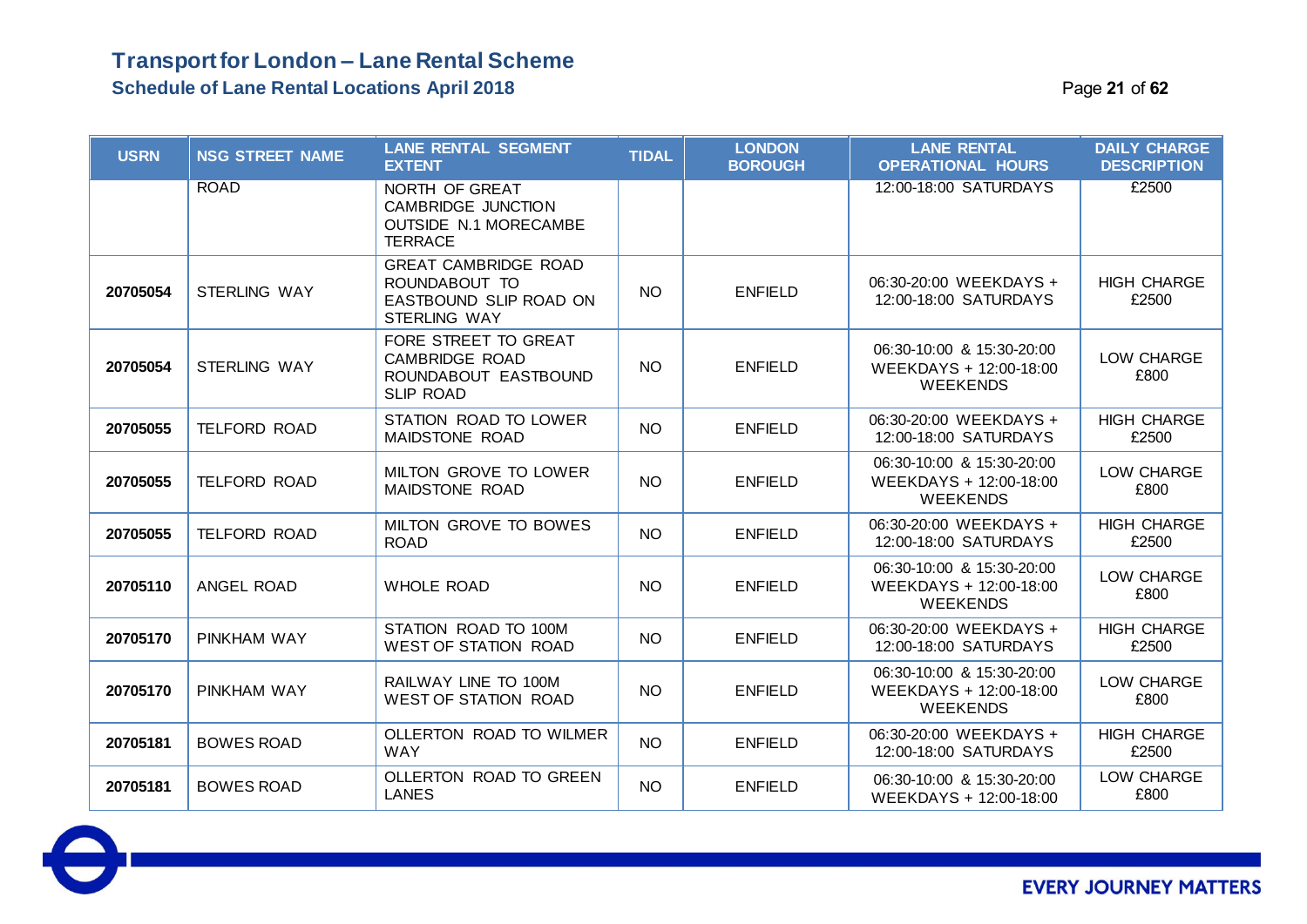| <b>USRN</b> | <b>NSG STREET NAME</b>                                 | <b>LANE RENTAL SEGMENT</b><br><b>EXTENT</b>                                                      | <b>TIDAL</b> | <b>LONDON</b><br><b>BOROUGH</b> | <b>LANE RENTAL</b><br><b>OPERATIONAL HOURS</b>                                                    | <b>DAILY CHARGE</b><br><b>DESCRIPTION</b> |
|-------------|--------------------------------------------------------|--------------------------------------------------------------------------------------------------|--------------|---------------------------------|---------------------------------------------------------------------------------------------------|-------------------------------------------|
|             |                                                        |                                                                                                  |              |                                 | <b>WEEKENDS</b>                                                                                   |                                           |
| 20705613    | <b>GREAT CAMBRIDGE</b><br><b>ROAD</b>                  | <b>BURY STREET TO WINIFRED</b><br><b>TERRACE</b>                                                 | <b>NO</b>    | <b>ENFIELD</b>                  | 06:30-20:00 WEEKDAYS +<br>12:00-18:00 SATURDAYS                                                   | <b>HIGH CHARGE</b><br>£2500               |
| 20705613    | <b>GREAT CAMBRIDGE</b><br><b>ROAD</b>                  | M25 TO BULLSMOOR LANE                                                                            | <b>NO</b>    | <b>ENFIELD</b>                  | 06:30-10:00 & 15:30-20:00<br>WEEKDAYS + 12:00-18:00<br><b>WEEKENDS</b>                            | LOW CHARGE<br>£800                        |
| 20707474    | NORTH CIRCULAR<br><b>ROAD</b>                          | <b>GREAT CAMBRIDGE</b><br>JUNCTION WESTBOUND SLIP<br>ROAD TO ASHLEY GARDENS                      | <b>NO</b>    | <b>ENFIELD</b>                  | 06:30-20:00 WEEKDAYS +<br>12:00-18:00 SATURDAYS                                                   | <b>HIGH CHARGE</b><br>£2500               |
| 20707474    | NORTH CIRCULAR<br><b>ROAD</b>                          | <b>GREEN LANES TO GREAT</b><br><b>CAMBRIDGE ROAD</b><br>ROUNDABOUT WESTBOUND<br><b>SLIP ROAD</b> | <b>NO</b>    | <b>ENFIELD</b>                  | 06:30-10:00 & 15:30-20:00<br>WEEKDAYS + 12:00-18:00<br><b>WEEKENDS</b>                            | LOW CHARGE<br>£800                        |
| 20800039    | <b>ACADEMY ROAD</b>                                    | SHOOTERS HILL TO<br><b>ACADEMEY PLACE</b>                                                        | <b>NO</b>    | <b>GREENWICH</b>                | 06:30-20:00 WEEKDAYS +<br>12:00-18:00 SATURDAYS                                                   | <b>HIGH CHARGE</b><br>£2500               |
| 20800179    | <b>BLACKWALL TUNNEL</b><br><b>SOUTHERN</b><br>APPROACH | BLACKWALL TUNNEL TO THE<br>SUN-IN-THE-SANDS<br><b>ROUNDABOUT</b>                                 | <b>NO</b>    | <b>GREENWICH</b>                | 06:30-20:00 WEEKDAYS +<br>12:00-18:00 WEEKENDS                                                    | <b>HIGH CHARGE</b><br>£2500               |
| 20800449    | <b>DEPTFORD BRIDGE</b>                                 | <b>WHOLE ROAD</b>                                                                                | <b>NO</b>    | <b>GREENWICH</b>                | 06:30-10:00 & 16:00-20:00<br>WEEKDAYS + 12:00-18:00<br><b>SATURDAYS</b>                           | LOW CHARGE<br>£800                        |
| 20800530    | <b>ELTHAM ROAD</b>                                     | <b>WHOLE ROAD</b>                                                                                | <b>YES</b>   | <b>GREENWICH</b>                | 06:30-10:00 & 16:00-20:00<br>WEEKDAYS + 12:00-18:00<br>SATURDAYS (WESTBOUND<br>AM + EASTBOUND PM) | LOW CHARGE<br>£800                        |
| 20801282    | ROCHESTER WAY                                          | A2 SLIP ROAD PARALLEL<br>WITH SOUTHEAST CORNER<br>OF 20 ANNESLEY ROAD TO<br>ROCHESTER WAY/A2     | <b>NO</b>    | <b>GREENWICH</b>                | 06:30-20:00 WEEKDAYS +<br>12:00-18:00 WEEKENDS                                                    | <b>HIGH CHARGE</b><br>£2500               |
| 20801282    | ROCHESTER WAY                                          | <b>WESTHORNE AVENUE TO</b>                                                                       | <b>NO</b>    | <b>GREENWICH</b>                | 06:30-10:00 & 16:00-20:00                                                                         | LOW CHARGE                                |

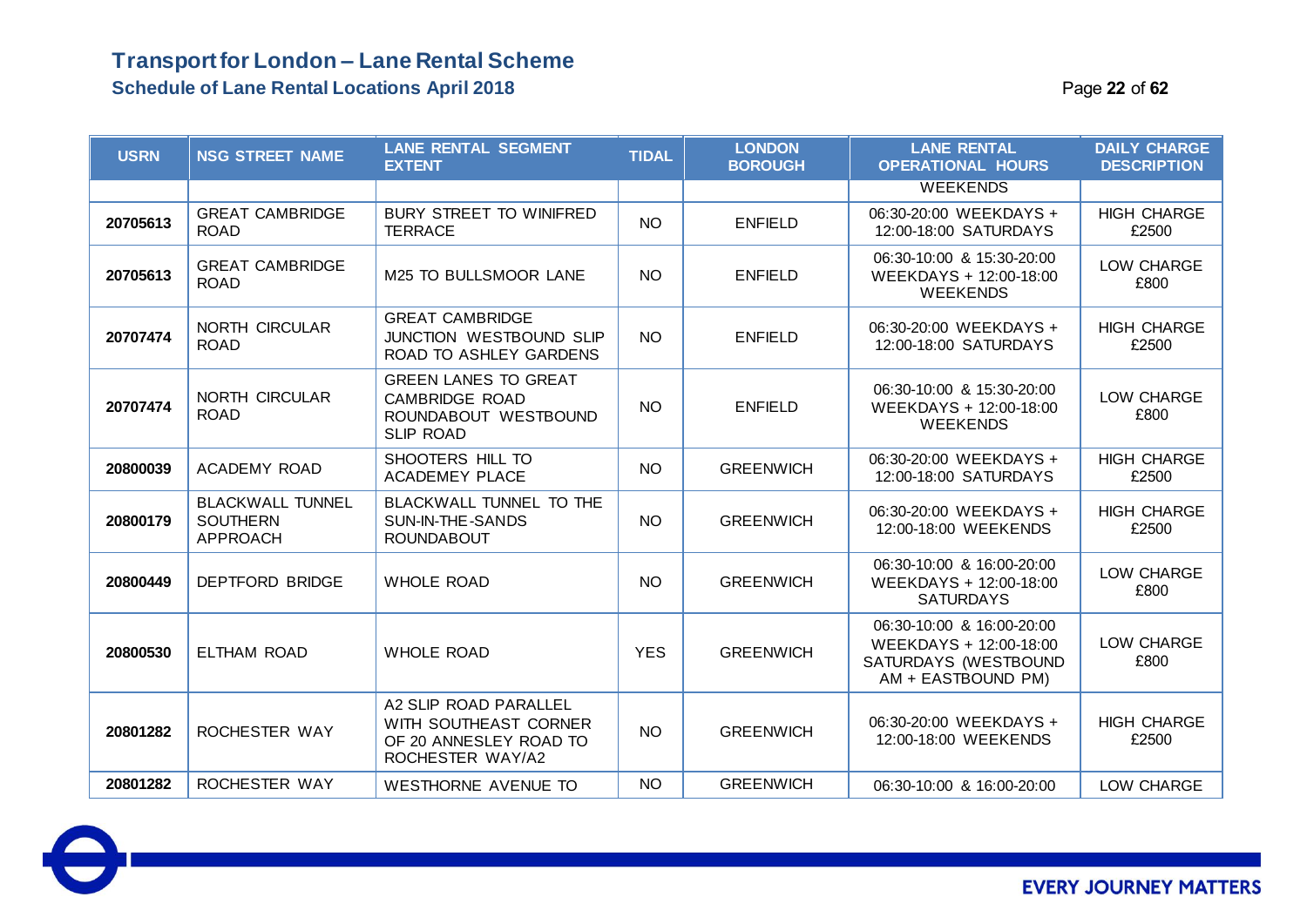### **Transport for London – Lane Rental Scheme Schedule of Lane Rental Locations April 2018** Page **23** of **62**

| <b>USRN</b> | <b>NSG STREET NAME</b>              | <b>LANE RENTAL SEGMENT</b><br><b>EXTENT</b>                      | <b>TIDAL</b> | <b>LONDON</b><br><b>BOROUGH</b> | <b>LANE RENTAL</b><br><b>OPERATIONAL HOURS</b>                                                                        | <b>DAILY CHARGE</b><br><b>DESCRIPTION</b> |
|-------------|-------------------------------------|------------------------------------------------------------------|--------------|---------------------------------|-----------------------------------------------------------------------------------------------------------------------|-------------------------------------------|
|             |                                     | <b>WELL HALL ROUNDABOUT</b>                                      |              |                                 | WEEKDAYS + 12:00-18:00<br><b>SATURDAYS</b>                                                                            | £800                                      |
| 20801283    | ROCHESTER WAY<br><b>RELIEF ROAD</b> | SUN-IN-THE-SANDS<br>ROUNDABOUT TO 55M WEST<br>OF CROWN WOODS WAY | NO.          | <b>GREENWICH</b>                | 06:30-20:00 WEEKDAYS +<br>12:00-18:00 WEEKENDS                                                                        | <b>HIGH CHARGE</b><br>£2500               |
| 20801283    | ROCHESTER WAY<br><b>RELIEF ROAD</b> | 55M WEST OF CROWN<br>WOODS WAY TO WESTWOOD<br><b>LANE</b>        | <b>YES</b>   | <b>GREENWICH</b>                | 06:30-10:00 & 16:00-20:00<br>WEEKDAYS + 12:00-18:00<br>SATURDAYS (WESTBOUND<br>AM + EASTBOUND PM)                     | LOW CHARGE<br>£800                        |
| 20801348    | SHOOTERS HILL<br><b>ROAD</b>        | HYDE VALE TO ROCHESTER<br>WAY RELIEF ROAD                        | <b>NO</b>    | <b>GREENWICH</b>                | 06:30-20:00 WEEKDAYS +<br>12:00-18:00 WEEKENDS                                                                        | <b>HIGH CHARGE</b><br>£2500               |
| 20801357    | SIDCUP ROAD                         | <b>WHOLE ROAD</b>                                                | <b>YES</b>   | <b>GREENWICH</b>                | 06:30-10:00 & 16:00-20:00<br>WEEKDAYS + 12:00-18:00<br><b>SATURDAYS</b><br>(NORTHWESTBOUND AM +<br>SOUTHEASTBOUND PM) | LOW CHARGE<br>£800                        |
| 20801573    | <b>WELL HALL ROAD</b>               | SHOOTERS HILL ROAD TO<br><b>BROADWALK</b>                        | <b>NO</b>    | <b>GREENWICH</b>                | 06:30-20:00 WEEKDAYS +<br>12:00-18:00 SATURDAYS                                                                       | <b>HIGH CHARGE</b><br>£2500               |
| 20801573    | <b>WELL HALL ROAD</b>               | ROCHESTER WAY TO BROAD<br><b>WALK</b>                            | <b>NO</b>    | <b>GREENWICH</b>                | 06:30-10:00 & 16:00-20:00<br>WEEKDAYS + 12:00-18:00<br><b>SATURDAYS</b>                                               | LOW CHARGE<br>£800                        |
| 20801597    | <b>WESTHORNE AVENUE</b>             | HORSEFIELD ROAD TO O/S<br>N.605 WESTHORNE AVENUE                 | <b>NO</b>    | <b>GREENWICH</b>                | 06:30-20:00 WEEKDAYS +<br>12:00-18:00 SATURDAYS                                                                       | <b>HIGH CHARGE</b><br>£2500               |
| 20801597    | <b>WESTHORNE AVENUE</b>             | ALNWICK ROAD TO<br>HORSEFILED ROAD                               | <b>YES</b>   | <b>GREENWICH</b>                | 06:30-10:00 & 16:00-20:00<br>WEEKDAYS + 12:00-18:00<br>SATURDAYS (WESTBOUND<br>AM + EASTBOUND PM)                     | LOW CHARGE<br>£800                        |
| 20801597    | <b>WESTHORNE AVENUE</b>             | ROCHESTER WAY TO O/S<br>N.605 WESTHORNE AVENUE                   | <b>NO</b>    | <b>GREENWICH</b>                | 06:30-10:00 & 16:00-20:00<br>WEEKDAYS + 12:00-18:00<br><b>SATURDAYS</b>                                               | LOW CHARGE<br>£800                        |

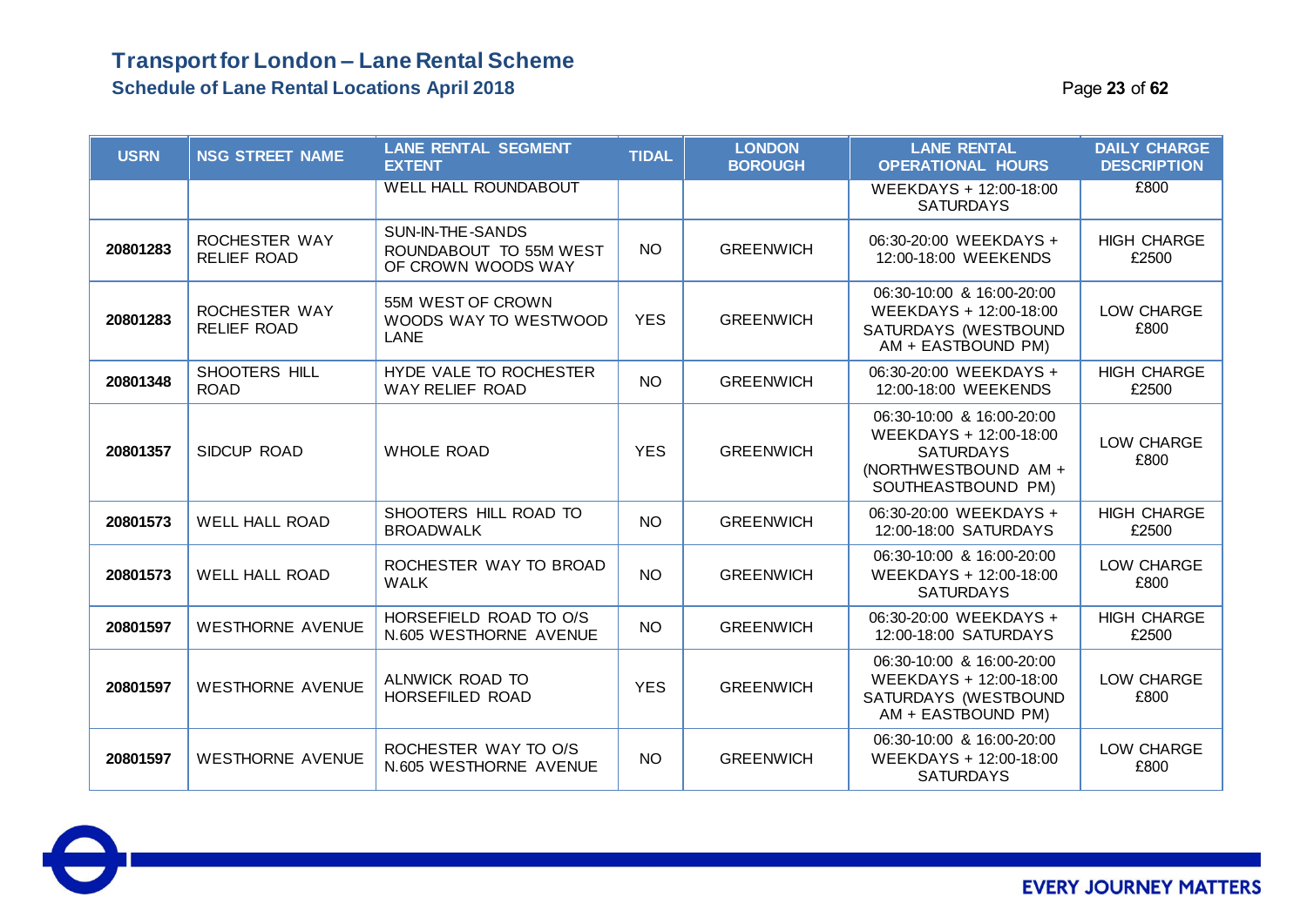### **Transport for London – Lane Rental Scheme Schedule of Lane Rental Locations April 2018** Page **24** of **62**

| <b>USRN</b> | <b>NSG STREET NAME</b>                | <b>LANE RENTAL SEGMENT</b><br><b>EXTENT</b>                  | <b>TIDAL</b> | <b>LONDON</b><br><b>BOROUGH</b> | <b>LANE RENTAL</b><br><b>OPERATIONAL HOURS</b>                                                          | <b>DAILY CHARGE</b><br><b>DESCRIPTION</b> |
|-------------|---------------------------------------|--------------------------------------------------------------|--------------|---------------------------------|---------------------------------------------------------------------------------------------------------|-------------------------------------------|
| 20802042    | <b>BLACKWALL TUNNEL</b>               | <b>WHOLE ROAD</b>                                            | <b>NO</b>    | <b>GREENWICH</b>                | 06:30-20:00 WEEKDAYS +<br>12:00-18:00 WEEKENDS                                                          | <b>HIGH CHARGE</b><br>£2500               |
| 20900061    | <b>AMHURST PARK</b>                   | 50M EAST OF STAMFORD<br>HILL TO 50M WEST OF<br>STAMFORD HILL | <b>NO</b>    | <b>HACKNEY</b>                  | 06:30-20:00 WEEKDAYS +<br>12:00-18:00 SATURDAYS                                                         | <b>HIGH CHARGE</b><br>£2500               |
| 20900241    | <b>CITY ROAD</b>                      | <b>WHOLE ROAD</b>                                            | <b>NO</b>    | <b>HACKNEY</b>                  | 06:30-10:00 & 15:30-20:00<br>WEEKDAYS + 12:00-18:00<br><b>WEEKENDS</b>                                  | LOW CHARGE<br>£800                        |
| 20900242    | <b>CLAPTON COMMON</b>                 | TATTON CRESCENT TO<br><b>AMHURST PARK</b>                    | <b>NO</b>    | <b>HACKNEY</b>                  | 06:30-20:00 WEEKDAYS +<br>12:00-18:00 SATURDAYS                                                         | <b>HIGH CHARGE</b><br>£2500               |
| 20900272    | <b>COMMERCIAL</b><br><b>STREET</b>    | SHOREDITCH HIGH STREET<br>TO QUAKER STREET                   | <b>NO</b>    | <b>HACKNEY</b>                  | 06:30-20:00 WEEKDAYS +<br>12:00-18:00 WEEKENDS                                                          | <b>HIGH CHARGE</b><br>£2500               |
| 20900281    | <b>COWDRY ROAD</b>                    | <b>WHOLE ROAD</b>                                            | <b>YES</b>   | <b>HACKNEY</b>                  | 06:30-10:00 & 15:30-20:00<br>WEEKDAYS + 12:00-18:00<br><b>WEEKENDS (WESTBOUND</b><br>AM + EASTBOUND PM) | LOW CHARGE<br>£800                        |
| 20900307    | <b>CURTAIN ROAD</b>                   | OLD STREET TO HOLYWELL<br>LANE                               | <b>NO</b>    | <b>HACKNEY</b>                  | 06:30-20:00 WEEKDAYS +<br>12:00-18:00 WEEKENDS                                                          | <b>HIGH CHARGE</b><br>£2500               |
| 20900362    | <b>EAST CROSS ROUTE</b>               | <b>WHOLE ROAD</b>                                            | <b>YES</b>   | <b>HACKNEY</b>                  | 06:30-10:00 & 15:30-20:00<br>WEEKDAYS + 12:00-18:00<br><b>WEEKENDS (WESTBOUND</b><br>AM + EASTBOUND PM) | LOW CHARGE<br>£800                        |
| 20900387    | <b>EVERING ROAD</b>                   | STOKE NEWINGTON ROAD<br>TO LESWIN ROAD                       | <b>NO</b>    | <b>HACKNEY</b>                  | 06:30-20:00 WEEKDAYS +<br>12:00-18:00 SATURDAYS                                                         | <b>HIGH CHARGE</b><br>£2500               |
| 20900467    | <b>GREAT EASTERN</b><br><b>STREET</b> | <b>WHOLE ROAD</b>                                            | <b>NO</b>    | <b>HACKNEY</b>                  | 06:30-20:00 WEEKDAYS +<br>12:00-18:00 WEEKENDS                                                          | <b>HIGH CHARGE</b><br>£2500               |
| 20900479    | <b>HACKNEY ROAD</b>                   | SHOREDITCH HIGH STREET<br>TO OLD STREET                      | <b>NO</b>    | <b>HACKNEY</b>                  | 06:30-20:00 WEEKDAYS +<br>12:00-18:00 WEEKENDS                                                          | <b>HIGH CHARGE</b><br>£2500               |
| 20900528    | <b>HOLYWELL LANE</b>                  | <b>WHOLE ROAD</b>                                            | <b>NO</b>    | <b>HACKNEY</b>                  | 06:30-20:00 WEEKDAYS +<br>12:00-18:00 WEEKENDS                                                          | <b>HIGH CHARGE</b><br>£2500               |

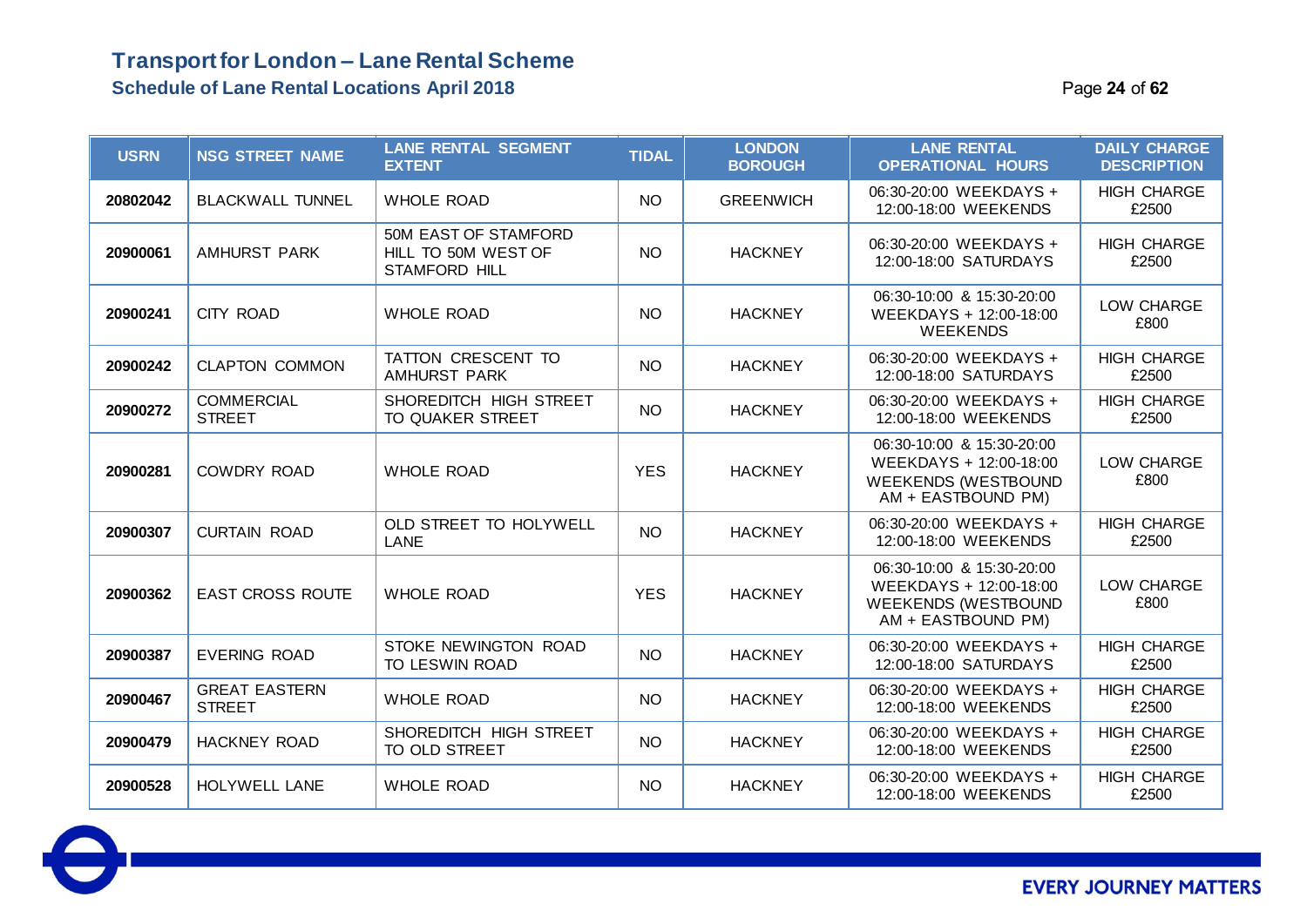### **Transport for London – Lane Rental Scheme Schedule of Lane Rental Locations April 2018 Page 25** of **62 Page 25** of **62**

| <b>USRN</b> | <b>NSG STREET NAME</b>                       | <b>LANE RENTAL SEGMENT</b><br><b>EXTENT</b>   | <b>TIDAL</b> | <b>LONDON</b><br><b>BOROUGH</b> | <b>LANE RENTAL</b><br><b>OPERATIONAL HOURS</b>                                    | <b>DAILY CHARGE</b><br><b>DESCRIPTION</b> |
|-------------|----------------------------------------------|-----------------------------------------------|--------------|---------------------------------|-----------------------------------------------------------------------------------|-------------------------------------------|
| 20900533    | <b>HOMERTON HIGH</b><br><b>STREET</b>        | <b>WHOLE ROAD</b>                             | <b>NO</b>    | <b>HACKNEY</b>                  | 06:30-20:00 WEEKDAYS +<br>12:00-18:00 SATURDAYS                                   | <b>HIGH CHARGE</b><br>£2500               |
| 20900567    | <b>KENWORTHY ROAD</b>                        | <b>WHOLE ROAD</b>                             | <b>NO</b>    | <b>HACKNEY</b>                  | 06:30-20:00 WEEKDAYS +<br>12:00-18:00 SATURDAYS                                   | <b>HIGH CHARGE</b><br>£2500               |
| 20900581    | KINGSLAND ROAD                               | OLD STREET TO WATERSON<br><b>STREET</b>       | <b>NO</b>    | <b>HACKNEY</b>                  | 06:30-20:00 WEEKDAYS +<br>12:00-18:00 WEEKENDS                                    | <b>HIGH CHARGE</b><br>£2500               |
| 20900761    | <b>OLD STREET</b>                            | <b>VINCE STREET TO</b><br>KINGSLAND ROAD      | <b>NO</b>    | <b>HACKNEY</b>                  | 06:30-20:00 WEEKDAYS +<br>12:00-18:00 WEEKENDS                                    | <b>HIGH CHARGE</b><br>£2500               |
| 20900761    | <b>OLD STREET</b>                            | OLD STREET ROUNDABOUT<br>TO VINCE STREET      | NO.          | <b>HACKNEY</b>                  | 06:30-10:00 & 15:30-20:00<br>WEEKDAYS + 12:00-18:00<br><b>WEEKENDS</b>            | LOW CHARGE<br>£800                        |
| 20900920    | SHOREDITCH HIGH<br><b>STREET</b>             | 20M SOUTH OF PLOUGH<br>YARD TO HACKNEY ROAD   | NO.          | <b>HACKNEY</b>                  | 06:30-20:00 WEEKDAYS +<br>12:00-18:00 WEEKENDS                                    | <b>HIGH CHARGE</b><br>£2500               |
| 20900920    | SHOREDITCH HIGH<br><b>STREET</b>             | WORSHIP STREET TO 20M<br>SOUTH OF PLOUGH YARD | NO.          | <b>HACKNEY</b>                  | 06:30-10:00 & 15:30-20:00<br>WEEKDAYS + 12:00-18:00<br><b>WEEKENDS</b>            | LOW CHARGE<br>£800                        |
| 20900965    | <b>STAMFORD HILL</b>                         | NORTHFIELD ROAD TO<br><b>EGERTON ROAD</b>     | <b>NO</b>    | <b>HACKNEY</b>                  | 06:30-20:00 WEEKDAYS +<br>12:00-18:00 SATURDAYS                                   | <b>HIGH CHARGE</b><br>£2500               |
| 20900977    | <b>STOKE NEWINGTON</b><br><b>HIGH STREET</b> | EVERING ROAD TO BATLEY<br><b>ROAD</b>         | <b>NO</b>    | <b>HACKNEY</b>                  | 06:30-20:00 WEEKDAYS +<br>12:00-18:00 SATURDAYS                                   | <b>HIGH CHARGE</b><br>£2500               |
| 20900978    | <b>STOKE NEWINGTON</b><br><b>ROAD</b>        | EVERING ROAD TO BEATTY<br><b>ROAD</b>         | NO.          | <b>HACKNEY</b>                  | 06:30-20:00 WEEKDAYS +<br>12:00-18:00 SATURDAYS                                   | <b>HIGH CHARGE</b><br>£2500               |
| 20901027    | URSWICK ROAD                                 | <b>WHOLE ROAD</b>                             | <b>NO</b>    | <b>HACKNEY</b>                  | 06:30-20:00 WEEKDAYS +<br>12:00-18:00 SATURDAYS                                   | <b>HIGH CHARGE</b><br>£2500               |
| 20901074    | <b>WICK ROAD</b>                             | KENWORTHY ROAD TO<br><b>EASTWAY</b>           | <b>NO</b>    | <b>HACKNEY</b>                  | 06:30-20:00 WEEKDAYS +<br>12:00-18:00 SATURDAYS                                   | <b>HIGH CHARGE</b><br>£2500               |
| 20901074    | <b>WICK ROAD</b>                             | <b>EAST CROSS ROUTE TO</b><br><b>EASTWAY</b>  | <b>YES</b>   | <b>HACKNEY</b>                  | 06:30-10:00 & 15:30-20:00<br>WEEKDAYS + 12:00-18:00<br><b>WEEKENDS (WESTBOUND</b> | LOW CHARGE<br>£800                        |

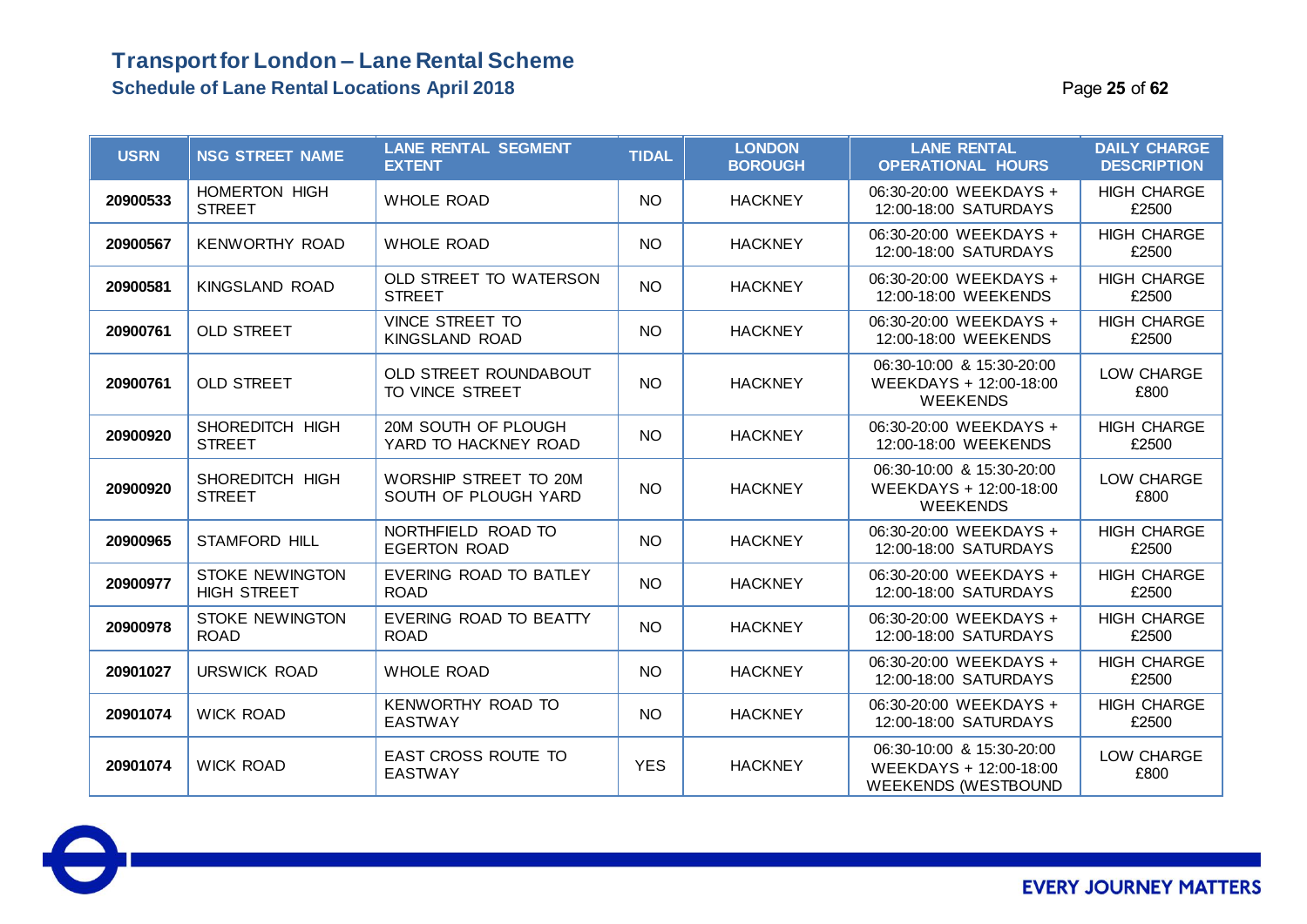#### **Schedule of Lane Rental Locations April 2018** Page **26** of **62**

| <b>USRN</b> | <b>NSG STREET NAME</b>                                        | <b>LANE RENTAL SEGMENT</b><br><b>EXTENT</b>                                                                                   | <b>TIDAL</b> | <b>LONDON</b><br><b>BOROUGH</b>         | <b>LANE RENTAL</b><br><b>OPERATIONAL HOURS</b>  | <b>DAILY CHARGE</b><br><b>DESCRIPTION</b> |
|-------------|---------------------------------------------------------------|-------------------------------------------------------------------------------------------------------------------------------|--------------|-----------------------------------------|-------------------------------------------------|-------------------------------------------|
|             |                                                               |                                                                                                                               |              |                                         | AM + EASTBOUND PM)                              |                                           |
| 20901503    | <b>FROM AMHURST</b><br><b>PARK TO STAMFORD</b><br><b>HILL</b> | <b>WHOLE ROAD</b>                                                                                                             | <b>NO</b>    | <b>HACKNEY</b>                          | 06:30-20:00 WEEKDAYS +<br>12:00-18:00 SATURDAYS | <b>HIGH CHARGE</b><br>£2500               |
| 20901504    | FROM STAMFORD<br><b>HILL TO CLAPTON</b><br><b>COMMON</b>      | <b>WHOLE ROAD</b>                                                                                                             | <b>NO</b>    | <b>HACKNEY</b>                          | 06:30-20:00 WEEKDAYS +<br>12:00-18:00 SATURDAYS | <b>HIGH CHARGE</b><br>£2500               |
| 20901505    | FROM CLAPTON<br>COMMON TO<br><b>STAMFORD HILL</b>             | <b>WHOLE ROAD</b>                                                                                                             | <b>NO</b>    | <b>HACKNEY</b>                          | 06:30-20:00 WEEKDAYS +<br>12:00-18:00 SATURDAYS | <b>HIGH CHARGE</b><br>£2500               |
| 21000390    | <b>GREAT WEST ROAD</b>                                        | <b>GREAT WEST ROAD</b><br>ADJACENT TO BRITISH<br><b>GROVE SOUTH TO GREAT</b><br>WEST ROAD ADJACENT TO<br><b>BRIDGE AVENUE</b> | <b>NO</b>    | <b>HAMMERSMITH</b><br>AND FULHAM        | 06:30-20:00 WEEKDAYS +<br>12:00-18:00 WEEKENDS  | <b>HIGH CHARGE</b><br>£2500               |
| 21000409    | <b>HAMMERSMITH</b><br><b>FLYOVER</b>                          | <b>WHOLE ROAD</b>                                                                                                             | <b>NO</b>    | <b>HAMMERSMITH</b><br><b>AND FULHAM</b> | 06:30-20:00 WEEKDAYS +<br>12:00-18:00 WEEKENDS  | <b>HIGH CHARGE</b><br>£2500               |
| 21000809    | TALGARTH ROAD                                                 | <b>WHOLE ROAD</b>                                                                                                             | <b>NO</b>    | <b>HAMMERSMITH</b><br>AND FULHAM        | 06:30-20:00 WEEKDAYS +<br>12:00-18:00 WEEKENDS  | <b>HIGH CHARGE</b><br>£2500               |
| 21000869    | <b>WEST CROMWELL</b><br><b>ROAD</b>                           | NORTH END ROAD TO<br><b>EARL'S COURT ROAD</b>                                                                                 | <b>NO</b>    | <b>HAMMERSMITH</b><br><b>AND FULHAM</b> | 06:30-20:00 WEEKDAYS +<br>12:00-18:00 WEEKENDS  | <b>HIGH CHARGE</b><br>£2500               |
| 21000877    | WESTWAY                                                       | OLD OAK ROAD TO STABLE<br><b>WAY</b>                                                                                          | <b>NO</b>    | <b>HAMMERSMITH</b><br>AND FULHAM        | 06:30-22:00 WEEKDAYS +<br>12:00-18:00 WEEKENDS  | <b>HIGH CHARGE</b><br>£2500               |
| 21001180    | <b>WEST CROSS ROUTE</b><br>(A3220)                            | <b>WESTWAY TO HOLLAND</b><br>PARK ROUNDABOUT                                                                                  | <b>NO</b>    | <b>HAMMERSMITH</b><br>AND FULHAM        | 06:30-20:00 WEEKDAYS +<br>12:00-18:00 WEEKENDS  | <b>HIGH CHARGE</b><br>£2500               |
| 21001259    | <b>HOLLAND PARK</b><br><b>ROUNDABOUT</b>                      | <b>WHOLE ROAD</b>                                                                                                             | <b>NO</b>    | <b>HAMMERSMITH</b><br>AND FULHAM        | 06:30-20:00 WEEKDAYS +<br>12:00-18:00 WEEKENDS  | <b>HIGH CHARGE</b><br>£2500               |
| 21100040    | <b>AYLMER ROAD</b>                                            | NORTH HILL TO SERVICE<br>ROAD REAR OF AYLMER                                                                                  | <b>NO</b>    | <b>HARINGEY</b>                         | 06:30-20:00 WEEKDAYS +<br>12:00-18:00 SATURDAYS | <b>HIGH CHARGE</b><br>£2500               |

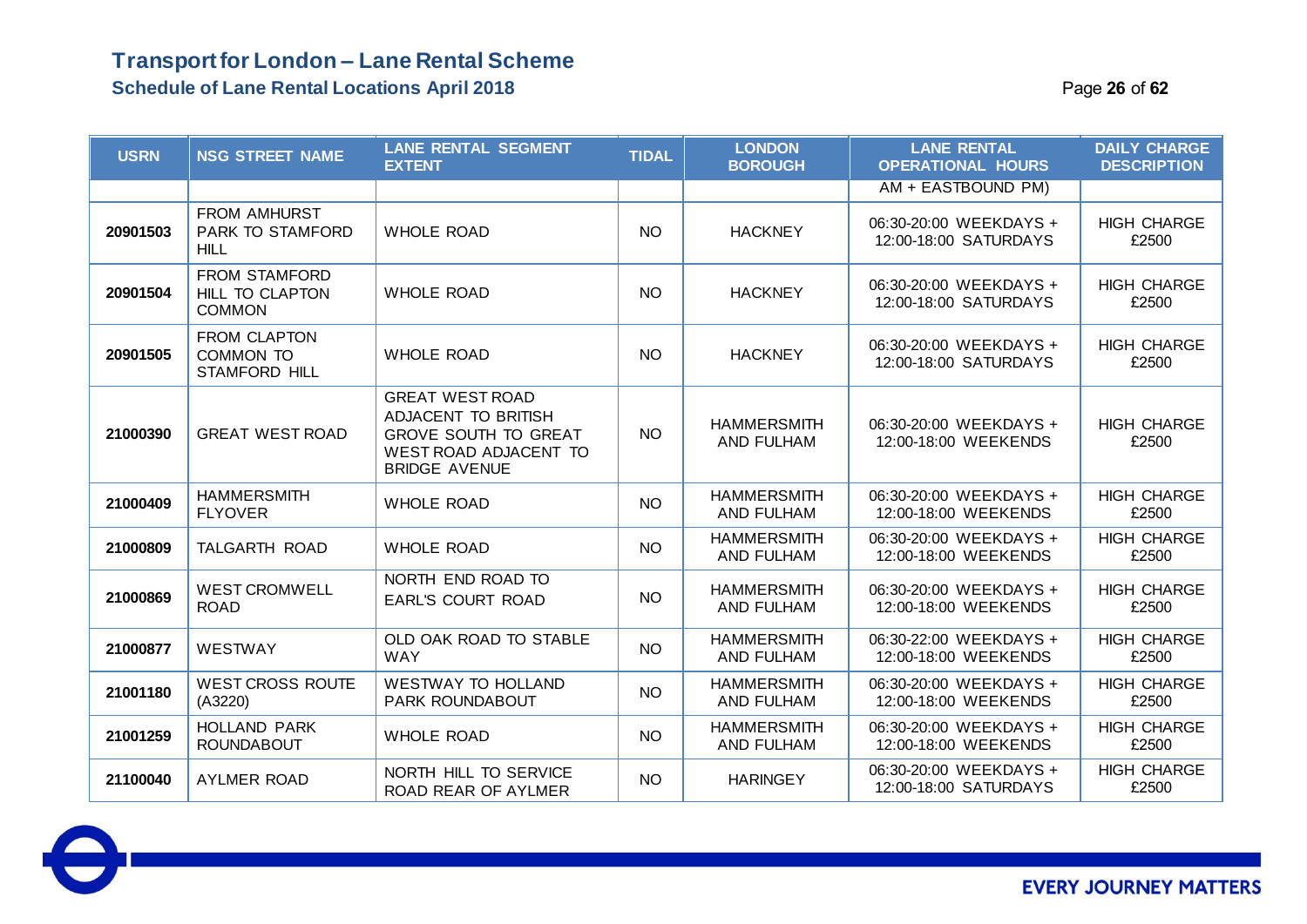### **Transport for London – Lane Rental Scheme Schedule of Lane Rental Locations April 2018** Page **27** of **62**

| <b>USRN</b> | <b>NSG STREET NAME</b>                | <b>LANE RENTAL SEGMENT</b><br><b>EXTENT</b>  | <b>TIDAL</b>    | <b>LONDON</b><br><b>BOROUGH</b> | <b>LANE RENTAL</b><br><b>OPERATIONAL HOURS</b>                         | <b>DAILY CHARGE</b><br><b>DESCRIPTION</b> |
|-------------|---------------------------------------|----------------------------------------------|-----------------|---------------------------------|------------------------------------------------------------------------|-------------------------------------------|
|             |                                       | <b>PARADE</b>                                |                 |                                 |                                                                        |                                           |
| 21103637    | <b>MONUMENT WAY</b>                   | HIGH ROAD TO SALTRAM<br><b>CLOSE</b>         | <b>NO</b>       | <b>HARINGEY</b>                 | 06:30-22:00 WEEKDAYS +<br>12:00-18:00 SATURDAYS                        | <b>HIGH CHARGE</b><br>£2500               |
| 21104298    | <b>BRUCE GROVE</b>                    | LORDSHIP LANE TO LINLEY<br><b>ROAD</b>       | <b>NO</b>       | <b>HARINGEY</b>                 | 06:30-20:00 WEEKDAYS +<br>12:00-18:00 SATURDAYS                        | <b>HIGH CHARGE</b><br>£2500               |
| 21104298    | <b>BRUCE GROVE</b>                    | HIGH ROAD TO CHAMPA<br><b>CLOSE</b>          | <b>NO</b>       | <b>HARINGEY</b>                 | 06:30-20:00 WEEKDAYS +<br>12:00-18:00 SATURDAYS                        | <b>HIGH CHARGE</b><br>£2500               |
| 21106374    | <b>BROAD LANE</b>                     | HIGH ROAD TO TALBOT<br><b>ROAD</b>           | <b>NO</b>       | <b>HARINGEY</b>                 | 06:30-22:00 WEEKDAYS +<br>12:00-18:00 SATURDAYS                        | <b>HIGH CHARGE</b><br>£2500               |
| 21106383    | <b>SEVEN SISTERS</b><br><b>ROAD</b>   | HIGH ROAD TO SUFFIELD<br><b>ROAD</b>         | <b>NO</b>       | <b>HARINGEY</b>                 | 06:30-22:00 WEEKDAYS +<br>12:00-18:00 SATURDAYS                        | <b>HIGH CHARGE</b><br>£2500               |
| 21106423    | <b>GREAT CAMBRIDGE</b><br><b>ROAD</b> | THE ROUNDWAY TO<br>DEVONSHIRE HILL LANE      | NO <sub>1</sub> | <b>HARINGEY</b>                 | 06:30-20:00 WEEKDAYS +<br>12:00-18:00 SATURDAYS                        | <b>HIGH CHARGE</b><br>£2500               |
| 21106423    | <b>GREAT CAMBRIDGE</b><br><b>ROAD</b> | HERMITAGE LANE TO<br>DEVONSHIRE HILL LANE    | <b>NO</b>       | <b>HARINGEY</b>                 | 06:30-10:00 & 15:30-20:00<br>WEEKDAYS + 12:00-18:00<br><b>WEEKENDS</b> | LOW CHARGE<br>£800                        |
| 21106424    | THE ROUNDWAY                          | LORDSHIP LANE TO<br><b>BEDWELL ROAD</b>      | <b>NO</b>       | <b>HARINGEY</b>                 | 06:30-20:00 WEEKDAYS +<br>12:00-18:00 SATURDAYS                        | <b>HIGH CHARGE</b><br>£2500               |
| 21106424    | THE ROUNDWAY                          | COURTMAN ROAD TO<br>FRYATT ROAD              | <b>NO</b>       | <b>HARINGEY</b>                 | 06:30-20:00 WEEKDAYS +<br>12:00-18:00 SATURDAYS                        | <b>HIGH CHARGE</b><br>£2500               |
| 21106425    | NORTH HILL                            | AYLMER PARADE TO<br><b>BAKER'S LANE</b>      | <b>NO</b>       | <b>HARINGEY</b>                 | 06:30-20:00 WEEKDAYS +<br>12:00-18:00 SATURDAYS                        | <b>HIGH CHARGE</b><br>£2500               |
| 21106463    | <b>HIGH ROAD</b>                      | TOTTENHAM GREEN EAST<br>TO MONUMENT WAY      | <b>NO</b>       | <b>HARINGEY</b>                 | 06:30-22:00 WEEKDAYS +<br>12:00-18:00 SATURDAYS                        | <b>HIGH CHARGE</b><br>£2500               |
| 21106463    | <b>HIGH ROAD</b>                      | <b>BRUCE GROVE TO BROOK</b><br><b>STREET</b> | NO              | <b>HARINGEY</b>                 | 06:30-20:00 WEEKDAYS +<br>12:00-18:00 SATURDAYS                        | <b>HIGH CHARGE</b><br>£2500               |
| 21106476    | LORDSHIP LANE                         | MOUNT PLEASANT ROAD TO<br><b>ELSDEN ROAD</b> | <b>NO</b>       | <b>HARINGEY</b>                 | 06:30-20:00 WEEKDAYS +<br>12:00-18:00 SATURDAYS                        | <b>HIGH CHARGE</b><br>£2500               |
| 21106492    | ARCHWAY ROAD                          | AYLMER ROAD TO BAKER'S                       | NO              | <b>HARINGEY</b>                 | 06:30-20:00 WEEKDAYS +                                                 | <b>HIGH CHARGE</b>                        |

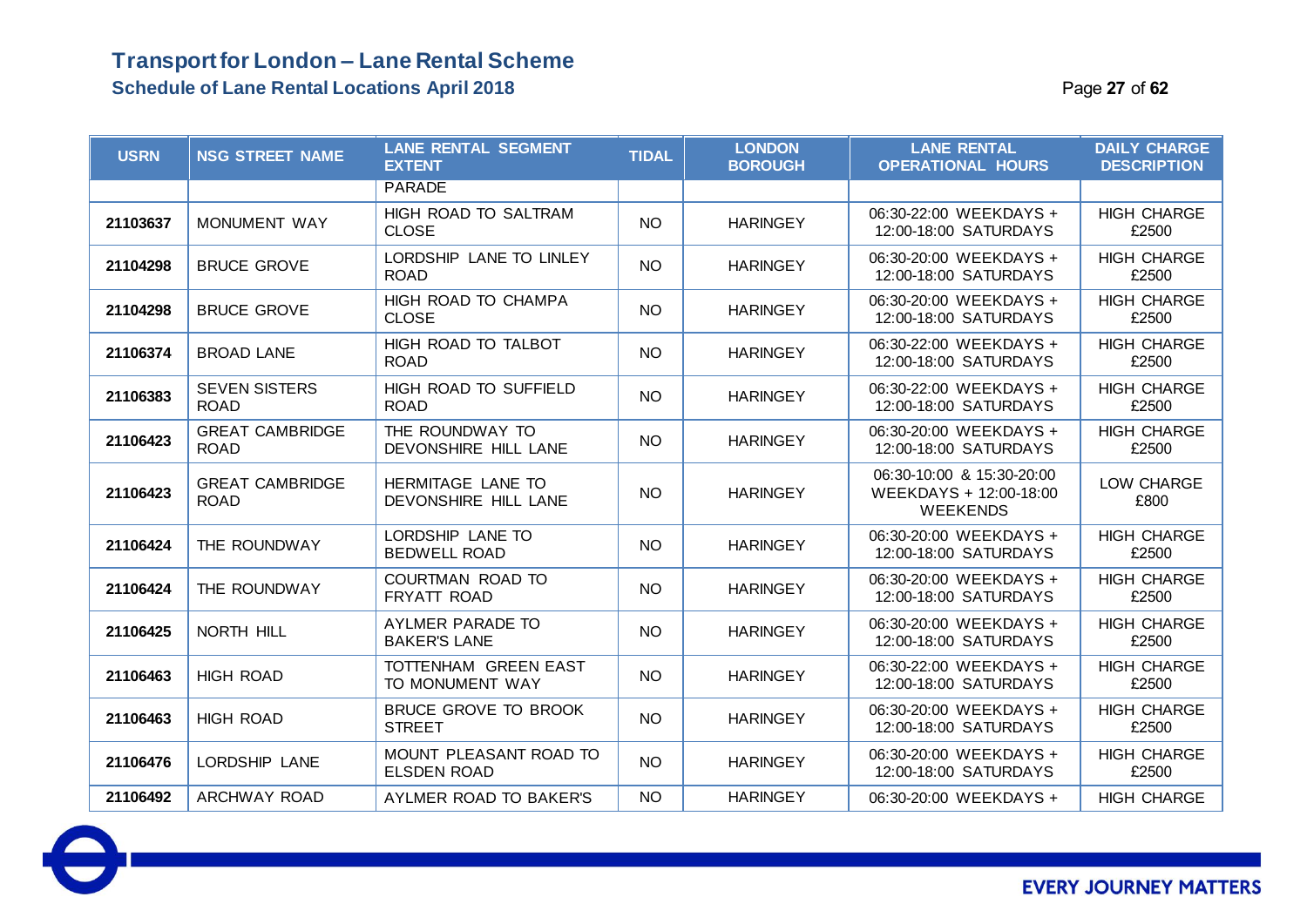### **Transport for London – Lane Rental Scheme Schedule of Lane Rental Locations April 2018** Page **28** of **62**

| <b>USRN</b> | <b>NSG STREET NAME</b>               | <b>LANE RENTAL SEGMENT</b><br><b>EXTENT</b>                                          | <b>TIDAL</b>    | <b>LONDON</b><br><b>BOROUGH</b> | <b>LANE RENTAL</b><br><b>OPERATIONAL HOURS</b>                          | <b>DAILY CHARGE</b><br><b>DESCRIPTION</b> |
|-------------|--------------------------------------|--------------------------------------------------------------------------------------|-----------------|---------------------------------|-------------------------------------------------------------------------|-------------------------------------------|
|             |                                      | LANE                                                                                 |                 |                                 | 12:00-18:00 SATURDAYS                                                   | £2500                                     |
| 21106492    | <b>ARCHWAY ROAD</b>                  | OUTSIDE N.430-432 TO<br><b>OUTSIDE N.311-313</b>                                     | <b>NO</b>       | <b>HARINGEY</b>                 | 06:30-20:00 WEEKDAYS +<br>12:00-18:00 SATURDAYS                         | <b>HIGH CHARGE</b><br>£2500               |
| 21106680    | <b>HIGH ROAD</b>                     | PEMBROKE ROAD TO<br>TOTTENHAM GREEN EAST                                             | <b>NO</b>       | <b>HARINGEY</b>                 | 06:30-22:00 WEEKDAYS +<br>12:00-18:00 SATURDAYS                         | <b>HIGH CHARGE</b><br>£2500               |
| 21106680    | <b>HIGH ROAD</b>                     | SHERBORO ROAD TO<br>ROSTREVOR AVENUE                                                 | <b>NO</b>       | <b>HARINGEY</b>                 | 06:30-20:00 WEEKDAYS +<br>12:00-18:00 SATURDAYS                         | <b>HIGH CHARGE</b><br>£2500               |
| 21106781    | <b>AYLMER PARADE</b>                 | <b>WHOLE ROAD</b>                                                                    | <b>NO</b>       | <b>HARINGEY</b>                 | 06:30-20:00 WEEKDAYS +<br>12:00-18:00 SATURDAYS                         | <b>HIGH CHARGE</b><br>£2500               |
| 21300588    | SOUTHEND ARTERIAL<br><b>ROAD</b>     | EASTERN AVENUE EAST TO<br>O/S N.1 TO 18 PEMBERLEY<br><b>APARTMENTS</b>               | <b>NO</b>       | <b>HAVERING</b>                 | 06:30-20:00 WEEKDAYS +<br>12:00-18:00 SATURDAYS                         | <b>HIGH CHARGE</b><br>£2500               |
| 21300588    | SOUTHEND ARTERIAL<br><b>ROAD</b>     | 100M SOUTH OF NORTH<br>ROAD O/S N.1-18<br>PEMBERLEY APARTMENTS<br>TO M25 JUNCTION 29 | NO <sub>1</sub> | <b>HAVERING</b>                 | 06:30-10:00 & 16:00-20:00<br>WEEKDAYS + 12:00-18:00<br><b>SATURDAYS</b> | LOW CHARGE<br>£800                        |
| 21301092    | COLCHESTER ROAD                      | <b>EASTERN AVENUE EAST TO</b><br><b>LAUNCESTON CLOSE</b>                             | NO <sub>1</sub> | <b>HAVERING</b>                 | 06:30-20:00 WEEKDAYS +<br>12:00-18:00 SATURDAYS                         | <b>HIGH CHARGE</b><br>£2500               |
| 21301092    | COLCHESTER ROAD                      | LAUNCESTON CLOSE TO M25<br>JUNCTION 28                                               | <b>NO</b>       | <b>HAVERING</b>                 | 06:30-10:00 & 16:00-20:00<br>WEEKDAYS + 12:00-18:00<br><b>SATURDAYS</b> | LOW CHARGE<br>£800                        |
| 21301161    | <b>EASTERN AVENUE</b><br><b>EAST</b> | HAVERING ROAD TO O/S<br>N.11A EASTERN AVENUE<br><b>EAST</b>                          | <b>NO</b>       | <b>HAVERING</b>                 | 06:30-20:00 WEEKDAYS +<br>12:00-18:00 SATURDAYS                         | <b>HIGH CHARGE</b><br>£2500               |
| 21301161    | <b>EASTERN AVENUE</b><br><b>EAST</b> | HEATHER AVENUE TO<br>MILLBROOK GARDENS<br><b>WESTERN JUNCTION</b><br>OUTSIDE N.28    | <b>NO</b>       | <b>HAVERING</b>                 | 06:30-20:00 WEEKDAYS +<br>12:00-18:00 SATURDAYS                         | <b>HIGH CHARGE</b><br>£2500               |
| 21301161    | <b>EASTERN AVENUE</b><br><b>EAST</b> | SHENSTONE GARDENS TO<br>STRAIGHT ROAD                                                | <b>NO</b>       | <b>HAVERING</b>                 | 06:30-20:00 WEEKDAYS +<br>12:00-18:00 SATURDAYS                         | <b>HIGH CHARGE</b><br>£2500               |

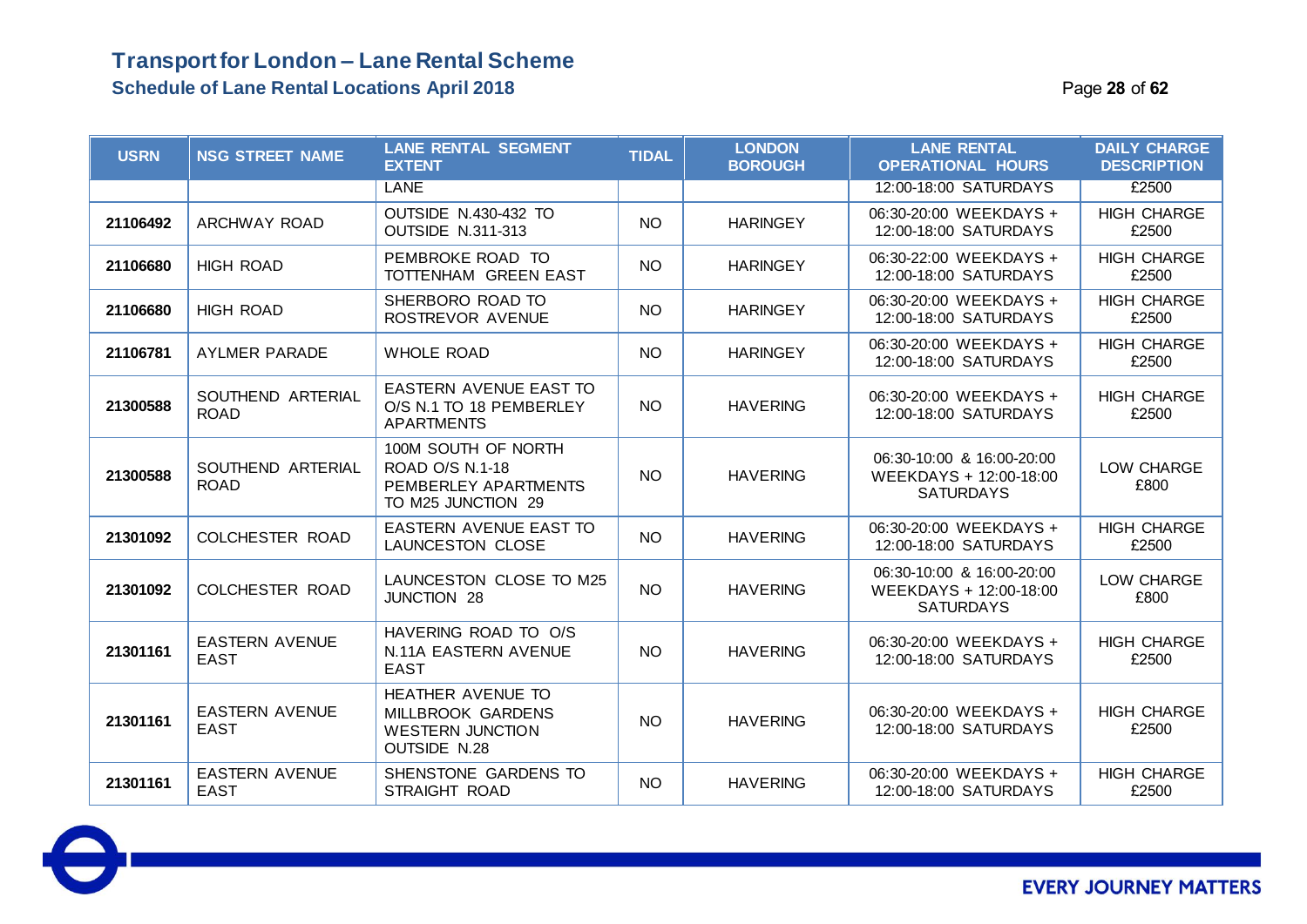### **Transport for London – Lane Rental Scheme Schedule of Lane Rental Locations April 2018** Page **29** of **62**

| <b>USRN</b> | <b>NSG STREET NAME</b>               | <b>LANE RENTAL SEGMENT</b><br><b>EXTENT</b>                                                  | <b>TIDAL</b> | <b>LONDON</b><br><b>BOROUGH</b> | <b>LANE RENTAL</b><br><b>OPERATIONAL HOURS</b>                                                          | <b>DAILY CHARGE</b><br><b>DESCRIPTION</b> |
|-------------|--------------------------------------|----------------------------------------------------------------------------------------------|--------------|---------------------------------|---------------------------------------------------------------------------------------------------------|-------------------------------------------|
| 21301163    | <b>EASTERN AVENUE</b><br><b>WEST</b> | NORTH STREET TO<br><b>HAINAULT ROAD</b>                                                      | <b>NO</b>    | <b>HAVERING</b>                 | 06:30-20:00 WEEKDAYS +<br>12:00-18:00 SATURDAYS                                                         | <b>HIGH CHARGE</b><br>£2500               |
| 21301163    | <b>EASTERN AVENUE</b><br><b>WEST</b> | 450M EAST OF WHALEBONE<br>LANE TO HAINAULT ROAD                                              | <b>NO</b>    | <b>HAVERING</b>                 | 06:30-10:00 & 16:00-20:00<br>WEEKDAYS + 12:00-18:00<br><b>SATURDAYS</b>                                 | LOW CHARGE<br>£800                        |
| 21400116    | <b>BATH ROAD</b>                     | J/W COLNBROOK BY-PASS<br>TO 50M SOUTH OF<br><b>COLNBROOK BY-PASS</b>                         | <b>NO</b>    | <b>HILLINGDON</b>               | 06:30-10:00 & 15:30-20:00<br>WEEKDAYS + 12:00-18:00<br><b>WEEKENDS</b>                                  | LOW CHARGE<br>£800                        |
| 21400448    | COLNBROOK BY-<br><b>PASS</b>         | <b>WHOLE ROAD</b>                                                                            | <b>NO</b>    | <b>HILLINGDON</b>               | 06:30-10:00 & 15:30-20:00<br>WEEKDAYS + 12:00-18:00<br><b>WEEKENDS</b>                                  | LOW CHARGE<br>£800                        |
| 21401854    | <b>STANWELL MOOR</b><br><b>ROAD</b>  | FROM J/W COLNBROOK BY-<br>PASS TO 75M SOUTH OF<br><b>JUNCTION</b>                            | NO.          | <b>HILLINGDON</b>               | 06:30-10:00 & 15:30-20:00<br>WEEKDAYS + 12:00-18:00<br><b>WEEKENDS</b>                                  | LOW CHARGE<br>£800                        |
| 21402115    | <b>WEST END ROAD</b>                 | <b>WESTERN AVENUE TO</b><br>RUISLIP ROAD                                                     | <b>NO</b>    | <b>HILLINGDON</b>               | 06:30-10:00 & 15:30-20:00<br>WEEKDAYS + 12:00-18:00<br><b>WEEKENDS</b>                                  | LOW CHARGE<br>£800                        |
| 21402130    | <b>WESTERN AVENUE</b>                | 500M WEST OF SWAKELEYS<br>ROUNDABOUT TO 500M<br><b>WEST OF POLISH WAR</b><br><b>MEMORIAL</b> | <b>NO</b>    | <b>HILLINGDON</b>               | 06:30-10:00 & 15:30-20:00<br>WEEKDAYS + 12:00-18:00<br><b>WEEKENDS</b>                                  | LOW CHARGE<br>£800                        |
| 21402329    | <b>BATH ROAD</b>                     | COLNBROOK BY-PASS TO<br><b>RIVER CRANE</b>                                                   | <b>NO</b>    | <b>HILLINGDON</b>               | 06:30-10:00 & 15:30-20:00<br>WEEKDAYS + 12:00-18:00<br><b>WEEKENDS</b>                                  | LOW CHARGE<br>£800                        |
| 21402330    | THE PARKWAY                          | BILTON WAY TO 200M NORTH<br>OF NORTH HYDE ROAD                                               | <b>YES</b>   | <b>HILLINGDON</b>               | 06:30-10:00 & 15:30-20:00<br>WEEKDAYS + 12:00-18:00<br><b>WEEKENDS (EASTBOUND</b><br>AM + WESTBOUND PM) | LOW CHARGE<br>£800                        |
| 21402330    | THE PARKWAY                          | BILTON WAY TO GLENCOE<br><b>ROAD</b>                                                         | <b>YES</b>   | <b>HILLINGDON</b>               | 06:30-10:00 & 16:00-20:00<br>WEEKDAYS + 12:00-18:00<br>SATURDAYS (EASTBOUND                             | LOW CHARGE<br>£800                        |

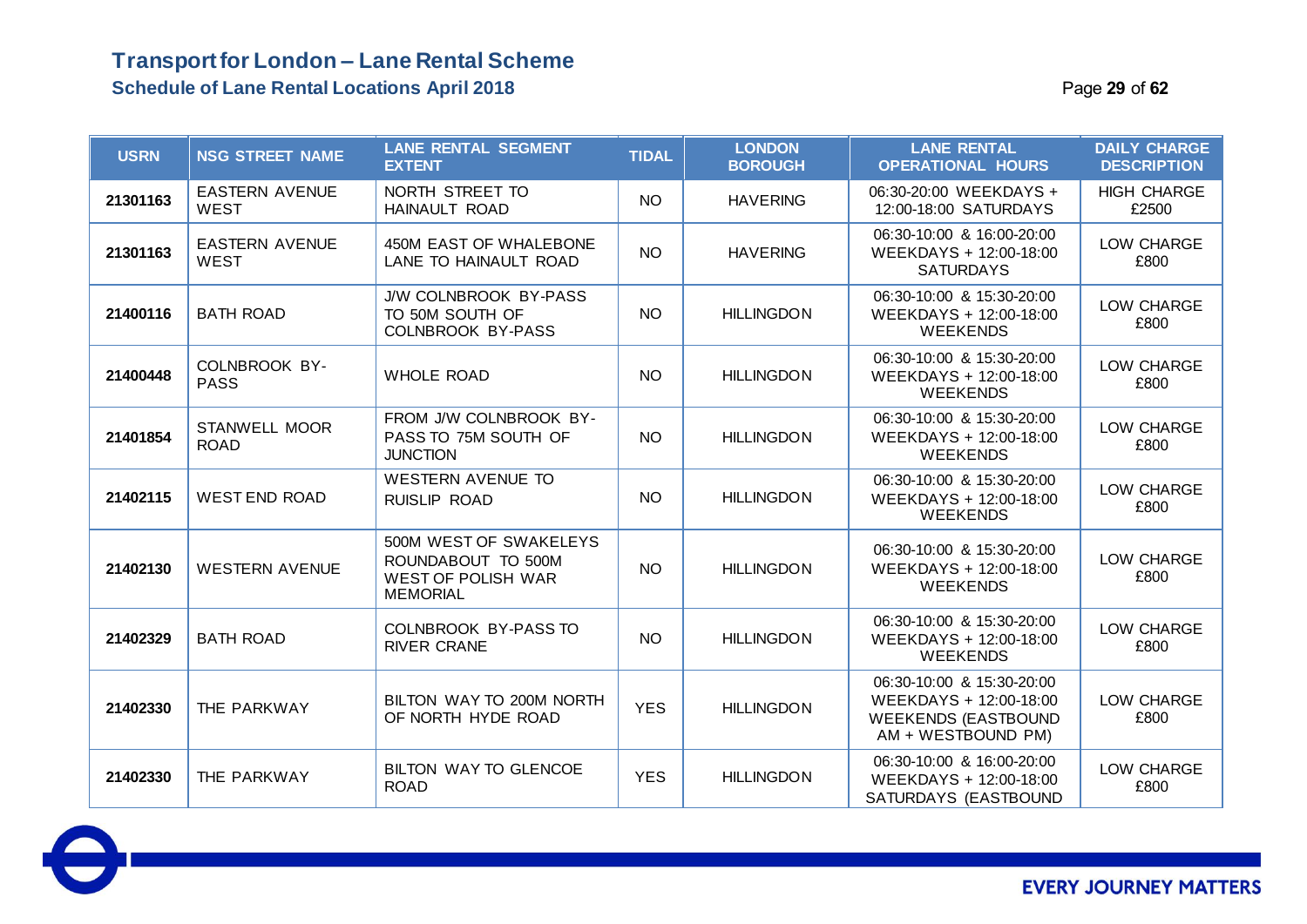### **Transport for London – Lane Rental Scheme Schedule of Lane Rental Locations April 2018** Page **30** of **62**

| <b>USRN</b> | <b>NSG STREET NAME</b> | <b>LANE RENTAL SEGMENT</b><br><b>EXTENT</b>                                                       | <b>TIDAL</b> | <b>LONDON</b><br><b>BOROUGH</b> | <b>LANE RENTAL</b><br><b>OPERATIONAL HOURS</b>                                                          | <b>DAILY CHARGE</b><br><b>DESCRIPTION</b> |
|-------------|------------------------|---------------------------------------------------------------------------------------------------|--------------|---------------------------------|---------------------------------------------------------------------------------------------------------|-------------------------------------------|
|             |                        |                                                                                                   |              |                                 | AM + WESTBOUND PM)                                                                                      |                                           |
| 21402330    | THE PARKWAY            | WAYFARER ROAD TO<br><b>GLENCOE ROAD</b>                                                           | <b>NO</b>    | <b>HILLINGDON</b>               | 06:30-10:00 & 15:30-20:00<br>WEEKDAYS + 12:00-18:00<br><b>WEEKENDS</b>                                  | LOW CHARGE<br>£800                        |
| 21402697    | <b>SPEEDBIRD WAY</b>   | FROM J/W COLNBROOK BY-<br>PASS TO 25M NORTH OF<br><b>JUNCTION</b>                                 | <b>NO</b>    | <b>HILLINGDON</b>               | 06:30-10:00 & 15:30-20:00<br>WEEKDAYS + 12:00-18:00<br><b>WEEKENDS</b>                                  | LOW CHARGE<br>£800                        |
| 21500083    | <b>BATH ROAD</b>       | THE PARKWAY TO 215M<br>WEST OF HIGH STREET                                                        | <b>NO</b>    | <b>HOUNSLOW</b>                 | 06:30-10:00 & 15:30-20:00<br>WEEKDAYS + 12:00-18:00<br><b>WEEKENDS</b>                                  | LOW CHARGE<br>£800                        |
| 21500083    | <b>BATH ROAD</b>       | <b>GREAT WEST ROAD TO THE</b><br><b>PARKWAY</b>                                                   | <b>YES</b>   | <b>HOUNSLOW</b>                 | 06:30-10:00 & 15:30-20:00<br>WEEKDAYS + 12:00-18:00<br><b>WEEKENDS (EASTBOUND</b><br>AM + WESTBOUND PM) | LOW CHARGE<br>£800                        |
| 21500176    | <b>BURLINGTON LANE</b> | HOGARTH ROUNDABOUT TO<br><b>GREAT CHERTSEY ROAD</b><br><b>INCLUDING HOGARTH</b><br><b>FLYOVER</b> | <b>NO</b>    | <b>HOUNSLOW</b>                 | 06:30-20:00 WEEKDAYS +<br>12:00-18:00 WEEKENDS                                                          | <b>HIGH CHARGE</b><br>£2500               |
| 21500226    | <b>CEDARS ROAD</b>     | <b>WHOLE ROAD</b>                                                                                 | <b>NO</b>    | <b>HOUNSLOW</b>                 | 06:30-20:00 WEEKDAYS +<br>12:00-18:00 WEEKENDS                                                          | <b>HIGH CHARGE</b><br>£2500               |
| 21500392    | <b>ELLESMERE ROAD</b>  | <b>WHOLE ROAD</b>                                                                                 | <b>NO</b>    | <b>HOUNSLOW</b>                 | 06:30-20:00 WEEKDAYS +<br>12:00-18:00 WEEKENDS                                                          | <b>HIGH CHARGE</b><br>£2500               |
| 21500428    | <b>FAGGS ROAD</b>      | STAINES ROAD TO<br><b>CAUSEWAY</b>                                                                | <b>NO</b>    | <b>HOUNSLOW</b>                 | 06:30-10:00 & 15:30-20:00<br>WEEKDAYS + 12:00-18:00<br><b>WEEKENDS</b>                                  | LOW CHARGE<br>£800                        |
| 21500505    | <b>GREAT WEST ROAD</b> | 70M EAST OF JERSEY ROAD<br>TO 190M EAST OF BATH<br><b>ROAD</b>                                    | <b>NO</b>    | <b>HOUNSLOW</b>                 | 06:30-10:00 & 15:30-20:00<br>WEEKDAYS + 12:00-18:00<br><b>WEEKENDS</b>                                  | LOW CHARGE<br>£800                        |
| 21500505    | <b>GREAT WEST ROAD</b> | 70M EAST OF JERSEY ROAD<br>TO GREAT WEST ROAD                                                     | <b>NO</b>    | <b>HOUNSLOW</b>                 | 06:30-20:00 WEEKDAYS +<br>12:00-18:00 WEEKENDS                                                          | <b>HIGH CHARGE</b><br>£2500               |

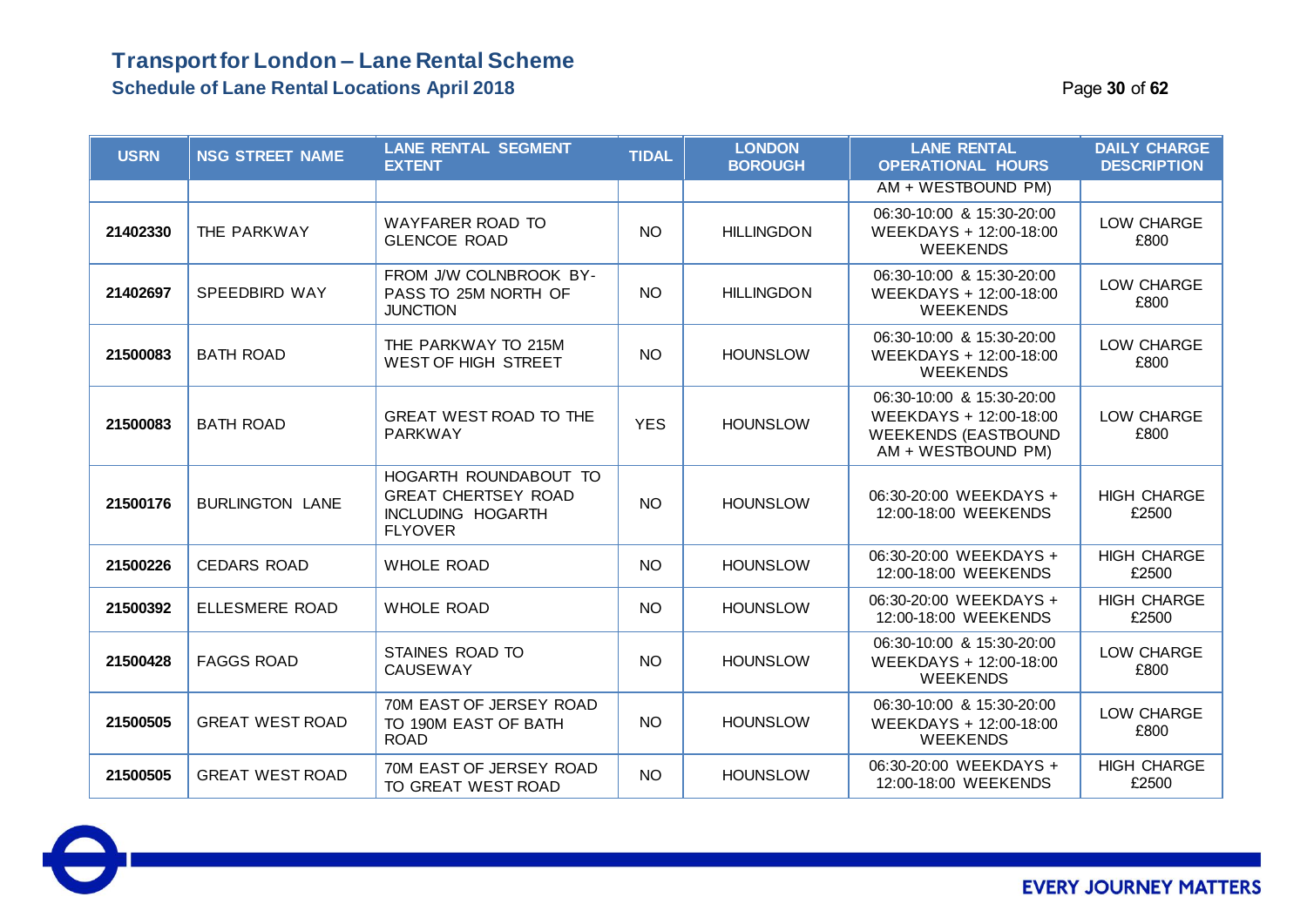### **Transport for London – Lane Rental Scheme Schedule of Lane Rental Locations April 2018** Page **31** of **62**

| <b>USRN</b> | <b>NSG STREET NAME</b>         | <b>LANE RENTAL SEGMENT</b><br><b>EXTENT</b>                                                                                           | <b>TIDAL</b>    | <b>LONDON</b><br><b>BOROUGH</b> | <b>LANE RENTAL</b><br><b>OPERATIONAL HOURS</b>                                                          | <b>DAILY CHARGE</b><br><b>DESCRIPTION</b> |
|-------------|--------------------------------|---------------------------------------------------------------------------------------------------------------------------------------|-----------------|---------------------------------|---------------------------------------------------------------------------------------------------------|-------------------------------------------|
|             |                                | <b>ISLEWORTH</b>                                                                                                                      |                 |                                 |                                                                                                         |                                           |
| 21500505    | <b>GREAT WEST ROAD</b>         | BATH ROAD TO 190M EAST<br>OF BATH ROAD                                                                                                | <b>YES</b>      | <b>HOUNSLOW</b>                 | 06:30-10:00 & 15:30-20:00<br>WEEKDAYS + 12:00-18:00<br><b>WEEKENDS (EASTBOUND</b><br>AM + WESTBOUND PM) | LOW CHARGE<br>£800                        |
| 21500512    | THE PARKWAY                    | 200M SOUTH OF M4 TO<br><b>GREAT SOUTH WEST ROAD</b>                                                                                   | NO <sub>1</sub> | <b>HOUNSLOW</b>                 | 06:30-10:00 & 15:30-20:00<br>WEEKDAYS + 12:00-18:00<br><b>WEEKENDS</b>                                  | LOW CHARGE<br>£800                        |
| 21500512    | THE PARKWAY                    | 200M NORTH OF HAYES<br>ROAD TO 200M SOUTH OF M4                                                                                       | <b>YES</b>      | <b>HOUNSLOW</b>                 | 06:30-10:00 & 15:30-20:00<br>WEEKDAYS + 12:00-18:00<br><b>WEEKENDS (EASTBOUND</b><br>AM + WESTBOUND PM) | LOW CHARGE<br>£800                        |
| 21500561    | HARLINGTON ROAD<br><b>WEST</b> | STAINES ROAD TO BURNS<br><b>AVENUE</b>                                                                                                | <b>NO</b>       | <b>HOUNSLOW</b>                 | 06:30-10:00 & 15:30-20:00<br>WEEKDAYS + 12:00-18:00<br><b>WEEKENDS</b>                                  | LOW CHARGE<br>£800                        |
| 21500614    | HOGARTH LANE                   | <b>WHOLE ROAD</b>                                                                                                                     | <b>NO</b>       | <b>HOUNSLOW</b>                 | 06:30-20:00 WEEKDAYS +<br>12:00-18:00 WEEKENDS                                                          | <b>HIGH CHARGE</b><br>£2500               |
| 21500657    | <b>KEW BRIDGE ROAD</b>         | LIONEL ROAD SOUTH TO<br><b>KEW ROAD</b>                                                                                               | <b>NO</b>       | <b>HOUNSLOW</b>                 | 06:30-20:00 WEEKDAYS +<br>12:00-18:00 SATURDAYS                                                         | <b>HIGH CHARGE</b><br>£2500               |
| 21501085    | <b>SURREY CRESCENT</b>         | SOUTH SIDE CHISWICK<br>ROUNDABOUT FROM<br>CHISWICK HIGH ROAD TO<br>CHISWICK HIGH ROAD<br>(NORTH CIRCULAR ROAD)<br>AND GREAT WEST ROAD | <b>NO</b>       | <b>HOUNSLOW</b>                 | 06:30-20:00 WEEKDAYS +<br>12:00-18:00 WEEKENDS                                                          | <b>HIGH CHARGE</b><br>£2500               |
| 21501243    | YORK PARADE                    | <b>WHOLE ROAD</b>                                                                                                                     | <b>NO</b>       | <b>HOUNSLOW</b>                 | 06:30-20:00 WEEKDAYS +<br>12:00-18:00 WEEKENDS                                                          | <b>HIGH CHARGE</b><br>£2500               |
| 21501289    | <b>KEW ROAD</b>                | KEW BRIDGE ROAD TO THE<br><b>HOLLOWS</b>                                                                                              | <b>NO</b>       | <b>HOUNSLOW</b>                 | 06:30-20:00 WEEKDAYS +<br>12:00-18:00 SATURDAYS                                                         | <b>HIGH CHARGE</b><br>£2500               |
| 21505042    | <b>GREAT SOUTH-WEST</b>        | CAUSEWAY TO BATH ROAD                                                                                                                 | <b>YES</b>      | <b>HOUNSLOW</b>                 | 06:30-10:00 & 15:30-20:00                                                                               | LOW CHARGE                                |

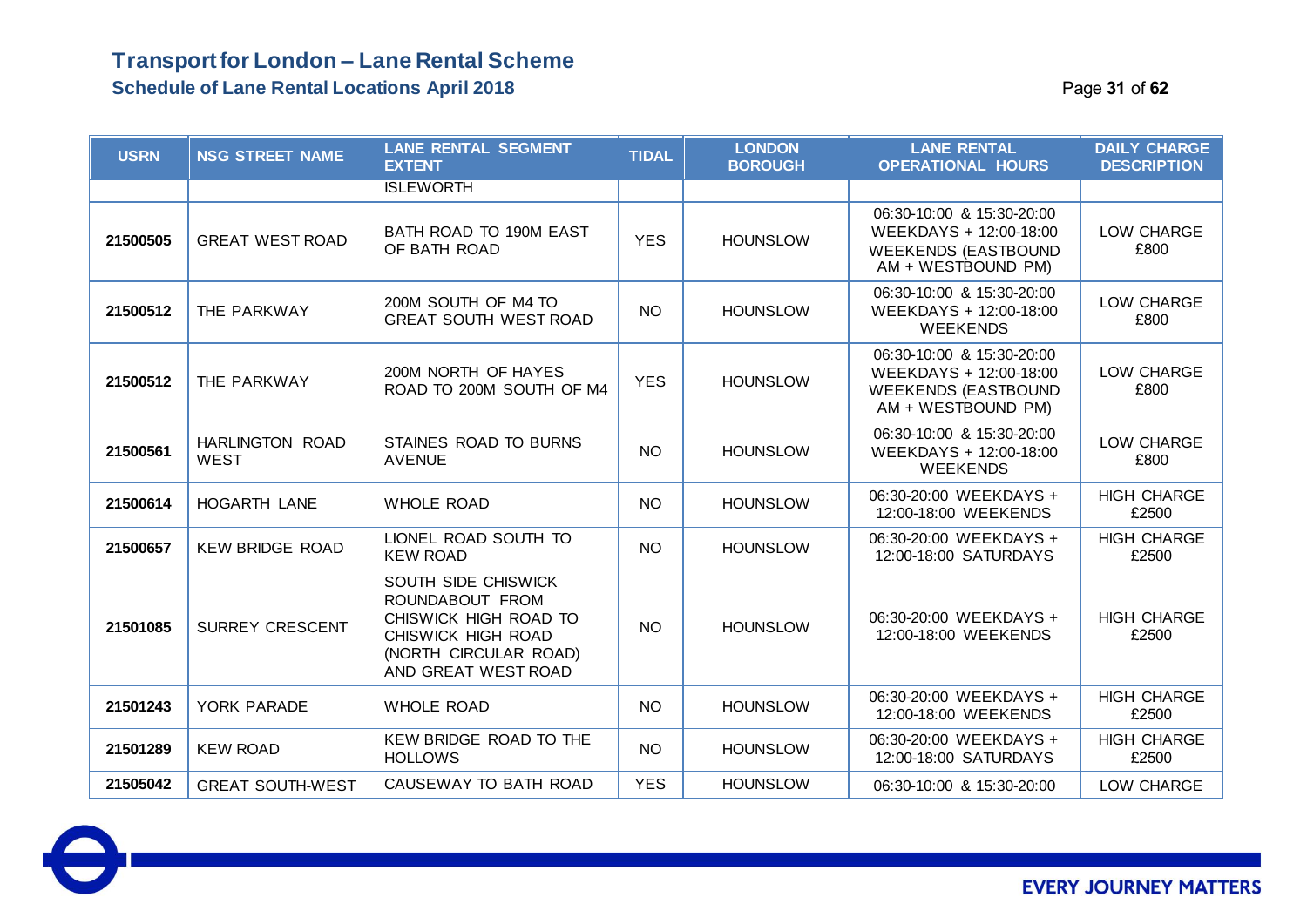#### **Transport for London – Lane Rental Scheme Schedule of Lane Rental Locations April 2018** Page **32** of **62**

| <b>USRN</b> | <b>NSG STREET NAME</b>                 | <b>LANE RENTAL SEGMENT</b><br><b>EXTENT</b>                   | <b>TIDAL</b> | <b>LONDON</b><br><b>BOROUGH</b> | <b>LANE RENTAL</b><br><b>OPERATIONAL HOURS</b>                             | <b>DAILY CHARGE</b><br><b>DESCRIPTION</b> |
|-------------|----------------------------------------|---------------------------------------------------------------|--------------|---------------------------------|----------------------------------------------------------------------------|-------------------------------------------|
|             | <b>ROAD</b>                            |                                                               |              |                                 | WEEKDAYS + 12:00-18:00<br><b>WEEKENDS (EASTBOUND</b><br>AM + WESTBOUND PM) | £800                                      |
| 21505042    | <b>GREAT SOUTH-WEST</b><br><b>ROAD</b> | GIRLING WAY TO CAUSEWAY                                       | <b>NO</b>    | <b>HOUNSLOW</b>                 | 06:30-10:00 & 15:30-20:00<br>WEEKDAYS + 12:00-18:00<br><b>WEEKENDS</b>     | LOW CHARGE<br>£800                        |
| 21505052    | <b>GREAT WEST ROAD</b>                 | SYON LANE TO CEDARS<br>ROAD EXCLUDING SERVICE<br><b>ROADS</b> | <b>NO</b>    | <b>HOUNSLOW</b>                 | 06:30-20:00 WEEKDAYS +<br>12:00-18:00 WEEKENDS                             | <b>HIGH CHARGE</b><br>£2500               |
| 21505053    | <b>GREAT WEST ROAD</b>                 | <b>WHOLE ROAD</b>                                             | <b>NO</b>    | <b>HOUNSLOW</b>                 | 06:30-20:00 WEEKDAYS +<br>12:00-18:00 WEEKENDS                             | <b>HIGH CHARGE</b><br>£2500               |
| 21519756    | <b>GREAT WEST ROAD</b>                 | WHOLE ROAD EXCLUDING<br>SERVICE/ACCESS ROADS                  | <b>NO</b>    | <b>HOUNSLOW</b>                 | 06:30-20:00 WEEKDAYS +<br>12:00-18:00 WEEKENDS                             | <b>HIGH CHARGE</b><br>£2500               |
| 21590033    | <b>CAUSEWAY</b>                        | <b>WHOLE ROAD</b>                                             | <b>NO</b>    | <b>HOUNSLOW</b>                 | 06:30-10:00 & 15:30-20:00<br>WEEKDAYS + 12:00-18:00<br><b>WEEKENDS</b>     | LOW CHARGE<br>£800                        |
| 21590047    | <b>CHISWICK</b><br><b>ROUNDABOUT</b>   | <b>WHOLE ROAD</b>                                             | <b>NO</b>    | <b>HOUNSLOW</b>                 | 06:30-20:00 WEEKDAYS +<br>12:00-18:00 WEEKENDS                             | <b>HIGH CHARGE</b><br>£2500               |
| 21590127    | <b>LARCH DRIVE</b>                     | <b>WHOLE ROAD</b>                                             | <b>NO</b>    | <b>HOUNSLOW</b>                 | 06:30-20:00 WEEKDAYS +<br>12:00-18:00 WEEKENDS                             | <b>HIGH CHARGE</b><br>£2500               |
| 21600023    | ARCHWAY ROAD                           | PAUNTLEY STREET TO ST<br><b>JOHN'S WAY</b>                    | <b>NO</b>    | <b>ISLINGTON</b>                | 06:30-20:00 WEEKDAYS +<br>12:00-18:00 SATURDAYS                            | <b>HIGH CHARGE</b><br>£2500               |
| 21600421    | HIGHGATE HILL                          | TOLLHOUSE WAY TO ST<br><b>JOHN'S WAY</b>                      | <b>NO</b>    | <b>ISLINGTON</b>                | 06:30-20:00 WEEKDAYS +<br>12:00-18:00 SATURDAYS                            | <b>HIGH CHARGE</b><br>£2500               |
| 21600767    | SANDRIDGE STREET                       | <b>WHOLE ROAD</b>                                             | <b>NO</b>    | <b>ISLINGTON</b>                | 06:30-20:00 WEEKDAYS +<br>12:00-18:00 SATURDAYS                            | <b>HIGH CHARGE</b><br>£2500               |
| 21600816    | ST JOHN'S WAY                          | ARCHWAY ROAD TO<br><b>HOLLOWAY ROAD</b>                       | <b>NO</b>    | <b>ISLINGTON</b>                | 06:30-20:00 WEEKDAYS +<br>12:00-18:00 SATURDAYS                            | <b>HIGH CHARGE</b><br>£2500               |
| 21600869    | TOLLHOUSE WAY                          | HIGHGATE HILL TO                                              | <b>NO</b>    | <b>ISLINGTON</b>                | 06:30-20:00 WEEKDAYS +                                                     | <b>HIGH CHARGE</b>                        |

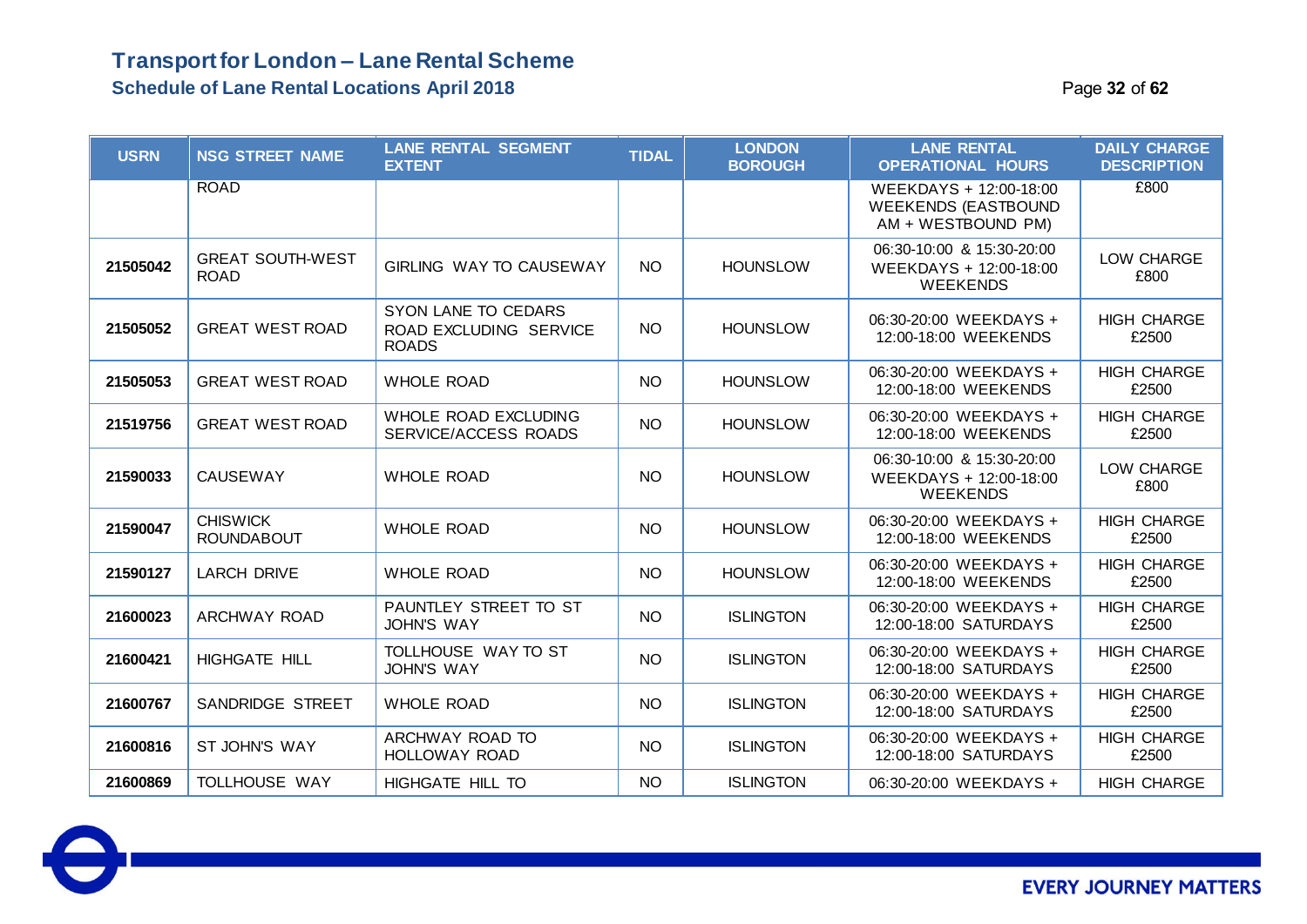### **Transport for London – Lane Rental Scheme Schedule of Lane Rental Locations April 2018 Page 13 of 62 Page 33** of 62

| <b>USRN</b> | <b>NSG STREET NAME</b>                 | <b>LANE RENTAL SEGMENT</b><br><b>EXTENT</b>                                       | <b>TIDAL</b>    | <b>LONDON</b><br><b>BOROUGH</b> | <b>LANE RENTAL</b><br><b>OPERATIONAL HOURS</b>                         | <b>DAILY CHARGE</b><br><b>DESCRIPTION</b> |
|-------------|----------------------------------------|-----------------------------------------------------------------------------------|-----------------|---------------------------------|------------------------------------------------------------------------|-------------------------------------------|
|             |                                        | <b>ARCHWAY ROAD</b>                                                               |                 |                                 | 12:00-18:00 SATURDAYS                                                  | £2500                                     |
| 21603790    | <b>SEVEN SISTERS</b><br><b>ROAD</b>    | STROUD GREEN ROAD TO<br>FONTHILL ROAD                                             | <b>NO</b>       | <b>ISLINGTON</b>                | 06:30-20:00 WEEKDAYS +<br>12:00-18:00 SATURDAYS                        | <b>HIGH CHARGE</b><br>£2500               |
| 21603935    | <b>TOLLINGTON ROAD</b>                 | HOLLOWAY ROAD TO<br><b>HERTSLET ROAD</b>                                          | <b>NO</b>       | <b>ISLINGTON</b>                | 06:30-20:00 WEEKDAYS +<br>12:00-18:00 SATURDAYS                        | <b>HIGH CHARGE</b><br>£2500               |
| 21604520    | <b>CITY ROAD</b>                       | <b>ISLINGTON HIGH STREET TO</b><br><b>GOSWELL ROAD EASTERN</b><br><b>JUNCTION</b> | <b>NO</b>       | <b>ISLINGTON</b>                | 06:30-20:00 WEEKDAYS +<br>12:00-18:00 SATURDAYS                        | <b>HIGH CHARGE</b><br>£2500               |
| 21604520    | CITY ROAD                              | <b>GOSWELL ROAD EASTERN</b><br>JUNCTION TO OLD STREET                             | NO              | <b>ISLINGTON</b>                | 06:30-10:00 & 15:30-20:00<br>WEEKDAYS + 12:00-18:00<br><b>WEEKENDS</b> | LOW CHARGE<br>£800                        |
| 21605184    | <b>ISLINGTON HIGH</b><br><b>STREET</b> | PENTONVILLE ROAD TO<br>WHITE LION STREET                                          | <b>NO</b>       | <b>ISLINGTON</b>                | 06:30-20:00 WEEKDAYS +<br>12:00-18:00 SATURDAYS                        | <b>HIGH CHARGE</b><br>£2500               |
| 21605236    | <b>KING'S CROSS ROAD</b>               | <b>WHOLE ROAD</b>                                                                 | NO              | <b>ISLINGTON</b>                | 06:30-20:00 WEEKDAYS +<br>12:00-18:00 WEEKENDS                         | <b>HIGH CHARGE</b><br>£2500               |
| 21605602    | <b>OLD STREET</b>                      | VINCE STREET TO SINGER<br><b>STREET</b>                                           | <b>NO</b>       | <b>ISLINGTON</b>                | 06:30-20:00 WEEKDAYS +<br>12:00-18:00 WEEKENDS                         | <b>HIGH CHARGE</b><br>£2500               |
| 21605602    | <b>OLD STREET</b>                      | OLD STREET ROUNDABOUT<br>TO VINCE STREET                                          | NO              | <b>ISLINGTON</b>                | 06:30-10:00 & 15:30-20:00<br>WEEKDAYS + 12:00-18:00<br><b>WEEKENDS</b> | LOW CHARGE<br>£800                        |
| 21605664    | PENTONVILLE ROAD                       | KING'S CROSS ROAD TO<br><b>KILLICK STREET</b>                                     | NO              | <b>ISLINGTON</b>                | 06:30-20:00 WEEKDAYS +<br>12:00-18:00 WEEKENDS                         | <b>HIGH CHARGE</b><br>£2500               |
| 21605664    | PENTONVILLE ROAD                       | <b>ISLINGTON HIGH STREET TO</b><br>ANGEL MEWS                                     | <b>NO</b>       | <b>ISLINGTON</b>                | 06:30-20:00 WEEKDAYS +<br>12:00-18:00 SATURDAYS                        | <b>HIGH CHARGE</b><br>£2500               |
| 21606199    | <b>UPPER STREET</b>                    | ST ALBAN'S PLACE TO<br><b>CAMDEN PASSAGE</b>                                      | NO              | <b>ISLINGTON</b>                | 06:30-20:00 WEEKDAYS +<br>12:00-18:00 SATURDAYS                        | <b>HIGH CHARGE</b><br>£2500               |
| 21606413    | <b>CAMDEN ROAD</b>                     | <b>HOLLOWAY ROAD TO</b><br><b>WARLTERS ROAD</b>                                   | NO              | <b>ISLINGTON</b>                | 06:30-20:00 WEEKDAYS +<br>12:00-18:00 SATURDAYS                        | <b>HIGH CHARGE</b><br>£2500               |
| 21606449    | <b>HOLLOWAY ROAD</b>                   | HIGHGATE HILL TO                                                                  | NO <sub>1</sub> | <b>ISLINGTON</b>                | 06:30-20:00 WEEKDAYS +                                                 | <b>HIGH CHARGE</b>                        |

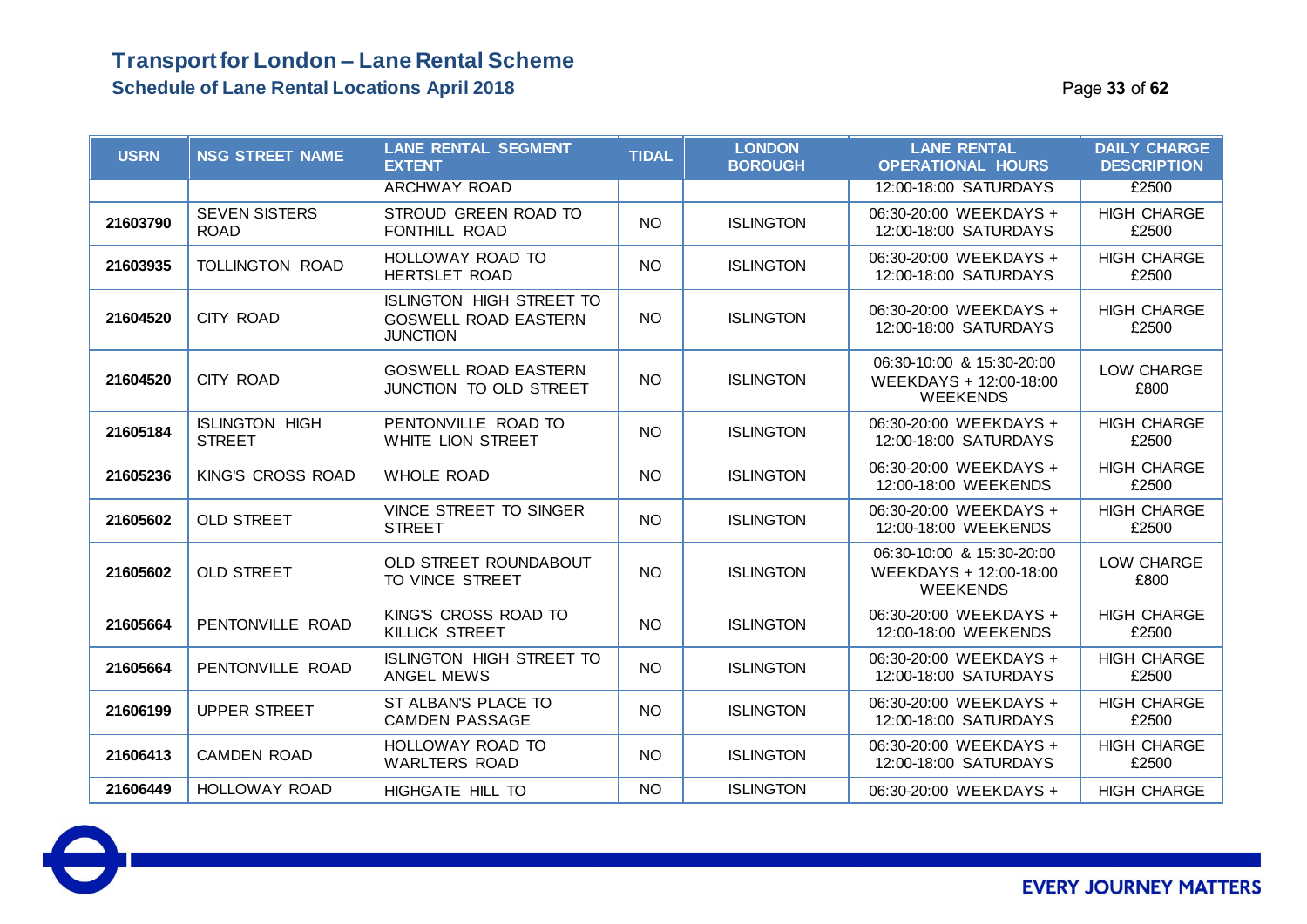### **Transport for London – Lane Rental Scheme Schedule of Lane Rental Locations April 2018** Page **34** of **62**

| <b>USRN</b> | <b>NSG STREET NAME</b>                 | <b>LANE RENTAL SEGMENT</b><br><b>EXTENT</b>                            | <b>TIDAL</b>    | <b>LONDON</b><br><b>BOROUGH</b>         | <b>LANE RENTAL</b><br><b>OPERATIONAL HOURS</b>                         | <b>DAILY CHARGE</b><br><b>DESCRIPTION</b> |
|-------------|----------------------------------------|------------------------------------------------------------------------|-----------------|-----------------------------------------|------------------------------------------------------------------------|-------------------------------------------|
|             |                                        | <b>MARLBOROUGH ROAD</b>                                                |                 |                                         | 12:00-18:00 SATURDAYS                                                  | £2500                                     |
| 21606449    | HOLLOWAY ROAD                          | <b>LORAINE ROAD TO</b><br><b>OUTSIDE N.406</b><br><b>HOLLOWAY ROAD</b> | NO <sub>1</sub> | <b>ISLINGTON</b>                        | 06:30-20:00 WEEKDAYS +<br>12:00-18:00 SATURDAYS                        | <b>HIGH CHARGE</b><br>£2500               |
| 21700019    | ASHBURNHAM ROAD                        | TADEMA ROAD TO<br><b>CREMORNE ROAD</b>                                 | <b>NO</b>       | <b>KENSINGTON AND</b><br><b>CHELSEA</b> | 06:30-20:00 WEEKDAYS +<br>12:00-18:00 WEEKENDS                         | <b>HIGH CHARGE</b><br>£2500               |
| 21700027    | <b>BATTERSEA BRIDGE</b><br><b>ROAD</b> | <b>WHOLE ROAD</b>                                                      | <b>NO</b>       | <b>KENSINGTON AND</b><br><b>CHELSEA</b> | 06:30-10:00 & 15:30-19:00<br>WEEKDAYS + 12:00-18:00<br><b>WEEKENDS</b> | LOW CHARGE<br>£800                        |
| 21700049    | <b>BROMPTON ROAD</b>                   | KNIGHTSBRIDGE TO<br><b>EGERTON GARDENS</b>                             | <b>NO</b>       | <b>KENSINGTON AND</b><br><b>CHELSEA</b> | 06:30-10:00 & 15:30-20:00<br>WEEKDAYS + 12:00-18:00<br><b>WEEKENDS</b> | LOW CHARGE<br>£800                        |
| 21700080    | <b>CHELSEA</b><br><b>EMBANKMENT</b>    | BATTERSEA BRIDGE TO<br>CHELSEA BRIDGE ROAD                             | <b>NO</b>       | <b>KENSINGTON AND</b><br><b>CHELSEA</b> | 06:30-10:00 & 15:30-20:00<br>WEEKDAYS + 12:00-18:00<br><b>WEEKENDS</b> | LOW CHARGE<br>£800                        |
| 21700098    | CHEYNE WALK                            | LOTS ROAD TO BATTERSEA<br><b>BRIDGE</b>                                | <b>NO</b>       | <b>KENSINGTON AND</b><br><b>CHELSEA</b> | 06:30-10:00 & 15:30-20:00<br>WEEKDAYS + 12:00-18:00<br><b>WEEKENDS</b> | LOW CHARGE<br>£800                        |
| 21700130    | <b>CREMORNE ROAD</b>                   | ASHBURNHAM ROAD TO<br><b>STADIUM STREET</b>                            | <b>NO</b>       | <b>KENSINGTON AND</b><br><b>CHELSEA</b> | 06:30-20:00 WEEKDAYS +<br>12:00-18:00 WEEKENDS                         | <b>HIGH CHARGE</b><br>£2500               |
| 21700130    | <b>CREMORNE ROAD</b>                   | STADIUM STREET TO LOTS<br><b>ROAD</b>                                  | <b>NO</b>       | <b>KENSINGTON AND</b><br><b>CHELSEA</b> | 06:30-10:00 & 15:30-20:00<br>WEEKDAYS + 12:00-18:00<br><b>WEEKENDS</b> | LOW CHARGE<br>£800                        |
| 21700135    | <b>CROMWELL</b><br><b>GARDENS</b>      | <b>WHOLE ROAD</b>                                                      | <b>NO</b>       | <b>KENSINGTON AND</b><br><b>CHELSEA</b> | 06:30-10:00 & 15:30-20:00<br>WEEKDAYS + 12:00-18:00<br><b>WEEKENDS</b> | LOW CHARGE<br>£800                        |
| 21700138    | <b>CROMWELL ROAD</b>                   | EARLS COURT ROAD TO 50M<br>EAST OF EARLS COURT<br><b>ROAD</b>          | <b>NO</b>       | <b>KENSINGTON AND</b><br><b>CHELSEA</b> | 06:30-20:00 WEEKDAYS +<br>12:00-18:00 WEEKENDS                         | <b>HIGH CHARGE</b><br>£2500               |
| 21700138    | <b>CROMWELL ROAD</b>                   | CROMWELL GARDENS TO                                                    | <b>NO</b>       | <b>KENSINGTON AND</b>                   | 06:30-10:00 & 15:30-20:00                                              | LOW CHARGE                                |

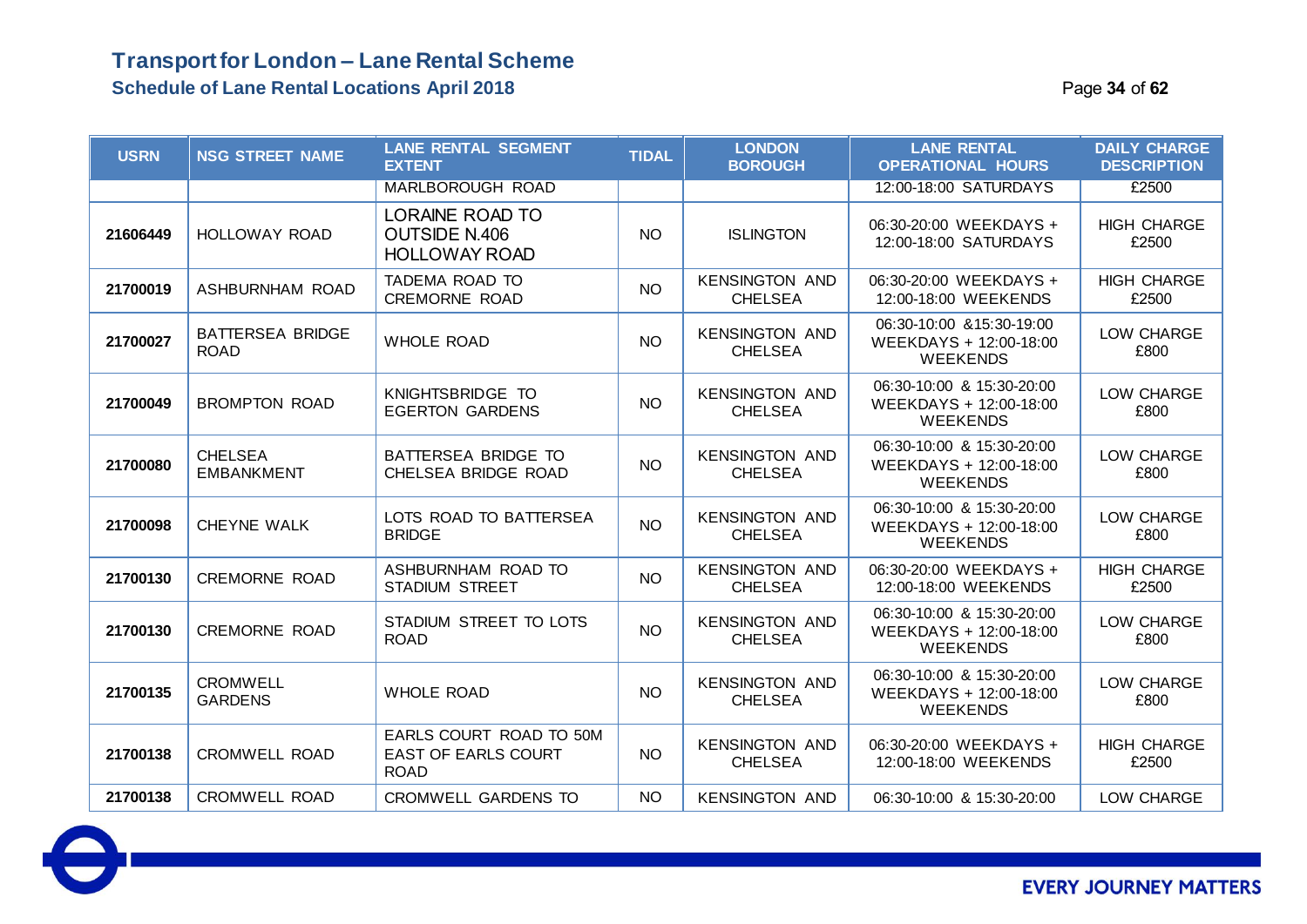### **Schedule of Lane Rental Locations April 2018 Page 15 of 62 Page 35** of 62

| <b>USRN</b> | <b>NSG STREET NAME</b>   | <b>LANE RENTAL SEGMENT</b><br><b>EXTENT</b>                        | <b>TIDAL</b> | <b>LONDON</b><br><b>BOROUGH</b>         | <b>LANE RENTAL</b><br><b>OPERATIONAL HOURS</b>                         | <b>DAILY CHARGE</b><br><b>DESCRIPTION</b> |
|-------------|--------------------------|--------------------------------------------------------------------|--------------|-----------------------------------------|------------------------------------------------------------------------|-------------------------------------------|
|             |                          | 50M EAST OF EARLS COURT<br><b>ROAD</b>                             |              | <b>CHELSEA</b>                          | WEEKDAYS + 12:00-18:00<br><b>WEEKENDS</b>                              | £800                                      |
| 21700166    | <b>EARL'S COURT ROAD</b> | OLD BROMPTON ROAD TO<br><b>LOGAN PLACE</b>                         | <b>NO</b>    | <b>KENSINGTON AND</b><br><b>CHELSEA</b> | 06:30-20:00 WEEKDAYS +<br>12:00-18:00 WEEKENDS                         | <b>HIGH CHARGE</b><br>£2500               |
| 21700166    | <b>EARL'S COURT ROAD</b> | <b>LOGAN PLACE TO PEMBOKE</b><br><b>ROAD</b>                       | <b>NO</b>    | <b>KENSINGTON AND</b><br><b>CHELSEA</b> | 06:30-10:00 & 15:30-20:00<br>WEEKDAYS + 12:00-18:00<br><b>WEEKENDS</b> | LOW CHARGE<br>£800                        |
| 21700178    | <b>EDITH GROVE</b>       | <b>WHOLE ROAD</b>                                                  | <b>NO</b>    | <b>KENSINGTON AND</b><br><b>CHELSEA</b> | 06:30-20:00 WEEKDAYS +<br>12:00-18:00 WEEKENDS                         | <b>HIGH CHARGE</b><br>£2500               |
| 21700211    | FINBOROUGH ROAD          | <b>WHOLE ROAD</b>                                                  | <b>NO</b>    | <b>KENSINGTON AND</b><br><b>CHELSEA</b> | 06:30-20:00 WEEKDAYS +<br>12:00-18:00 WEEKENDS                         | <b>HIGH CHARGE</b><br>£2500               |
| 21700240    | <b>GUNTER GROVE</b>      | <b>WHOLE ROAD</b>                                                  | <b>NO</b>    | <b>KENSINGTON AND</b><br><b>CHELSEA</b> | 06:30-20:00 WEEKDAYS +<br>12:00-18:00 WEEKENDS                         | <b>HIGH CHARGE</b><br>£2500               |
| 21700301    | <b>KNIGHTSBRIDGE</b>     | 70M WEST OF HYDE PARK<br><b>CORNER TO SEVILLE</b><br><b>STREET</b> | <b>NO</b>    | <b>KENSINGTON AND</b><br><b>CHELSEA</b> | 06:30-20:00 WEEKDAYS +<br>12:00-18:00 WEEKENDS                         | <b>HIGH CHARGE</b><br>£2500               |
| 21700301    | <b>KNIGHTSBRIDGE</b>     | BROMPTON ROAD TO<br>SEVILLE STREET                                 | <b>NO</b>    | <b>KENSINGTON AND</b><br><b>CHELSEA</b> | 06:30-10:00 & 15:30-20:00<br>WEEKDAYS + 12:00-18:00<br><b>WEEKENDS</b> | LOW CHARGE<br>£800                        |
| 21700450    | <b>REDCLIFFE GARDENS</b> | <b>WHOLE ROAD</b>                                                  | NO.          | <b>KENSINGTON AND</b><br><b>CHELSEA</b> | 06:30-20:00 WEEKDAYS +<br>12:00-18:00 WEEKENDS                         | <b>HIGH CHARGE</b><br>£2500               |
| 21700536    | TADEMA ROAD              | ASHBURNHAM ROAD TO<br><b>KINGS ROAD</b>                            | <b>NO</b>    | <b>KENSINGTON AND</b><br><b>CHELSEA</b> | 06:30-20:00 WEEKDAYS +<br>12:00-18:00 WEEKENDS                         | <b>HIGH CHARGE</b><br>£2500               |
| 21700549    | THURLOE PLACE            | BROMPTON ROAD TO<br><b>CROMWELL GARDENS</b>                        | <b>NO</b>    | <b>KENSINGTON AND</b><br><b>CHELSEA</b> | 06:30-10:00 & 15:30-20:00<br>WEEKDAYS + 12:00-18:00<br><b>WEEKENDS</b> | LOW CHARGE<br>£800                        |
| 21700629    | <b>ADDISON CRESCENT</b>  | OAKWOOD COURT TO<br>HOLLAND ROAD                                   | <b>NO</b>    | <b>KENSINGTON AND</b><br><b>CHELSEA</b> | 06:30-10:00 & 15:30-20:00<br>WEEKDAYS + 12:00-18:00<br><b>WEEKENDS</b> | LOW CHARGE<br>£800                        |

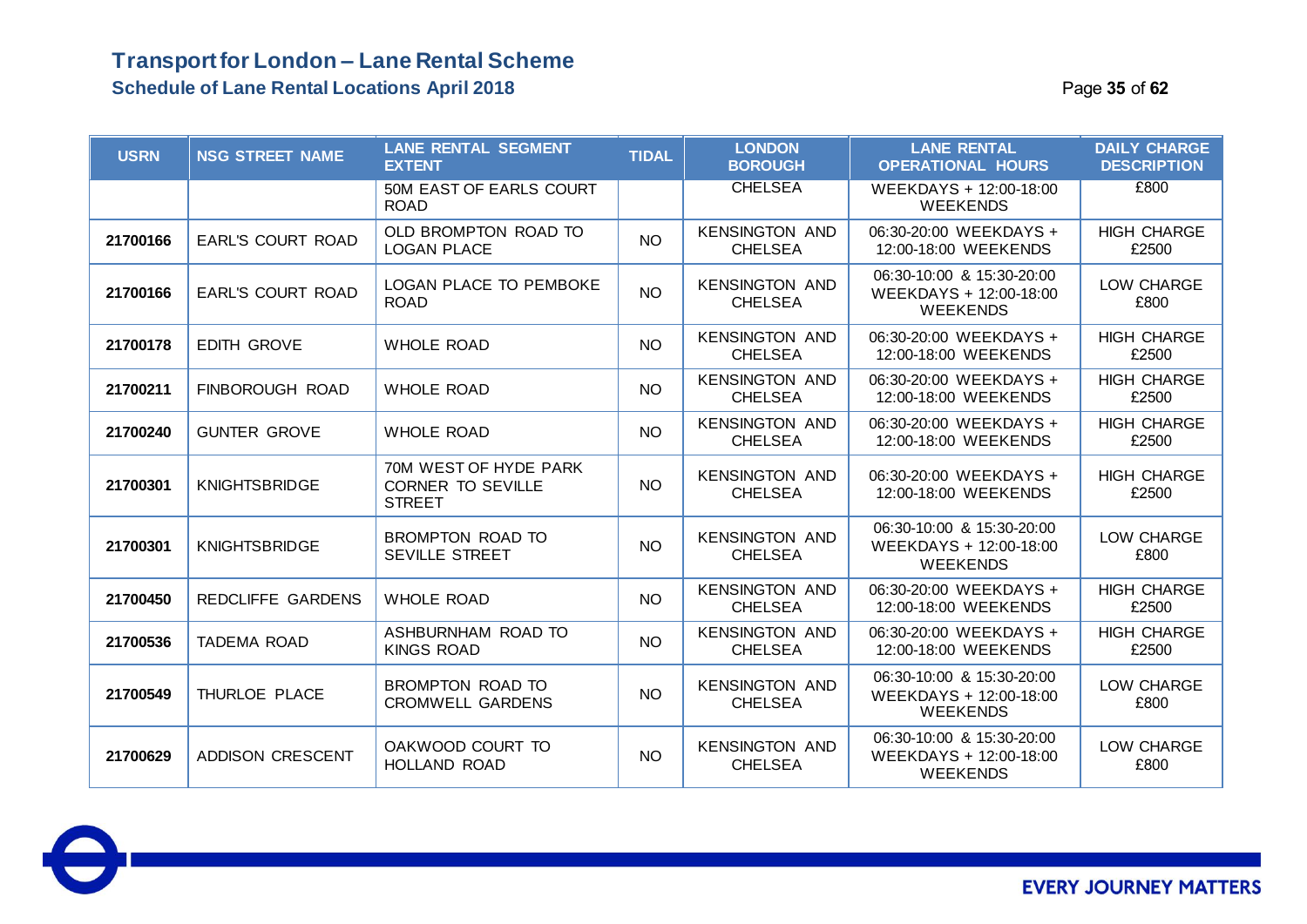### **Transport for London – Lane Rental Scheme Schedule of Lane Rental Locations April 2018 36 of** *5* **of** *62* **of** *63* **of** *62* **of** *63* **of** *63* **of** *63* **of** *63* **of** *63* **of** *63* **of** *63* **of** *63* **of** *63* **of** *63* **of** *63* **of** *63* **of** *63* **of** *63* **of** *63* **of** *63* **of** *63* **of**

| Page 36 of 62 |  |  |  |
|---------------|--|--|--|
|---------------|--|--|--|

| <b>USRN</b> | <b>NSG STREET NAME</b>              | <b>LANE RENTAL SEGMENT</b><br><b>EXTENT</b>                                                                   | <b>TIDAL</b> | <b>LONDON</b><br><b>BOROUGH</b>         | <b>LANE RENTAL</b><br><b>OPERATIONAL HOURS</b>                         | <b>DAILY CHARGE</b><br><b>DESCRIPTION</b> |
|-------------|-------------------------------------|---------------------------------------------------------------------------------------------------------------|--------------|-----------------------------------------|------------------------------------------------------------------------|-------------------------------------------|
| 21700645    | <b>HOLLAND ROAD</b>                 | <b>WHOLE ROAD</b>                                                                                             | <b>NO</b>    | <b>KENSINGTON AND</b><br><b>CHELSEA</b> | 06:30-10:00 & 15:30-20:00<br>WEEKDAYS + 12:00-18:00<br><b>WEEKENDS</b> | LOW CHARGE<br>£800                        |
| 21700662    | PEMBROKE ROAD                       | STRATFORD ROAD TO<br><b>WARWICK GARDENS</b>                                                                   | <b>NO</b>    | <b>KENSINGTON AND</b><br><b>CHELSEA</b> | 06:30-10:00 & 15:30-20:00<br>WEEKDAYS + 12:00-18:00<br><b>WEEKENDS</b> | LOW CHARGE<br>£800                        |
| 21700679    | <b>WARWICK GARDENS</b>              | <b>WHOLE ROAD</b>                                                                                             | <b>NO</b>    | <b>KENSINGTON AND</b><br><b>CHELSEA</b> | 06:30-10:00 & 15:30-20:00<br>WEEKDAYS + 12:00-18:00<br><b>WEEKENDS</b> | LOW CHARGE<br>£800                        |
| 21700680    | <b>WARWICK ROAD</b>                 | OLD BROMPTON ROAD TO<br>O/S N.90 WARWICK ROAD                                                                 | <b>NO</b>    | <b>KENSINGTON AND</b><br><b>CHELSEA</b> | 06:30-20:00 WEEKDAYS +<br>12:00-18:00 WEEKENDS                         | <b>HIGH CHARGE</b><br>£2500               |
| 21700680    | <b>WARWICK ROAD</b>                 | <b>KENSINGTON HIGH STREET</b><br>TO O/S N.90 WARWICK ROAD                                                     | <b>NO</b>    | <b>KENSINGTON AND</b><br><b>CHELSEA</b> | 06:30-10:00 & 15:30-20:00<br>WEEKDAYS + 12:00-18:00<br><b>WEEKENDS</b> | LOW CHARGE<br>£800                        |
| 21700681    | <b>WEST CROMWELL</b><br><b>ROAD</b> | 50M SOUTHWEST OF<br>WARWICK ROAD O/S N.1<br>WEST CROMWELL ROAD TO<br>190M SOUTHWEST OF<br><b>WARWICK ROAD</b> | <b>NO</b>    | <b>KENSINGTON AND</b><br><b>CHELSEA</b> | 06:30-20:00 WEEKDAYS +<br>12:00-18:00 WEEKENDS                         | <b>HIGH CHARGE</b><br>£2500               |
| 21700681    | <b>WEST CROMWELL</b><br><b>ROAD</b> | 50M SOUTHWEST OF<br>WARWICK ROAD O/S N.1<br><b>WEST CROMWELL ROAD TO</b><br><b>EARL'S COURT ROAD</b>          | <b>NO</b>    | <b>KENSINGTON AND</b><br><b>CHELSEA</b> | 06:30-20:00 WEEKDAYS +<br>12:00-18:00 WEEKENDS                         | <b>HIGH CHARGE</b><br>£2500               |
| 21700789    | <b>ADDISON ROAD</b>                 | <b>WARWICK GARDENS TO</b><br>OAKWOOD COURT                                                                    | <b>NO</b>    | <b>KENSINGTON AND</b><br><b>CHELSEA</b> | 06:30-10:00 & 15:30-20:00<br>WEEKDAYS + 12:00-18:00<br><b>WEEKENDS</b> | LOW CHARGE<br>£800                        |
| 21701053    | <b>WEST CROSS ROUTE</b>             | <b>WESTWAY TO HOLLAND</b><br><b>PARK ROUNDABOUT</b>                                                           | <b>NO</b>    | <b>KENSINGTON AND</b><br><b>CHELSEA</b> | 06:30-22:00 WEEKDAYS +<br>12:00-18:00 WEEKENDS                         | <b>HIGH CHARGE</b><br>£2500               |
| 21701059    | WESTWAY                             | <b>WEST CROSS ROUTE TO</b><br><b>KINGSDOWN CLOSE</b>                                                          | <b>NO</b>    | <b>KENSINGTON AND</b><br><b>CHELSEA</b> | 06:30-22:00 WEEKDAYS +<br>12:00-18:00 WEEKENDS                         | <b>HIGH CHARGE</b><br>£2500               |

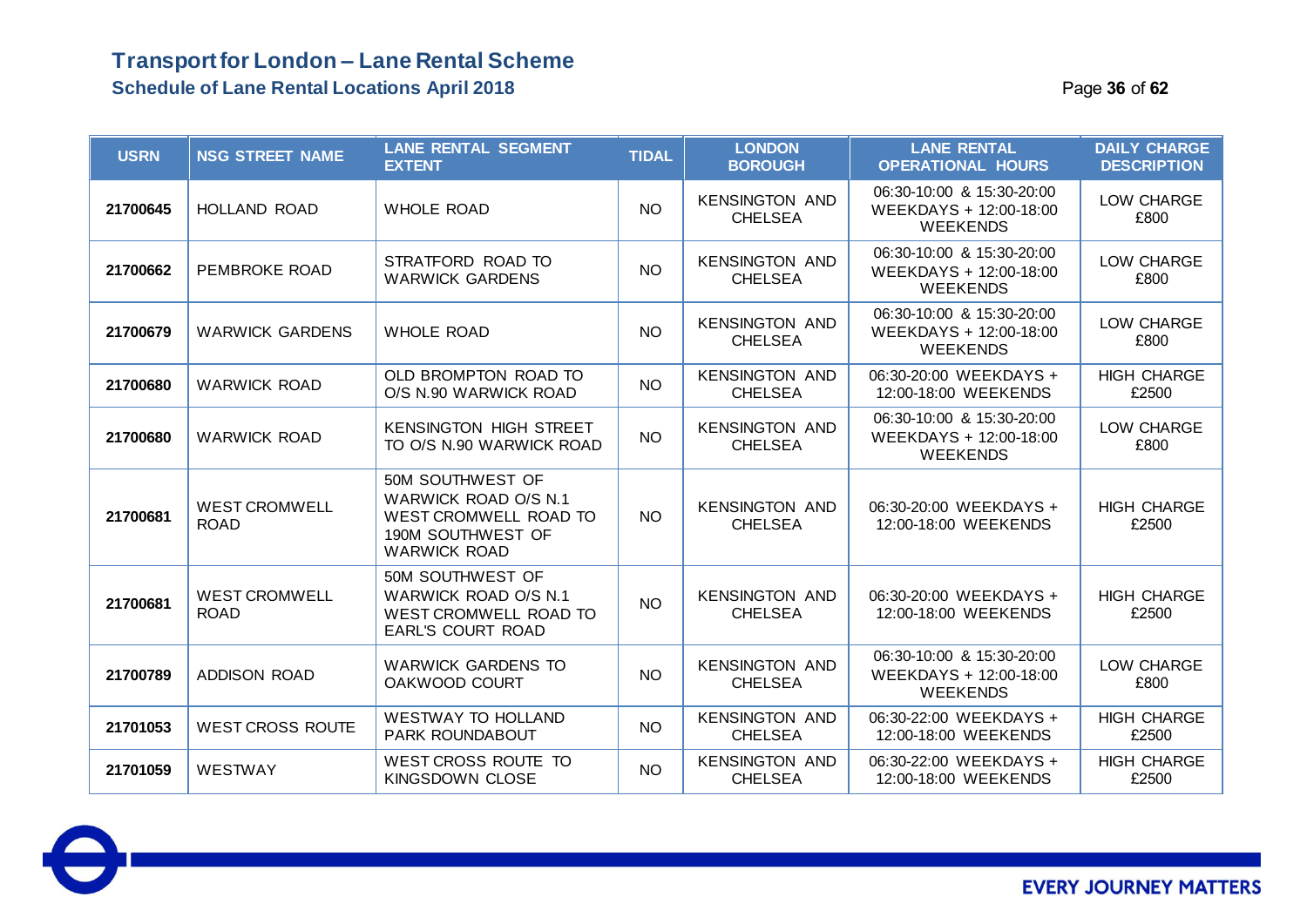### **Transport for London – Lane Rental Scheme Schedule of Lane Rental Locations April 2018** Page **37** of **62**

| <b>USRN</b> | <b>NSG STREET NAME</b>             | <b>LANE RENTAL SEGMENT</b><br><b>EXTENT</b>                                                  | <b>TIDAL</b> | <b>LONDON</b><br><b>BOROUGH</b>         | <b>LANE RENTAL</b><br><b>OPERATIONAL HOURS</b>                                                            | <b>DAILY CHARGE</b><br><b>DESCRIPTION</b> |
|-------------|------------------------------------|----------------------------------------------------------------------------------------------|--------------|-----------------------------------------|-----------------------------------------------------------------------------------------------------------|-------------------------------------------|
| 21701059    | WESTWAY                            | <b>GREAT WESTERN ROAD TO</b><br>KINGSDOWN CLOSE                                              | <b>NO</b>    | <b>KENSINGTON AND</b><br><b>CHELSEA</b> | 06:30-10:00 & 16:00-20:00<br>WEEKDAYS + 12:00-18:00<br><b>WEEKENDS</b>                                    | LOW CHARGE<br>£800                        |
| 21800172    | <b>TOLWORTH</b><br><b>BROADWAY</b> | <b>WEST SECTION OF</b><br>ROUNDABOUT AT JUNCTION<br>OF TOLWORTH BROADWAY<br>TO KINGSTON ROAD | <b>NO</b>    | <b>KINGSTON UPON</b><br><b>THAMES</b>   | 06:30-10:00 & 16:00-20:00<br>WEEKDAYS + 12:00-18:00<br><b>WEEKENDS</b>                                    | LOW CHARGE<br>£800                        |
| 21800522    | <b>HOOK ROAD</b>                   | KINGSTON BY PASS TO<br><b>ELMCROFT CLOSE</b>                                                 | <b>YES</b>   | <b>KINGSTON UPON</b><br><b>THAMES</b>   | 06:30-10:00 & 16:00-20:00<br>WEEKDAYS + 12:00-18:00<br><b>WEEKENDS (EASTBOUND</b><br>AM + WESTBOUND PM)   | LOW CHARGE<br>£800                        |
| 21800564    | <b>KINGSTON ROAD</b>               | TOLWORTH ROUNDABOUT<br>TO TOBY WAY                                                           | <b>NO</b>    | <b>KINGSTON UPON</b><br><b>THAMES</b>   | 06:30-10:00 & 16:00-20:00<br>WEEKDAYS + 12:00-18:00<br><b>WEEKENDS</b>                                    | LOW CHARGE<br>£800                        |
| 21800564    | <b>KINGSTON ROAD</b>               | WORCESTER PARK ROAD TO<br><b>TOBY WAY</b>                                                    | <b>YES</b>   | <b>KINGSTON UPON</b><br><b>THAMES</b>   | 06:30-10:00 & 16:00-20:00<br>WEEKDAYS + 12:00-18:00<br><b>WEEKENDS (EASTBOUND</b><br>AM + WESTBOUND PM)   | LOW CHARGE<br>£800                        |
| 21800568    | <b>KINGSTON VALE</b>               | ROEHAMPTON VALE TO<br>ROBIN HOOD ROUNDABOUT                                                  | <b>NO</b>    | <b>KINGSTON UPON</b><br><b>THAMES</b>   | 06:30-22:00 WEEKDAYS +<br>12:00-18:00 WEEKENDS                                                            | <b>HIGH CHARGE</b><br>£2500               |
| 21800599    | LEATHERHEAD ROAD                   | WEST ROAD TO 100M NORTH<br>OF FAIROAK ROAD                                                   | <b>NO</b>    | <b>KINGSTON UPON</b><br><b>THAMES</b>   | 06:30-20:00 WEEKDAYS +<br>12:00-18:00 SATURDAYS                                                           | <b>HIGH CHARGE</b><br>£2500               |
| 21800636    | <b>MALDEN ROAD</b>                 | <b>BODLEY ROAD TO BLAKES</b><br>LANE                                                         | <b>NO</b>    | <b>KINGSTON UPON</b><br><b>THAMES</b>   | 06:30-10:00 & 16:00-20:00<br>WEEKDAYS + 12:00-18:00<br><b>WEEKENDS</b>                                    | LOW CHARGE<br>£800                        |
| 21860006    | <b>BEVERLEY WAY</b>                | 120M SOUTH OF CAMBRIDGE<br>AVENUE TO COOMBE LANE<br><b>FLYOVER</b>                           | <b>YES</b>   | <b>KINGSTON UPON</b><br><b>THAMES</b>   | 06:30-10:00 & 16:00-20:00<br>WEEKDAYS + 12:00-18:00<br><b>WEEKENDS (NORTHBOUND</b><br>AM + SOUTHBOUND PM) | LOW CHARGE<br>£800                        |
| 21860007    | <b>HOOK RISE NORTH</b>             | <b>WHOLE ROAD</b>                                                                            | <b>YES</b>   | <b>KINGSTON UPON</b><br><b>THAMES</b>   | 06:30-10:00 & 16:00-20:00<br>WEEKDAYS + 12:00-18:00                                                       | LOW CHARGE<br>£800                        |

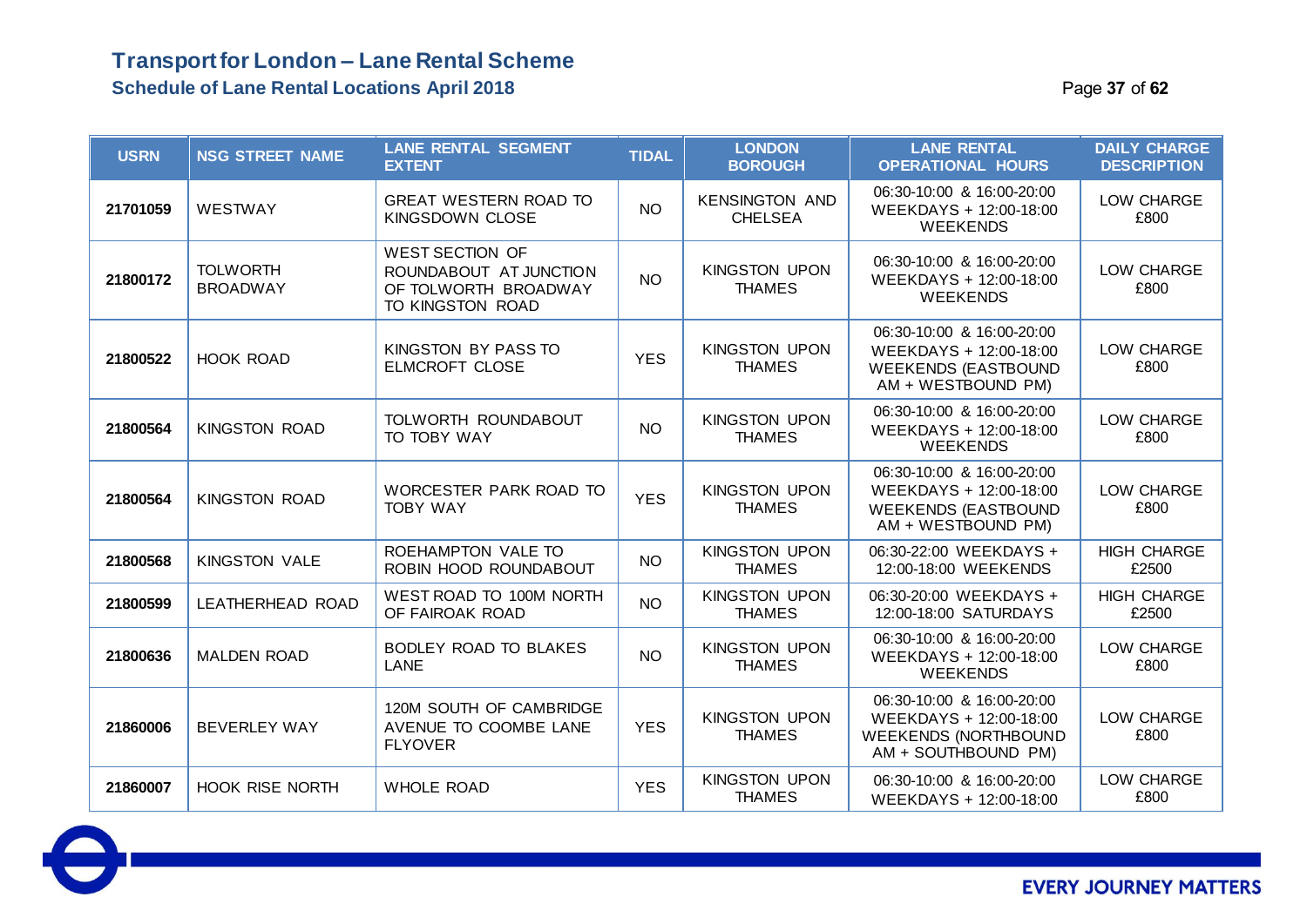### **Transport for London – Lane Rental Scheme Schedule of Lane Rental Locations April 2018 Page 18 of 62 Page 38** of 62

| <b>USRN</b> | <b>NSG STREET NAME</b>               | <b>LANE RENTAL SEGMENT</b><br><b>EXTENT</b>                         | <b>TIDAL</b> | <b>LONDON</b><br><b>BOROUGH</b>       | <b>LANE RENTAL</b><br><b>OPERATIONAL HOURS</b>                                                            | <b>DAILY CHARGE</b><br><b>DESCRIPTION</b> |
|-------------|--------------------------------------|---------------------------------------------------------------------|--------------|---------------------------------------|-----------------------------------------------------------------------------------------------------------|-------------------------------------------|
|             |                                      |                                                                     |              |                                       | <b>WEEKENDS (NORTHBOUND</b><br>AM + SOUTHBOUND PM)                                                        |                                           |
| 21860008    | <b>HOOK RISE SOUTH</b>               | <b>WHOLE ROAD</b>                                                   | <b>YES</b>   | <b>KINGSTON UPON</b><br><b>THAMES</b> | 06:30-10:00 & 16:00-20:00<br>WEEKDAYS + 12:00-18:00<br><b>WEEKENDS (NORTHBOUND</b><br>AM + SOUTHBOUND PM) | LOW CHARGE<br>£800                        |
| 21860011    | <b>TOLWORTH RISE</b><br><b>NORTH</b> | <b>WHOLE ROAD</b>                                                   | <b>NO</b>    | <b>KINGSTON UPON</b><br><b>THAMES</b> | 06:30-10:00 & 16:00-20:00<br>WEEKDAYS + 12:00-18:00<br><b>WEEKENDS</b>                                    | LOW CHARGE<br>£800                        |
| 21860012    | <b>TOLWORTH RISE</b><br><b>SOUTH</b> | <b>WHOLE ROAD</b>                                                   | <b>NO</b>    | <b>KINGSTON UPON</b><br><b>THAMES</b> | 06:30-10:00 & 16:00-20:00<br>WEEKDAYS + 12:00-18:00<br><b>WEEKENDS</b>                                    | LOW CHARGE<br>£800                        |
| 21880055    | <b>MALDEN WAY</b>                    | 120M EAST OF ELMBRIDGE<br>AVENUE TO COBHAM<br><b>AVENUE</b>         | <b>NO</b>    | <b>KINGSTON UPON</b><br><b>THAMES</b> | 06:30-10:00 & 16:00-20:00<br>WEEKDAYS + 12:00-18:00<br><b>WEEKENDS</b>                                    | LOW CHARGE<br>£800                        |
| 21880056    | ROBIN HOOD WAY                       | <b>KESWICK AVENUE TO ROBIN</b><br><b>HOOD ROUNDABOUT</b>            | <b>NO</b>    | <b>KINGSTON UPON</b><br><b>THAMES</b> | 06:30-22:00 WEEKDAYS +<br>12:00-18:00 WEEKENDS                                                            | <b>HIGH CHARGE</b><br>£2500               |
| 21880123    | <b>KINGSTON BY PASS</b>              | <b>KESWICK AVENUE TO ROBIN</b><br><b>HOOD ROUNDABOUT</b>            | <b>NO</b>    | <b>KINGSTON UPON</b><br><b>THAMES</b> | 06:30-22:00 WEEKDAYS +<br>12:00-18:00 WEEKENDS                                                            | <b>HIGH CHARGE</b><br>£2500               |
| 21880123    | KINGSTON BY PASS                     | 330M WEST OF HOOK ROAD<br>TO 80M SOUTH OF PRINCES<br><b>AVENUE</b>  | <b>YES</b>   | <b>KINGSTON UPON</b><br><b>THAMES</b> | 06:30-10:00 & 16:00-20:00<br>WEEKDAYS + 12:00-18:00<br><b>WEEKENDS (EASTBOUND</b><br>AM + WESTBOUND PM)   | LOW CHARGE<br>£800                        |
| 21880123    | <b>KINGSTON BY PASS</b>              | ALBERT ROAD TO 80M<br>SOUTH OF PRINCES AVENUE                       | <b>NO</b>    | <b>KINGSTON UPON</b><br><b>THAMES</b> | 06:30-10:00 & 16:00-20:00<br>WEEKDAYS + 12:00-18:00<br><b>WEEKENDS</b>                                    | LOW CHARGE<br>£800                        |
| 21880123    | <b>KINGSTON BY PASS</b>              | <b>KESWICK AVENUE TO120M</b><br>SOUTH OF CAMBRIDGE<br><b>AVENUE</b> | <b>YES</b>   | <b>KINGSTON UPON</b><br><b>THAMES</b> | 06:30-10:00 & 16:00-20:00<br>WEEKDAYS + 12:00-18:00<br><b>WEEKENDS (NORTHBOUND</b><br>AM + SOUTHBOUND PM) | LOW CHARGE<br>£800                        |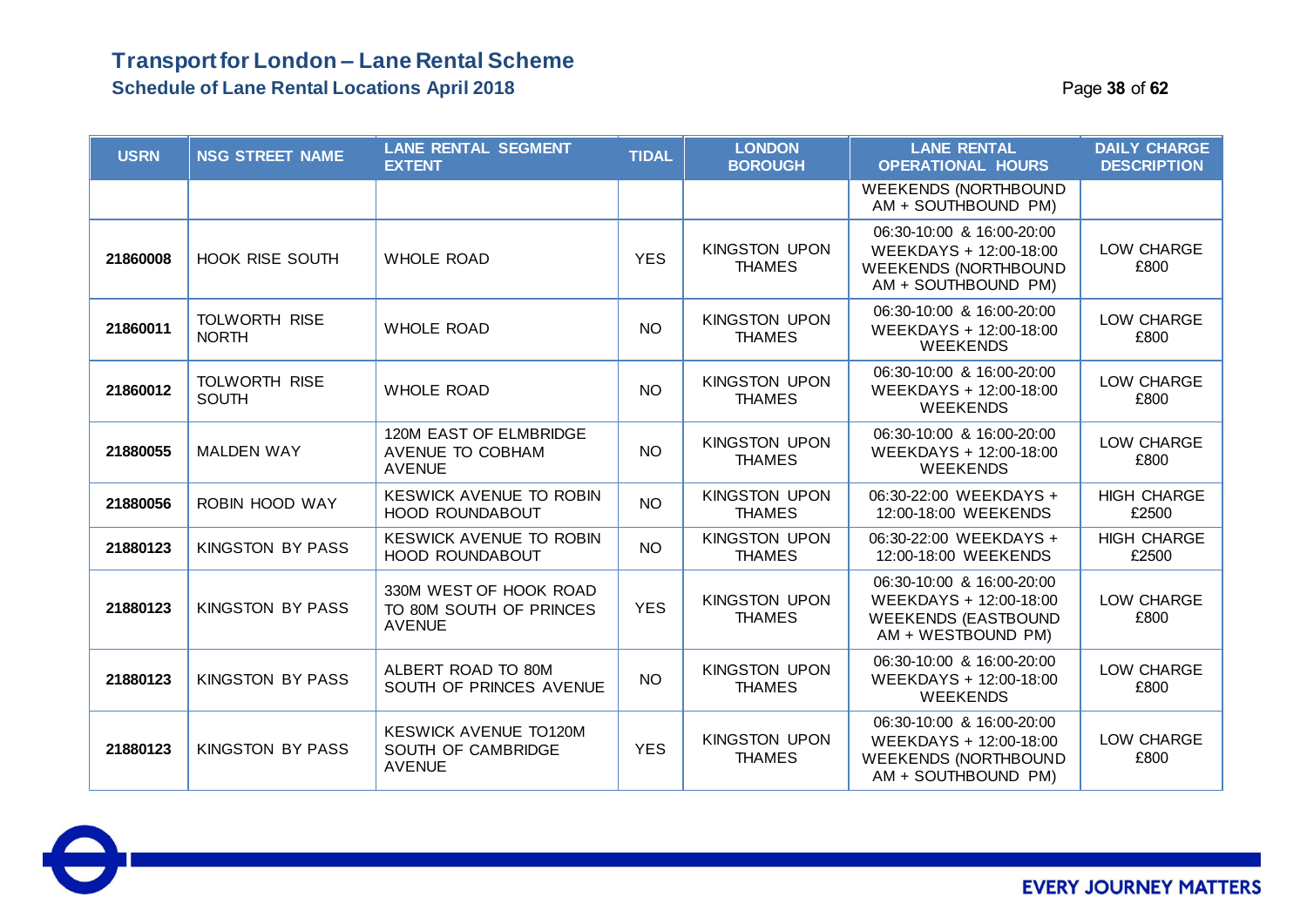| <b>USRN</b> | <b>NSG STREET NAME</b>             | <b>LANE RENTAL SEGMENT</b><br><b>EXTENT</b>                                 | <b>TIDAL</b> | <b>LONDON</b><br><b>BOROUGH</b>       | <b>LANE RENTAL</b><br><b>OPERATIONAL HOURS</b>                                                            | <b>DAILY CHARGE</b><br><b>DESCRIPTION</b> |
|-------------|------------------------------------|-----------------------------------------------------------------------------|--------------|---------------------------------------|-----------------------------------------------------------------------------------------------------------|-------------------------------------------|
| 21880133    | ROBIN HOOD WAY                     | <b>KESWICK AVENUE TO ROBIN</b><br><b>HOOD ROUNDABOUT</b>                    | <b>NO</b>    | <b>KINGSTON UPON</b><br><b>THAMES</b> | 06:30-22:00 WEEKDAYS +<br>12:00-18:00 WEEKENDS                                                            | <b>HIGH CHARGE</b><br>£2500               |
| 21880133    | ROBIN HOOD WAY                     | <b>KESWICK AVENUE TO</b><br>COOMBE LANE FLYOVER                             | <b>YES</b>   | <b>KINGSTON UPON</b><br><b>THAMES</b> | 06:30-10:00 & 16:00-20:00<br>WEEKDAYS + 12:00-18:00<br><b>WEEKENDS (NORTHBOUND</b><br>AM + SOUTHBOUND PM) | LOW CHARGE<br>£800                        |
| 21900071    | ADDINGTON STREET                   | <b>WHOLE ROAD</b>                                                           | <b>NO</b>    | <b>LAMBETH</b>                        | 06:30-10:00 & 15:30-19:00<br>WEEKDAYS + 12:00-18:00<br><b>WEEKENDS</b>                                    | LOW CHARGE<br>£800                        |
| 21900079    | <b>ALBERT</b><br><b>EMBANKMENT</b> | <b>LAMBETH ROAD</b><br>ROUNDABOUT TO<br><b>KENNINGTON LANE</b>              | <b>NO</b>    | LAMBETH                               | 06:30-22:00 WEEKDAYS +<br>12:00-18:00 WEEKENDS                                                            | <b>HIGH CHARGE</b><br>£2500               |
| 21900090    | AMBLESIDE AVENUE                   | <b>WHOLE ROAD</b>                                                           | <b>NO</b>    | <b>LAMBETH</b>                        | 06:30-22:00 WEEKDAYS +<br>12:00-18:00 WEEKENDS                                                            | <b>HIGH CHARGE</b><br>£2500               |
| 21900121    | <b>ATKINS ROAD</b>                 | SLIP ROAD LEADING FROM<br>ATKINS ROAD TO POYNDERS<br>ROAD TO TILSON GARDENS | <b>NO</b>    | <b>LAMBETH</b>                        | 06:30-20:00 WEEKDAYS +<br>12:00-18:00 SATURDAYS                                                           | <b>HIGH CHARGE</b><br>£2500               |
| 21900134    | <b>BALHAM HILL</b>                 | <b>GASKARTH ROAD TO</b><br>NIGHTINGALE LANE                                 | <b>NO</b>    | <b>LAMBETH</b>                        | 06:30-20:00 WEEKDAYS +<br>12:00-18:00 SATURDAYS                                                           | <b>HIGH CHARGE</b><br>£2500               |
| 21900203    | <b>BONDWAY</b>                     | WANDSWORTH ROAD TO<br><b>PARRY STREET</b>                                   | <b>NO</b>    | LAMBETH                               | 06:30-22:00 WEEKDAYS +<br>12:00-18:00 WEEKENDS                                                            | <b>HIGH CHARGE</b><br>£2500               |
| 21900236    | <b>BRIXTON HILL</b>                | STREATHAM PLACE TO<br><b>MORRISH ROAD</b>                                   | <b>NO</b>    | LAMBETH                               | 06:30-20:00 WEEKDAYS +<br>12:00-18:00 SATURDAYS                                                           | <b>HIGH CHARGE</b><br>£2500               |
| 21900236    | <b>BRIXTON HILL</b>                | BRIXTON ROAD TO ST<br><b>MATTHEWS ROAD</b>                                  | <b>NO</b>    | <b>LAMBETH</b>                        | 06:30-20:00 WEEKDAYS +<br>12:00-18:00 SATURDAYS                                                           | <b>HIGH CHARGE</b><br>£2500               |
| 21900240    | <b>BRIXTON ROAD</b>                | STOCKWELL ROAD TO VILLA<br><b>ROAD</b>                                      | <b>NO</b>    | <b>LAMBETH</b>                        | 06:30-20:00 WEEKDAYS +<br>12:00-18:00 SATURDAYS                                                           | <b>HIGH CHARGE</b><br>£2500               |
| 21900240    | <b>BRIXTON ROAD</b>                | <b>MAGEE STREET TO</b><br><b>CLAPHAM ROAD</b>                               | <b>NO</b>    | <b>LAMBETH</b>                        | 06:30-10:00 & 15:30-19:00<br>WEEKDAYS + 12:00-18:00<br><b>WEEKENDS</b>                                    | LOW CHARGE<br>£800                        |

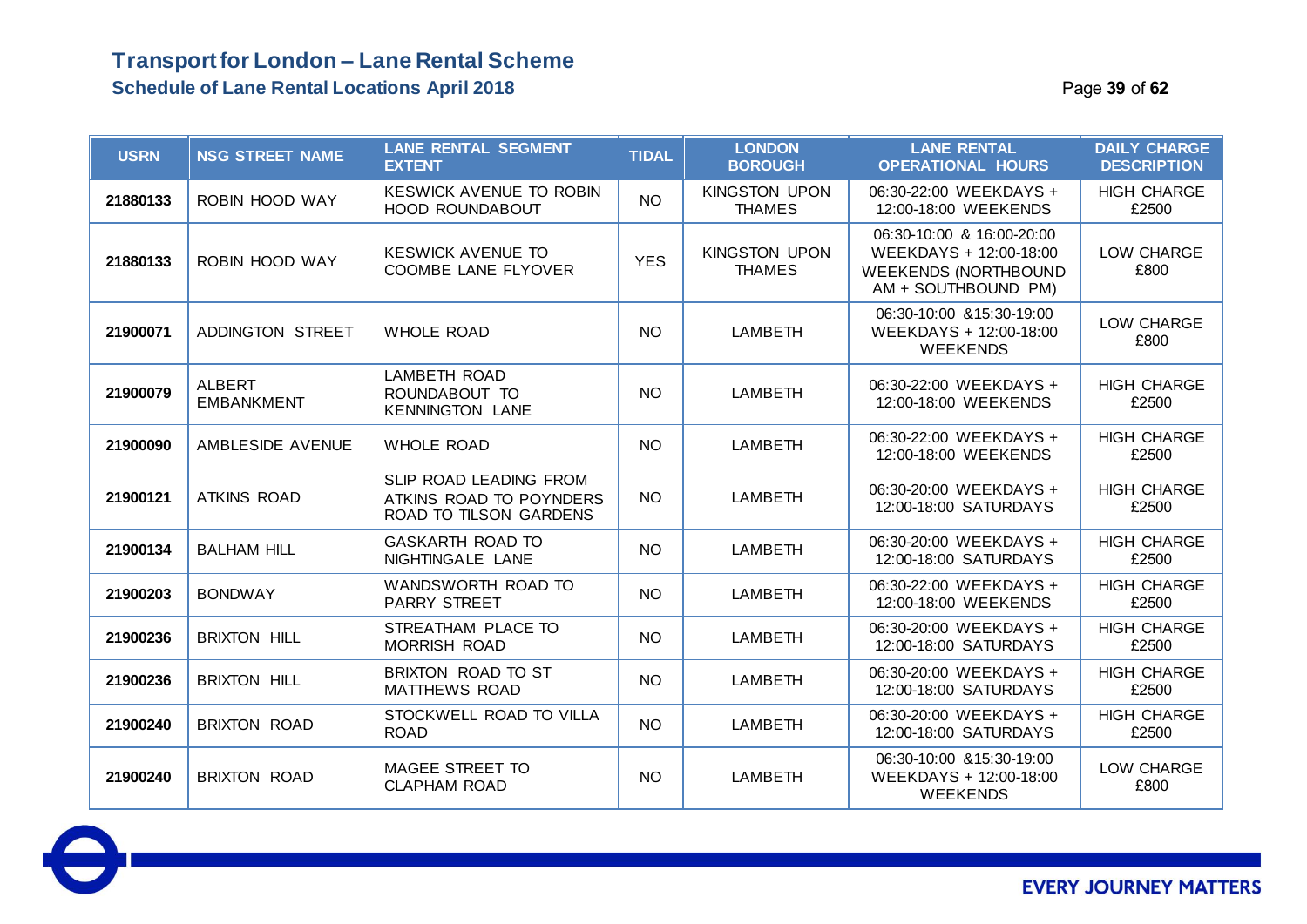### **Transport for London – Lane Rental Scheme Schedule of Lane Rental Locations April 2018** Page **40** of **62**

| <b>USRN</b> | <b>NSG STREET NAME</b>               | <b>LANE RENTAL SEGMENT</b><br><b>EXTENT</b>                                  | <b>TIDAL</b>    | <b>LONDON</b><br><b>BOROUGH</b> | <b>LANE RENTAL</b><br><b>OPERATIONAL HOURS</b>                         | <b>DAILY CHARGE</b><br><b>DESCRIPTION</b> |
|-------------|--------------------------------------|------------------------------------------------------------------------------|-----------------|---------------------------------|------------------------------------------------------------------------|-------------------------------------------|
| 21900240    | <b>BRIXTON ROAD</b>                  | KENNINGTON PARK ROAD TO<br><b>VILLA ROAD</b>                                 | <b>NO</b>       | <b>LAMBETH</b>                  | 06:30-10:00 & 15:30-19:00<br>WEEKDAYS + 12:00-18:00<br><b>WEEKENDS</b> | LOW CHARGE<br>£800                        |
| 21900240    | <b>BRIXTON ROAD</b>                  | COLDHARBOUR LANE TO<br><b>BRIGHTON TERRACE</b>                               | <b>NO</b>       | <b>LAMBETH</b>                  | 06:30-20:00 WEEKDAYS +<br>12:00-18:00 SATURDAYS                        | <b>HIGH CHARGE</b><br>£2500               |
| 21900240    | <b>BRIXTON ROAD</b>                  | STOCKWELL ROAD TO<br><b>BRIGHTON TERRACE</b>                                 | NO <sub>1</sub> | LAMBETH                         | 06:30-10:00 & 15:30-19:00<br>WEEKDAYS + 12:00-18:00<br><b>WEEKENDS</b> | LOW CHARGE<br>£800                        |
| 21900274    | <b>CAMBERWELL NEW</b><br><b>ROAD</b> | <b>BRIXTON ROAD TO</b><br><b>KENNINGTON PARK ROAD</b>                        | NO <sub>1</sub> | <b>LAMBETH</b>                  | 06:30-10:00 & 15:30-19:00<br>WEEKDAYS + 12:00-18:00<br><b>WEEKENDS</b> | LOW CHARGE<br>£800                        |
| 21900303    | <b>CAVENDISH ROAD</b>                | CLAPHAM COMMON SOUTH<br>SIDE TO O/S N.13 CAVENDISH<br><b>ROAD</b>            | <b>NO</b>       | <b>LAMBETH</b>                  | 06:30-20:00 WEEKDAYS +<br>12:00-18:00 SATURDAYS                        | <b>HIGH CHARGE</b><br>£2500               |
| 21900335    | <b>CHRISTCHURCH</b><br><b>ROAD</b>   | <b>BRIXTON HILL TO GARDEN</b><br>LANE                                        | <b>NO</b>       | <b>LAMBETH</b>                  | 06:30-20:00 WEEKDAYS +<br>12:00-18:00 SATURDAYS                        | <b>HIGH CHARGE</b><br>£2500               |
| 21900335    | <b>CHRISTCHURCH</b><br><b>ROAD</b>   | HARDEL RISE TO NORWOOD<br><b>ROAD</b>                                        | <b>NO</b>       | <b>LAMBETH</b>                  | 06:30-10:00 & 15:30-19:00<br>WEEKDAYS + 12:00-18:00<br><b>WEEKENDS</b> | LOW CHARGE<br>£800                        |
| 21900340    | <b>CLAPHAM COMMON</b><br>SOUTH SIDE  | ENGLEWOOD ROAD TO<br><b>LESSAR AVENUE</b>                                    | <b>NO</b>       | <b>LAMBETH</b>                  | 06:30-20:00 WEEKDAYS +<br>12:00-18:00 SATURDAYS                        | <b>HIGH CHARGE</b><br>£2500               |
| 21900340    | <b>CLAPHAM COMMON</b><br>SOUTH SIDE  | CLAPHAM PARK ROAD TO<br><b>CRESCENT LANE</b>                                 | <b>NO</b>       | <b>LAMBETH</b>                  | 06:30-20:00 WEEKDAYS +<br>12:00-18:00 SATURDAYS                        | <b>HIGH CHARGE</b><br>£2500               |
| 21900342    | <b>CLAPHAM HIGH</b><br><b>STREET</b> | LENDAL TERRACE TO<br><b>LANDOR ROAD</b>                                      | <b>NO</b>       | <b>LAMBETH</b>                  | 06:30-20:00 WEEKDAYS +<br>12:00-18:00 SATURDAYS                        | <b>HIGH CHARGE</b><br>£2500               |
| 21900345    | <b>CLAPHAM ROAD</b>                  | <b>CLAPHAM ROAD ESTATE</b><br><b>INTERNAL ROADS TO</b><br><b>LANDOR ROAD</b> | <b>NO</b>       | <b>LAMBETH</b>                  | 06:30-20:00 WEEKDAYS +<br>12:00-18:00 SATURDAYS                        | <b>HIGH CHARGE</b><br>£2500               |
| 21900345    | <b>CLAPHAM ROAD</b>                  | STOCKWELL TERRACE TO<br><b>OUTSIDE N.225 CLAPHAM</b>                         | <b>NO</b>       | <b>LAMBETH</b>                  | 06:30-20:00 WEEKDAYS +<br>12:00-18:00 SATURDAYS                        | <b>HIGH CHARGE</b><br>£2500               |

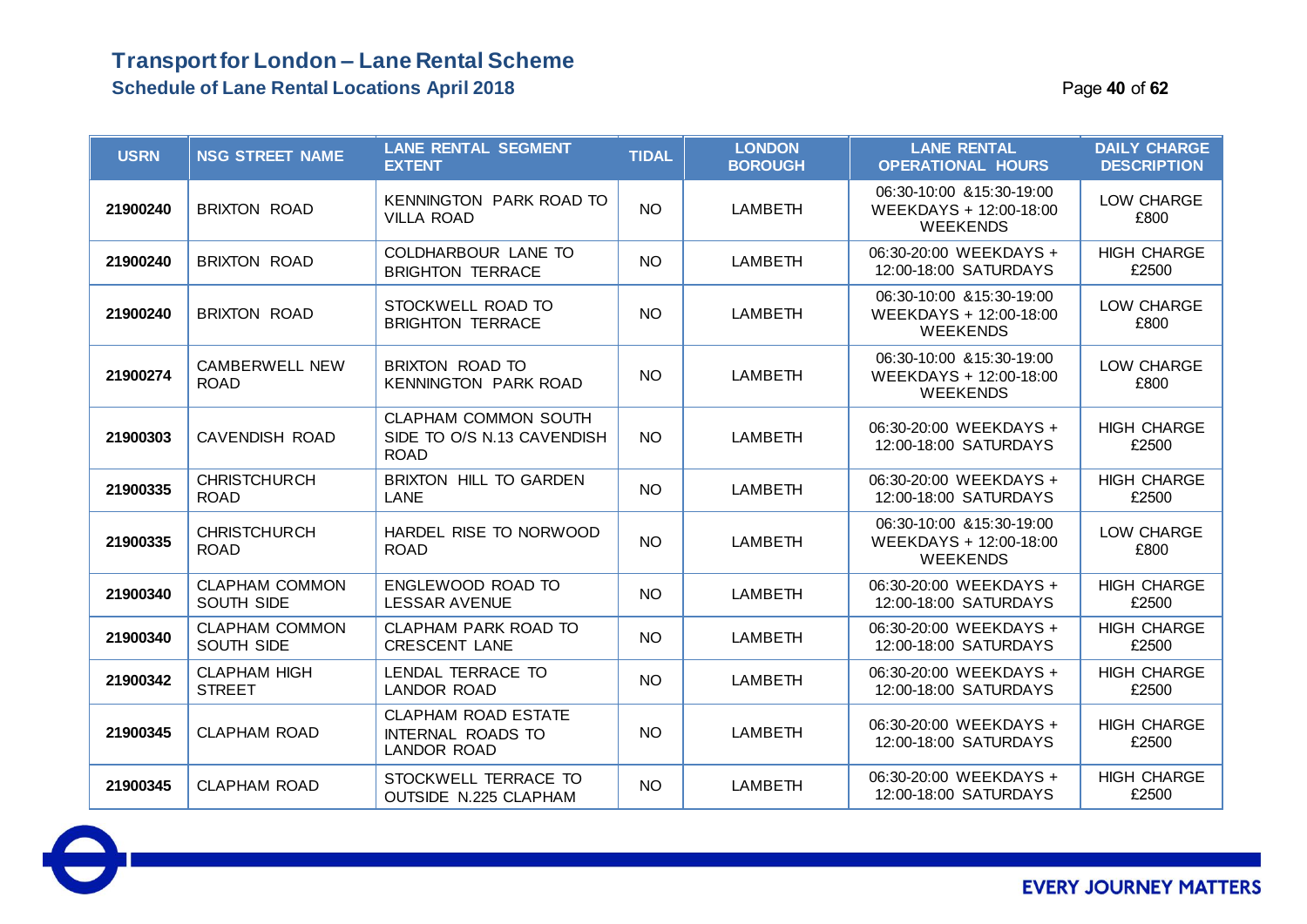### **Transport for London – Lane Rental Scheme Schedule of Lane Rental Locations April 2018** Page **41** of **62**

| <b>USRN</b> | <b>NSG STREET NAME</b>                | <b>LANE RENTAL SEGMENT</b><br><b>EXTENT</b>                                                                              | <b>TIDAL</b> | <b>LONDON</b><br><b>BOROUGH</b> | <b>LANE RENTAL</b><br><b>OPERATIONAL HOURS</b>                         | <b>DAILY CHARGE</b><br><b>DESCRIPTION</b> |
|-------------|---------------------------------------|--------------------------------------------------------------------------------------------------------------------------|--------------|---------------------------------|------------------------------------------------------------------------|-------------------------------------------|
|             |                                       | <b>ROAD</b>                                                                                                              |              |                                 |                                                                        |                                           |
| 21900502    | <b>EFFRA ROAD</b>                     | COLDHARBOUR LANE TO<br><b>SALTOUN ROAD</b>                                                                               | <b>NO</b>    | <b>LAMBETH</b>                  | 06:30-20:00 WEEKDAYS +<br>12:00-18:00 SATURDAYS                        | <b>HIGH CHARGE</b><br>£2500               |
| 21900615    | <b>GLENEAGLE ROAD</b>                 | JUNCTION OF GLENEAGLE<br>ROAD AND STREATHAM HIGH<br>ROAD TO JUNCTION OF<br><b>GLENEAGLE ROAD AND</b><br>AMBLESIDE AVENUE | <b>NO</b>    | <b>LAMBETH</b>                  | 06:30-22:00 WEEKDAYS +<br>12:00-18:00 WEEKENDS                         | <b>HIGH CHARGE</b><br>£2500               |
| 21900667    | <b>HARDEL RISE</b>                    | <b>WHOLE ROAD</b>                                                                                                        | <b>NO</b>    | <b>LAMBETH</b>                  | 06:30-10:00 & 15:30-19:00<br>WEEKDAYS + 12:00-18:00<br><b>WEEKENDS</b> | LOW CHARGE<br>£800                        |
| 21900672    | HARLEYFORD ROAD                       | DURHAM STREET TO SOUTH<br><b>LAMBETH ROAD</b>                                                                            | <b>NO</b>    | <b>LAMBETH</b>                  | 06:30-22:00 WEEKDAYS +<br>12:00-18:00 WEEKENDS                         | <b>HIGH CHARGE</b><br>£2500               |
| 21900672    | HARLEYFORD ROAD                       | <b>KENNINGTON OVAL TO</b><br><b>DURHAM STREET</b>                                                                        | NO           | <b>LAMBETH</b>                  | 06:30-10:00 & 15:30-19:00<br>WEEKDAYS + 12:00-18:00<br><b>WEEKENDS</b> | LOW CHARGE<br>£800                        |
| 21900673    | <b>HARLEYFORD</b><br><b>STREET</b>    | <b>KENNINGTON PARK ROAD TO</b><br><b>KENNINGTON OVAL</b>                                                                 | <b>NO</b>    | <b>LAMBETH</b>                  | 06:30-10:00 & 15:30-19:00<br>WEEKDAYS + 12:00-18:00<br><b>WEEKENDS</b> | LOW CHARGE<br>£800                        |
| 21900787    | <b>KENNINGTON LANE</b>                | SOUTH LAMBETH ROAD TO<br><b>DURHAM STREET</b>                                                                            | <b>NO</b>    | <b>LAMBETH</b>                  | 06:30-22:00 WEEKDAYS +<br>12:00-18:00 WEEKENDS                         | <b>HIGH CHARGE</b><br>£2500               |
| 21900787    | <b>KENNINGTON LANE</b>                | <b>DURHAM STREET TO</b><br>NEWINGTON BUTTS                                                                               | <b>NO</b>    | <b>LAMBETH</b>                  | 06:30-10:00 & 16:00-20:00<br>WEEKDAYS + 12:00-18:00<br><b>WEEKENDS</b> | LOW CHARGE<br>£800                        |
| 21900788    | <b>KENNINGTON OVAL</b>                | HARLEYFORD ROAD TO<br>HARLEYFORD STREET                                                                                  | NO           | <b>LAMBETH</b>                  | 06:30-10:00 & 15:30-19:00<br>WEEKDAYS + 12:00-18:00<br><b>WEEKENDS</b> | LOW CHARGE<br>£800                        |
| 21900792    | <b>KENNINGTON PARK</b><br><b>ROAD</b> | MAGEE STREET TO<br><b>KENNINGTON PARK PLACE</b>                                                                          | NO           | <b>LAMBETH</b>                  | 06:30-20:00 WEEKDAYS +<br>12:00-18:00 SATURDAYS                        | <b>HIGH CHARGE</b><br>£2500               |
| 21900792    | <b>KENNINGTON PARK</b>                | <b>MAGEE STREET TO</b>                                                                                                   | NO           | <b>LAMBETH</b>                  | 06:30-10:00 & 15:30-19:00                                              | LOW CHARGE                                |

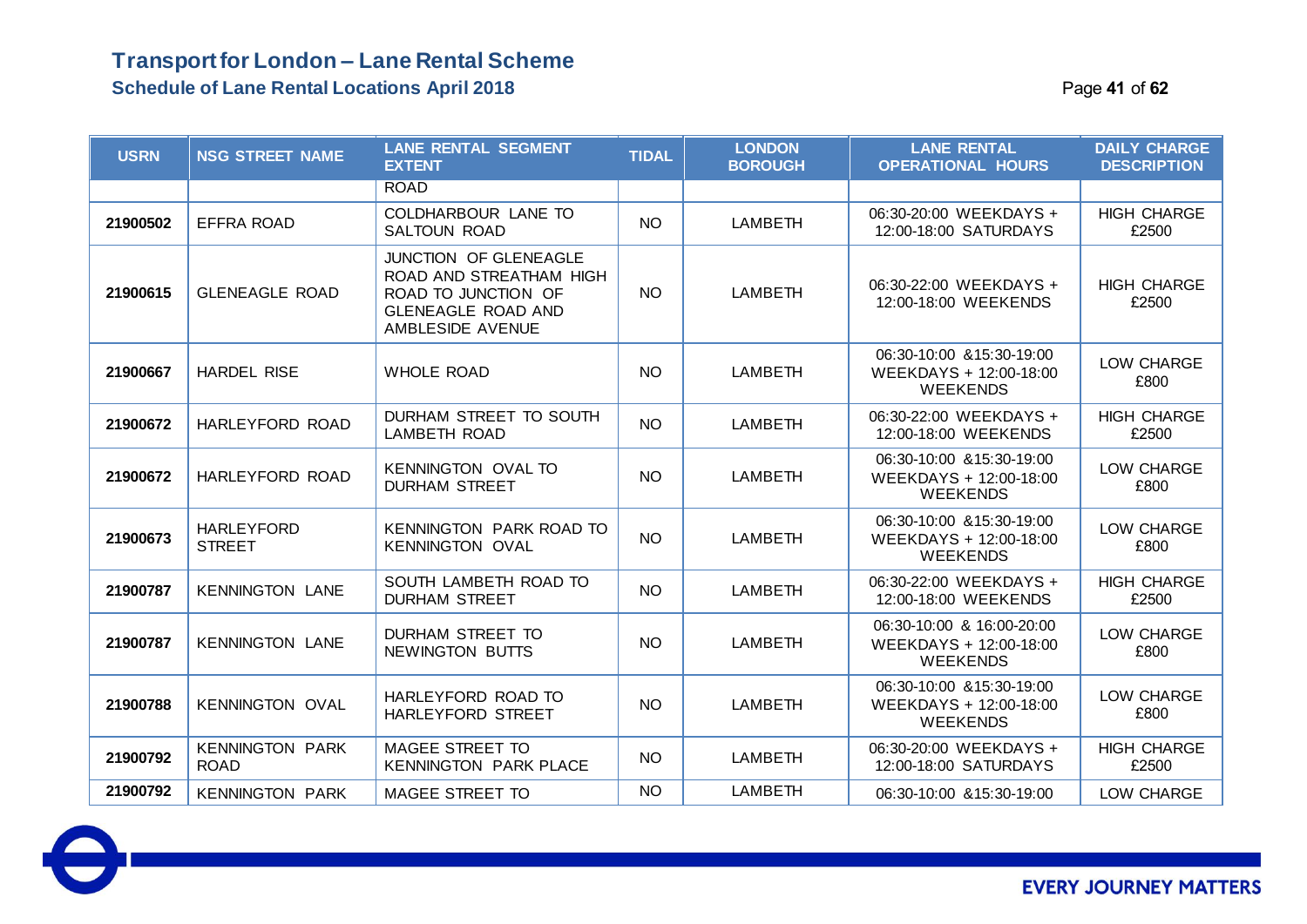### **Transport for London – Lane Rental Scheme Schedule of Lane Rental Locations April 2018 According to the Case of Page 42** of **62** of **62** of **62** of **62** of **62** of **62** of **62** of **62** of **62** of **62** of **62** of **62** of **62** of **62** of **62** of **62** of **62** of

| Page 42 of 62 |  |  |  |
|---------------|--|--|--|
|---------------|--|--|--|

| <b>USRN</b> | <b>NSG STREET NAME</b>               | <b>LANE RENTAL SEGMENT</b><br><b>EXTENT</b>                                             | <b>TIDAL</b>    | <b>LONDON</b><br><b>BOROUGH</b> | <b>LANE RENTAL</b><br><b>OPERATIONAL HOURS</b>                         | <b>DAILY CHARGE</b><br><b>DESCRIPTION</b> |
|-------------|--------------------------------------|-----------------------------------------------------------------------------------------|-----------------|---------------------------------|------------------------------------------------------------------------|-------------------------------------------|
|             | <b>ROAD</b>                          | <b>CLAPHAM ROAD</b>                                                                     |                 |                                 | WEEKDAYS + 12:00-18:00<br><b>WEEKENDS</b>                              | £800                                      |
| 21900793    | <b>KENNINGTON ROAD</b>               | KENNINGTON PARK ROAD TO<br><b>CLAYTON STREET</b>                                        | <b>NO</b>       | LAMBETH                         | 06:30-20:00 WEEKDAYS +<br>12:00-18:00 SATURDAYS                        | <b>HIGH CHARGE</b><br>£2500               |
| 21900793    | <b>KENNINGTON ROAD</b>               | CLAYTON STREET TO SILK<br><b>MEWS</b>                                                   | <b>NO</b>       | <b>LAMBETH</b>                  | 06:30-10:00 & 15:30-19:00<br>WEEKDAYS + 12:00-18:00<br><b>WEEKENDS</b> | LOW CHARGE<br>£800                        |
| 21900793    | <b>KENNINGTON ROAD</b>               | <b>KENNINGTON LANE TO SILK</b><br><b>MEWS</b>                                           | <b>NO</b>       | <b>LAMBETH</b>                  | 06:30-10:00 & 16:00-20:00<br>WEEKDAYS + 12:00-18:00<br><b>WEEKENDS</b> | LOW CHARGE<br>£800                        |
| 21900829    | LAMBETH PALACE<br><b>ROAD</b>        | <b>WHOLE ROAD</b>                                                                       | NO <sub>1</sub> | <b>LAMBETH</b>                  | 06:30-10:00 & 15:30-19:00<br>WEEKDAYS + 12:00-18:00<br><b>WEEKENDS</b> | LOW CHARGE<br>£800                        |
| 21900889    | LONG ROAD                            | CLAPHAM COMMON SOUTH<br>SIDE TO ROOKERY ROAD                                            | <b>NO</b>       | <b>LAMBETH</b>                  | 06:30-20:00 WEEKDAYS +<br>12:00-18:00 SATURDAYS                        | <b>HIGH CHARGE</b><br>£2500               |
| 21900969    | MITCHAM LANE                         | AMBLESIDE AVENUE TO<br>STREATHAM HIGH ROAD                                              | <b>NO</b>       | <b>LAMBETH</b>                  | 06:30-22:00 WEEKDAYS +<br>12:00-18:00 WEEKENDS                         | <b>HIGH CHARGE</b><br>£2500               |
| 21901022    | <b>NINE ELMS LANE</b>                | <b>WHOLE ROAD</b>                                                                       | <b>NO</b>       | <b>LAMBETH</b>                  | 06:30-22:00 WEEKDAYS +<br>12:00-18:00 WEEKENDS                         | <b>HIGH CHARGE</b><br>£2500               |
| 21901036    | NORWOOD ROAD                         | THURLOW PARK ROAD TO<br>CHRISTCHURCH ROAD                                               | <b>NO</b>       | <b>LAMBETH</b>                  | 06:30-10:00 & 15:30-19:00<br>WEEKDAYS + 12:00-18:00<br><b>WEEKENDS</b> | LOW CHARGE<br>£800                        |
| 21901071    | <b>PARRY STREET</b>                  | <b>WHOLE ROAD</b>                                                                       | <b>NO</b>       | <b>LAMBETH</b>                  | 06:30-22:00 WEEKDAYS +<br>12:00-18:00 WEEKENDS                         | <b>HIGH CHARGE</b><br>£2500               |
| 21901112    | POYNDERS ROAD                        | <b>SLIP ROAD LEADING FROM</b><br>ATKINS ROAD TO POYNDERS<br><b>ROAD TO KINGS AVENUE</b> | NO.             | <b>LAMBETH</b>                  | 06:30-20:00 WEEKDAYS +<br>12:00-18:00 SATURDAYS                        | <b>HIGH CHARGE</b><br>£2500               |
| 21901247    | <b>SOUTH LAMBETH</b><br><b>PLACE</b> | <b>WHOLE ROAD</b>                                                                       | <b>NO</b>       | LAMBETH                         | 06:30-22:00 WEEKDAYS +<br>12:00-18:00 WEEKENDS                         | <b>HIGH CHARGE</b><br>£2500               |

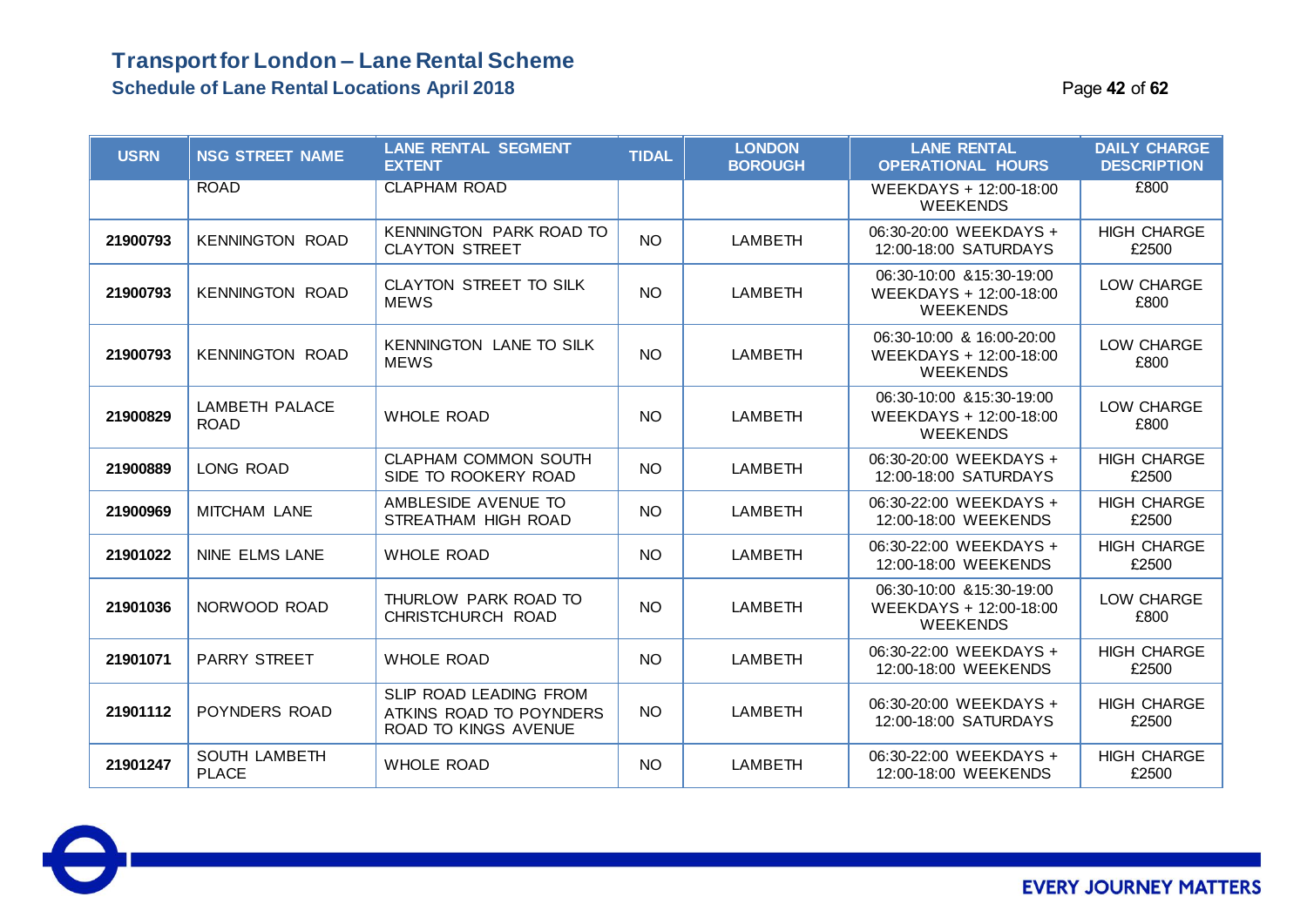| <b>USRN</b> | <b>NSG STREET NAME</b>               | <b>LANE RENTAL SEGMENT</b><br><b>EXTENT</b>                                  | <b>TIDAL</b> | <b>LONDON</b><br><b>BOROUGH</b> | <b>LANE RENTAL</b><br><b>OPERATIONAL HOURS</b>                                                            | <b>DAILY CHARGE</b><br><b>DESCRIPTION</b> |
|-------------|--------------------------------------|------------------------------------------------------------------------------|--------------|---------------------------------|-----------------------------------------------------------------------------------------------------------|-------------------------------------------|
| 21901248    | <b>SOUTH LAMBETH</b><br><b>ROAD</b>  | <b>KENNINGTON LANE TO 30M</b><br>SOUTH OF LAWN LANE                          | <b>NO</b>    | <b>LAMBETH</b>                  | 06:30-22:00 WEEKDAYS +<br>12:00-18:00 WEEKENDS                                                            | <b>HIGH CHARGE</b><br>£2500               |
| 21901248    | <b>SOUTH LAMBETH</b><br><b>ROAD</b>  | STOCKWELL TERRACE TO<br><b>BINFIELD ROAD</b>                                 | <b>NO</b>    | <b>LAMBETH</b>                  | 06:30-20:00 WEEKDAYS +<br>12:00-18:00 SATURDAYS                                                           | <b>HIGH CHARGE</b><br>£2500               |
| 21901292    | STAMFORD STREET                      | <b>WHOLE ROAD</b>                                                            | <b>NO</b>    | <b>LAMBETH</b>                  | 06:30-10:00 & 16:00-20:00<br>WEEKDAYS + 12:00-18:00<br><b>SATURDAYS</b>                                   | LOW CHARGE<br>£800                        |
| 21901315    | <b>STOCKWELL PARK</b><br><b>WALK</b> | <b>WHOLE ROAD</b>                                                            | <b>NO</b>    | <b>LAMBETH</b>                  | 06:30-20:00 WEEKDAYS +<br>12:00-18:00 SATURDAYS                                                           | <b>HIGH CHARGE</b><br>£2500               |
| 21901316    | STOCKWELL ROAD                       | CLAPHAM ROAD TO SWAN<br><b>MEWS</b>                                          | <b>NO</b>    | <b>LAMBETH</b>                  | 06:30-20:00 WEEKDAYS +<br>12:00-18:00 SATURDAYS                                                           | <b>HIGH CHARGE</b><br>£2500               |
| 21901316    | STOCKWELL ROAD                       | BRIXTON ROAD TO SWAN<br><b>MEWS</b>                                          | <b>NO</b>    | <b>LAMBETH</b>                  | 06:30-10:00 & 15:30-19:00<br>WEEKDAYS + 12:00-18:00<br><b>WEEKENDS</b>                                    | LOW CHARGE<br>£800                        |
| 21901326    | <b>STREATHAM HIGH</b><br><b>ROAD</b> | PRENTIS ROAD TO STATION<br><b>APPROACH</b>                                   | <b>NO</b>    | <b>LAMBETH</b>                  | 06:30-22:00 WEEKDAYS +<br>12:00-18:00 WEEKENDS                                                            | <b>HIGH CHARGE</b><br>£2500               |
| 21901326    | <b>STREATHAM HIGH</b><br><b>ROAD</b> | HEATHDENE ROAD TO<br><b>HERMITAGE LANE</b>                                   | <b>NO</b>    | <b>LAMBETH</b>                  | 06:30-20:00 WEEKDAYS +<br>12:00-18:00 SATURDAYS                                                           | <b>HIGH CHARGE</b><br>£2500               |
| 21901326    | <b>STREATHAM HIGH</b><br><b>ROAD</b> | STERNHOLD AVENUE TO<br>PRENTIS ROAD                                          | <b>YES</b>   | <b>LAMBETH</b>                  | 06:30-10:00 & 15:30-19:00<br>WEEKDAYS + 12:00-18:00<br><b>WEEKENDS (NORTHBOUND</b><br>AM + SOUTHBOUND PM) | LOW CHARGE<br>£800                        |
| 21901326    | <b>STREATHAM HIGH</b><br><b>ROAD</b> | NATAL ROAD TO WESTWELL<br>ROAD APPROACH                                      | <b>NO</b>    | <b>LAMBETH</b>                  | 06:30-22:00 WEEKDAYS +<br>12:00-18:00 WEEKENDS                                                            | <b>HIGH CHARGE</b><br>£2500               |
| 21901327    | <b>STREATHAM HILL</b>                | STREATHAM PLACE TO<br><b>CLAREMONT WEST ESTATE</b><br><b>INTERNAL ROADS</b>  | <b>NO</b>    | <b>LAMBETH</b>                  | 06:30-20:00 WEEKDAYS +<br>12:00-18:00 SATURDAYS                                                           | <b>HIGH CHARGE</b><br>£2500               |
| 21901327    | <b>STREATHAM HILL</b>                | <b>CLAREMONT WEST ESTATE</b><br><b>INTERNAL ROADS TO</b><br>STERNHOLD AVENUE | <b>YES</b>   | <b>LAMBETH</b>                  | 06:30-10:00 & 15:30-19:00<br>WEEKDAYS + 12:00-18:00<br><b>WEEKENDS (NORTHBOUND</b>                        | LOW CHARGE<br>£800                        |

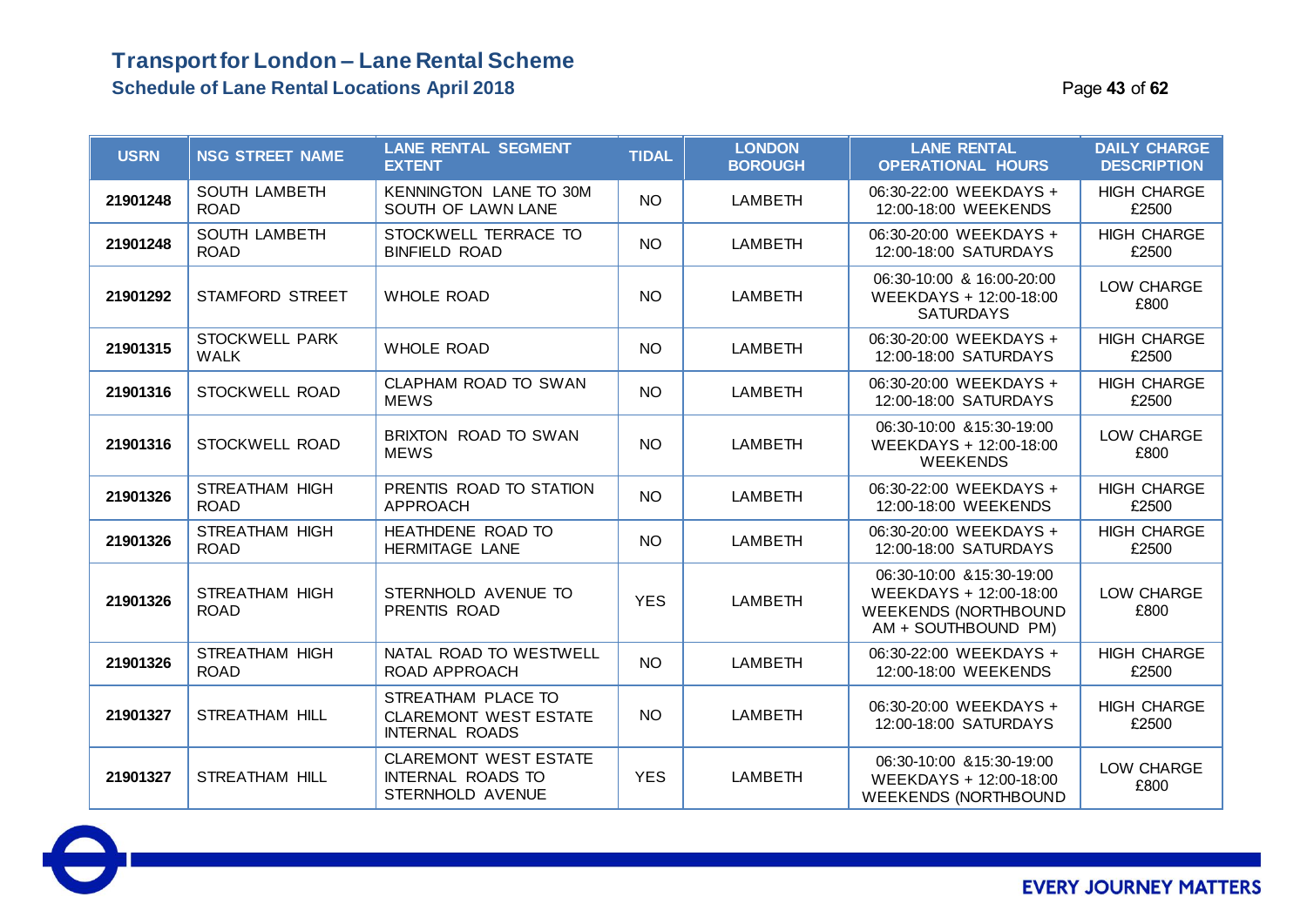#### **Transport for London – Lane Rental Scheme Schedule of Lane Rental Locations April 2018** Page **44** of **62**

| <b>USRN</b> | <b>NSG STREET NAME</b>                   | <b>LANE RENTAL SEGMENT</b><br><b>EXTENT</b>                                                                                 | <b>TIDAL</b> | <b>LONDON</b><br><b>BOROUGH</b> | <b>LANE RENTAL</b><br><b>OPERATIONAL HOURS</b>                         | <b>DAILY CHARGE</b><br><b>DESCRIPTION</b> |
|-------------|------------------------------------------|-----------------------------------------------------------------------------------------------------------------------------|--------------|---------------------------------|------------------------------------------------------------------------|-------------------------------------------|
|             |                                          |                                                                                                                             |              |                                 | AM + SOUTHBOUND PM)                                                    |                                           |
| 21901328    | STREATHAM PLACE                          | <b>BRIXTON HILL TO MONTRELL</b><br><b>ROAD</b>                                                                              | <b>NO</b>    | LAMBETH                         | 06:30-20:00 WEEKDAYS +<br>12:00-18:00 SATURDAYS                        | <b>HIGH CHARGE</b><br>£2500               |
| 21901356    | THE AVENUE                               | <b>WHOLE ROAD</b>                                                                                                           | <b>NO</b>    | LAMBETH                         | 06:30-20:00 WEEKDAYS +<br>12:00-18:00 SATURDAYS                        | <b>HIGH CHARGE</b><br>£2500               |
| 21901360    | THE PAVEMENT                             | O/S 17 THE PAVEMENT TO<br><b>CLAPHAM PARK ROAD</b>                                                                          | <b>NO</b>    | LAMBETH                         | 06:30-20:00 WEEKDAYS +<br>12:00-18:00 SATURDAYS                        | <b>HIGH CHARGE</b><br>£2500               |
| 21901381    | THURLOW PARK<br><b>ROAD</b>              | CROXTED ROAD TO LINCOLN<br><b>MEWS</b>                                                                                      | <b>NO</b>    | LAMBETH                         | 06:30-20:00 WEEKDAYS +<br>12:00-18:00 SATURDAYS                        | <b>HIGH CHARGE</b><br>£2500               |
| 21901381    | THURLOW PARK<br><b>ROAD</b>              | O/S N.7 THURLOW PARK<br>ROAD TO NORWOOD ROAD                                                                                | <b>NO</b>    | <b>LAMBETH</b>                  | 06:30-10:00 & 15:30-19:00<br>WEEKDAYS + 12:00-18:00<br><b>WEEKENDS</b> | LOW CHARGE<br>£800                        |
| 21901390    | <b>TOOTING BEC</b><br><b>GARDENS</b>     | JUNCTION OF TOOTING BEC<br><b>GARDENS AND MITCHAM</b><br>LANE TO JUNCTION OF<br>TOOTING BEC GARDENS AND<br>AMBLESIDE AVENUE | <b>NO</b>    | <b>LAMBETH</b>                  | 06:30-22:00 WEEKDAYS +<br>12:00-18:00 WEEKENDS                         | <b>HIGH CHARGE</b><br>£2500               |
| 21901391    | TOOTING BEC ROAD                         | AMBLESIDE AVENUE TO<br>TOOTING BEC GARDENS                                                                                  | <b>NO</b>    | <b>LAMBETH</b>                  | 06:30-22:00 WEEKDAYS +<br>12:00-18:00 WEEKENDS                         | <b>HIGH CHARGE</b><br>£2500               |
| 21901408    | TULSE HILL                               | NORWOOD ROAD TO<br><b>HARDEL RISE</b>                                                                                       | <b>NO</b>    | <b>LAMBETH</b>                  | 06:30-10:00 & 15:30-19:00<br>WEEKDAYS + 12:00-18:00<br><b>WEEKENDS</b> | LOW CHARGE<br>£800                        |
| 21901460    | WANDSWORTH ROAD                          | <b>KENNINGTON LANE TO NINE</b><br><b>ELMS LANE</b>                                                                          | <b>NO</b>    | <b>LAMBETH</b>                  | 06:30-22:00 WEEKDAYS +<br>12:00-18:00 WEEKENDS                         | <b>HIGH CHARGE</b><br>£2500               |
| 21901466    | WATERLOO ROAD                            | EXTON STREET TO SUBWAY<br>RUNNING UNDER WATERLOO<br>ROAD O/S WHITEHOUSE<br><b>APARTMENTS</b>                                | <b>NO</b>    | LAMBETH                         | 06:30-10:00 & 15:30-19:00<br>WEEKDAYS + 12:00-18:00<br><b>WEEKENDS</b> | LOW CHARGE<br>£800                        |
| 21901482    | <b>WESTMINSTER</b><br><b>BRIDGE ROAD</b> | YORK ROAD TO THE<br><b>QUEEN'S WALK</b>                                                                                     | NO.          | <b>LAMBETH</b>                  | 06:30-22:00 WEEKDAYS +<br>12:00-18:00 WEEKENDS                         | <b>HIGH CHARGE</b><br>£2500               |

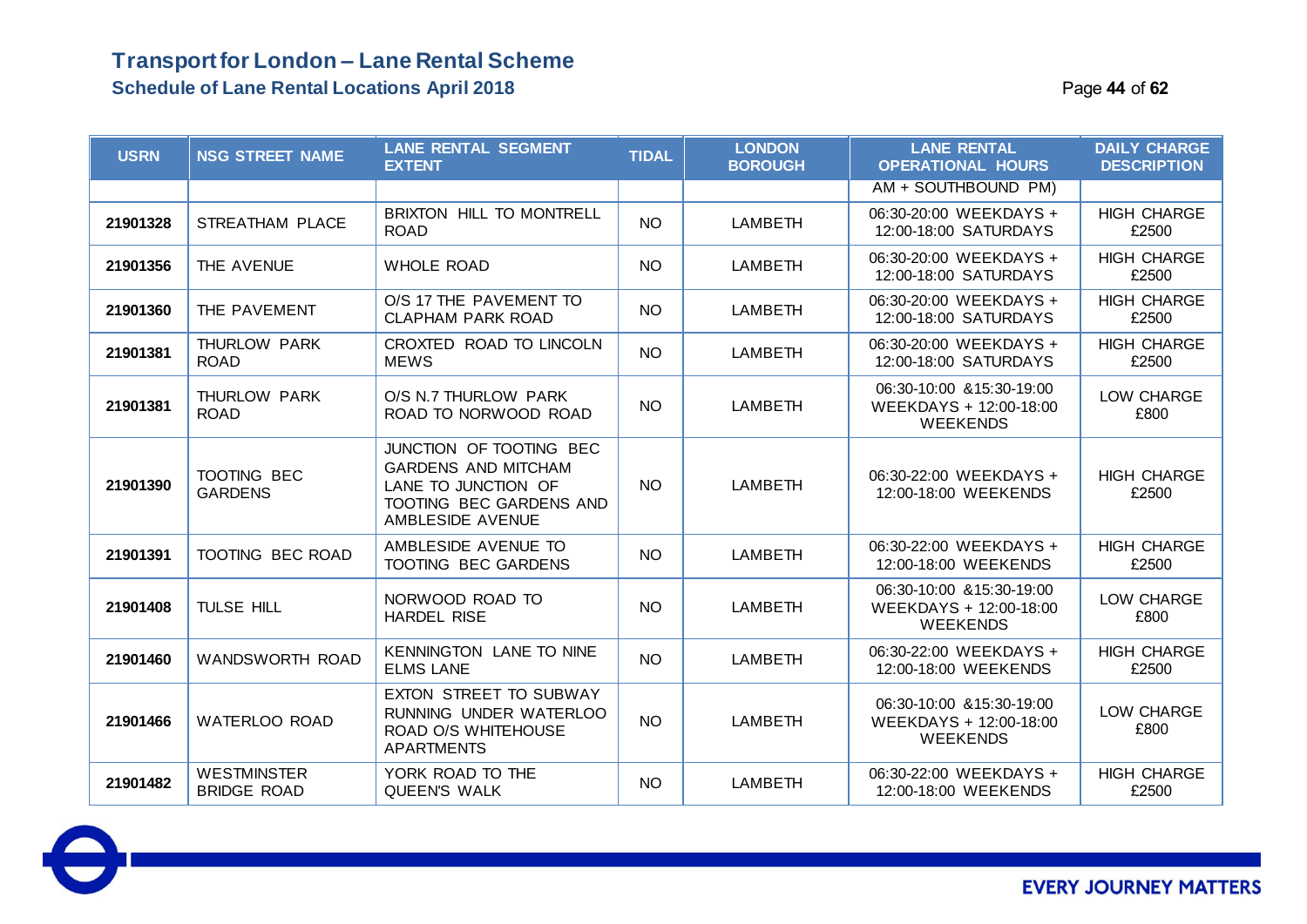### **Transport for London – Lane Rental Scheme Schedule of Lane Rental Locations April 2018** Page **45** of **62**

| <b>USRN</b> | <b>NSG STREET NAME</b>                                                          | <b>LANE RENTAL SEGMENT</b><br><b>EXTENT</b>                        | <b>TIDAL</b> | <b>LONDON</b><br><b>BOROUGH</b> | <b>LANE RENTAL</b><br><b>OPERATIONAL HOURS</b>                         | <b>DAILY CHARGE</b><br><b>DESCRIPTION</b> |
|-------------|---------------------------------------------------------------------------------|--------------------------------------------------------------------|--------------|---------------------------------|------------------------------------------------------------------------|-------------------------------------------|
| 21901482    | <b>WESTMINSTER</b><br><b>BRIDGE ROAD</b>                                        | STATION APPROACH ROAD<br>TO YORK ROAD                              | <b>NO</b>    | <b>LAMBETH</b>                  | 06:30-10:00 & 15:30-19:00<br>WEEKDAYS + 12:00-18:00<br><b>WEEKENDS</b> | LOW CHARGE<br>£800                        |
| 21901539    | YORK ROAD                                                                       | <b>WHOLE ROAD</b>                                                  | <b>NO</b>    | <b>LAMBETH</b>                  | 06:30-10:00 & 15:30-19:00<br>WEEKDAYS + 12:00-18:00<br><b>WEEKENDS</b> | LOW CHARGE<br>£800                        |
| 21901566    | VAUXHALL BRIDGE                                                                 | <b>WHOLE ROAD</b>                                                  | <b>NO</b>    | LAMBETH                         | 06:30-10:00 & 15:30-19:00<br>WEEKDAYS + 12:00-18:00<br><b>WEEKENDS</b> | LOW CHARGE<br>£800                        |
| 21901569    | <b>WESTMINSTER</b><br><b>BRIDGE</b>                                             | <b>WHOLE ROAD</b>                                                  | <b>NO</b>    | LAMBETH                         | 06:30-22:00 WEEKDAYS +<br>12:00-18:00 WEEKENDS                         | <b>HIGH CHARGE</b><br>£2500               |
| 21902078    | NEWINGTON BUTTS                                                                 | KENNINGTON PARK ROAD TO<br><b>KENNINGTON LANE</b>                  | <b>NO</b>    | LAMBETH                         | 06:30-10:00 & 16:00-20:00<br>WEEKDAYS + 12:00-18:00<br><b>WEEKENDS</b> | LOW CHARGE<br>£800                        |
| 21902166    | <b>BRIDGEFOOT</b>                                                               | WANDSWORTH ROAD TO<br><b>65M EAST OF WANDSWORTH</b><br><b>ROAD</b> | NO.          | <b>LAMBETH</b>                  | 06:30-22:00 WEEKDAYS +<br>12:00-18:00 WEEKENDS                         | <b>HIGH CHARGE</b><br>£2500               |
| 21902166    | <b>BRIDGEFOOT</b>                                                               | VAUXHALL BRIDGE TO 50M<br><b>EAST OF WANDSWORTH</b><br><b>ROAD</b> | <b>NO</b>    | <b>LAMBETH</b>                  | 06:30-10:00 & 15:30-19:00<br>WEEKDAYS + 12:00-18:00<br><b>WEEKENDS</b> | LOW CHARGE<br>£800                        |
| 21903024    | SLIP ROAD LEADING<br>FROM ATKINS ROAD<br>TO POYNDERS ROAD                       | <b>WHOLE ROAD</b>                                                  | NO.          | <b>LAMBETH</b>                  | 06:30-20:00 WEEKDAYS +<br>12:00-18:00 SATURDAYS                        | <b>HIGH CHARGE</b><br>£2500               |
| 21903026    | SLIP ROAD LEADING<br>FROM SOUTH<br>LAMBETH ROAD TO<br><b>CLAPHAM ROAD</b>       | <b>WHOLE ROAD</b>                                                  | <b>NO</b>    | <b>LAMBETH</b>                  | 06:30-20:00 WEEKDAYS +<br>12:00-18:00 SATURDAYS                        | <b>HIGH CHARGE</b><br>£2500               |
| 21903500    | SLIP ROAD LEADING<br><b>FROM KENNINGTON</b><br>ROAD NORTHBOUND<br>TO KENNINGTON | <b>WHOLE ROAD</b>                                                  | <b>NO</b>    | LAMBETH                         | 06:30-10:00 & 16:00-20:00<br>WEEKDAYS + 12:00-18:00<br><b>WEEKENDS</b> | LOW CHARGE<br>£800                        |

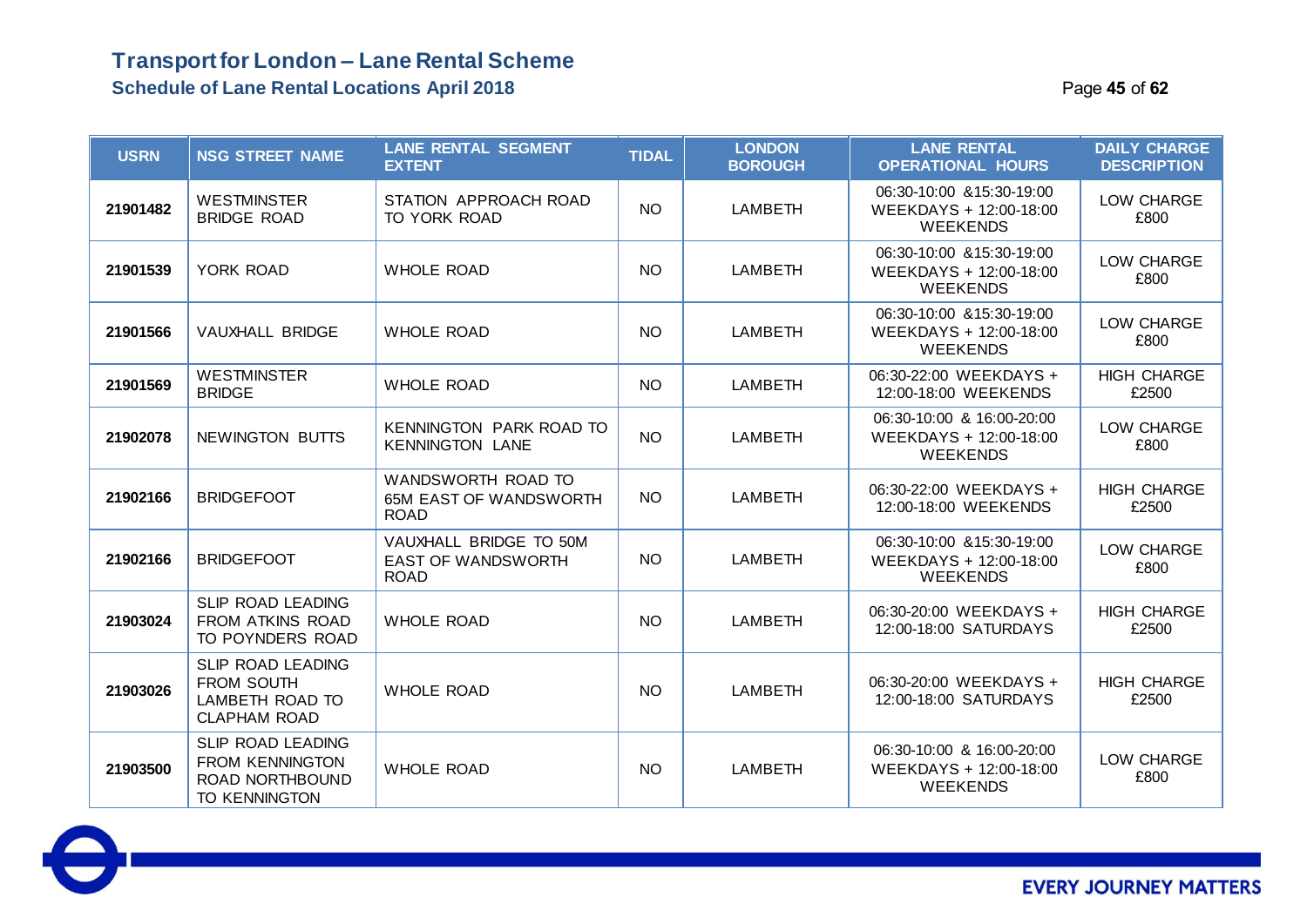### **Transport for London – Lane Rental Scheme Schedule of Lane Rental Locations April 2018 Page 16** of **62 Page 46** of **62**

| <b>USRN</b> | <b>NSG STREET NAME</b>                | <b>LANE RENTAL SEGMENT</b><br><b>EXTENT</b>                     | <b>TIDAL</b> | <b>LONDON</b><br><b>BOROUGH</b> | <b>LANE RENTAL</b><br><b>OPERATIONAL HOURS</b>                          | <b>DAILY CHARGE</b><br><b>DESCRIPTION</b> |
|-------------|---------------------------------------|-----------------------------------------------------------------|--------------|---------------------------------|-------------------------------------------------------------------------|-------------------------------------------|
|             | <b>LANE WESTBOUND</b>                 |                                                                 |              |                                 |                                                                         |                                           |
| 22000035    | AMERSHAM ROAD                         | NEW CROSS ROAD TO<br>PARKFIELD ROAD                             | <b>NO</b>    | <b>LEWISHAM</b>                 | 06:30-10:00 & 15:30-19:00<br>WEEKDAYS + 12:00-18:00<br><b>SATURDAYS</b> | LOW CHARGE<br>£800                        |
| 22000325    | <b>DEPTFORD</b><br><b>BROADWAY</b>    | <b>WHOLE ROAD</b>                                               | <b>NO</b>    | <b>LEWISHAM</b>                 | 06:30-10:00 & 16:00-20:00<br>WEEKDAYS + 12:00-18:00<br><b>SATURDAYS</b> | LOW CHARGE<br>£800                        |
| 22000623    | <b>LEWISHAM WAY</b>                   | NEW CROSS ROAD TO<br>PARKFIELD ROAD                             | <b>NO</b>    | <b>LEWISHAM</b>                 | 06:30-10:00 & 15:30-19:00<br>WEEKDAYS + 12:00-18:00<br><b>SATURDAYS</b> | LOW CHARGE<br>£800                        |
| 22000637    | <b>LOAMPIT VALE</b>                   | <b>JERRARD STREET TO</b><br>STATION ROAD                        | <b>NO</b>    | <b>LEWISHAM</b>                 | 06:30-10:00 & 15:30-19:00<br>WEEKDAYS + 12:00-18:00<br><b>SATURDAYS</b> | LOW CHARGE<br>£800                        |
| 22000790    | <b>PARKFIELD ROAD</b>                 | <b>WHOLE ROAD</b>                                               | <b>NO</b>    | <b>LEWISHAM</b>                 | 06:30-10:00 & 15:30-19:00<br>WEEKDAYS + 12:00-18:00<br><b>SATURDAYS</b> | LOW CHARGE<br>£800                        |
| 22001806    | PLASSY ROAD                           | <b>WHOLE ROAD</b>                                               | <b>NO</b>    | <b>LEWISHAM</b>                 | 06:30-10:00 & 16:00-20:00<br>WEEKDAYS + 12:00-18:00<br><b>SATURDAYS</b> | LOW CHARGE<br>£800                        |
| 22002003    | <b>WALDRAM CRESCENT</b>               | <b>WALDRAM PARK ROAD TO</b><br><b>WALDRAM PLACE</b>             | <b>NO</b>    | <b>LEWISHAM</b>                 | 06:30-20:00 WEEKDAYS +<br>12:00-18:00 SATURDAYS                         | <b>HIGH CHARGE</b><br>£2500               |
| 22002004    | <b>WALDRAM PARK</b><br><b>ROAD</b>    | <b>WALDRAM CRESENT TO</b><br>MONTROSE WAY                       | <b>NO</b>    | <b>LEWISHAM</b>                 | 06:30-20:00 WEEKDAYS +<br>12:00-18:00 SATURDAYS                         | <b>HIGH CHARGE</b><br>£2500               |
| 22004078    | STANSTEAD ROAD                        | COLFE ROAD TO KILMORIE<br><b>ROAD</b>                           | <b>NO</b>    | <b>LEWISHAM</b>                 | 06:30-20:00 WEEKDAYS +<br>12:00-18:00 SATURDAYS                         | <b>HIGH CHARGE</b><br>£2500               |
| 22004078    | STANSTEAD ROAD                        | CATFORD HILL TO ST<br>DUNSTAN'S COLLEGE EAST<br><b>ENTRANCE</b> | <b>NO</b>    | <b>LEWISHAM</b>                 | 06:30-10:00 & 16:00-20:00<br>WEEKDAYS + 12:00-18:00<br><b>SATURDAYS</b> | LOW CHARGE<br>£800                        |
| 22004177    | <b>LEWISHAM HIGH</b><br><b>STREET</b> | MOLESWORTH STREET TO<br>20M SOUTH OF                            | <b>NO</b>    | <b>LEWISHAM</b>                 | 06:30-20:00 WEEKDAYS +<br>12:00-18:00 SATURDAYS                         | <b>HIGH CHARGE</b><br>£2500               |

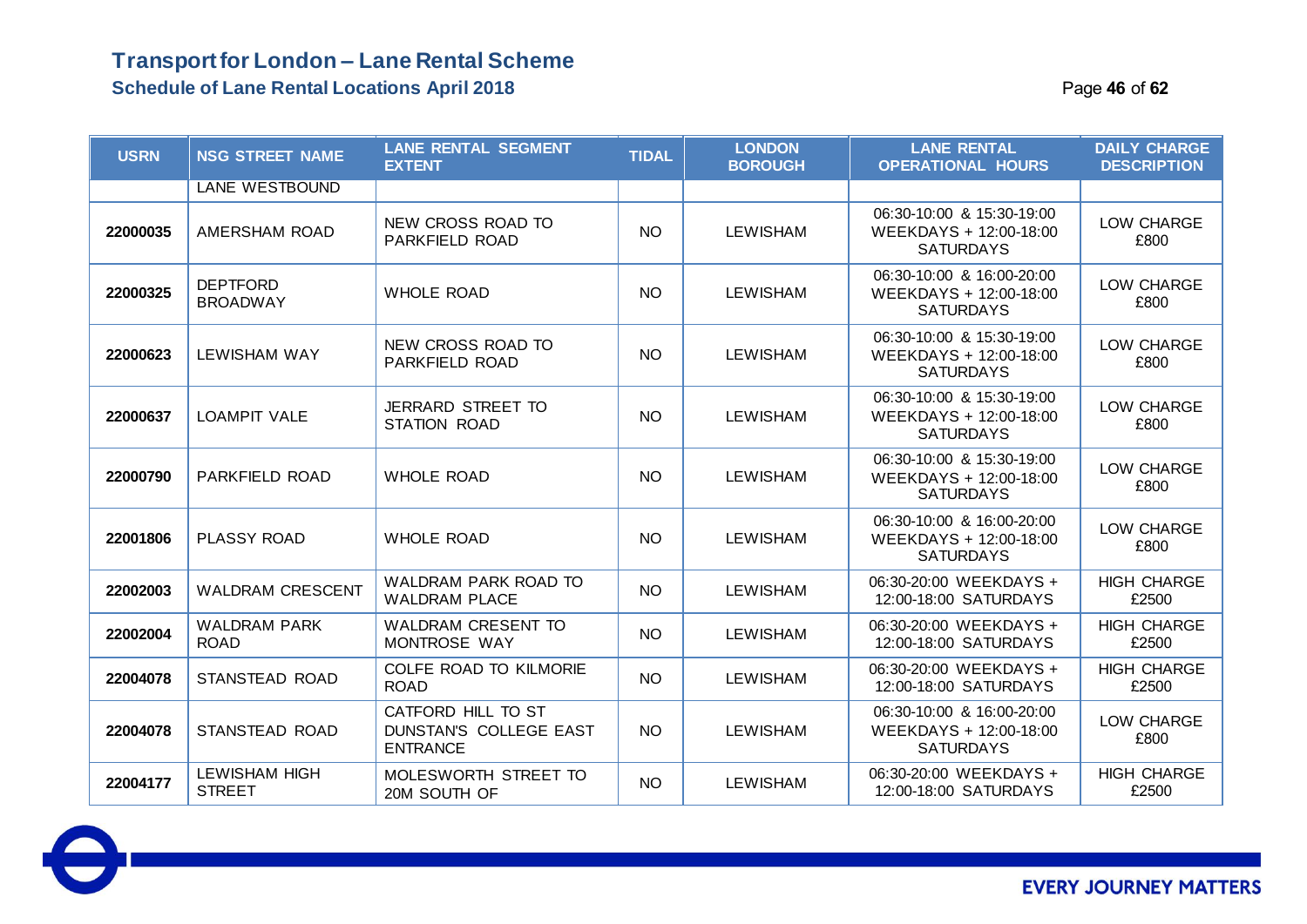#### **Schedule of Lane Rental Locations April 2018** Page **47** of **62**

| <b>USRN</b> | <b>NSG STREET NAME</b>                | <b>LANE RENTAL SEGMENT</b><br><b>EXTENT</b>                                | <b>TIDAL</b> | <b>LONDON</b><br><b>BOROUGH</b> | <b>LANE RENTAL</b><br><b>OPERATIONAL HOURS</b>                                                    | <b>DAILY CHARGE</b><br><b>DESCRIPTION</b> |
|-------------|---------------------------------------|----------------------------------------------------------------------------|--------------|---------------------------------|---------------------------------------------------------------------------------------------------|-------------------------------------------|
|             |                                       | MOLESWORTH STREET O/S<br>N.205                                             |              |                                 |                                                                                                   |                                           |
| 22004177    | <b>LEWISHAM HIGH</b><br><b>STREET</b> | <b>RENNEL STREET TO</b><br><b>BELMONT HILL</b>                             | <b>NO</b>    | <b>LEWISHAM</b>                 | 06:30-10:00 & 15:30-19:00<br>WEEKDAYS + 12:00-18:00<br><b>SATURDAYS</b>                           | LOW CHARGE<br>£800                        |
| 22004181    | <b>MOLESWORTH</b><br><b>STREET</b>    | <b>RENNEL STREET TO</b><br>LEWISHAM HIGH STREET                            | <b>NO</b>    | <b>LEWISHAM</b>                 | 06:30-20:00 WEEKDAYS +<br>12:00-18:00 SATURDAYS                                                   | <b>HIGH CHARGE</b><br>£2500               |
| 22004211    | <b>RUSHEY GREEN</b>                   | SANGLEY ROAD TO<br>RINGSTEAD ROAD                                          | <b>NO</b>    | <b>LEWISHAM</b>                 | 06:30-10:00 & 16:00-20:00<br>WEEKDAYS + 12:00-18:00<br><b>SATURDAYS</b>                           | LOW CHARGE<br>£800                        |
| 22004387    | <b>DEPTFORD BRIDGE</b>                | <b>WHOLE ROAD</b>                                                          | <b>NO</b>    | <b>LEWISHAM</b>                 | 06:30-10:00 & 16:00-20:00<br>WEEKDAYS + 12:00-18:00<br><b>SATURDAYS</b>                           | LOW CHARGE<br>£800                        |
| 22004516    | <b>BROMLEY ROAD</b>                   | <b>BROMLEY ROAD NW</b><br>SERVICE ROAD O/S N.446 TO<br><b>DOWNHAM LANE</b> | <b>NO</b>    | <b>LEWISHAM</b>                 | 06:30-20:00 WEEKDAYS +<br>12:00-18:00 SATURDAYS                                                   | <b>HIGH CHARGE</b><br>£2500               |
| 22004516    | <b>BROMLEY ROAD</b>                   | BECKENHAM HILL ROAD TO<br><b>WATERMEAD ROAD</b>                            | <b>NO</b>    | <b>LEWISHAM</b>                 | 06:30-20:00 WEEKDAYS +<br>12:00-18:00 SATURDAYS                                                   | <b>HIGH CHARGE</b><br>£2500               |
| 22004535    | <b>BROWNHILL ROAD</b>                 | RUSHEY GREEN TO PLASSY<br><b>ROAD</b>                                      | <b>NO</b>    | <b>LEWISHAM</b>                 | 06:30-10:00 & 16:00-20:00<br>WEEKDAYS + 12:00-18:00<br><b>SATURDAYS</b>                           | LOW CHARGE<br>£800                        |
| 22005070    | <b>ELTHAM ROAD</b>                    | <b>WHOLE ROAD</b>                                                          | <b>YES</b>   | <b>LEWISHAM</b>                 | 06:30-10:00 & 16:00-20:00<br>WEEKDAYS + 12:00-18:00<br>SATURDAYS (WESTBOUND<br>AM + EASTBOUND PM) | LOW CHARGE<br>£800                        |
| 22005220    | SANGLEY ROAD                          | <b>RUSHEY GREEN TO PLASSY</b><br><b>ROAD</b>                               | <b>NO</b>    | <b>LEWISHAM</b>                 | 06:30-10:00 & 16:00-20:00<br>WEEKDAYS + 12:00-18:00<br><b>SATURDAYS</b>                           | LOW CHARGE<br>£800                        |
| 22005521    | <b>NEW CROSS ROAD</b>                 | AMERSHAM ROAD TO NEW<br><b>CROSS GATE</b>                                  | <b>NO</b>    | <b>LEWISHAM</b>                 | 06:30-10:00 & 15:30-19:00<br>WEEKDAYS + 12:00-18:00                                               | LOW CHARGE<br>£800                        |

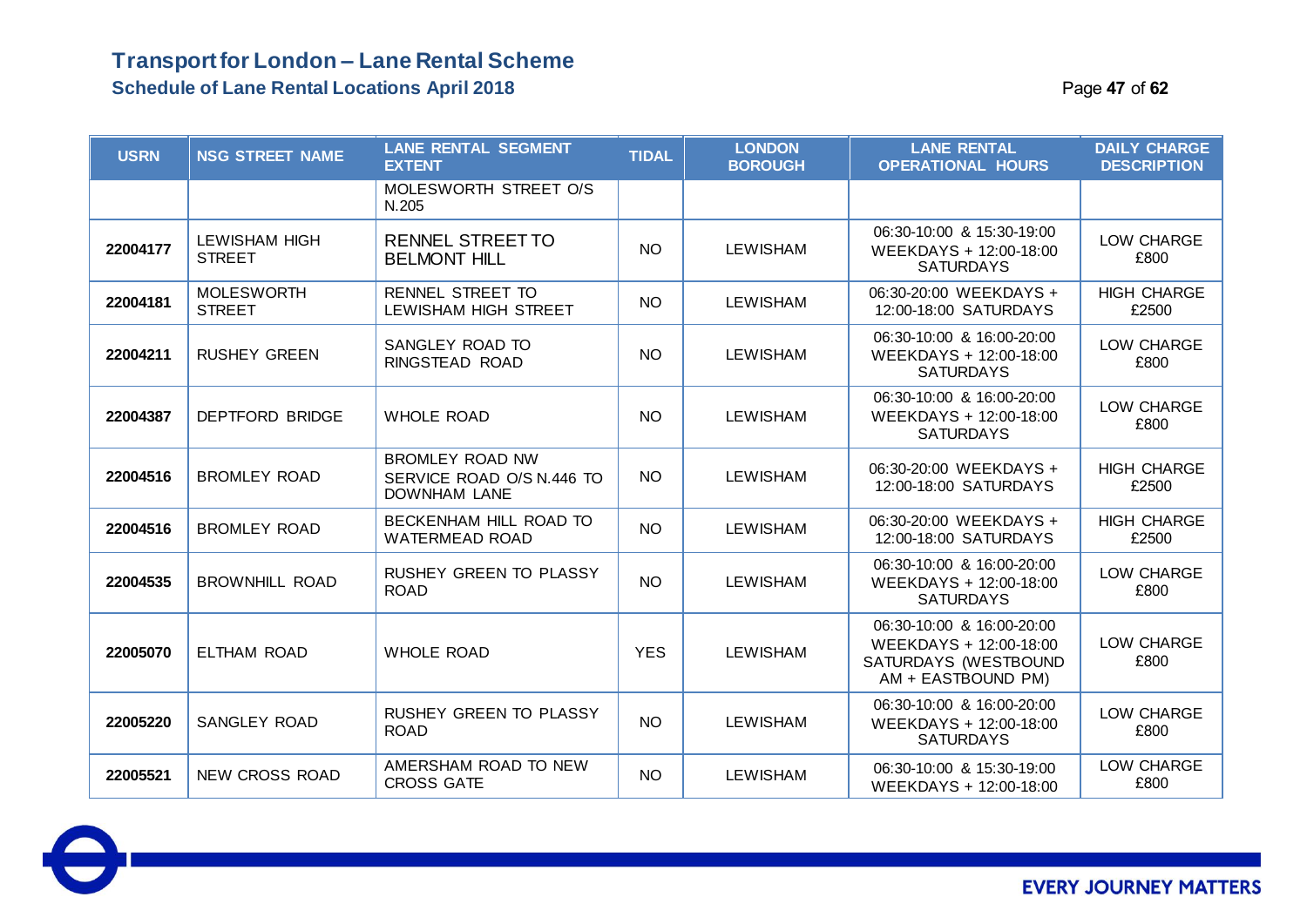### **Transport for London – Lane Rental Scheme Schedule of Lane Rental Locations April 2018 Page 18 of 62 Page 48** of 62

| <b>USRN</b> | <b>NSG STREET NAME</b>               | <b>LANE RENTAL SEGMENT</b><br><b>EXTENT</b>                            | <b>TIDAL</b> | <b>LONDON</b><br><b>BOROUGH</b> | <b>LANE RENTAL</b><br><b>OPERATIONAL HOURS</b>                                                            | <b>DAILY CHARGE</b><br><b>DESCRIPTION</b> |
|-------------|--------------------------------------|------------------------------------------------------------------------|--------------|---------------------------------|-----------------------------------------------------------------------------------------------------------|-------------------------------------------|
|             |                                      |                                                                        |              |                                 | <b>SATURDAYS</b>                                                                                          |                                           |
| 22005521    | <b>NEW CROSS ROAD</b>                | AMERSHAM ROAD TO<br><b>TANNER'S HILL</b>                               | <b>NO</b>    | <b>LEWISHAM</b>                 | 06:30-10:00 & 16:00-20:00<br>WEEKDAYS + 12:00-18:00<br><b>SATURDAYS</b>                                   | LOW CHARGE<br>£800                        |
| 22005615    | SHOOTERS HILL<br><b>ROAD</b>         | <b>WHOLE ROAD</b>                                                      | <b>NO</b>    | <b>LEWISHAM</b>                 | 06:30-20:00 WEEKDAYS +<br>12:00-18:00 WEEKENDS                                                            | <b>HIGH CHARGE</b><br>£2500               |
| 22005976    | <b>CATFORD HILL</b>                  | STANSTEAD ROAD TO<br><b>CATFORD ROAD</b>                               | <b>NO</b>    | <b>LEWISHAM</b>                 | 06:30-10:00 & 16:00-20:00<br>WEEKDAYS + 12:00-18:00<br><b>SATURDAYS</b>                                   | LOW CHARGE<br>£800                        |
| 22005979    | <b>CATFORD ROAD</b>                  | <b>WHOLE ROAD</b>                                                      | <b>NO</b>    | <b>LEWISHAM</b>                 | 06:30-10:00 & 16:00-20:00<br>WEEKDAYS + 12:00-18:00<br><b>SATURDAYS</b>                                   | LOW CHARGE<br>£800                        |
| 22100600    | <b>BEVERLEY WAY</b>                  | <b>SHANNON CORNER</b><br>ROUNDABOUT TO BODNANT<br><b>GARDENS SOUTH</b> | <b>NO</b>    | <b>MERTON</b>                   | 06:30-22:00 WEEKDAYS +<br>12:00-18:00 WEEKENDS                                                            | <b>HIGH CHARGE</b><br>£2500               |
| 22100600    | <b>BEVERLEY WAY</b>                  | 120M SOUTH OF CAMBRIDGE<br>AVENUE TO BODNANT<br><b>GARDENS SOUTH</b>   | <b>YES</b>   | <b>MERTON</b>                   | 06:30-10:00 & 16:00-20:00<br>WEEKDAYS + 12:00-18:00<br><b>WEEKENDS (NORTHBOUND</b><br>AM + SOUTHBOUND PM) | LOW CHARGE<br>£800                        |
| 22100963    | <b>BUSHEY ROAD</b>                   | A3 SLIP ROAD TO O TO S<br><b>APEX HOUSE</b>                            | <b>NO</b>    | <b>MERTON</b>                   | 06:30-22:00 WEEKDAYS +<br>12:00-18:00 WEEKENDS                                                            | <b>HIGH CHARGE</b><br>£2500               |
| 22101770    | <b>CROWN LANE</b>                    | LONDON ROAD TO CROWN<br><b>ROAD</b>                                    | <b>NO</b>    | <b>MERTON</b>                   | 06:30-20:00 WEEKDAYS +<br>12:00-18:00 SATURDAYS                                                           | <b>HIGH CHARGE</b><br>£2500               |
| 22103303    | <b>HIGH STREET</b><br>COLLIER'S WOOD | CHRISTCHURCH ROAD TO<br><b>MERTON HIGH STREET</b>                      | <b>NO</b>    | <b>MERTON</b>                   | 06:30-20:00 WEEKDAYS +<br>12:00-18:00 SATURDAYS                                                           | <b>HIGH CHARGE</b><br>£2500               |
| 22103999    | LONDON ROAD                          | MORDEN COURT TO O/S N.46<br>LONDON ROAD                                | <b>NO</b>    | <b>MERTON</b>                   | 06:30-20:00 WEEKDAYS +<br>12:00-18:00 SATURDAYS                                                           | <b>HIGH CHARGE</b><br>£2500               |
| 22104146    | <b>MALDEN WAY</b>                    | COBHAM AVENUE TO<br><b>BURLINGTON ROAD</b><br><b>ROUNDABOUT</b>        | <b>NO</b>    | <b>MERTON</b>                   | 06:30-22:00 WEEKDAYS +<br>12:00-18:00 WEEKENDS                                                            | <b>HIGH CHARGE</b><br>£2500               |

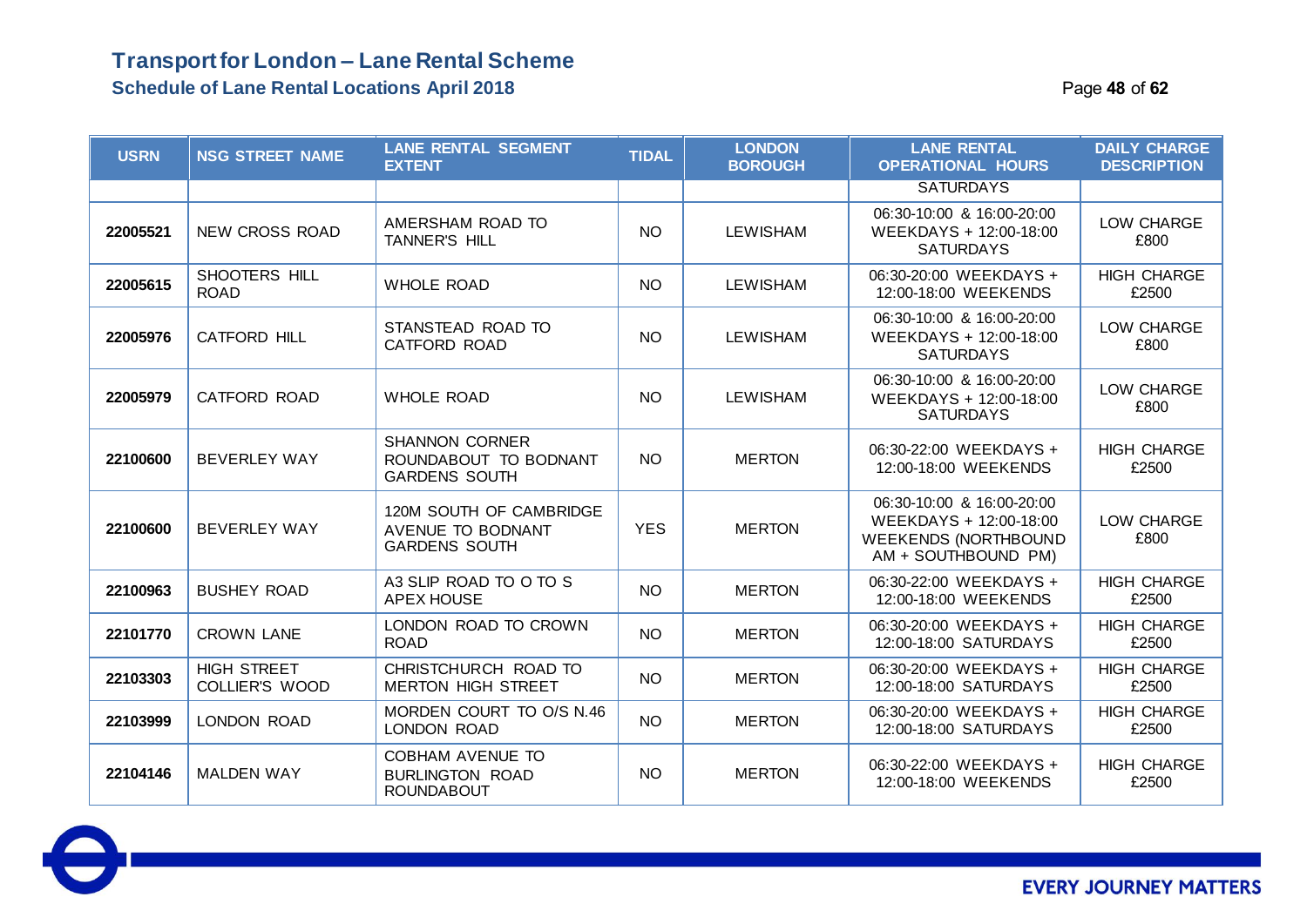### **Transport for London – Lane Rental Scheme Schedule of Lane Rental Locations April 2018** Page **49** of **62**

| <b>USRN</b> | <b>NSG STREET NAME</b>                     | <b>LANE RENTAL SEGMENT</b><br><b>EXTENT</b>                               | <b>TIDAL</b> | <b>LONDON</b><br><b>BOROUGH</b> | <b>LANE RENTAL</b><br><b>OPERATIONAL HOURS</b>                                                                | <b>DAILY CHARGE</b><br><b>DESCRIPTION</b> |
|-------------|--------------------------------------------|---------------------------------------------------------------------------|--------------|---------------------------------|---------------------------------------------------------------------------------------------------------------|-------------------------------------------|
| 22104146    | <b>MALDEN WAY</b>                          | 30M EAST OF ALBERT ROAD<br>TO COBHAM AVENUE                               | <b>NO</b>    | <b>MERTON</b>                   | 06:30-10:00 & 16:00-20:00<br>WEEKDAYS + 12:00-18:00<br><b>WEEKENDS</b>                                        | LOW CHARGE<br>£800                        |
| 22104147    | <b>MALDEN WAY</b><br>(KINGSTON BY PASS)    | COBHAM AVENUE TO<br><b>BURLINGTON ROAD</b><br><b>ROUNDABOUT</b>           | <b>NO</b>    | <b>MERTON</b>                   | 06:30-22:00 WEEKDAYS +<br>12:00-18:00 WEEKENDS                                                                | <b>HIGH CHARGE</b><br>£2500               |
| 22104147    | <b>MALDEN WAY</b><br>(KINGSTON BY PASS)    | 30M EAST OF ALBERT ROAD<br>TO COBHAM AVENUE                               | <b>NO</b>    | <b>MERTON</b>                   | 06:30-10:00 & 16:00-20:00<br>WEEKDAYS + 12:00-18:00<br><b>WEEKENDS</b>                                        | LOW CHARGE<br>£800                        |
| 22105193    | PRIORY ROAD                                | <b>WHOLE ROAD</b>                                                         | NO.          | <b>MERTON</b>                   | 06:30-20:00 WEEKDAYS +<br>12:00-18:00 SATURDAYS                                                               | <b>HIGH CHARGE</b><br>£2500               |
| 22105806    | <b>SHANNON CORNER</b><br><b>ROUNDABOUT</b> | <b>WHOLE ROAD</b>                                                         | <b>NO</b>    | <b>MERTON</b>                   | 06:30-22:00 WEEKDAYS +<br>12:00-18:00 WEEKENDS                                                                | <b>HIGH CHARGE</b><br>£2500               |
| 22202013    | NORTH CIRCULAR<br><b>ROAD</b>              | 415M SOUTH OF ROMFORD<br>ROAD TO 300M NORTH OF<br><b>BARKING ROAD</b>     | <b>NO</b>    | <b>NEWHAM</b>                   | 06:30-10:00 & 16:00-20:00<br>WEEKDAYS + 12:00-18:00<br><b>SATURDAYS</b>                                       | LOW CHARGE<br>£800                        |
| 22202013    | NORTH CIRCULAR<br><b>ROAD</b>              | JENKINS LANE TO 250M<br>NORTH OF LONDON ROAD                              | <b>YES</b>   | <b>NEWHAM</b>                   | 06:30-10:00 & 16:00-20:00<br>WEEKDAYS + 12:00-18:00<br><b>SATURDAYS</b><br>(SOUTHBOUND AM +<br>NORTHBOUND PM) | LOW CHARGE<br>£800                        |
| 22301531    | NORTH CIRCULAR<br><b>ROAD</b>              | 250M SOUTH OF EASTERN<br>AVENUE TO 750M NORTH OF<br><b>EASTERN AVENUE</b> | <b>NO</b>    | <b>REDBRIDGE</b>                | 06:30-20:00 WEEKDAYS +<br>12:00-18:00 WEEKENDS                                                                | <b>HIGH CHARGE</b><br>£2500               |
| 22301531    | <b>NORTH CIRCULAR</b><br><b>ROAD</b>       | 250M SOUTH OF EASTERN<br>AVENUE TO 415M SOUTH OF<br>ROMFORD ROAD          | <b>NO</b>    | <b>REDBRIDGE</b>                | 06:30-10:00 & 16:00-20:00<br>WEEKDAYS + 12:00-18:00<br><b>SATURDAYS</b>                                       | LOW CHARGE<br>£800                        |
| 22301531    | NORTH CIRCULAR<br><b>ROAD</b>              | SOUTHEND ROAD TO 750M<br>NORTH OF EASTERN<br><b>AVENUE</b>                | <b>NO</b>    | <b>REDBRIDGE</b>                | 06:30-10:00 & 15:30-20:00<br>WEEKDAYS + 12:00-18:00<br><b>WEEKENDS</b>                                        | LOW CHARGE<br>£800                        |

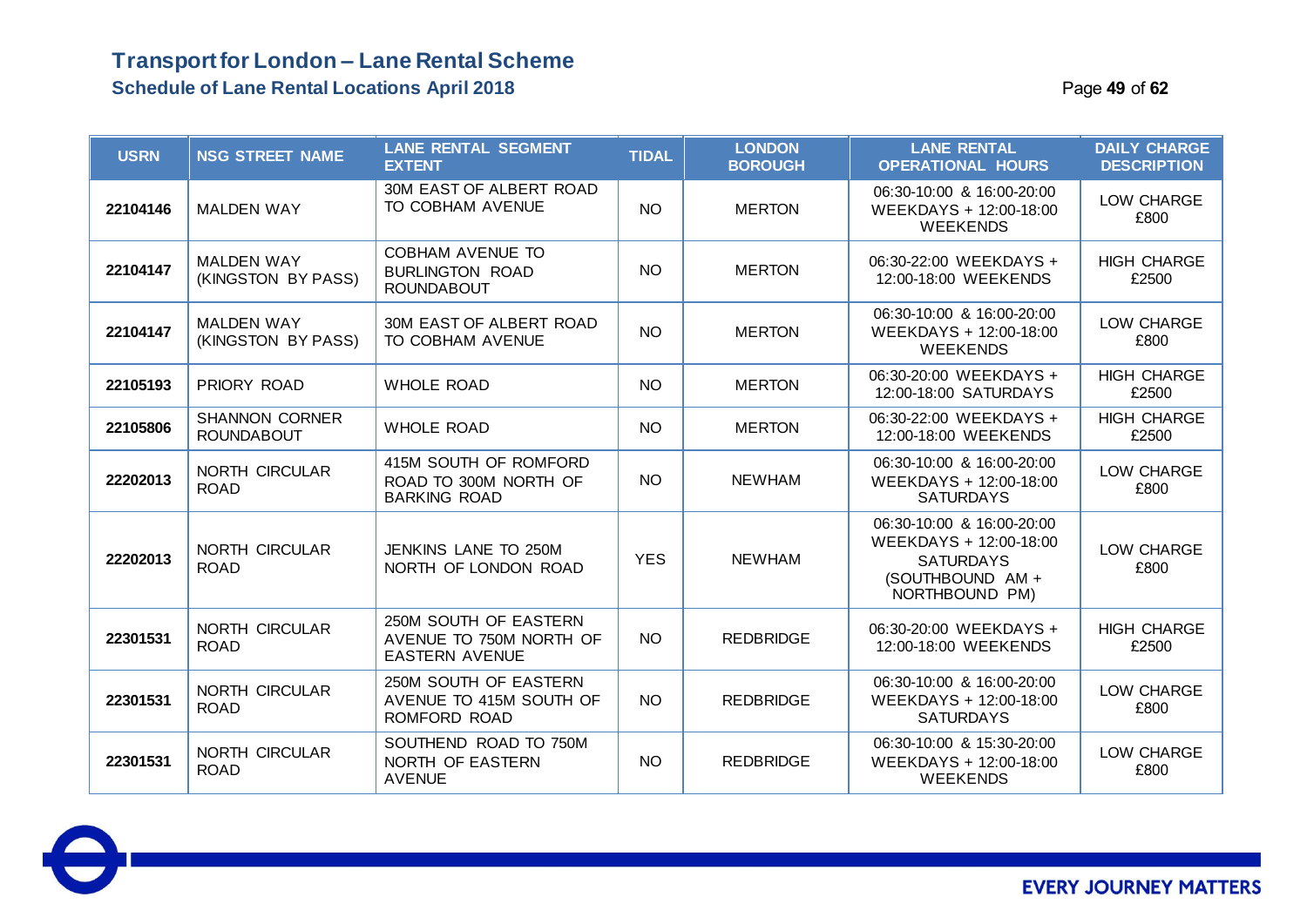| <b>USRN</b> | <b>NSG STREET NAME</b>                      | <b>LANE RENTAL SEGMENT</b><br><b>EXTENT</b>                                            | <b>TIDAL</b> | <b>LONDON</b><br><b>BOROUGH</b> | <b>LANE RENTAL</b><br><b>OPERATIONAL HOURS</b>                          | <b>DAILY CHARGE</b><br><b>DESCRIPTION</b> |
|-------------|---------------------------------------------|----------------------------------------------------------------------------------------|--------------|---------------------------------|-------------------------------------------------------------------------|-------------------------------------------|
| 22302011    | <b>EASTERN AVENUE</b>                       | <b>CRANLEY DRIVE TO</b><br>CAMBRIDGE PARK ROAD                                         | <b>NO</b>    | <b>REDBRIDGE</b>                | 06:30-20:00 WEEKDAYS +<br>12:00-18:00 WEEKENDS                          | <b>HIGH CHARGE</b><br>£2500               |
| 22302011    | <b>EASTERN AVENUE</b>                       | CRANLEY DRIVE TO BARLEY<br>LANE                                                        | <b>NO</b>    | <b>REDBRIDGE</b>                | 06:30-10:00 & 16:00-20:00<br>WEEKDAYS + 12:00-18:00<br><b>SATURDAYS</b> | LOW CHARGE<br>£800                        |
| 22306447    | <b>EASTERN AVENUE</b><br><b>WEST</b>        | <b>WHOLE ROAD</b>                                                                      | <b>NO</b>    | <b>REDBRIDGE</b>                | 06:30-10:00 & 16:00-20:00<br>WEEKDAYS + 12:00-18:00<br><b>SATURDAYS</b> | LOW CHARGE<br>£800                        |
| 22303402    | <b>WOODFORD AVENUE</b>                      | EASTERN AVENUE TO AVERY<br><b>GARDENS</b>                                              | <b>NO</b>    | <b>REDBRIDGE</b>                | 06:30-20:00 WEEKDAYS +<br>12:00-18:00 WEEKENDS                          | <b>HIGH CHARGE</b><br>£2500               |
| 22303402    | <b>WOODFORD AVENUE</b>                      | 85M SOUTH OF RODING<br>LANE SOUTH TO AVERY<br><b>GARDENS</b>                           | <b>NO</b>    | <b>REDBRIDGE</b>                | 06:30-10:00 & 16:00-20:00<br>WEEKDAYS + 12:00-18:00<br><b>SATURDAYS</b> | LOW CHARGE<br>£800                        |
| 22305320    | SOUTHEND ROAD                               | <b>50M EAST OF CHARLIE</b><br>BROWNS ROUNDABOUT TO<br>M <sub>11</sub> SLIP ROADS       | <b>NO</b>    | <b>REDBRIDGE</b>                | 06:30-22:00 WEEKDAYS +<br>12:00-18:00 SATURDAYS                         | <b>HIGH CHARGE</b><br>£2500               |
| 22305320    | SOUTHEND ROAD                               | <b>WATERWORKS</b><br>ROUNDABOUT TO M11 SLIP<br><b>ROADS</b>                            | <b>NO</b>    | <b>REDBRIDGE</b>                | 06:30-10:00 & 15:30-20:00<br>WEEKDAYS + 12:00-18:00<br><b>WEEKENDS</b>  | LOW CHARGE<br>£800                        |
| 22305320    | SOUTHEND ROAD                               | 50M EAST OF CHARLIE<br>BROWNS ROUNDABOUT TO<br>90M EAST OF RODING LANE<br><b>NORTH</b> | <b>NO</b>    | <b>REDBRIDGE</b>                | 06:30-10:00 & 16:00-20:00<br>WEEKDAYS + 12:00-18:00<br><b>SATURDAYS</b> | LOW CHARGE<br>£800                        |
| 22306105    | HARRIER AVENUE                              | <b>CAMBRIDGE PARK TO</b><br><b>MANSFIELD ROAD</b>                                      | <b>NO</b>    | <b>REDBRIDGE</b>                | 06:30-20:00 WEEKDAYS +<br>12:00-18:00 WEEKENDS                          | <b>HIGH CHARGE</b><br>£2500               |
| 22306122    | <b>CHARLIE BROWN'S</b><br><b>ROUNDABOUT</b> | <b>WHOLE ROAD</b>                                                                      | <b>NO</b>    | <b>REDBRIDGE</b>                | 06:30-22:00 WEEKDAYS +<br>12:00-18:00 SATURDAYS                         | <b>HIGH CHARGE</b><br>£2500               |
| 22405471    | <b>CLIFFORD AVENUE</b>                      | LANGDALE CLOSE TO UPPER<br>RICHMOND ROAD WEST                                          | <b>NO</b>    | RICHMOND UPON<br><b>THAMES</b>  | 06:30-20:00 WEEKDAYS +<br>12:00-18:00 SATURDAYS                         | <b>HIGH CHARGE</b><br>£2500               |
| 22406036    | <b>UPPER RICHMOND</b>                       | <b>CLIFFORD AVENUE TO</b>                                                              | <b>NO</b>    | RICHMOND UPON                   | 06:30-20:00 WEEKDAYS +                                                  | <b>HIGH CHARGE</b>                        |

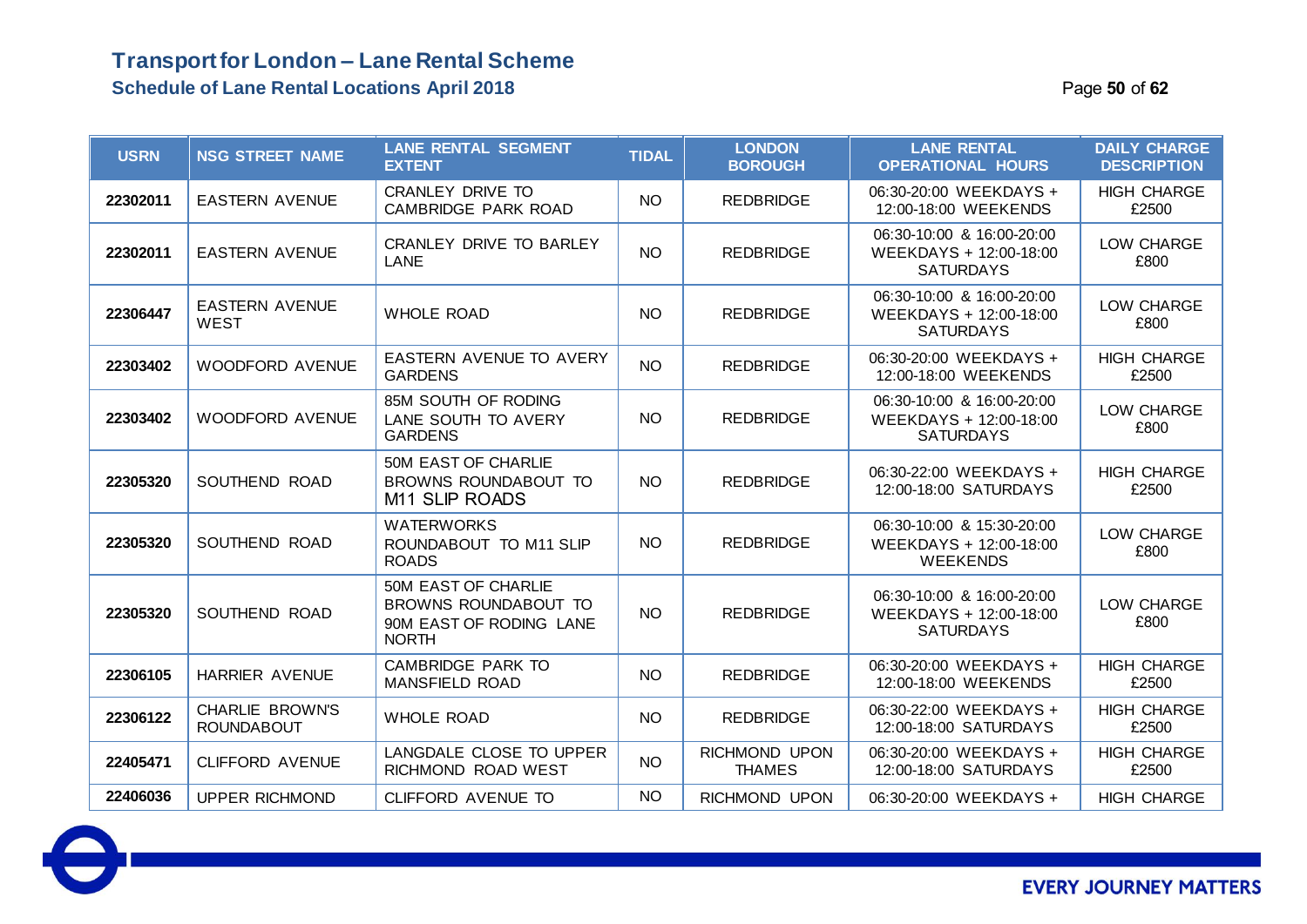| <b>USRN</b> | <b>NSG STREET NAME</b>               | <b>LANE RENTAL SEGMENT</b><br><b>EXTENT</b>                         | <b>TIDAL</b> | <b>LONDON</b><br><b>BOROUGH</b> | <b>LANE RENTAL</b><br><b>OPERATIONAL HOURS</b>                          | <b>DAILY CHARGE</b><br><b>DESCRIPTION</b> |
|-------------|--------------------------------------|---------------------------------------------------------------------|--------------|---------------------------------|-------------------------------------------------------------------------|-------------------------------------------|
|             | <b>ROAD WEST</b>                     | <b>GRAEMESDYKE AVENUE</b>                                           |              | <b>THAMES</b>                   | 12:00-18:00 SATURDAYS                                                   | £2500                                     |
| 22406768    | <b>UPPER RICHMOND</b><br><b>ROAD</b> | DUNGARVAN AVENUE TO O/S<br>N.470 UPPER RICHMOND<br><b>ROAD</b>      | <b>NO</b>    | RICHMOND UPON<br><b>THAMES</b>  | 06:30-20:00 WEEKDAYS +<br>12:00-18:00 SATURDAYS                         | <b>HIGH CHARGE</b><br>£2500               |
| 22500000    | <b>ROTHERHITHE</b><br><b>TUNNEL</b>  | <b>WHOLE ROAD</b>                                                   | <b>NO</b>    | <b>SOUTHWARK</b>                | 06:30-10:00 & 15:30-19:00<br>WEEKDAYS + 12:00-18:00<br><b>SATURDAYS</b> | LOW CHARGE<br>£800                        |
| 22500218    | <b>BERMONDSEY</b><br><b>STREET</b>   | TOOLEY STREET TO ST<br><b>THOMAS STREET</b>                         | <b>NO</b>    | <b>SOUTHWARK</b>                | 06:30-10:00 & 15:30-19:00<br>WEEKDAYS + 12:00-18:00<br><b>SATURDAYS</b> | LOW CHARGE<br>£800                        |
| 22500218    | <b>BERMONDSEY</b><br><b>STREET</b>   | TOWER BRIDGE ROAD TO<br><b>DECIMA STREET</b>                        | <b>NO</b>    | <b>SOUTHWARK</b>                | 06:30-10:00 & 16:00-20:00<br>WEEKDAYS + 12:00-18:00<br><b>SATURDAYS</b> | LOW CHARGE<br>£800                        |
| 22500249    | <b>BLACKFRIARS ROAD</b>              | <b>BLACKFRIARS BRIDGE TO</b><br>50M SOUTH OF UPPER<br><b>GROUND</b> | <b>NO</b>    | <b>SOUTHWARK</b>                | 06:30-22:00 WEEKDAYS +<br>12:00-18:00 WEEKENDS                          | <b>HIGH CHARGE</b><br>£2500               |
| 22500249    | <b>BLACKFRIARS ROAD</b>              | ST GEORGES CIRCUS TO<br>50M SOUTH OF UPPER<br><b>GROUND</b>         | NO           | SOUTHWARK                       | 06:30-10:00 & 15:30-19:00<br>WEEKDAYS + 12:00-18:00<br><b>SATURDAYS</b> | LOW CHARGE<br>£800                        |
| 22500284    | <b>BOROUGH HIGH</b><br><b>STREET</b> | TOOLEY STREET TO<br><b>TABBARD STREET</b>                           | NO.          | <b>SOUTHWARK</b>                | 06:30-10:00 & 16:00-20:00<br>WEEKDAYS + 12:00-18:00<br><b>SATURDAYS</b> | LOW CHARGE<br>£800                        |
| 22500671    | <b>CRUCIFIX LANE</b>                 | <b>WHOLE ROAD</b>                                                   | NO.          | <b>SOUTHWARK</b>                | 06:30-10:00 & 15:30-19:00<br>WEEKDAYS + 12:00-18:00<br><b>SATURDAYS</b> | LOW CHARGE<br>£800                        |
| 22500807    | <b>DRUID STREET</b>                  | <b>TOOLEY STREET TO TANNER</b><br><b>STREET</b>                     | <b>NO</b>    | <b>SOUTHWARK</b>                | 06:30-10:00 & 15:30-19:00<br>WEEKDAYS + 12:00-18:00<br><b>SATURDAYS</b> | LOW CHARGE<br>£800                        |
| 22500817    | <b>DUKE STREET HILL</b>              | <b>WHOLE ROAD</b>                                                   | <b>NO</b>    | <b>SOUTHWARK</b>                | 06:30-10:00 & 15:30-19:00<br>WEEKDAYS + 12:00-18:00                     | LOW CHARGE<br>£800                        |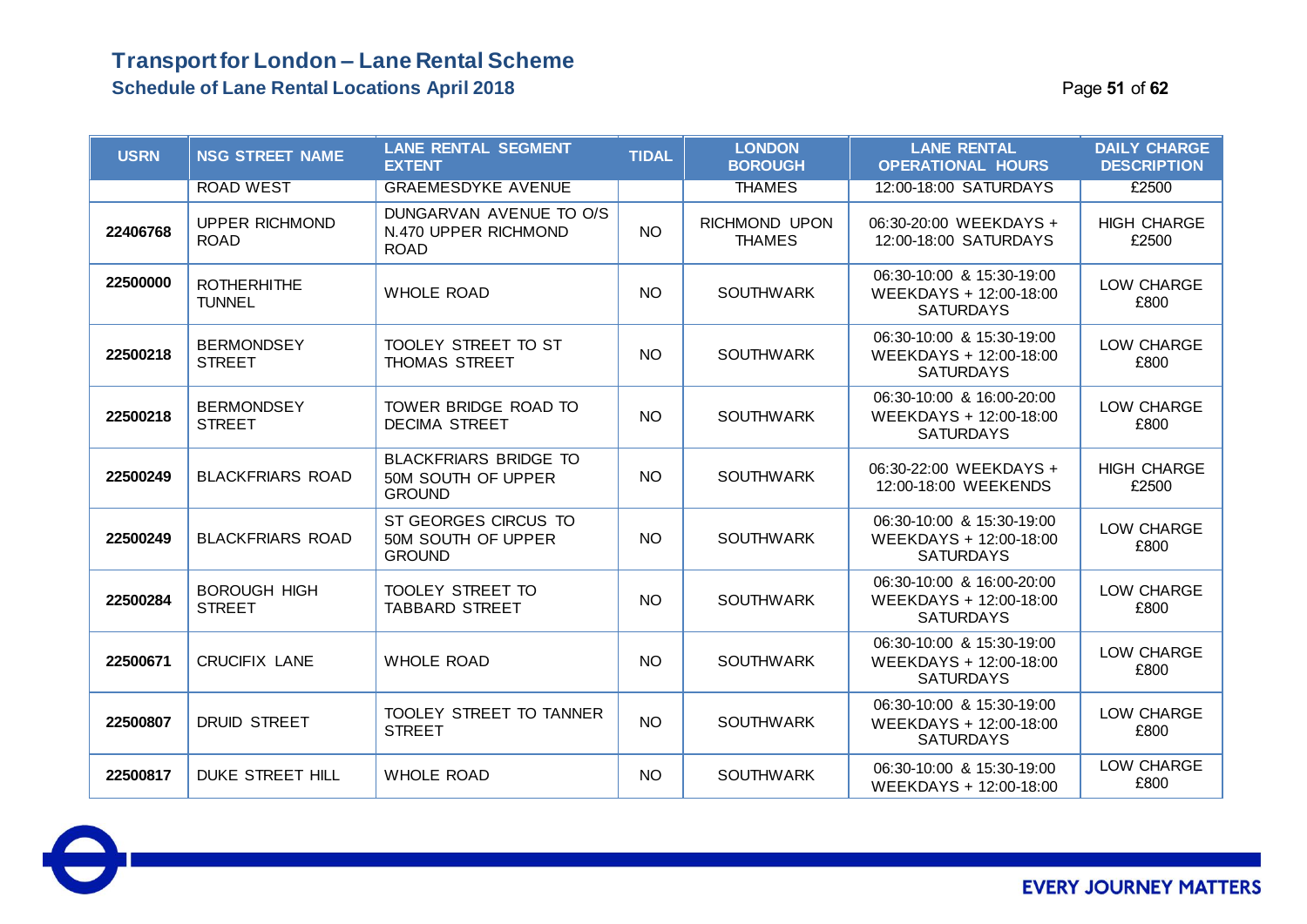### **Transport for London – Lane Rental Scheme Schedule of Lane Rental Locations April 2018** Page **52** of **62**

| <b>USRN</b> | <b>NSG STREET NAME</b>                | <b>LANE RENTAL SEGMENT</b><br><b>EXTENT</b>                              | <b>TIDAL</b> | <b>LONDON</b><br><b>BOROUGH</b> | <b>LANE RENTAL</b><br><b>OPERATIONAL HOURS</b>                          | <b>DAILY CHARGE</b><br><b>DESCRIPTION</b> |
|-------------|---------------------------------------|--------------------------------------------------------------------------|--------------|---------------------------------|-------------------------------------------------------------------------|-------------------------------------------|
|             |                                       |                                                                          |              |                                 | <b>SATURDAYS</b>                                                        |                                           |
| 22500818    | DULWICH COMMON                        | LORDSHIP LANE TO ACCESS<br>TO LORDSHIP LANE ESTATE                       | <b>NO</b>    | <b>SOUTHWARK</b>                | 06:30-20:00 WEEKDAYS +<br>12:00-18:00 SATURDAYS                         | <b>HIGH CHARGE</b><br>£2500               |
| 22500886    | <b>ELEPHANT AND</b><br><b>CASTLE</b>  | 40M SOUTH OF ST GEORGES<br>ROAD TO NEWINGTON<br><b>BUTTS</b>             | NO.          | <b>SOUTHWARK</b>                | 06:30-20:00 WEEKDAYS +<br>12:00-18:00 SATURDAYS                         | <b>HIGH CHARGE</b><br>£2500               |
| 22500886    | ELEPHANT AND<br><b>CASTLE</b>         | NEW KENT ROAD TO 40M<br>SOUTH OF ST GEORGES<br><b>ROAD</b>               | <b>NO</b>    | <b>SOUTHWARK</b>                | 06:30-10:00 & 16:00-20:00<br>WEEKDAYS + 12:00-18:00<br><b>SATURDAYS</b> | LOW CHARGE<br>£800                        |
| 22501118    | <b>GREAT DOVER</b><br><b>STREET</b>   | <b>BRICKLAYERS ARMS</b><br>ROUNDABOUT TO<br><b>BARTHOLOMEW STREET</b>    | NO.          | <b>SOUTHWARK</b>                | 06:30-20:00 WEEKDAYS +<br>12:00-18:00 SATURDAYS                         | <b>HIGH CHARGE</b><br>£2500               |
| 22501346    | <b>JAMAICA ROAD</b>                   | <b>WHOLE ROAD</b>                                                        | <b>NO</b>    | <b>SOUTHWARK</b>                | 06:30-10:00 & 15:30-19:00<br>WEEKDAYS + 12:00-18:00<br><b>SATURDAYS</b> | LOW CHARGE<br>£800                        |
| 22501388    | <b>KENNINGTON PARK</b><br><b>ROAD</b> | AT JUNCTION WITH<br><b>KENNINGTON LANE AND</b><br><b>NEWINGTON BUTTS</b> | NO.          | <b>SOUTHWARK</b>                | 06:30-10:00 & 16:00-20:00<br>WEEKDAYS + 12:00-18:00<br><b>WEEKENDS</b>  | LOW CHARGE<br>£800                        |
| 22501544    | LONDON ROAD                           | 50M NORTH OF ELEPHANT<br>AND CASTLE TO ST<br><b>GEORGES CIRCUS</b>       | <b>NO</b>    | <b>SOUTHWARK</b>                | 06:30-10:00 & 15:30-19:00<br>WEEKDAYS + 12:00-18:00<br><b>SATURDAYS</b> | LOW CHARGE<br>£800                        |
| 22501544    | LONDON ROAD                           | ELEPHANT AND CASTLE TO<br>50M NORTH OF ELEPHANT<br>AND CASTLE            | <b>NO</b>    | <b>SOUTHWARK</b>                | 06:30-10:00 & 16:00-20:00<br>WEEKDAYS + 12:00-18:00<br><b>SATURDAYS</b> | LOW CHARGE<br>£800                        |
| 22501557    | <b>LORDSHIP LANE</b>                  | DULWICH COMMON TO<br>UNDERHILL ROAD                                      | <b>NO</b>    | <b>SOUTHWARK</b>                | 06:30-20:00 WEEKDAYS +<br>12:00-18:00 SATURDAYS                         | <b>HIGH CHARGE</b><br>£2500               |
| 22501783    | NEW KENT ROAD                         | <b>BRICKLAYERS ARMS</b><br>ROUNDABOUT TO SEARLES<br><b>ROAD</b>          | NO.          | <b>SOUTHWARK</b>                | 06:30-20:00 WEEKDAYS +<br>12:00-18:00 SATURDAYS                         | <b>HIGH CHARGE</b><br>£2500               |

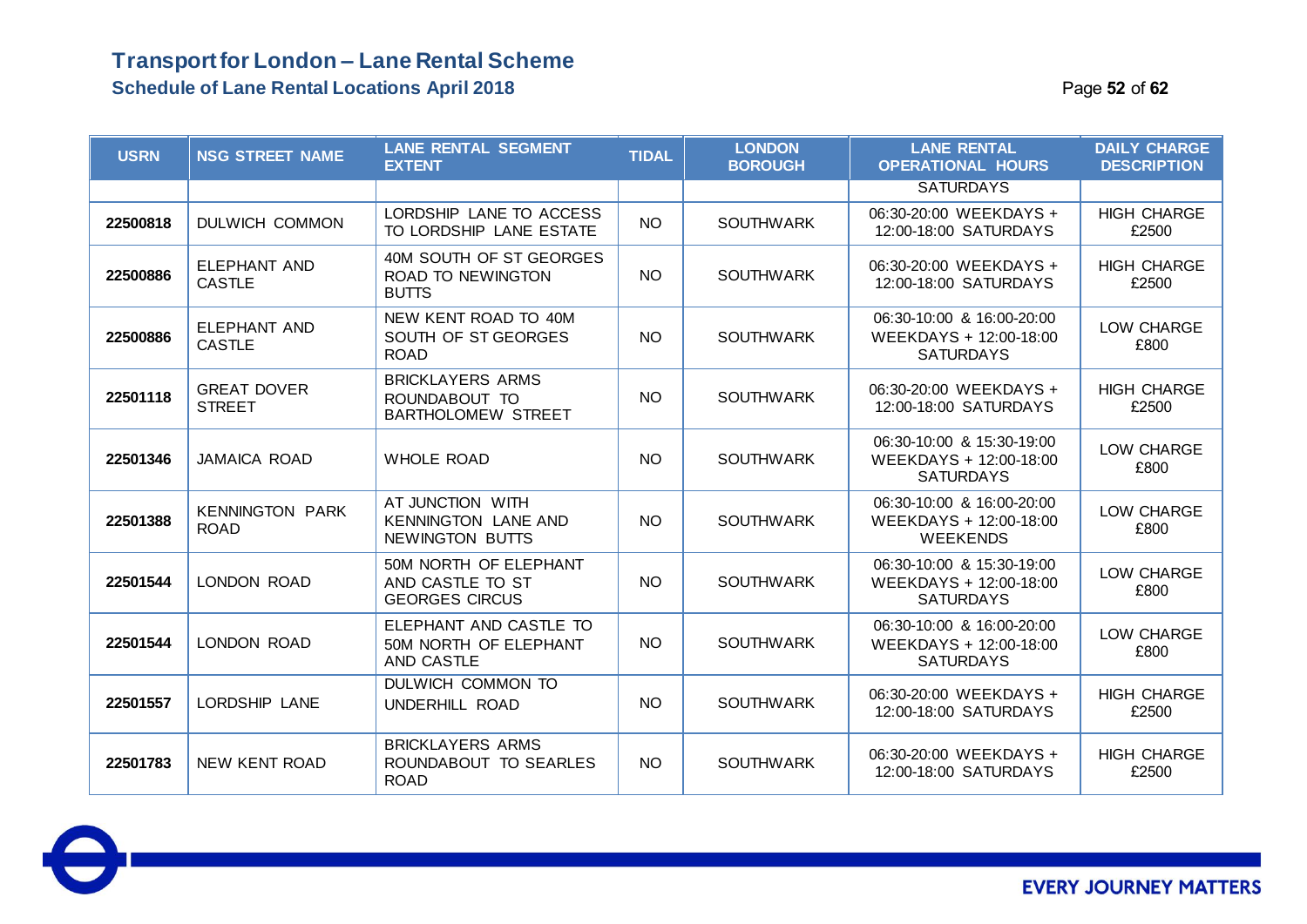### **Transport for London – Lane Rental Scheme Schedule of Lane Rental Locations April 2018 Page 13 of 62 Page 53** of 62

| <b>USRN</b> | <b>NSG STREET NAME</b>                  | <b>LANE RENTAL SEGMENT</b><br><b>EXTENT</b>                            | <b>TIDAL</b> | <b>LONDON</b><br><b>BOROUGH</b> | <b>LANE RENTAL</b><br><b>OPERATIONAL HOURS</b>                          | <b>DAILY CHARGE</b><br><b>DESCRIPTION</b> |
|-------------|-----------------------------------------|------------------------------------------------------------------------|--------------|---------------------------------|-------------------------------------------------------------------------|-------------------------------------------|
| 22501783    | <b>NEW KENT ROAD</b>                    | <b>SEARLES ROAD TO</b><br>ELEPHANT AND CASTLE                          | <b>NO</b>    | <b>SOUTHWARK</b>                | 06:30-10:00 & 15:30-19:00<br>WEEKDAYS + 12:00-18:00<br><b>SATURDAYS</b> | LOW CHARGE<br>£800                        |
| 22501795    | NEWINGTON BUTTS                         | ELEPHANT AND CASTLE<br>ROUNDABOUT TO O/S N.109-<br>117 NEWINGTON BUTTS | NO.          | <b>SOUTHWARK</b>                | 06:30-20:00 WEEKDAYS +<br>12:00-18:00 SATURDAYS                         | <b>HIGH CHARGE</b><br>£2500               |
| 22501795    | NEWINGTON BUTTS                         | KENNINGTON PARK ROAD TO<br>O/S N.109-117 NEWINGTON<br><b>BUTTS</b>     | NO.          | <b>SOUTHWARK</b>                | 06:30-10:00 & 16:00-20:00<br>WEEKDAYS + 12:00-18:00<br><b>WEEKENDS</b>  | LOW CHARGE<br>£800                        |
| 22501843    | <b>OLD KENT ROAD</b>                    | <b>BRICKLAYERS ARMS</b><br>ROUNDABOUT TO LEROY<br><b>STREET</b>        | NO           | <b>SOUTHWARK</b>                | 06:30-20:00 WEEKDAYS +<br>12:00-18:00 SATURDAYS                         | <b>HIGH CHARGE</b><br>£2500               |
| 22502025    | <b>QUEEN ELIZABETH</b><br><b>STREET</b> | HORSLEYDOWNE LANE TO<br><b>TOOLEY STREET</b>                           | <b>NO</b>    | <b>SOUTHWARK</b>                | 06:30-10:00 & 15:30-19:00<br>WEEKDAYS + 12:00-18:00<br><b>SATURDAYS</b> | LOW CHARGE<br>£800                        |
| 22502304    | SOUTHWARK STREET                        | <b>BOROUGH HIGH STREET</b><br><b>GYRATORY</b>                          | <b>NO</b>    | <b>SOUTHWARK</b>                | 06:30-10:00 & 16:00-20:00<br>WEEKDAYS + 12:00-18:00<br><b>SATURDAYS</b> | LOW CHARGE<br>£800                        |
| 22502304    | <b>SOUTHWARK STREET</b>                 | BOROUGH HIGH STREET TO<br><b>BLACKFRIARS ROAD</b>                      | <b>NO</b>    | <b>SOUTHWARK</b>                | 06:30-10:00 & 15:30-19:00<br>WEEKDAYS + 12:00-18:00<br><b>SATURDAYS</b> | LOW CHARGE<br>£800                        |
| 22502326    | ST GEORGES ROAD                         | <b>WHOLE ROAD</b>                                                      | <b>NO</b>    | <b>SOUTHWARK</b>                | 06:30-10:00 & 15:30-19:00<br>WEEKDAYS + 12:00-18:00<br><b>SATURDAYS</b> | LOW CHARGE<br>£800                        |
| 22502335    | <b>ST GEORGES CIRCUS</b>                | <b>WHOLE ROAD</b>                                                      | <b>NO</b>    | <b>SOUTHWARK</b>                | 06:30-10:00 & 15:30-19:00<br>WEEKDAYS + 12:00-18:00<br><b>SATURDAYS</b> | LOW CHARGE<br>£800                        |
| 22502357    | ST THOMAS STREET                        | FENNING STREET TO<br><b>BERMONDSEY STREET</b>                          | <b>NO</b>    | <b>SOUTHWARK</b>                | 06:30-10:00 & 15:30-19:00<br>WEEKDAYS + 12:00-18:00<br><b>SATURDAYS</b> | LOW CHARGE<br>£800                        |

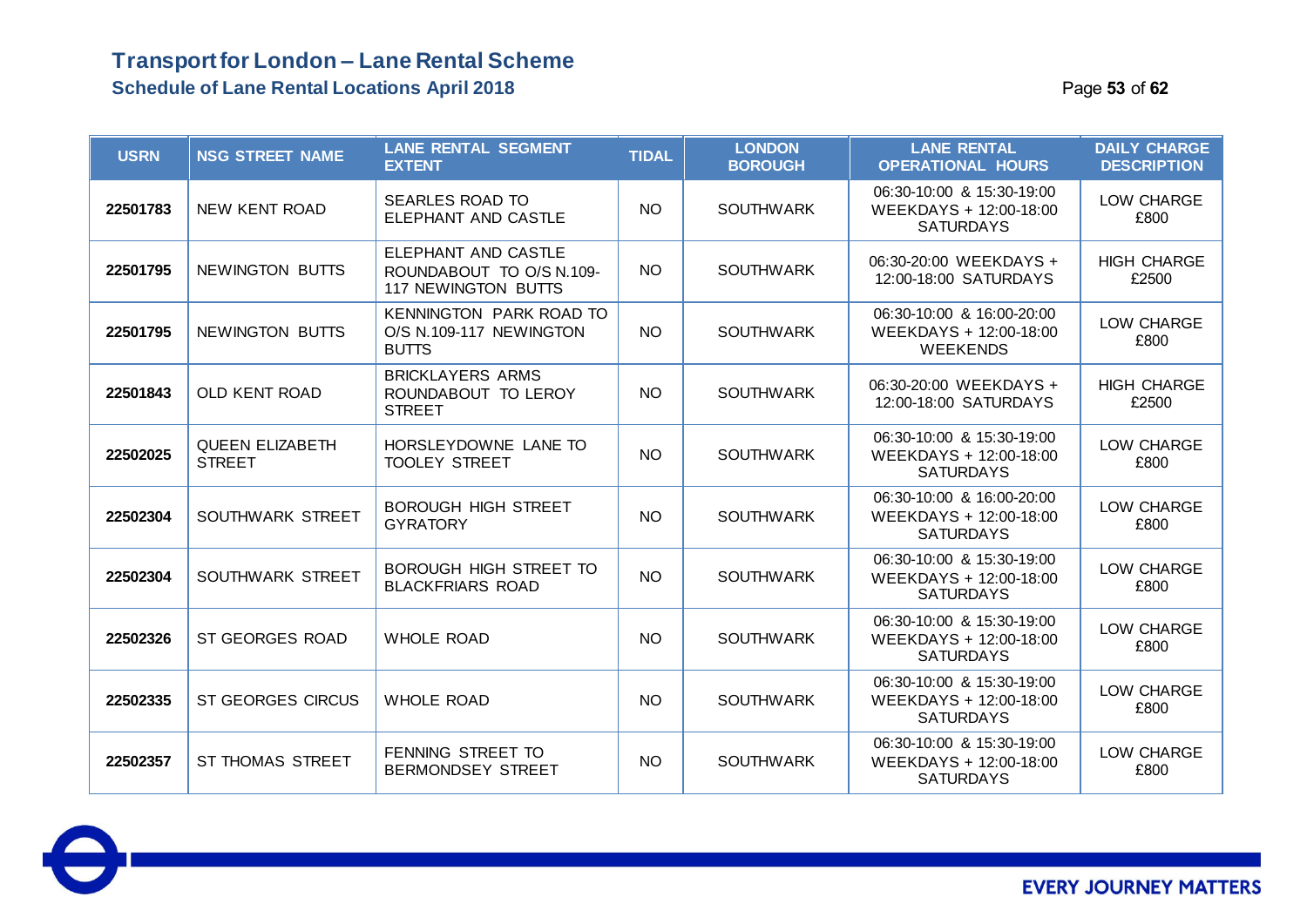### **Transport for London – Lane Rental Scheme Schedule of Lane Rental Locations April 2018 Page 14 of 62 Page 54** of 62

| <b>USRN</b> | <b>NSG STREET NAME</b>                   | <b>LANE RENTAL SEGMENT</b><br><b>EXTENT</b>                                                                     | <b>TIDAL</b>    | <b>LONDON</b><br><b>BOROUGH</b> | <b>LANE RENTAL</b><br><b>OPERATIONAL HOURS</b>                          | <b>DAILY CHARGE</b><br><b>DESCRIPTION</b> |
|-------------|------------------------------------------|-----------------------------------------------------------------------------------------------------------------|-----------------|---------------------------------|-------------------------------------------------------------------------|-------------------------------------------|
| 22502365    | <b>STAMFORD STREET</b>                   | <b>BLACKFRIARS ROAD TO</b><br><b>HATFIELDS</b>                                                                  | <b>NO</b>       | <b>SOUTHWARK</b>                | 06:30-10:00 & 16:00-20:00<br>WEEKDAYS + 12:00-18:00<br><b>SATURDAYS</b> | LOW CHARGE<br>£800                        |
| 22502466    | TANNER STREET                            | <b>JAMAICA ROAD TO DRUID</b><br><b>STREET</b>                                                                   | <b>NO</b>       | <b>SOUTHWARK</b>                | 06:30-10:00 & 15:30-19:00<br>WEEKDAYS + 12:00-18:00<br><b>SATURDAYS</b> | LOW CHARGE<br>£800                        |
| 22502504    | THURLOW PARK<br><b>ROAD</b>              | CROXTED ROAD TO 100M<br>EAST OF CROXTED ROAD<br><b>JUNCTION BY WEST</b><br><b>DULWICH RAILWAY</b>               | <b>NO</b>       | <b>SOUTHWARK</b>                | 06:30-20:00 WEEKDAYS +<br>12:00-18:00 SATURDAYS                         | <b>HIGH CHARGE</b><br>£2500               |
| 22502518    | <b>TOOLEY STREET</b>                     | TANNER STREET TO<br><b>WESTERN EXTENT OF 15</b><br><b>TOOLEY STREET</b>                                         | <b>NO</b>       | <b>SOUTHWARK</b>                | 06:30-10:00 & 15:30-19:00<br>WEEKDAYS + 12:00-18:00<br><b>SATURDAYS</b> | LOW CHARGE<br>£800                        |
| 22502529    | <b>TOWER BRIDGE</b><br><b>ROAD</b>       | <b>BRICKLAYERS ARMS</b><br>ROUNDABOUT TO<br>ABERDOUR STREET                                                     | <b>NO</b>       | <b>SOUTHWARK</b>                | 06:30-20:00 WEEKDAYS +<br>12:00-18:00 SATURDAYS                         | <b>HIGH CHARGE</b><br>£2500               |
| 22502529    | <b>TOWER BRIDGE</b><br><b>ROAD</b>       | SWAN MEAD TO O/S N.212<br><b>TOWER BRIDGE ROAD</b>                                                              | <b>NO</b>       | <b>SOUTHWARK</b>                | 06:30-10:00 & 16:00-20:00<br>WEEKDAYS + 12:00-18:00<br><b>SATURDAYS</b> | LOW CHARGE<br>£800                        |
| 22502529    | <b>TOWER BRIDGE</b><br><b>ROAD</b>       | TOWER BRIDGE APPROACH<br>TO O/S N.212 TOWER BRIDGE<br><b>ROAD</b>                                               | NO <sub>1</sub> | <b>SOUTHWARK</b>                | 06:30-10:00 & 16:00-20:00<br>WEEKDAYS + 12:00-18:00<br><b>WEEKENDS</b>  | LOW CHARGE<br>£800                        |
| 22502642    | <b>WALWORTH ROAD</b>                     | <b>WESTERN EXTENT OF</b><br>RAILWAY BRIDGE TO<br>WALWORTH ROAD AND<br><b>NEWINGTON BUTTS</b><br><b>JUNCTION</b> | NO <sub>1</sub> | <b>SOUTHWARK</b>                | 06:30-20:00 WEEKDAYS +<br>12:00-18:00 SATURDAYS                         | <b>HIGH CHARGE</b><br>£2500               |
| 22502685    | <b>WESTMINSTER</b><br><b>BRIDGE ROAD</b> | <b>WHOLE ROAD</b>                                                                                               | <b>NO</b>       | <b>SOUTHWARK</b>                | 06:30-10:00 & 15:30-19:00<br>WEEKDAYS + 12:00-18:00<br><b>SATURDAYS</b> | LOW CHARGE<br>£800                        |
| 22502911    | <b>BRICKLAYERS ARMS</b>                  | <b>WHOLE ROAD</b>                                                                                               | <b>NO</b>       | <b>SOUTHWARK</b>                | 06:30-20:00 WEEKDAYS +                                                  | <b>HIGH CHARGE</b>                        |

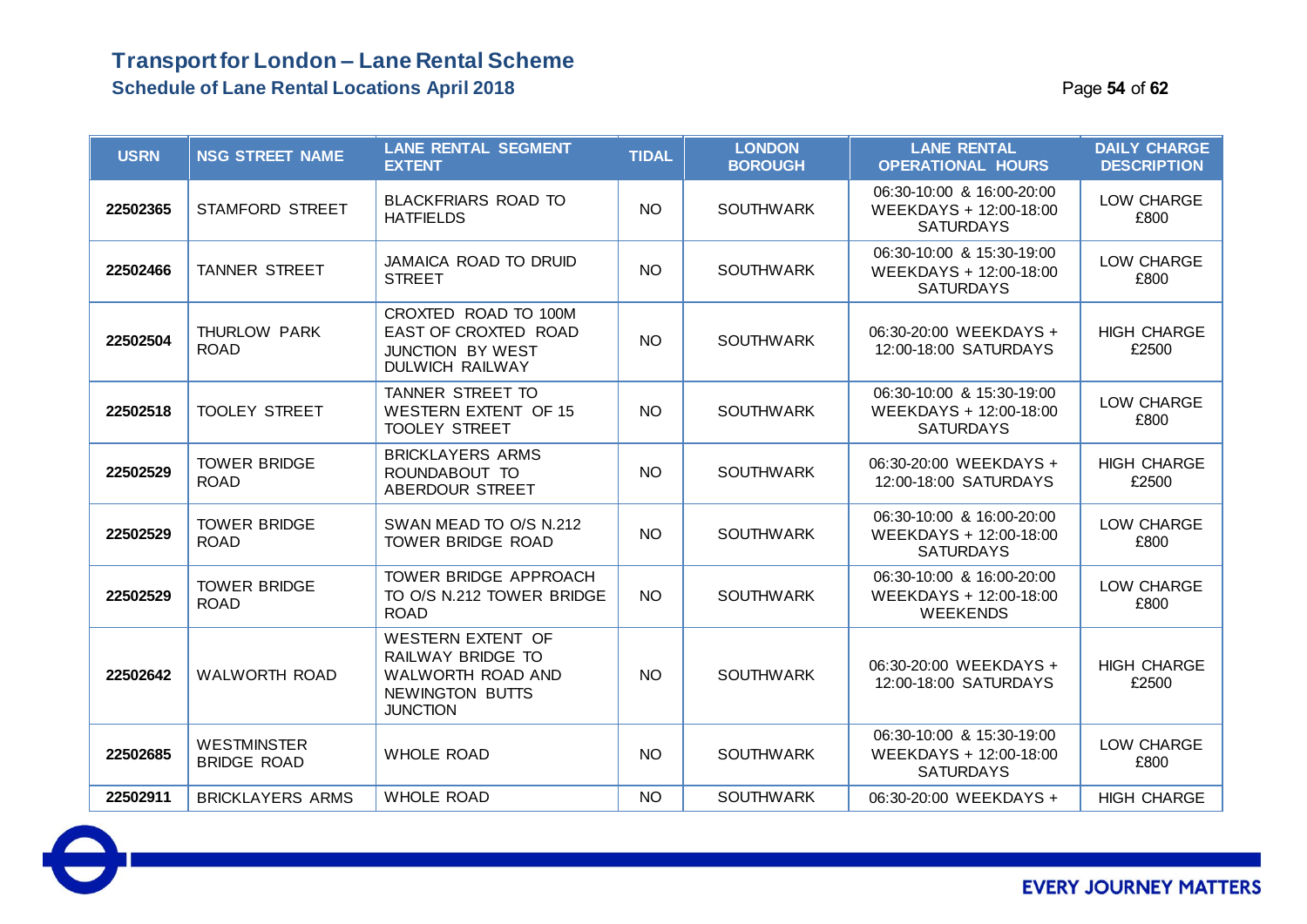### **Transport for London – Lane Rental Scheme Schedule of Lane Rental Locations April 2018 Page 12.13 and 2018** Page 15 of 62

| <b>USRN</b> | <b>NSG STREET NAME</b>                                        | <b>LANE RENTAL SEGMENT</b><br><b>EXTENT</b>     | <b>TIDAL</b> | <b>LONDON</b><br><b>BOROUGH</b> | <b>LANE RENTAL</b><br><b>OPERATIONAL HOURS</b>                         | <b>DAILY CHARGE</b><br><b>DESCRIPTION</b> |
|-------------|---------------------------------------------------------------|-------------------------------------------------|--------------|---------------------------------|------------------------------------------------------------------------|-------------------------------------------|
|             | <b>ROUNDABOUT</b>                                             |                                                 |              |                                 | 12:00-18:00 SATURDAYS                                                  | £2500                                     |
| 22503052    | <b>LONDON BRIDGE</b>                                          | <b>WHOLE ROAD</b>                               | <b>NO</b>    | <b>SOUTHWARK</b>                | 06:30-20:00 WEEKDAYS +<br>12:00-18:00 WEEKENDS                         | <b>HIGH CHARGE</b><br>£2500               |
| 22602649    | <b>SUTTON COURT</b><br><b>ROAD</b>                            | HIGH STREET TO CHALK PIT<br><b>WAY</b>          | <b>NO</b>    | <b>SUTTON</b>                   | 06:30-10:00 & 15:30-19:00<br>WEEKDAYS + 12:00-18:00<br><b>WEEKENDS</b> | LOW CHARGE<br>£800                        |
| 22602652    | <b>SUTTON PARK ROAD</b>                                       | <b>WHOLE ROAD</b>                               | <b>NO</b>    | <b>SUTTON</b>                   | 06:30-10:00 & 15:30-19:00<br>WEEKDAYS + 12:00-18:00<br><b>WEEKENDS</b> | LOW CHARGE<br>£800                        |
| 22605431    | CHALK PIT WAY                                                 | <b>WHOLE ROAD</b>                               | <b>NO</b>    | <b>SUTTON</b>                   | 06:30-10:00 & 15:30-19:00<br>WEEKDAYS + 12:00-18:00<br><b>WEEKENDS</b> | LOW CHARGE<br>£800                        |
| 22605568    | <b>GROVE ROAD</b>                                             | HIGH STREET TO SUTTON<br><b>PARK ROAD</b>       | <b>NO</b>    | <b>SUTTON</b>                   | 06:30-10:00 & 15:30-19:00<br>WEEKDAYS + 12:00-18:00<br><b>WEEKENDS</b> | LOW CHARGE<br>£800                        |
| 22605669    | <b>CARSHALTON ROAD</b>                                        | <b>HIGH STREET TO MANOR</b><br><b>PARK ROAD</b> | <b>NO</b>    | <b>SUTTON</b>                   | 06:30-10:00 & 15:30-19:00<br>WEEKDAYS + 12:00-18:00<br><b>WEEKENDS</b> | LOW CHARGE<br>£800                        |
| 22605671    | <b>CHEAM ROAD</b>                                             | HIGH STREET TO SUTTON<br><b>PARK ROAD</b>       | <b>NO</b>    | <b>SUTTON</b>                   | 06:30-10:00 & 15:30-19:00<br>WEEKDAYS + 12:00-18:00<br><b>WEEKENDS</b> | LOW CHARGE<br>£800                        |
| 22700159    | <b>BISHOPSGATE</b>                                            | <b>WHOLE ROAD</b>                               | <b>NO</b>    | <b>TOWER HAMLETS</b>            | 06:30-10:00 & 15:30-20:00<br>WEEKDAYS + 12:00-18:00<br><b>WEEKENDS</b> | LOW CHARGE<br>£800                        |
| 22700161    | <b>BLACKWALL TUNNEL</b><br><b>APPROACH</b>                    | <b>WHOLE ROAD</b>                               | <b>NO</b>    | <b>TOWER HAMLETS</b>            | 06:30-20:00 WEEKDAYS +<br>12:00-18:00 WEEKENDS                         | <b>HIGH CHARGE</b><br>£2500               |
| 22700162    | <b>BLACKWALL TUNNEL</b><br><b>NORTHERN</b><br><b>APPROACH</b> | <b>WHOLE ROAD</b>                               | <b>NO</b>    | <b>TOWER HAMLETS</b>            | 06:30-20:00 WEEKDAYS +<br>12:00-18:00 WEEKENDS                         | <b>HIGH CHARGE</b><br>£2500               |
| 22700175    | <b>BOW ROAD</b>                                               | <b>WHOLE ROAD</b>                               | <b>NO</b>    | <b>TOWER HAMLETS</b>            | 06:30-10:00 & 16:00-20:00                                              | LOW CHARGE                                |

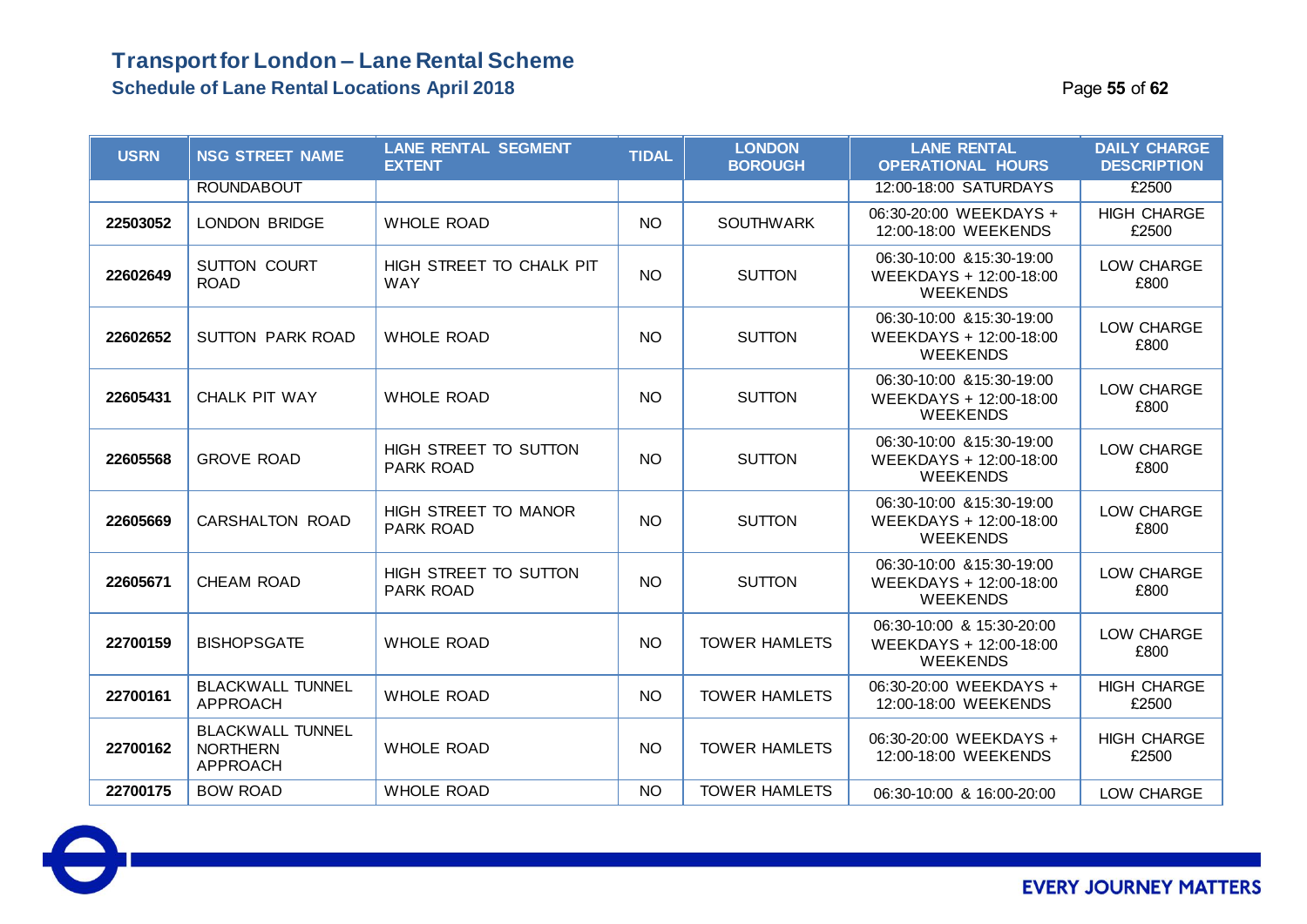### **Transport for London – Lane Rental Scheme Schedule of Lane Rental Locations April 2018 Page 16 of 62 Page 56** of 62

| <b>USRN</b> | <b>NSG STREET NAME</b>             | <b>LANE RENTAL SEGMENT</b><br><b>EXTENT</b>                                                                        | <b>TIDAL</b> | <b>LONDON</b><br><b>BOROUGH</b> | <b>LANE RENTAL</b><br><b>OPERATIONAL HOURS</b>                                                          | <b>DAILY CHARGE</b><br><b>DESCRIPTION</b> |
|-------------|------------------------------------|--------------------------------------------------------------------------------------------------------------------|--------------|---------------------------------|---------------------------------------------------------------------------------------------------------|-------------------------------------------|
|             |                                    |                                                                                                                    |              |                                 | WEEKDAYS + 12:00-18:00<br><b>SATURDAYS</b>                                                              | £800                                      |
| 22700215    | <b>BRUNSWICK ROAD</b>              | <b>WHOLE ROAD</b>                                                                                                  | <b>NO</b>    | <b>TOWER HAMLETS</b>            | 06:30-20:00 WEEKDAYS +<br>12:00-18:00 WEEKENDS                                                          | <b>HIGH CHARGE</b><br>£2500               |
| 22700226    | <b>BURDETT ROAD</b>                | WHOLE ROAD EXCLUDING<br>SIDE ROAD SECTION AT<br>SOUTHERN END OF<br>BURDETT ROAD AND EAST<br><b>INDIA DOCK ROAD</b> | <b>NO</b>    | <b>TOWER HAMLETS</b>            | 06:30-10:00 & 16:00-20:00<br>WEEKDAYS + 12:00-18:00<br><b>SATURDAYS</b>                                 | LOW CHARGE<br>£800                        |
| 22700234    | <b>BUTCHER ROW</b>                 | <b>WHOLE ROAD</b>                                                                                                  | <b>NO</b>    | <b>TOWER HAMLETS</b>            | 06:30-22:00 WEEKDAYS +<br>12:00-18:00 WEEKENDS                                                          | <b>HIGH CHARGE</b><br>£2500               |
| 22700346    | <b>COMMERCIAL ROAD</b>             | <b>BROMLEY STREET TO</b><br><b>BUTCHER ROW</b>                                                                     | <b>NO</b>    | <b>TOWER HAMLETS</b>            | 06:30-20:00 WEEKDAYS +<br>12:00-18:00 SATURDAYS                                                         | <b>HIGH CHARGE</b><br>£2500               |
| 22700347    | <b>COMMERCIAL</b><br><b>STREET</b> | <b>QUAKER STREET TO POMELL</b><br><b>WAY</b>                                                                       | <b>NO</b>    | <b>TOWER HAMLETS</b>            | 06:30-20:00 WEEKDAYS +<br>12:00-18:00 WEEKENDS                                                          | <b>HIGH CHARGE</b><br>£2500               |
| 22700347    | <b>COMMERCIAL</b><br><b>STREET</b> | POMELL WAY TO<br><b>WHITECHAPEL HIGH STREET</b>                                                                    | <b>NO</b>    | <b>TOWER HAMLETS</b>            | 06:30-20:00 WEEKDAYS +<br>12:00-18:00 SATURDAYS                                                         | <b>HIGH CHARGE</b><br>£2500               |
| 22700443    | <b>EAST CROSS ROUTE</b>            | 200M NORTH OF TREDEGAR<br>ROAD TO 300M SOUTH OF<br>TREDEGAR ROAD                                                   | <b>NO</b>    | <b>TOWER HAMLETS</b>            | 06:30-20:00 WEEKDAYS +<br>12:00-18:00 WEEKENDS                                                          | <b>HIGH CHARGE</b><br>£2500               |
| 22700443    | <b>EAST CROSS ROUTE</b>            | <b>EASTWAY TO 300M NORTH</b><br>OF TREDEGAR ROAD                                                                   | <b>YES</b>   | <b>TOWER HAMLETS</b>            | 06:30-10:00 & 15:30-20:00<br>WEEKDAYS + 12:00-18:00<br><b>WEEKENDS (WESTBOUND</b><br>AM + EASTBOUND PM) | LOW CHARGE<br>£800                        |
| 22700449    | <b>EAST SMITHFIELD</b>             | <b>WHOLE ROAD</b>                                                                                                  | <b>NO</b>    | <b>TOWER HAMLETS</b>            | 06:30-22:00 WEEKDAYS +<br>12:00-18:00 WEEKENDS                                                          | <b>HIGH CHARGE</b><br>£2500               |
| 22700731    | <b>LEMAN STREET</b>                | <b>BRAHAM STREET TO</b><br>PRESCOT STREET                                                                          | <b>NO</b>    | <b>TOWER HAMLETS</b>            | 06:30-10:00 & 16:00-20:00<br>WEEKDAYS + 12:00-18:00<br><b>WEEKENDS</b>                                  | LOW CHARGE<br>£800                        |
| 22700731    | <b>LEMAN STREET</b>                | <b>WHITECHAPEL HIGH STREET</b>                                                                                     | NO.          | <b>TOWER HAMLETS</b>            | 06:30-20:00 WEEKDAYS +                                                                                  | <b>HIGH CHARGE</b>                        |

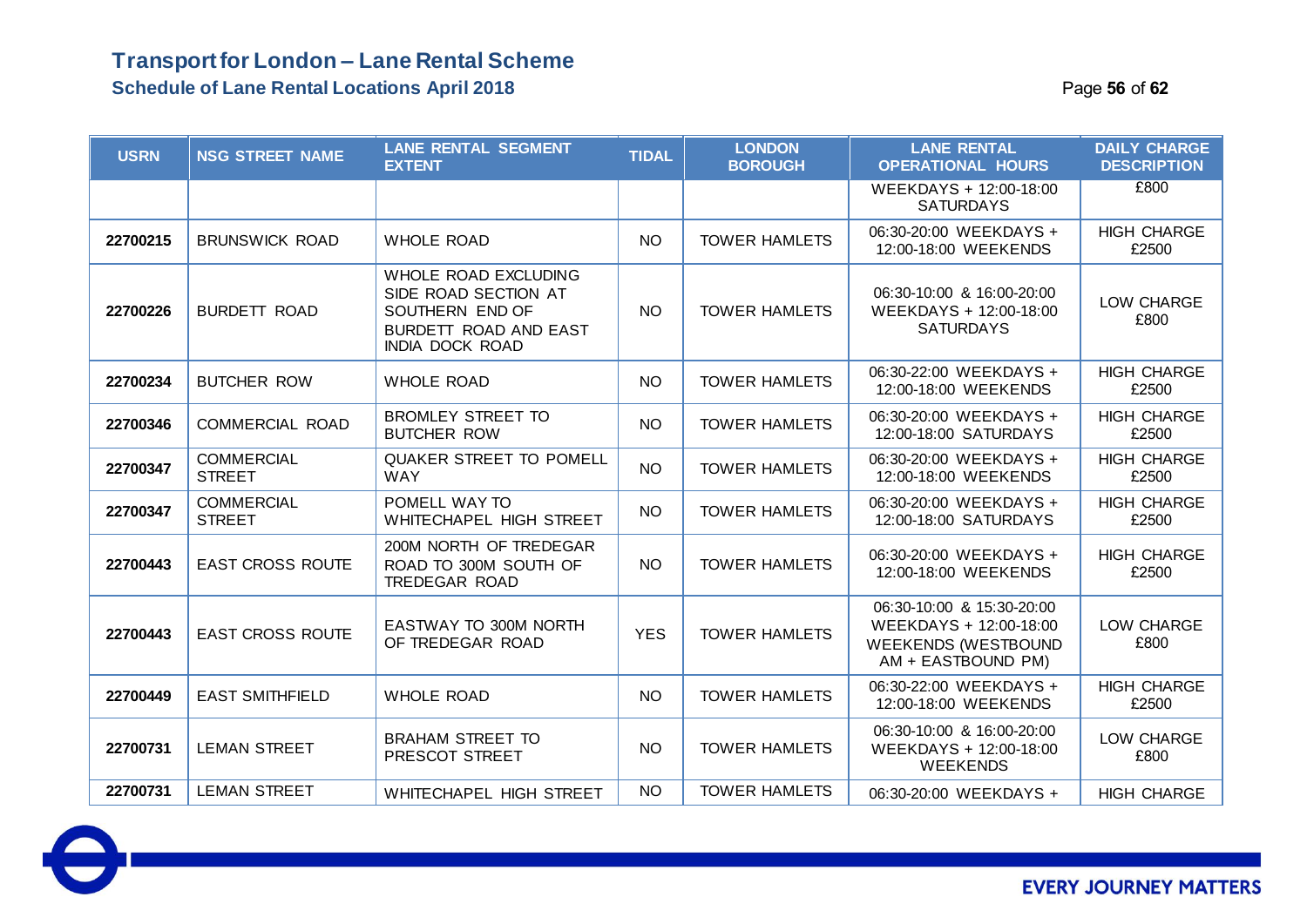### **Transport for London – Lane Rental Scheme Schedule of Lane Rental Locations April 2018** Page **57** of **62**

| <b>USRN</b> | <b>NSG STREET NAME</b>           | <b>LANE RENTAL SEGMENT</b><br><b>EXTENT</b>                             | <b>TIDAL</b>    | <b>LONDON</b><br><b>BOROUGH</b> | <b>LANE RENTAL</b><br><b>OPERATIONAL HOURS</b>                          | <b>DAILY CHARGE</b><br><b>DESCRIPTION</b> |
|-------------|----------------------------------|-------------------------------------------------------------------------|-----------------|---------------------------------|-------------------------------------------------------------------------|-------------------------------------------|
|             |                                  | <b>TO BRAHAM STREET</b>                                                 |                 |                                 | 12:00-18:00 SATURDAYS                                                   | £2500                                     |
| 22700778    | <b>MANSELL STREET</b>            | <b>BRAHAM STREET TO</b><br>WHITECHAPEL HIGH STREET                      | <b>NO</b>       | <b>TOWER HAMLETS</b>            | 06:30-20:00 WEEKDAYS +<br>12:00-18:00 SATURDAYS                         | <b>HIGH CHARGE</b><br>£2500               |
| 22700778    | <b>MANSELL STREET</b>            | PRESCOT STREET TO<br><b>BRAHAM STREET</b>                               | <b>NO</b>       | <b>TOWER HAMLETS</b>            | 06:30-10:00 & 16:00-20:00<br>WEEKDAYS + 12:00-18:00<br><b>WEEKENDS</b>  | LOW CHARGE<br>£800                        |
| 22700778    | <b>MANSELL STREET</b>            | PRESCOT STREET TO EAST<br><b>SMITHFIELD</b>                             | <b>NO</b>       | <b>TOWER HAMLETS</b>            | 06:30-20:00 WEEKDAYS +<br>12:00-18:00 SATURDAYS                         | <b>HIGH CHARGE</b><br>£2500               |
| 22700818    | MILE END ROAD                    | CAMBRIDGE HEATH ROAD<br>TO O/S N.27A                                    | NO <sub>1</sub> | <b>TOWER HAMLETS</b>            | 06:30-20:00 WEEKDAYS +<br>12:00-18:00 SATURDAYS                         | <b>HIGH CHARGE</b><br>£2500               |
| 22700818    | MILE END ROAD                    | BOW ROAD TO 100M EAST<br>OF CAMBRIDGE HEATH<br><b>ROAD</b>              | <b>NO</b>       | <b>TOWER HAMLETS</b>            | 06:30-10:00 & 16:00-20:00<br>WEEKDAYS + 12:00-18:00<br><b>SATURDAYS</b> | LOW CHARGE<br>£800                        |
| 22700970    | PRESCOT STREET                   | <b>WHOLE ROAD</b>                                                       | <b>NO</b>       | <b>TOWER HAMLETS</b>            | 06:30-10:00 & 16:00-20:00<br>WEEKDAYS + 12:00-18:00<br><b>WEEKENDS</b>  | LOW CHARGE<br>£800                        |
| 22701024    | ROBIN HOOD LANE                  | EAST INDIA DOCK ROAD TO<br><b>ASHTON STREET</b>                         | <b>NO</b>       | <b>TOWER HAMLETS</b>            | 06:30-20:00 WEEKDAYS +<br>12:00-18:00 WEEKENDS                          | <b>HIGH CHARGE</b><br>£2500               |
| 22701096    | SHOREDITCH HIGH<br><b>STREET</b> | WORSHIP STREET TO 20M<br>SOUTH OF PLOUGH YARD                           | <b>NO</b>       | <b>TOWER HAMLETS</b>            | 06:30-10:00 & 15:30-20:00<br>WEEKDAYS + 12:00-18:00<br><b>WEEKENDS</b>  | LOW CHARGE<br>£800                        |
| 22701097    | <b>SHORTER STREET</b>            | <b>WHOLE ROAD</b>                                                       | <b>NO</b>       | <b>TOWER HAMLETS</b>            | 06:30-20:00 WEEKDAYS +<br>12:00-18:00 SATURDAYS                         | <b>HIGH CHARGE</b><br>£2500               |
| 22701140    | <b>ST LEONARDS ROAD</b>          | <b>SLIP ROAD BETWEEN A13</b><br>EASTBOUND AND A102<br><b>NORTHBOUND</b> | <b>NO</b>       | <b>TOWER HAMLETS</b>            | 06:30-20:00 WEEKDAYS +<br>12:00-18:00 WEEKENDS                          | <b>HIGH CHARGE</b><br>£2500               |
| 22701200    | THE HIGHWAY                      | <b>WHOLE ROAD</b>                                                       | <b>NO</b>       | <b>TOWER HAMLETS</b>            | 06:30-22:00 WEEKDAYS +<br>12:00-18:00 WEEKENDS                          | <b>HIGH CHARGE</b><br>£2500               |
| 22701227    | <b>TOWER BRIDGE</b>              | <b>WHOLE ROAD</b>                                                       | <b>NO</b>       | <b>TOWER HAMLETS</b>            | 06:30-10:00 & 16:00-20:00<br>WEEKDAYS + 12:00-18:00                     | LOW CHARGE                                |

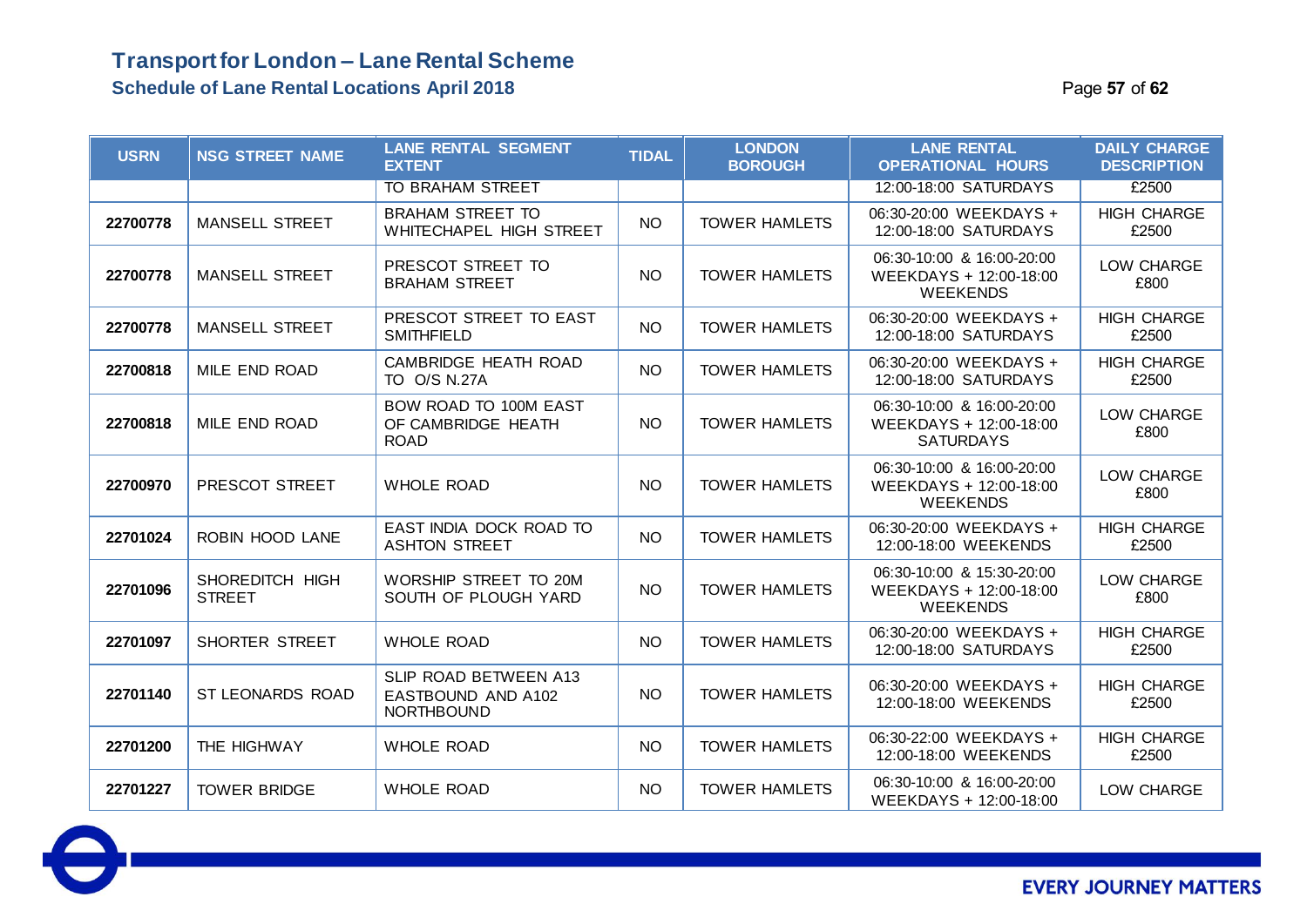### **Transport for London – Lane Rental Scheme Schedule of Lane Rental Locations April 2018 Page 12 of 52** Page 13 of 62

| <b>USRN</b> | <b>NSG STREET NAME</b>                       | <b>LANE RENTAL SEGMENT</b><br><b>EXTENT</b>                     | <b>TIDAL</b> | <b>LONDON</b><br><b>BOROUGH</b> | <b>LANE RENTAL</b><br><b>OPERATIONAL HOURS</b>                          | <b>DAILY CHARGE</b><br><b>DESCRIPTION</b> |
|-------------|----------------------------------------------|-----------------------------------------------------------------|--------------|---------------------------------|-------------------------------------------------------------------------|-------------------------------------------|
|             | <b>APPROACH</b>                              |                                                                 |              |                                 | <b>WEEKENDS</b>                                                         | £800                                      |
| 22701228    | <b>TOWER HILL</b>                            | BYWARD STREET TO TOWER<br>HILL CYCLE HIRE STATION               | <b>NO</b>    | <b>TOWER HAMLETS</b>            | 06:30-22:00 WEEKDAYS +<br>12:00-18:00 WEEKENDS                          | <b>HIGH CHARGE</b><br>£2500               |
| 22701228    | <b>TOWER HILL</b>                            | O/S CYCLE HIRE STATION TO<br><b>EAST SMITHFIELD</b>             | <b>NO</b>    | <b>TOWER HAMLETS</b>            | 06:30-20:00 WEEKDAYS +<br>12:00-18:00 SATURDAYS                         | <b>HIGH CHARGE</b><br>£2500               |
| 22701338    | <b>WHITECHAPEL HIGH</b><br><b>STREET</b>     | O/S N.84 WHITECHAPEL HIGH<br>STREET TO MANSELL<br><b>STREET</b> | <b>NO</b>    | <b>TOWER HAMLETS</b>            | 06:30-20:00 WEEKDAYS +<br>12:00-18:00 SATURDAYS                         | <b>HIGH CHARGE</b><br>£2500               |
| 22701338    | <b>WHITECHAPEL HIGH</b><br><b>STREET</b>     | O/S N.84 WHITECHAPEL HIGH<br>STREET TO CAVELL STREET            | <b>NO</b>    | <b>TOWER HAMLETS</b>            | 06:30-10:00 & 16:00-20:00<br>WEEKDAYS + 12:00-18:00<br><b>SATURDAYS</b> | LOW CHARGE<br>£800                        |
| 22701339    | WHITECHAPEL ROAD                             | MAPLES PLACE TO SYDNEY<br><b>STREET</b>                         | <b>NO</b>    | <b>TOWER HAMLETS</b>            | 06:30-20:00 WEEKDAYS +<br>12:00-18:00 SATURDAYS                         | <b>HIGH CHARGE</b><br>£2500               |
| 22701339    | WHITECHAPEL ROAD                             | O/S N.84 WHITECHAPEL HIGH<br>STREET TO CAVELL STREET            | <b>NO</b>    | <b>TOWER HAMLETS</b>            | 06:30-10:00 & 16:00-20:00<br>WEEKDAYS + 12:00-18:00<br><b>SATURDAYS</b> | LOW CHARGE<br>£800                        |
| 22701995    | NORTON FOLGATE                               | <b>WHOLE ROAD</b>                                               | <b>NO</b>    | <b>TOWER HAMLETS</b>            | 06:30-10:00 & 15:30-20:00<br>WEEKDAYS + 12:00-18:00<br><b>WEEKENDS</b>  | LOW CHARGE<br>£800                        |
| 22702300    | <b>ROTHERHITHE</b><br><b>TUNNEL</b>          | <b>WHOLE ROAD</b>                                               | <b>NO</b>    | <b>TOWER HAMLETS</b>            | 06:30-10:00 & 15:30-19:00<br>WEEKDAYS + 12:00-18:00<br><b>SATURDAYS</b> | LOW CHARGE<br>£800                        |
| 22702328    | <b>TOWER BRIDGE</b>                          | <b>WHOLE ROAD</b>                                               | <b>NO</b>    | <b>TOWER HAMLETS</b>            | 06:30-10:00 & 16:00-20:00<br>WEEKDAYS + 12:00-18:00<br><b>WEEKENDS</b>  | LOW CHARGE<br>£800                        |
| 22702361    | <b>ROTHERHITHE</b><br><b>TUNNEL APPROACH</b> | <b>WHOLE ROAD</b>                                               | <b>NO</b>    | <b>TOWER HAMLETS</b>            | 06:30-10:00 & 15:30-19:00<br>WEEKDAYS + 12:00-18:00<br><b>SATURDAYS</b> | LOW CHARGE<br>£800                        |
| 22702364    | <b>BLACKWALL TUNNEL</b>                      | <b>WHOLE ROAD</b>                                               | <b>NO</b>    | <b>TOWER HAMLETS</b>            | 06:30-20:00 WEEKDAYS +<br>12:00-18:00 WEEKENDS                          | <b>HIGH CHARGE</b><br>£2500               |

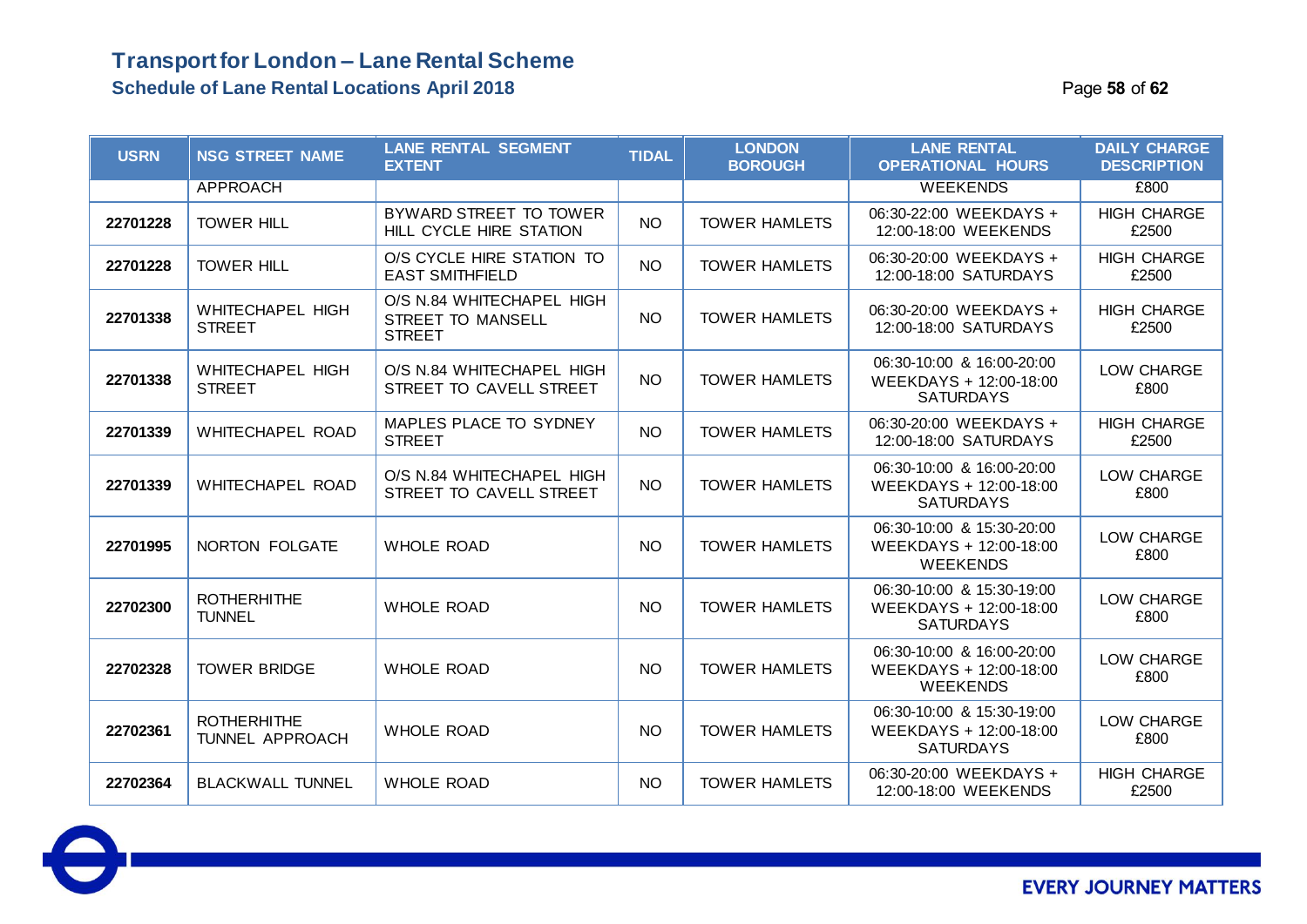### **Transport for London – Lane Rental Scheme Schedule of Lane Rental Locations April 2018 Page 19 of 62 Page 59** of 62

| <b>USRN</b> | <b>NSG STREET NAME</b>                    | <b>LANE RENTAL SEGMENT</b><br><b>EXTENT</b>                           | <b>TIDAL</b> | <b>LONDON</b><br><b>BOROUGH</b> | <b>LANE RENTAL</b><br><b>OPERATIONAL HOURS</b>                                                          | <b>DAILY CHARGE</b><br><b>DESCRIPTION</b> |
|-------------|-------------------------------------------|-----------------------------------------------------------------------|--------------|---------------------------------|---------------------------------------------------------------------------------------------------------|-------------------------------------------|
| 22805042    | SOUTHEND ROAD                             | BILLET ROUNDABOUT TO<br><b>WATERWORKS</b><br><b>ROUNDABOUT</b>        | <b>NO</b>    | <b>WALTHAM FOREST</b>           | 06:30-10:00 & 15:30-20:00<br>WEEKDAYS + 12:00-18:00<br><b>WEEKENDS</b>                                  | LOW CHARGE<br>£800                        |
| 22841880    | <b>HACKNEY TO M11</b><br><b>LINK ROAD</b> | CAMBRIDGE PARK ROAD TO<br><b>CATHALL ROAD</b>                         | <b>NO</b>    | <b>WALTHAM FOREST</b>           | 06:30-20:00 WEEKDAYS +<br>12:00-18:00 WEEKENDS                                                          | <b>HIGH CHARGE</b><br>£2500               |
| 22841880    | <b>HACKNEY TO M11</b><br><b>LINK ROAD</b> | TEMPLE MILLS ROAD TO<br>CATHALL ROAD                                  | <b>YES</b>   | <b>WALTHAM FOREST</b>           | 06:30-10:00 & 15:30-20:00<br>WEEKDAYS + 12:00-18:00<br><b>WEEKENDS (WESTBOUND</b><br>AM + EASTBOUND PM) | LOW CHARGE<br>£800                        |
| 22861850    | SOUTHEND ROAD                             | 100M EAST OF ANGEL ROAD<br>TO BILLET ROUNDABOUT                       | NO.          | <b>WALTHAM FOREST</b>           | 06:30-10:00 & 15:30-20:00<br>WEEKDAYS + 12:00-18:00<br><b>WEEKENDS</b>                                  | LOW CHARGE<br>£800                        |
| 22900238    | <b>BALHAM HILL</b>                        | <b>GASKARTH ROAD TO</b><br>NIGHTINGALE LANE                           | <b>NO</b>    | <b>WANDSWORTH</b>               | 06:30-20:00 WEEKDAYS +<br>12:00-18:00 SATURDAYS                                                         | <b>HIGH CHARGE</b><br>£2500               |
| 22900305    | <b>BATTERSEA BRIDGE</b><br><b>ROAD</b>    | <b>WHOLE ROAD</b>                                                     | <b>NO</b>    | <b>WANDSWORTH</b>               | 06:30-10:00 & 15:30-19:00<br>WEEKDAYS + 12:00-18:00<br><b>WEEKENDS</b>                                  | LOW CHARGE<br>£800                        |
| 22900337    | <b>BATTERSEA PARK</b><br><b>ROAD</b>      | <b>WHOLE ROAD</b>                                                     | <b>NO</b>    | <b>WANDSWORTH</b>               | 06:30-10:00 & 15:30-19:00<br>WEEKDAYS + 12:00-18:00<br><b>WEEKENDS</b>                                  | LOW CHARGE<br>£800                        |
| 22900771    | <b>CAMBRIDGE ROAD</b>                     | FROM J/W ALBERT BRIDGE<br>ROAD TO J/W BATTERSEA<br><b>BRIDGE ROAD</b> | <b>NO</b>    | <b>WANDSWORTH</b>               | 06:30-10:00 & 15:30-19:00<br>WEEKDAYS + 12:00-18:00<br><b>WEEKENDS</b>                                  | LOW CHARGE<br>£800                        |
| 22901361    | <b>EAST HILL</b>                          | <b>WHOLE ROAD</b>                                                     | <b>NO</b>    | <b>WANDSWORTH</b>               | 06:30-10:00 & 16:00-20:00<br>WEEKDAYS + 12:00-18:00<br><b>WEEKENDS</b>                                  | LOW CHARGE<br>£800                        |
| 22901582    | <b>FAIRFIELD STREET</b>                   | <b>WHOLE ROAD</b>                                                     | <b>NO</b>    | <b>WANDSWORTH</b>               | 06:30-10:00 & 16:00-20:00<br>WEEKDAYS + 12:00-18:00<br><b>WEEKENDS</b>                                  | LOW CHARGE<br>£800                        |

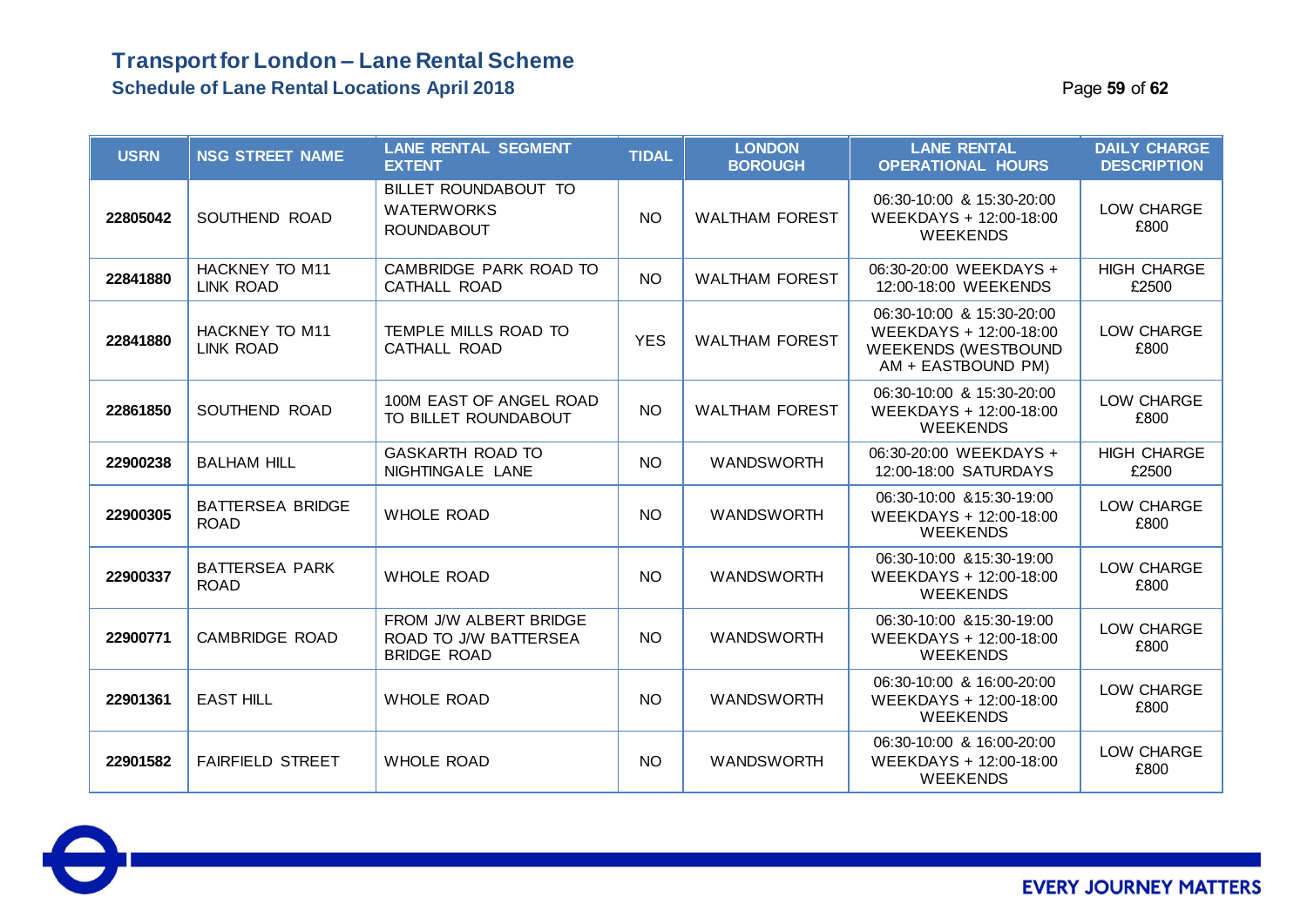### **Transport for London – Lane Rental Scheme Schedule of Lane Rental Locations April 2018** Page **60** of **62**

| <b>USRN</b> | <b>NSG STREET NAME</b>              | <b>LANE RENTAL SEGMENT</b><br><b>EXTENT</b>              | <b>TIDAL</b> | <b>LONDON</b><br><b>BOROUGH</b> | <b>LANE RENTAL</b><br><b>OPERATIONAL HOURS</b>                         | <b>DAILY CHARGE</b><br><b>DESCRIPTION</b> |
|-------------|-------------------------------------|----------------------------------------------------------|--------------|---------------------------------|------------------------------------------------------------------------|-------------------------------------------|
| 22902688    | <b>KINGSTON ROAD</b>                | <b>TIBBETS CORNER</b><br>ROUNDABOUT TO<br>NORSTEAD PLACE | <b>NO</b>    | <b>WANDSWORTH</b>               | 06:30-22:00 WEEKDAYS +<br>12:00-18:00 WEEKENDS                         | <b>HIGH CHARGE</b><br>£2500               |
| 22903538    | <b>NINE ELMS LANE</b>               | WANDSWORTH ROAD TO<br>40M WEST OF<br>WANDSWORTH ROAD     | <b>NO</b>    | <b>WANDSWORTH</b>               | 06:30-22:00 WEEKDAYS +<br>12:00-18:00 WEEKENDS                         | <b>HIGH CHARGE</b><br>£2500               |
| 22903679    | OLD YORK ROAD                       | RAM STREET TO FAIRFIELD<br><b>STREET</b>                 | <b>NO</b>    | <b>WANDSWORTH</b>               | 06:30-10:00 & 16:00-20:00<br>WEEKDAYS + 12:00-18:00<br><b>WEEKENDS</b> | LOW CHARGE<br>£800                        |
| 22903956    | PRINCE OF WALES<br><b>DRIVE</b>     | BATTERSEA BRIDGE ROAD<br>TO ALBERT BRIDGE ROAD           | <b>NO</b>    | <b>WANDSWORTH</b>               | 06:30-10:00 & 15:30-19:00<br>WEEKDAYS + 12:00-18:00<br><b>WEEKENDS</b> | LOW CHARGE<br>£800                        |
| 22904018    | <b>PUTNEY BRIDGE</b><br><b>ROAD</b> | <b>WEST HILL TO ARMOURY</b><br><b>WAY</b>                | <b>NO</b>    | <b>WANDSWORTH</b>               | 06:30-10:00 & 16:00-20:00<br>WEEKDAYS + 12:00-18:00<br><b>WEEKENDS</b> | LOW CHARGE<br>£800                        |
| 22904169    | <b>RAM STREET</b>                   | <b>WHOLE ROAD</b>                                        | <b>NO</b>    | <b>WANDSWORTH</b>               | 06:30-10:00 & 16:00-20:00<br>WEEKDAYS + 12:00-18:00<br><b>WEEKENDS</b> | LOW CHARGE<br>£800                        |
| 22904379    | <b>ROEHAMPTON LANE</b>              | WANBOROUGH DRIVE TO<br><b>KINGSTON ROAD</b>              | <b>NO</b>    | <b>WANDSWORTH</b>               | 06:30-22:00 WEEKDAYS +<br>12:00-18:00 WEEKENDS                         | <b>HIGH CHARGE</b><br>£2500               |
| 22904379    | ROEHAMPTON LANE                     | O/S N.1 ROEHAMPTON LANE<br>TO UPPER RICHMOND ROAD        | <b>NO</b>    | <b>WANDSWORTH</b>               | 06:30-20:00 WEEKDAYS +<br>12:00-18:00 SATURDAYS                        | <b>HIGH CHARGE</b><br>£2500               |
| 22904403    | ROEHAMPTON VALE                     | BEVERLEY BROOK TO<br><b>KINGSTON ROAD</b>                | <b>NO</b>    | <b>WANDSWORTH</b>               | 06:30-22:00 WEEKDAYS +<br>12:00-18:00 WEEKENDS                         | <b>HIGH CHARGE</b><br>£2500               |
| 22905154    | <b>SWANDON WAY</b>                  | <b>WANDSWORTH BRIDGE</b><br>RDBT TO OLD YORK ROAD        | <b>NO</b>    | <b>WANDSWORTH</b>               | 06:30-20:00 WEEKDAYS +<br>12:00-18:00 SATURDAYS                        | <b>HIGH CHARGE</b><br>£2500               |
| 22905154    | <b>SWANDON WAY</b>                  | OLD YORK ROAD TO 50M<br>NORTH OF OLD YORK ROAD           | <b>NO</b>    | <b>WANDSWORTH</b>               | 06:30-10:00 & 16:00-20:00<br>WEEKDAYS + 12:00-18:00<br><b>WEEKENDS</b> | LOW CHARGE<br>£800                        |
| 22905450    | TOOTING BEC ROAD                    | AMBLESIDE AVENUE TO                                      | <b>NO</b>    | <b>WANDSWORTH</b>               | 06:30-22:00 WEEKDAYS +                                                 | <b>HIGH CHARGE</b>                        |

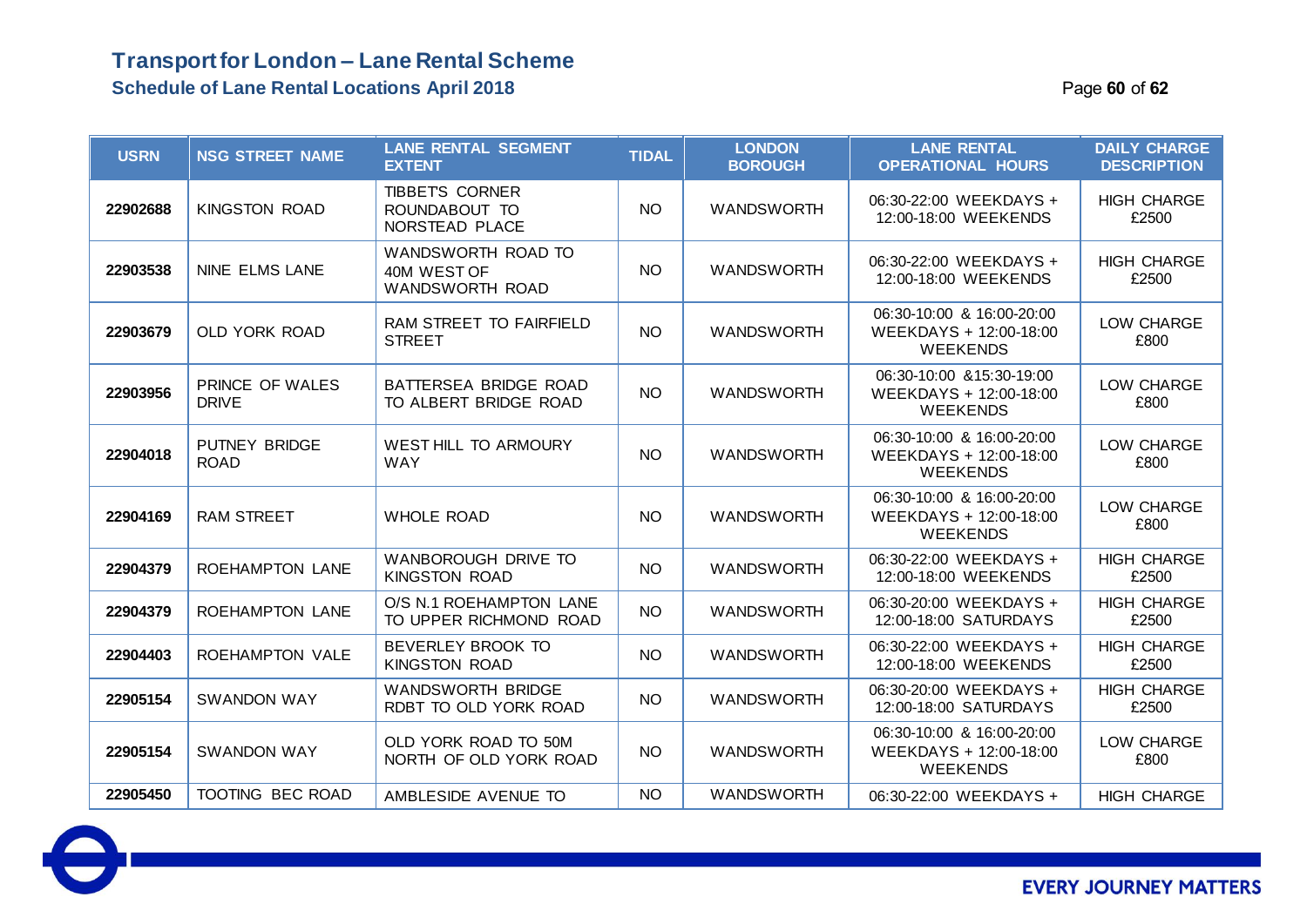#### **Transport for London – Lane Rental Scheme Schedule of Lane Rental Locations April 2018 Page 12 of 52 Page 61** of 62

| <b>USRN</b> | <b>NSG STREET NAME</b>               | <b>LANE RENTAL SEGMENT</b><br><b>EXTENT</b>                          | <b>TIDAL</b> | <b>LONDON</b><br><b>BOROUGH</b> | <b>LANE RENTAL</b><br><b>OPERATIONAL HOURS</b>                         | <b>DAILY CHARGE</b><br><b>DESCRIPTION</b> |
|-------------|--------------------------------------|----------------------------------------------------------------------|--------------|---------------------------------|------------------------------------------------------------------------|-------------------------------------------|
|             |                                      | <b>TOOTING BEC GARDENS</b>                                           |              |                                 | 12:00-18:00 WEEKENDS                                                   | £2500                                     |
| 22905667    | <b>UPPER RICHMOND</b><br><b>ROAD</b> | DUNGARVAN AVENUE TO O/S<br>N.470 UPPER RICHMOND<br><b>ROAD</b>       | <b>NO</b>    | <b>WANDSWORTH</b>               | 06:30-20:00 WEEKDAYS +<br>12:00-18:00 SATURDAYS                        | <b>HIGH CHARGE</b><br>£2500               |
| 22905667    | <b>UPPER RICHMOND</b><br><b>ROAD</b> | 20M EAST OF CHARLWOOD<br>ROAD TO O/S N.1 TO 3<br>UPPER RICHMOND ROAD | NO.          | <b>WANDSWORTH</b>               | 06:30-10:00 & 15:30-19:00<br>WEEKDAYS + 12:00-18:00<br><b>WEEKENDS</b> | LOW CHARGE<br>£800                        |
| 22905667    | <b>UPPER RICHMOND</b><br><b>ROAD</b> | WEST HILL TO O/S N.1 TO 3<br>UPPER RICHMOND ROAD                     | <b>NO</b>    | <b>WANDSWORTH</b>               | 06:30-10:00 & 16:00-20:00<br>WEEKDAYS + 12:00-18:00<br><b>WEEKENDS</b> | LOW CHARGE<br>£800                        |
| 22905902    | WANDSWORTH HIGH<br><b>STREET</b>     | <b>WHOLE ROAD</b>                                                    | <b>NO</b>    | <b>WANDSWORTH</b>               | 06:30-10:00 & 16:00-20:00<br>WEEKDAYS + 12:00-18:00<br><b>WEEKENDS</b> | LOW CHARGE<br>£800                        |
| 22905914    | <b>WANDSWORTH PLAIN</b>              | <b>WHOLE ROAD</b>                                                    | NO.          | <b>WANDSWORTH</b>               | 06:30-10:00 & 16:00-20:00<br>WEEKDAYS + 12:00-18:00<br><b>WEEKENDS</b> | LOW CHARGE<br>£800                        |
| 22906045    | <b>WEST HILL</b>                     | TIBBETS CORNER TO UPPER<br>RICHMOND ROAD                             | <b>NO</b>    | <b>WANDSWORTH</b>               | 06:30-22:00 WEEKDAYS +<br>12:00-18:00 WEEKENDS                         | <b>HIGH CHARGE</b><br>£2500               |
| 22906045    | <b>WEST HILL</b>                     | WANDSWORTH HIGH STREET<br>TO UPPER RICHMOND ROAD                     | NO.          | <b>WANDSWORTH</b>               | 06:30-10:00 & 16:00-20:00<br>WEEKDAYS + 12:00-18:00<br><b>WEEKENDS</b> | LOW CHARGE<br>£800                        |
| 22906413    | <b>ARMOURY WAY</b>                   | <b>WHOLE ROAD</b>                                                    | <b>NO</b>    | <b>WANDSWORTH</b>               | 06:30-10:00 & 16:00-20:00<br>WEEKDAYS + 12:00-18:00<br><b>WEEKENDS</b> | LOW CHARGE<br>£800                        |
| 22906419    | <b>BATTERSEA BRIDGE</b>              | <b>WHOLE ROAD</b>                                                    | NO.          | <b>WANDSWORTH</b>               | 06:30-10:00 & 15:30-19:00<br>WEEKDAYS + 12:00-18:00<br><b>WEEKENDS</b> | LOW CHARGE<br>£800                        |
| 22906604    | TRINITY ROAD                         | 60M SOUTH OF BELLEVIEW<br>ROAD TO UPPER TOOTING<br><b>PARK</b>       | <b>NO</b>    | <b>WANDSWORTH</b>               | 06:30-20:00 WEEKDAYS +<br>12:00-18:00 WEEKENDS                         | <b>HIGH CHARGE</b><br>£2500               |